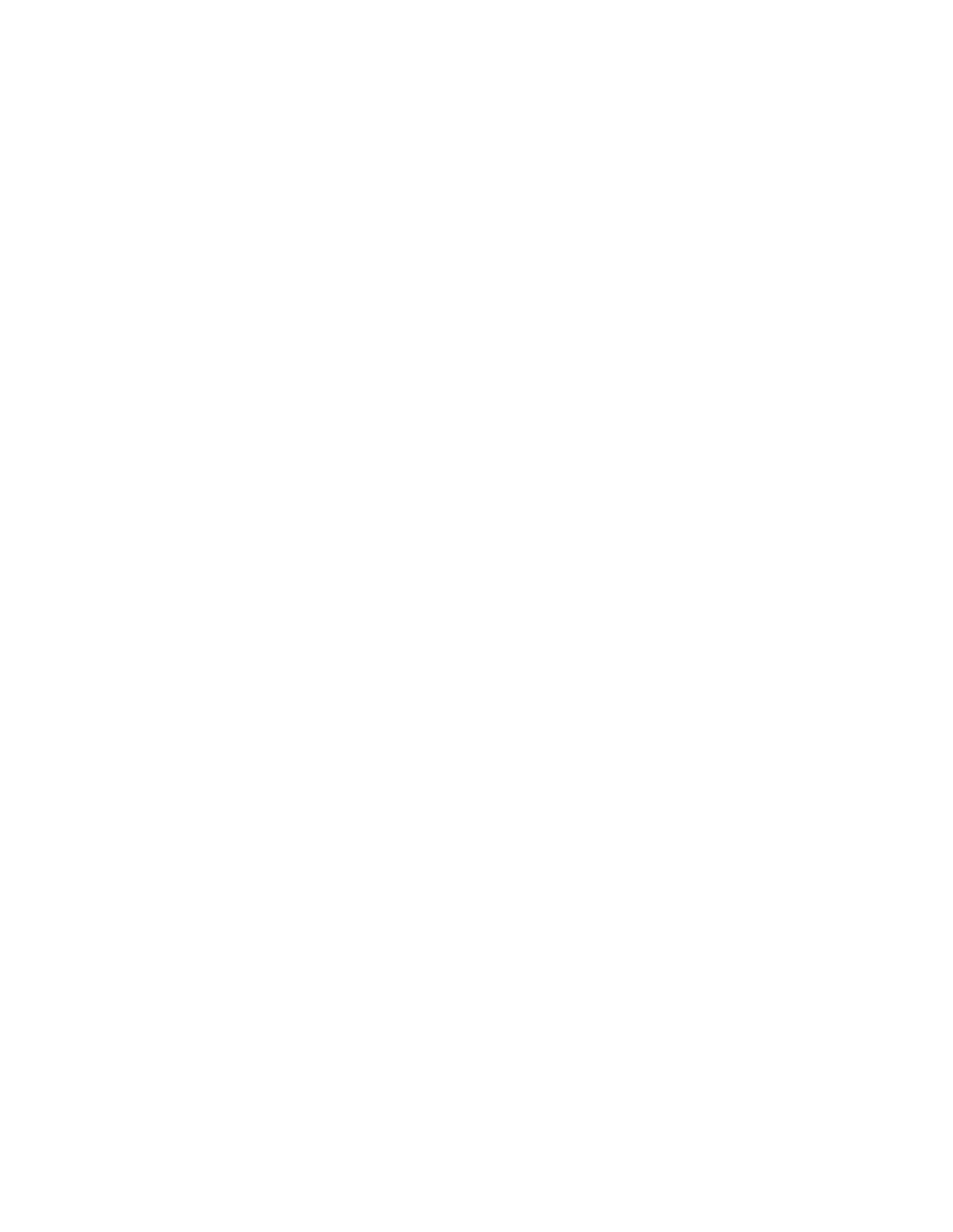# *TABLE OF CONTENTS*

| Chapter $\mathtt{1}$                 |                                  |  |  |  |  |  |
|--------------------------------------|----------------------------------|--|--|--|--|--|
| Chapter $2\,$                        |                                  |  |  |  |  |  |
|                                      |                                  |  |  |  |  |  |
| 2.1                                  |                                  |  |  |  |  |  |
| $2.2^{\circ}$                        |                                  |  |  |  |  |  |
| $2.3 -$                              |                                  |  |  |  |  |  |
| 2.4                                  |                                  |  |  |  |  |  |
| $2.5^{\circ}$                        |                                  |  |  |  |  |  |
| Chapter $3\,$                        |                                  |  |  |  |  |  |
|                                      |                                  |  |  |  |  |  |
| 3.1                                  |                                  |  |  |  |  |  |
| 3.2 <sub>2</sub>                     | Objective service experience  17 |  |  |  |  |  |
| 3.3                                  | Effect of the script change  18  |  |  |  |  |  |
| $3.4^{\circ}$                        |                                  |  |  |  |  |  |
| <b>APPENDIX A Questionnaires</b>     |                                  |  |  |  |  |  |
| <b>APPENDIX B Recruitment script</b> |                                  |  |  |  |  |  |
| APPENDIX C Detailed Tables           |                                  |  |  |  |  |  |
|                                      |                                  |  |  |  |  |  |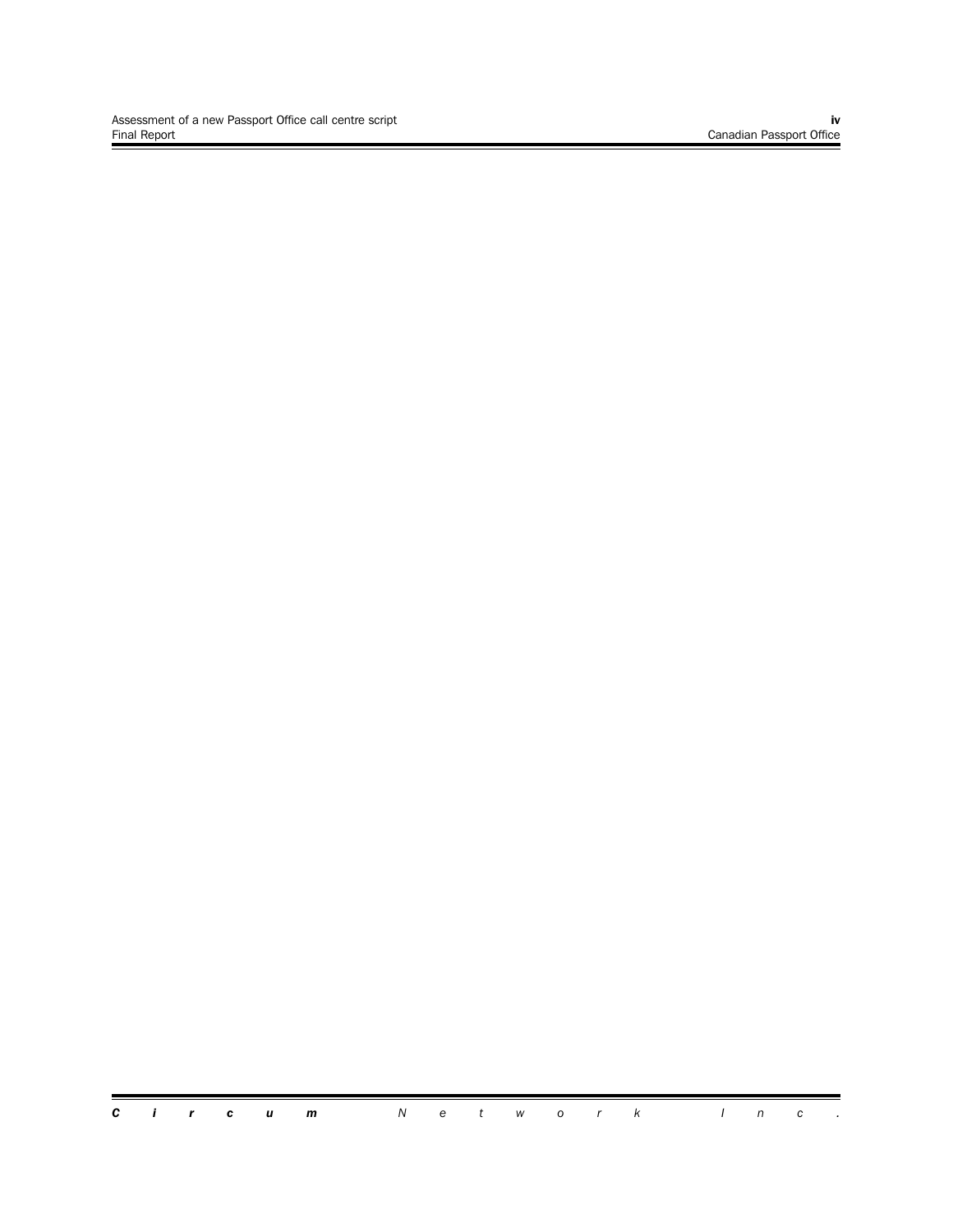# *Chapter 1 INTRODUCTION*

The Canadian Passport Office handles approximately 1.5 million telephone calls per year, funnelled through the four locations of its call centre. These calls deal with a wide variety of client concerns, from basic information about the passport application process to very specific issues like the implications of child custody.

The Passport Office call centre operations are based on a dual service mode. Upon getting in touch with the call centre, clients access an automated response system which is organized like a decision tree. Most usual information requests can be honoured through this mechanical system. For more complex requirements, clients can reach an agent who will provide personalized service.

The call centre had used the same automated system script structure for several years. Following discussions among a group of call centre managers and the establishment of expectations for call centre management by Treasury Board Secretariat, a new automated script was devised. It focusses on three improvements: a more focussed tree logic, shorter messages and more direct access to an agent.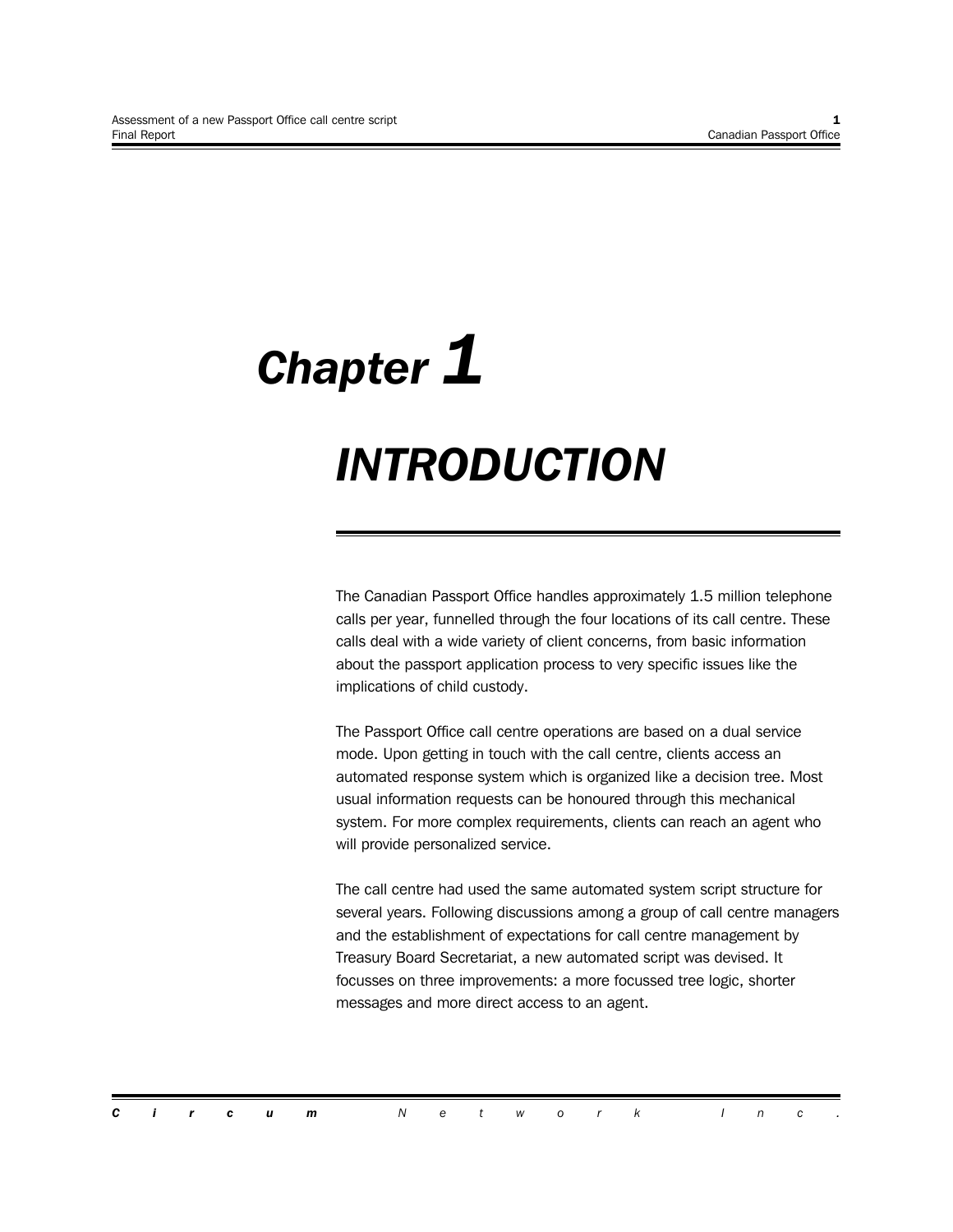Aware of the implications of this change (higher operational costs, longer waiting period to access an agent, etc.), the Passport Office wanted to document the impact of the automated script change on client satisfaction. This report presents the results of a research project aimed at determining how the change in the automated script affected the feeling of service quality perceived by calling clients. It is based on 800 telephone interviews of clients, organized in a pre-test, post-test strategy. Chapter 2 described the methodology of the study. Chapter 3 presents the study findings, in detail and in summary form.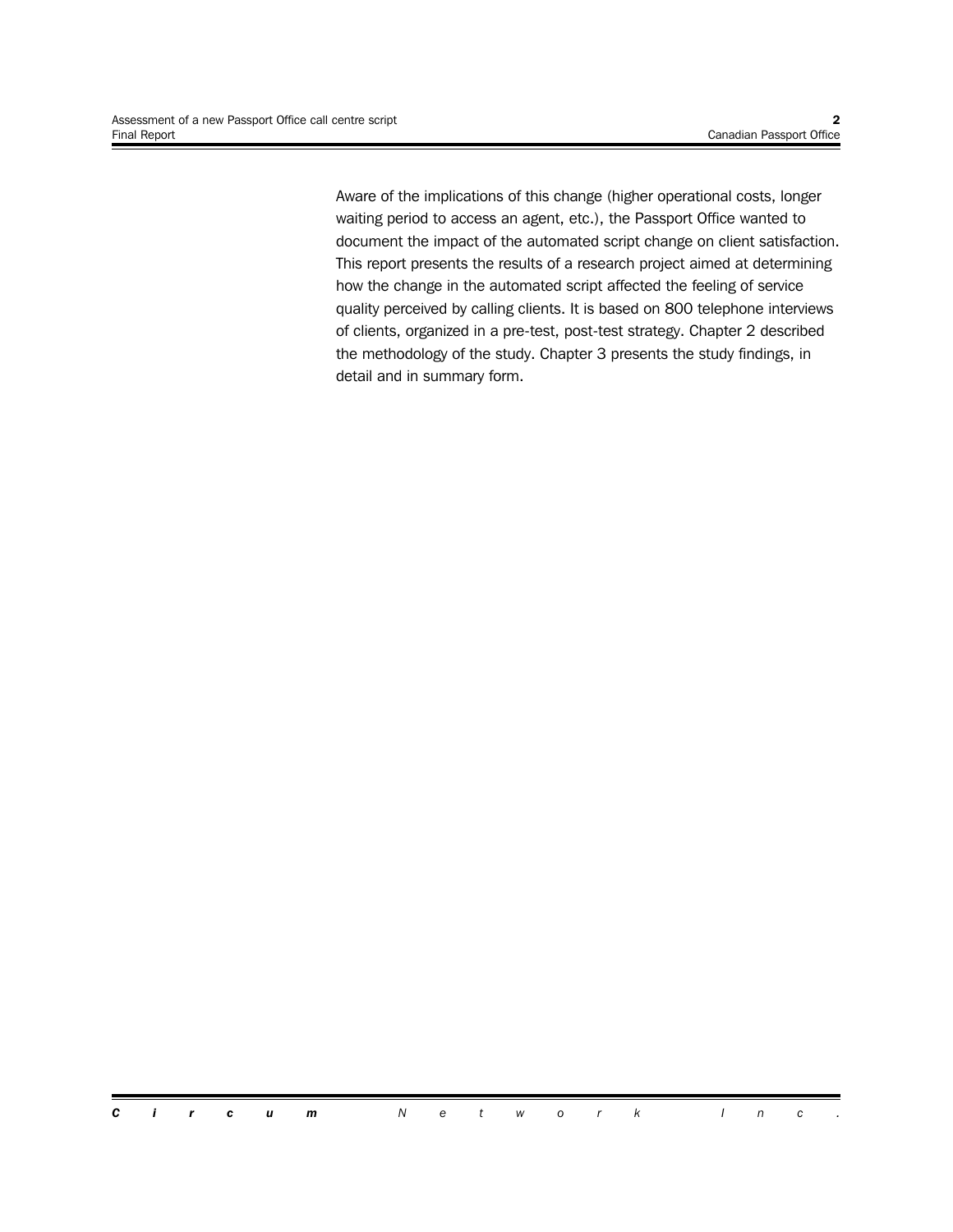# *Chapter 2*

# *METHODOLOGY*

# *2.1 Questionnaire design*

The questionnaire is entirely focussed on the objective of the study which was to measure the possible impact of script change on call centre client satisfaction. The focus of the questionnaire ensures minimum burden on the respondents. It was the same for the two periods of study (the period using the old script and the period using the new script). It contained the following sections :

- context of the service event: purpose of the call, duration of the call, timing of the call, access to an agent, frequency of calls;
- satisfaction with service: satisfaction with fifteen service features and overall satisfaction, priority for service improvement;
- results of the call: delivery of the service needed, number of calls required, flawless service;
- comparative assessment: comparison to other government of Canada call centres, comparison to private company call centres;
- client predisposition: client attitude toward automated call centres.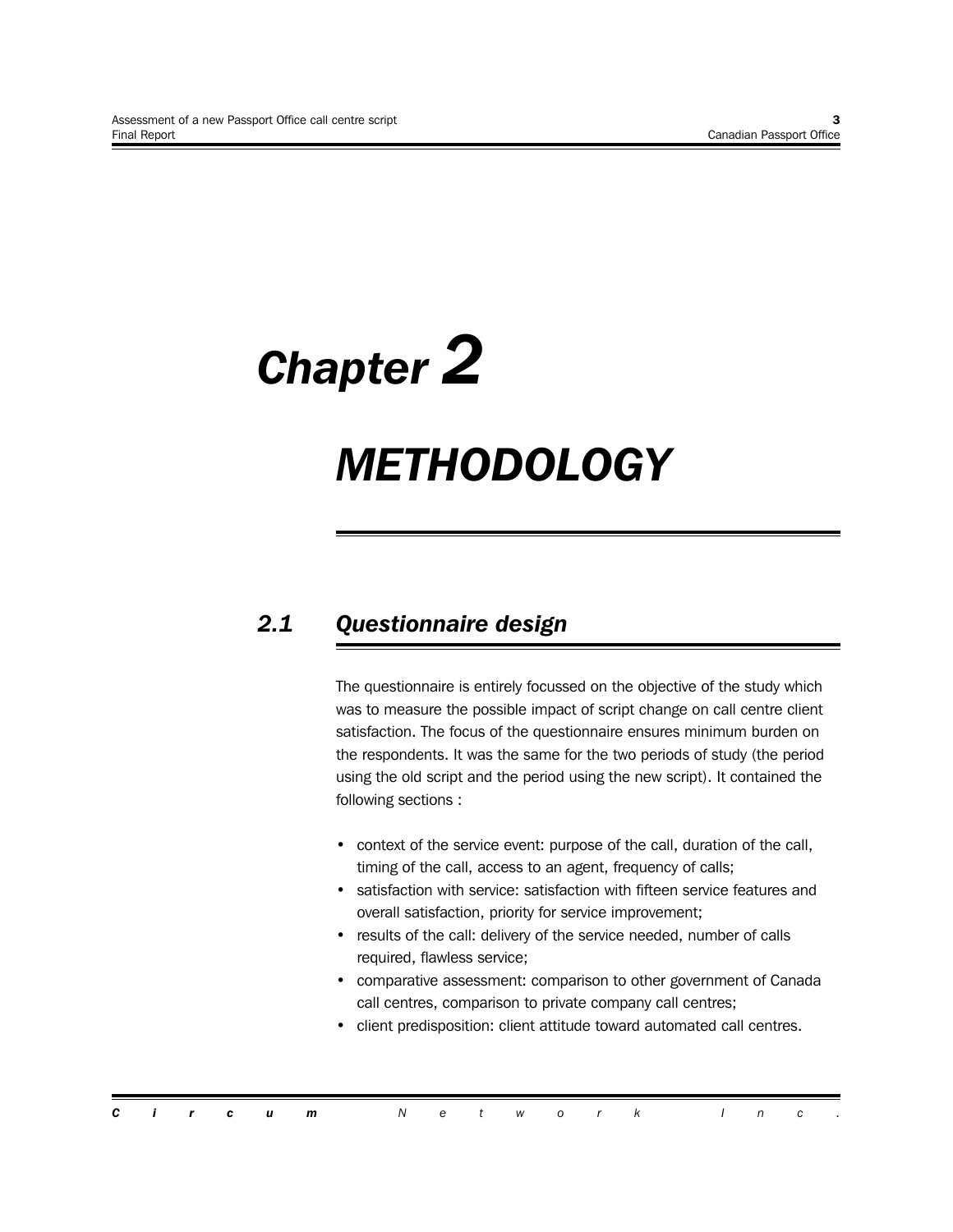The English and French versions of the questionnaire are presented in Appendix A.

The questionnaire was pretested with the first dozen of calls made. Its length, structure and composition raised no problem. Therefore the questionnaire was not modified and the pretest interviews were kept in the final database.

# *2.2 Sampling*

**Population**. This study concerns all clients who access the Passport Office call centre. Its main purpose is comparative, i.e., it focusses on the differences between those who used the cal centre using the old script and the new script. However, because of the nature of the information collected and because this is the first ever study bearing on client satisfaction with the Passport Office call centre, the data will be used descriptively as well as comparatively. While the data support this kind of use, it should be noted that their design was primarily aimed at providing a strong comparison base to analyse the impacts of script change.

**Sample**. While aiming for a sample which would be representative of all clients resorting to the Passport Office call centre, the main purpose of the sampling procedure was to ensure that data set would support the comparisons required to assess a change in satisfaction from one script to the other. Therefore, the total sample was evenly divided into two groups: half of the interviews were conducted during the last two weeks of use of the old automated script, in the Hull call centre, and the other half were conducted during the following two weeks while the new script was in place.

During the four weeks of the survey, the automated script started with a segment asking callers to accept to participate in a client survey. They would then be requested to leave their name and telephone number. The ensuing list of clients constituted the sampling frame. In fact, every one who left their coordinates were called back until 400 interviews were completed for each two-week period. The sample size of 400 interviews per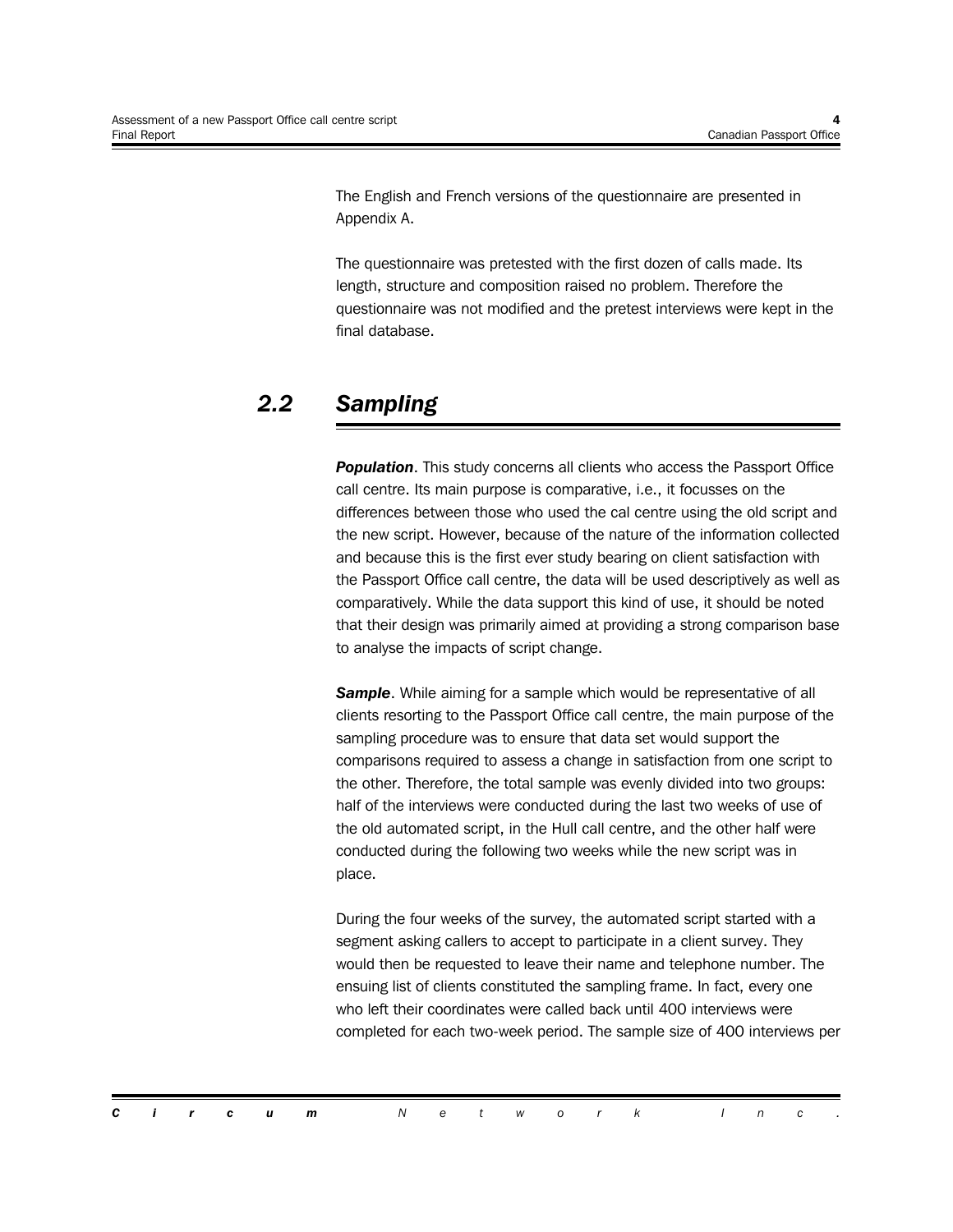period was calculated so as to be able to discern as statistically significant a 10 percentage point improvement in client satisfaction brought about by the new script.

The sampling procedure did not produce a sample which is formally representative of all call centre clients: only a four-week period was used and only one of the four call centres was covered. Also, only 14 % of those who initiated a call to the Passport Office call centre self-selected into the sample. While this is not detrimental to the objective of the study — since the same procedure was used for both the pre- and the post-script change groups and because the self-selection occurred before the service was delivered —, any projections of the results of this study to the entire population of call centre clients should be done with caution.

# *2.3 Field work*

The field work started on October 23, 2000. The old-script survey was completed on November 1. The new-script survey was performed between November 14 and November 24. No particular event took place during this period which would have an influence of the results of the surveys.

The following quality control procedure were implemented:

- *Computer controlled sample*. A central server controls the entire sample and dispatches telephone numbers to workstations based on fixed criteria including a stratum identification, a target completion date, some data attached to each case and the probability of completion.
- *CATI-based interviews*. A Computer Assisted Telephone Interviewing system oversees response validation, condition skips, selective displays, permutations of questions and responses as well as lower and upper limits to numeric answers. The computerized system controls the entire interview process
- *Centralisation for uniformity of procedures*. All calls are placed from Echo Sondage central facilities in Montreal where the rapid intervention

|  |  | <b>Circum</b> Network Inc. |  |  |  |  |  |  |
|--|--|----------------------------|--|--|--|--|--|--|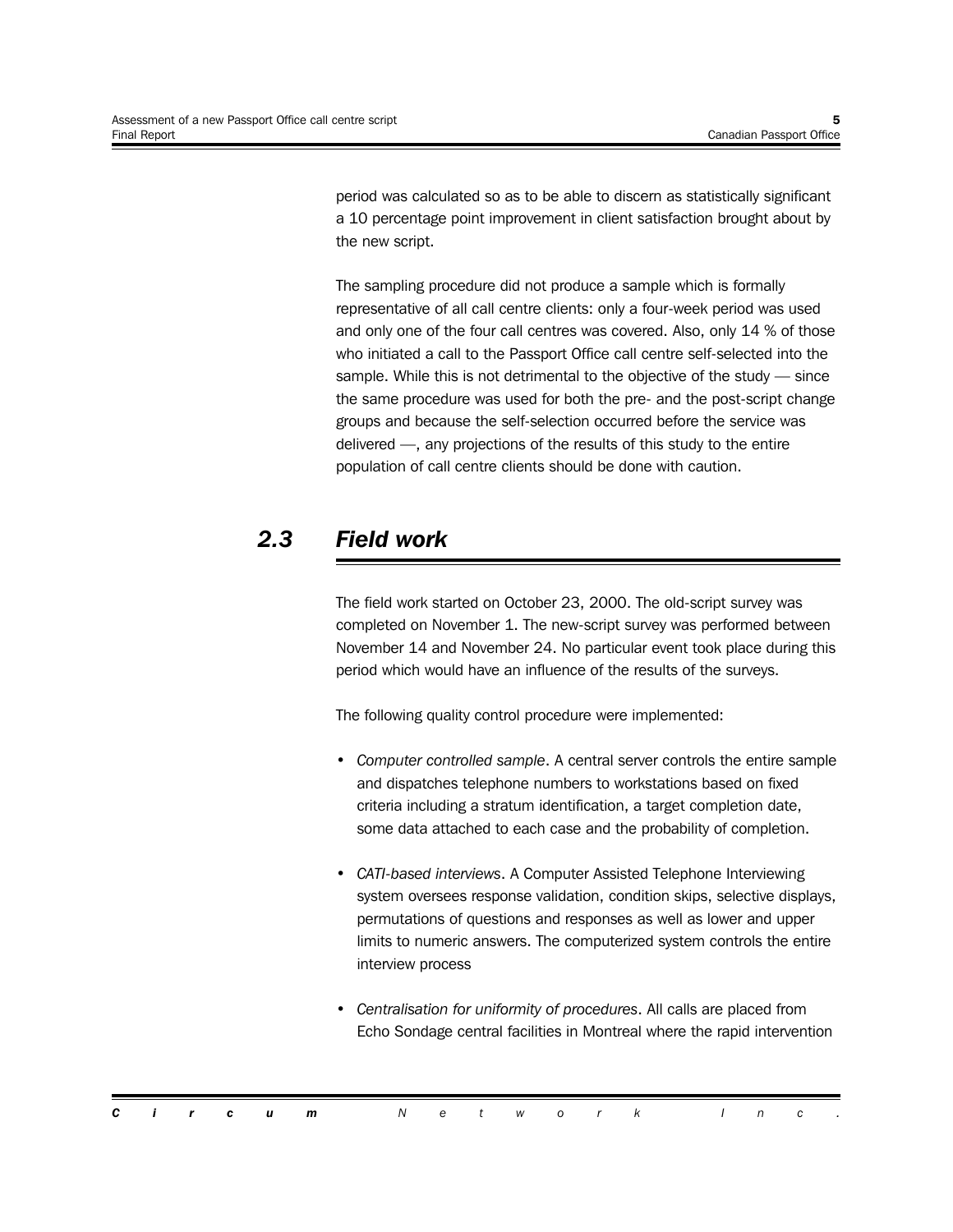of professionals is assured in special cases. Without intermediary steps, centralisation also ensures greater uniformity in procedures.

- *Initial training session for each interviewer*. At the outset of each project, all interviewers involved meet for a project-specific training session. The client is invited to participate. Training focus on the objectives of the study (without giving out the measurement purpose to avoid unconscious biases in interviewing), on the type of people to reach and on the specific procedures for the study.
- *Interview simulations*. During training, each interviewer completed several interviews with a colleague to ensure common understanding of the questionnaire and to build comfort with the interview process.
- *End-of-day debriefing*. After one day of field work, a meeting of all interviewers takes place to gather comments and to answer questions. Imprecisions and irritants are examined. All logical skips are analysed to eliminate every possible source of error.
- *Daily verification of data quality*. The first five questionnaires of each interviewer are entirely verified and, thereafter, frequency distributions are produced and examined by the survey manager at the end of each interview day. Every day, supervisors listen in on a minimum of 10% of interviews, as they take place. They may intervene at any time to help interviewers improve the quality of their skills and to solve in-field problems. The interviewer and the respondent are not aware of this supervision.
- *Daily examination of telephone calls*. An activity report is produced daily; it includes the number of completed interviews (globally and by stratum), the global and daily response rate, the list of appointments for that day and coming days, a list of refusals which are handled by senior interviewers (who can recoup up to 50% of these cases) and a list of invalid telephone numbers which are verified again by field assistants.
- *Completion of up to ten calls in case of non-contact*. Before retiring a telephone number, we complete up to ten call attempts distributed over all time slots. Refusal recuperation and insistence on contacts allow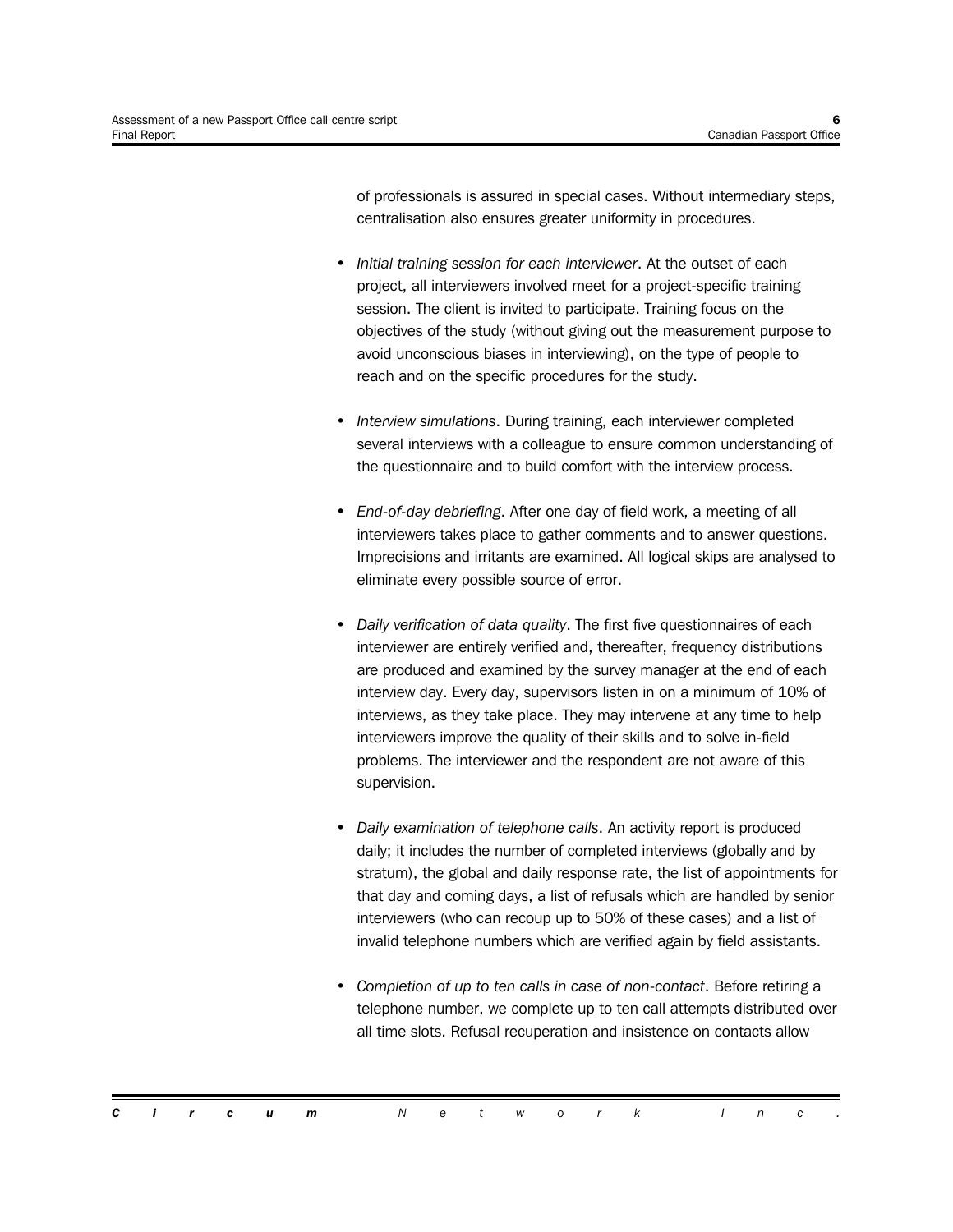Echo Sondage to maximize the response rates which are normally in excess of 60%.

- *Distant listening*. A call-in system gives the client an opportunity to listen to any interview during field work, after arrangements have been made with one of our professionals.
- *Supervision by one of the associates*. One of the Echo Sondage associates is always on site and ensures that quality standards are adhered to by interviewers and supervisors. The associate can settle issues and jump in at any time if the situation warrants it.
- *Small team coding*. Open-end question coding is done by staff who are conversant with this task. Transcriptions are examined every day to ensure coding quality. Only small teams are involved in coding to maximise the homogeneity of the interpretation of answers to open-end questions or any other coding. Inter-coder reliability may be examined if the situation calls for it.

Exhibit 2.1 presents the results obtained during the field work. A total of 1,232 telephone numbers were called. Some 102 could not be reached; the main reason for this was clients not leaving the telephone number area code. Of the 1,118 eligible respondents, only 38 refused to complete the interview; while this low refusal rate is not surprising considering that these individuals self-selected into the sample, it is reassuring for the representativity of the results that their experience did not lead them to reject participation in the follow-up research. The overall response rate is a very good 73%, much higher than industry average for survey of the public.

The percentage estimates presented in this report bear a maximum margin of error of  $\pm 3.4$  percentage points when the entire sample is used. The margin of error increases for subgroups and decreases for percentages higher or lower than 50%.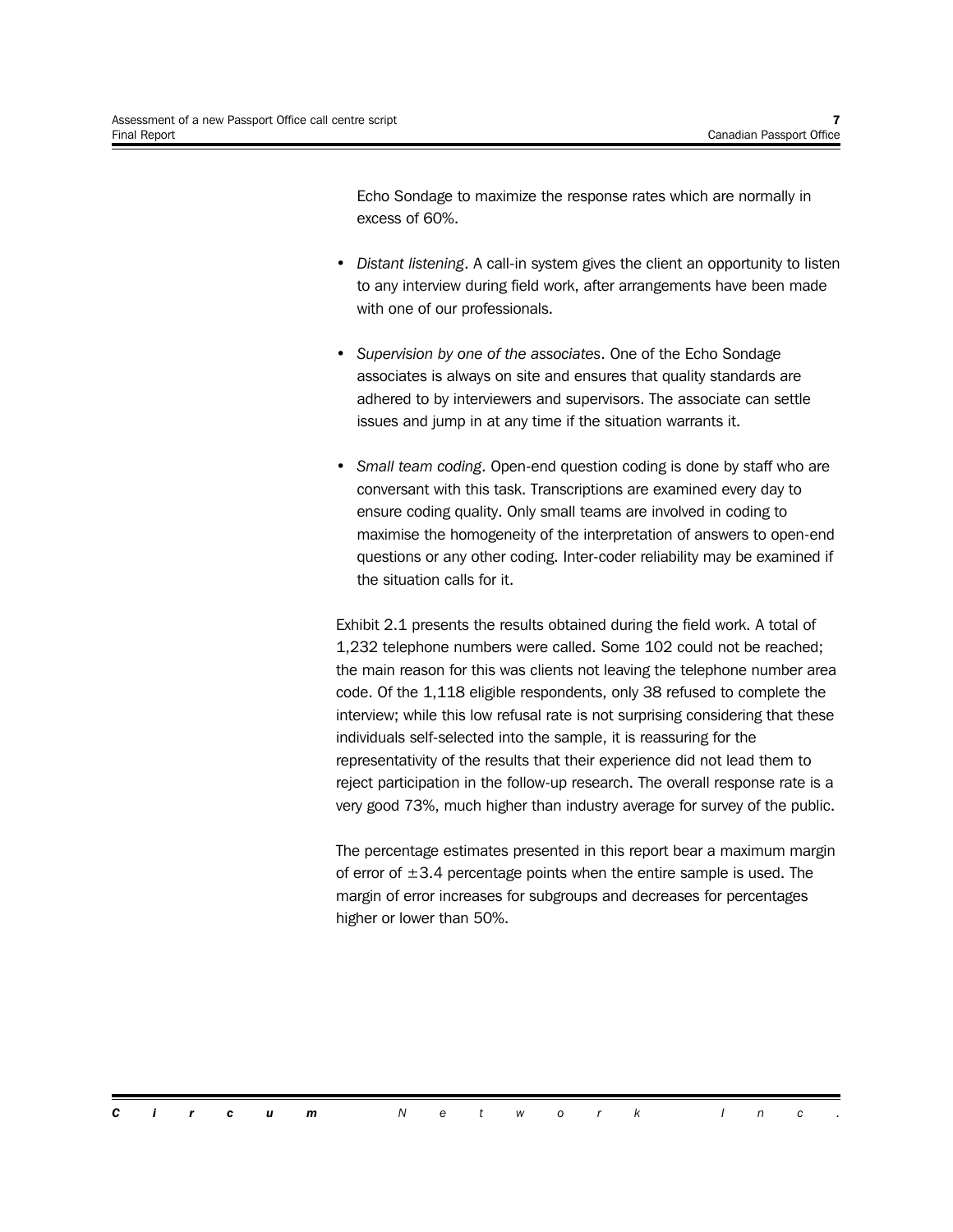| State after the last attempt                                                                           | Old<br>script | <b>New</b><br>script | <b>Total</b> |
|--------------------------------------------------------------------------------------------------------|---------------|----------------------|--------------|
| Numbers used (a)                                                                                       | 613           | 619                  | 1232         |
| Disconnected (b)                                                                                       | 76            | 26                   | 102          |
| Valid numbers $(c = a - b)$                                                                            | 537           | 593                  | 1130         |
| Non eligible people, incapacitated, language issues (d)                                                | 5             | 7                    | 12           |
| Eligible people $(e = c - d)$                                                                          | 532           | 586                  | 1118         |
| Refusals (f)                                                                                           | 18            | 20                   | 38           |
| No response, busy, appointments                                                                        | 110           | 159                  | 269          |
| Rejected cases                                                                                         | $\Omega$      | $\Omega$             | $\Omega$     |
| Completed interviews (g)                                                                               | 404           | 407                  | 811          |
| Response rate $(g / e)$                                                                                | 76%           | 70%                  | 73%          |
| Refusal rate $(f / e)$                                                                                 | 3%            | 3%                   | 3%           |
| Margin of error for the entire sample for a 50%<br>proportion and a confidence level of 95% (% points) | ±4.9          | ±4.9                 | $\pm 3.4$    |
| Note : Caso disposition and coloulations conferm to the standards desumented in                        |               |                      |              |

**EXHIBIT 2.1 Field Results**

Case disposition and calculations conform to the standards documented in «Important Request to PMRS Members», *Imprints*, Professional Marketing Research Society, October 1998, p. 6–7.

## *2.4 Validation*

The questionnaire contains only one piece of information which can be used to validate the survey data. Even then, this comparison must be done carefully. The questionnaire asked respondents whether they talked to an agent; the responses to this question can be compared to the call centre official statistical as to the proportion of clients who requested to talk to an agent. The caveat is that the survey data concern those who actually talked to someone whereas the official data report those who requested that contact.

Exhibit 2.2 provides the results of this validation. Survey results generally conform with official statistics. Since recruitment for the survey took place at the very outset of the service event and since the response rates are

|  |  | <b>Circum</b> Network Inc. |  |  |  |  |  |  |
|--|--|----------------------------|--|--|--|--|--|--|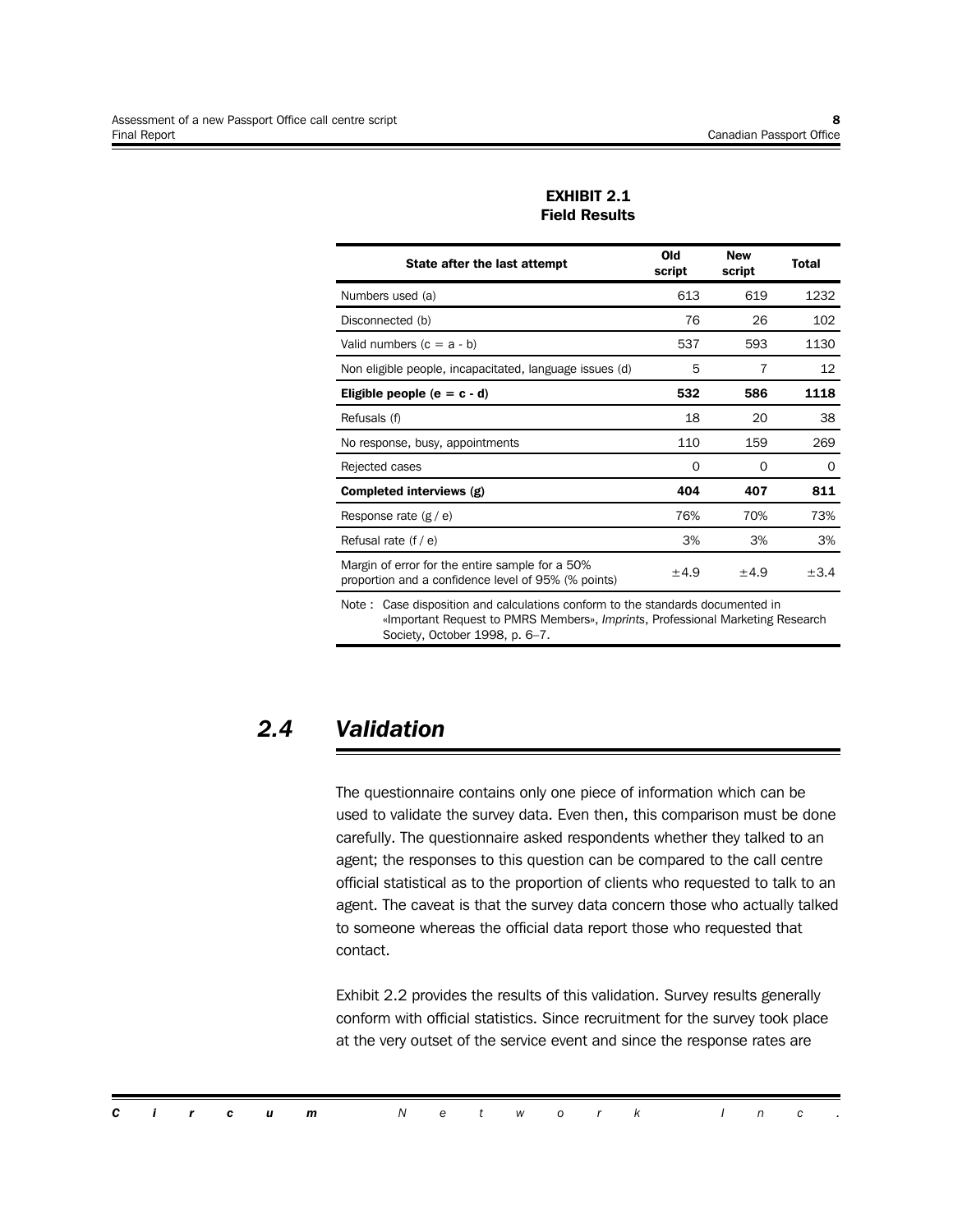similar for the two periods, there in no reason to believe that survey data would behave differently for the two periods. Exhibit 2.2 shows that the increase in requests for an agent is reflected in survey statistics, even though survey data tend to overstate the proportion of clients requesting to talk to an agent. It is likely that people who like to talk to an agent are also those who tend to self-select into a survey. Globally, this validation supports the quality of the survey data.

**EXHIBIT 2.2 Validation according to contacts with an agent**

|                                                                 | Period 1 | Period 2 |
|-----------------------------------------------------------------|----------|----------|
| Official statistics, clients requesting a contact with an agent | 52%      | 64%      |
| Survey results, clients who talked to an agent                  | 69%      | 77%      |

### *2.5 Data analysis*

Data were analysed using two pieces of software: StatXP (VoxCo) for the production of the banner tables presented in Appendix C and RegrXP (VoxCo) for multivariate analysis.

The data were processed unweighted since the ultimate goal is comparative rather than descriptive. The only factor which could have been weighted is the day of the call. The effect of the weighting would be too light to warrant its use.

All statistical tests use a confidence level of 95%. This means that, according to the laws of statistics, the results obtained would be reproduced, within the sampling margins of error, in 19 out of 20 replications of this study.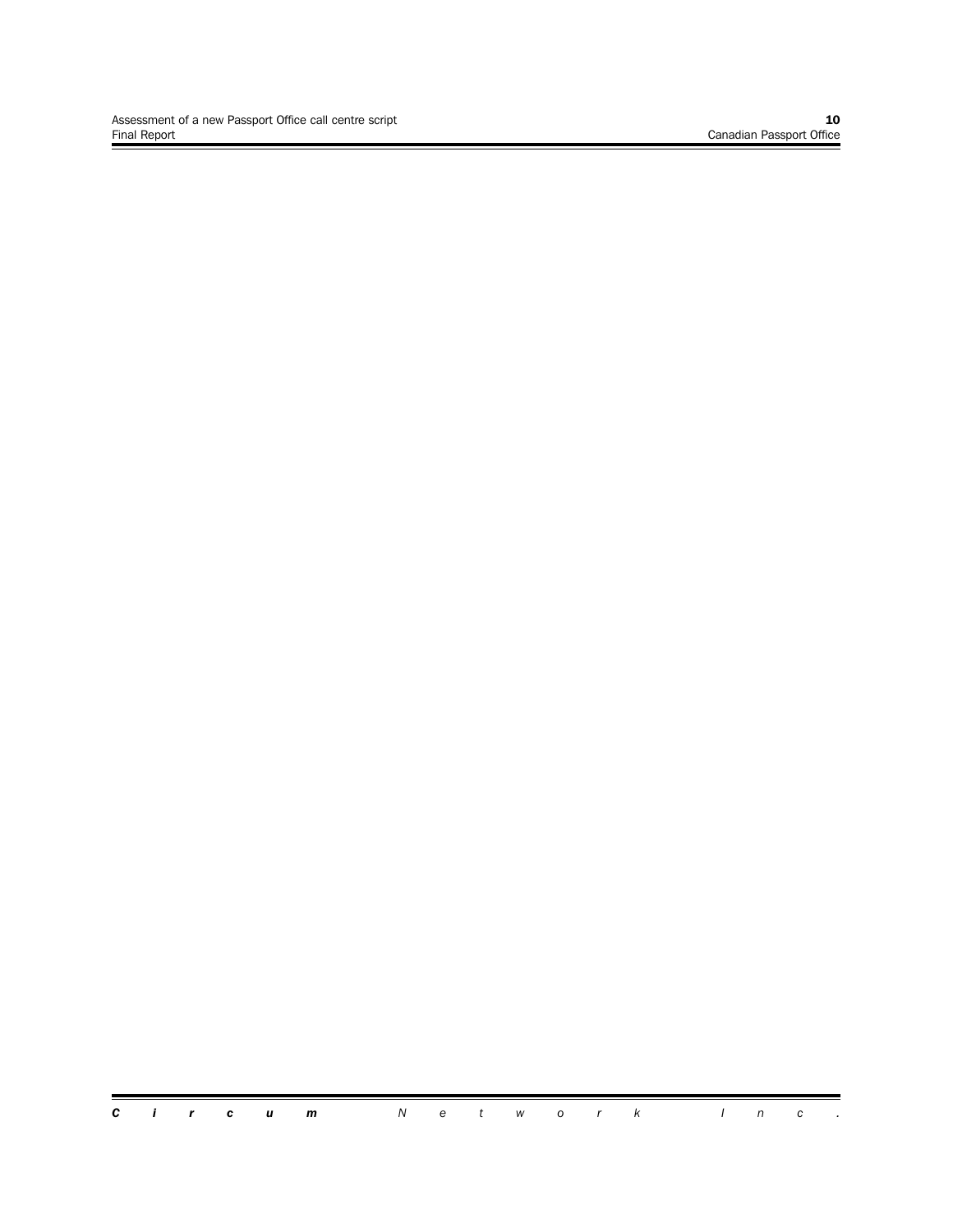# *Chapter 3*

# *RESULTS*

# *3.1 Subjective service experience*

This section describes the clients' service experience as depicted by survey data. It should be noted again that this description is based on a sample of 800 callers which was not built for descriptive purposes. Notwithstanding this caveat, the validation data available suggest that a qualitative analysis of these data is acceptable.

**Duration of the call.** According to survey respondents, almost two calls in three (64%; see page C-4 for details) were completed within five minutes. The average call duration was seven minutes. Call duration was perceived to be slightly shorter when the client considered that the service needed was received (6.5 minutes) than when the client did not (7.8 minutes).

*Request for an agent*. It has already been established that the survey data over-represent clients who have requested to talk to an agent. Nonetheless, the data can be used in comparative terms. For example, clients who considered that they received the service they needed were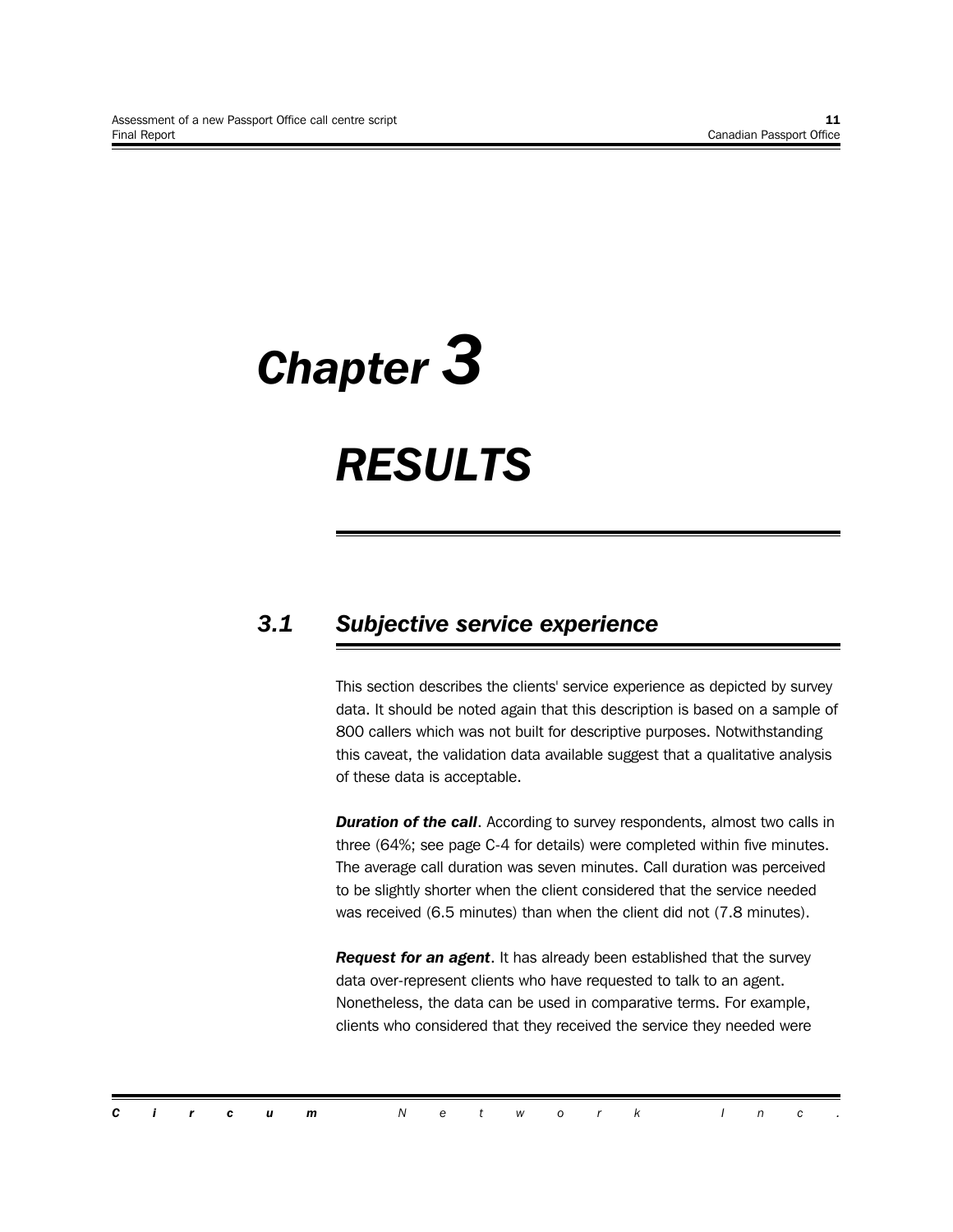twice as likely as the others to have requested to talk to an agent (83% vs. 44%; page C-6) indicating the service performance of the human agent. The data also suggest that English speaking clients were more likely than French speaking clients to request an agent (75% vs. 61%).

*Repeat business*. More than one third (38%; page C-7) of callers indicated that they had called the Passport Office call centre more than once over the previous three months. The segment of 11% of clients who declared that their call lasted more than ten minutes was also more likely to have made repeat calls. This may indicate that there is a small segment

#### **INTERPRETING SATISFACTION DATA**

Caution must be exercised in interpreting the results from satisfaction surveys. Intrinsically, most individuals prefer to be satisfied over not being satisfied and this is reflected in the tendency that survey respondents have to rate their satisfaction more towards the high end of the scale than toward the low end, even when the experience they are rating was objectively not very satisfying. Therefore, finding satisfaction scores of 75% is by no means great news.

Some authors<sup>1</sup> have suggested that, assuming measurement taken on a five-point scale like the one used in this study, a supplier should be primarily concerned with the "top box" or the proportion of people who choose the highest point on the scale. These authors' argument is that only people who are "very satisfied" or "fully satisfied" are loyal to a supplier. All other clients (rating four or less) will defect if they build a reasonable expectation that another supplier can give them a level-5 service.

Obviously, the reasoning is more relevant in a commercial setting where competition is evident and switching suppliers is easy. Nonetheless, it is our point of view that suppliers should not satisfy themselves that 85% or 90% of their clients are "somewhat" or "very" happy. They should strive for a high proportion of "very" satisfied clients, assuming that the "somewhat" satisfied may well desert as soon as regulations allow them to choose another supplier.

1. For example, Bradley T. Gale, *Managing Customer Value*, New York, Free Press, 1994; Thomas O. Jones et W. Earl Sasser jr., «Why Satisfied Customers Defect», *Harvard Business Review*, novembre-décembre 1995; Michael W. Lowenstein, *Customer Retention*, Milwaukee, ASQC Quality Press, 1995; Valarie Zeithaml et Mary Jo Bitner, *Services Marketing*, New York, McGraw Hill, 1996.

of people who represent a disproportionate amount of traffic. This segment represents a satisfaction challenge; it may also warrant particular attention in an effort to reduce work load — as the Quality movement proponents would say, it's cheaper to do it well the first time.

*Satisfaction with service*. Table 3.1 offers three indicators of client satisfaction: the average rating providered by survey participants on a 1 to 5 scale, the proportion of participants who rated 4 or 5 and the more stringent criterion of those who chose the top box, 5. The sidebar explains why this last indicator is particularly important, albeit uncommon in studies about government service.

The results are generally lukewarm. The general satisfaction rating averages 3.6 on a 5-point scale; 68% of survey participants chose a 4 or a 5 while 25% selected the top score of 5. These results are lackluster in a service

*Circum Network Inc .*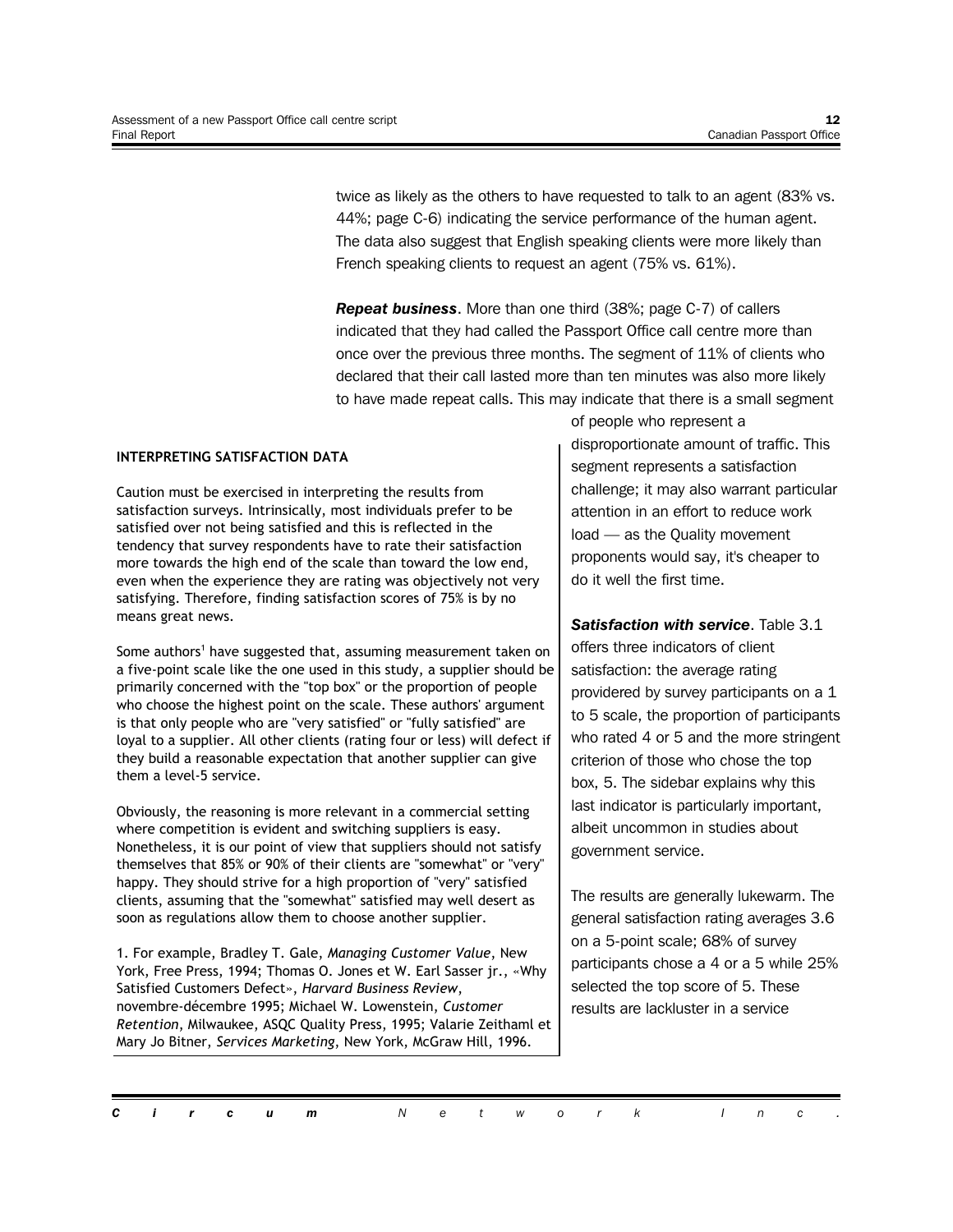context which is not affected with the negative connotations of regulations and the refusal of benefits.

**TABLE 3.1 Client satisfaction indicators**

| <b>Aspect of service</b>                 | % rating 4 % rating 5 Average<br>rating<br>or 5 |                    |     | <b>Groups with higher averages</b>                                                                                             | <b>Groups with lower averages</b>                                                                                               |  |  |
|------------------------------------------|-------------------------------------------------|--------------------|-----|--------------------------------------------------------------------------------------------------------------------------------|---------------------------------------------------------------------------------------------------------------------------------|--|--|
|                                          |                                                 | on a 5-point scale |     |                                                                                                                                |                                                                                                                                 |  |  |
| <b>OVERALL INDICATORS</b> $(n \sim 811)$ |                                                 |                    |     |                                                                                                                                |                                                                                                                                 |  |  |
| Clarity of automated<br>messages         | 82%                                             | 20%                | 3.9 | • Reached an agent<br>• Received the service needed<br>• Favours automation                                                    | • Did not reach an agent<br>• Did not receive the service<br>• Despises automation<br>$• 65+$                                   |  |  |
| Ease of use of the<br>telephone system   | 72%                                             | 16%                | 3.7 | • 0-5 minute calls<br>• Reached an agent<br>• Received the service needed<br>• Favours automation<br>$• 30-44$<br>• Women      | • 6+ minute calls<br>• Did not reach an agent<br>• Did not receive the service<br>• Despises automation<br>$• 65+$<br>$•$ Men   |  |  |
| Quality of answers to<br>questions       | 69%                                             | 29%                | 3.7 | • Reached an agent<br>• Received the service needed                                                                            | • Did not reach an agent<br>• Did not receive the service<br>• Despises automation                                              |  |  |
| Adequacy of service hours                | 67%                                             | 10%                | 3.7 | • 0-5 minute calls<br>• Reached an agent<br>• Received the service needed<br>• Favours automation<br>• Women                   | $\cdot$ 11+ minute calls<br>• Did not reach an agent<br>• Did not receive the service<br>• Despises automation<br>$\bullet$ Men |  |  |
| Simplicity of the telephone<br>system    | 71%                                             | 15%                | 3.6 | • 0-5 minute calls<br>• Reached an agent<br>• Received the service needed<br>• Favours automation<br>• Less than 30<br>• Women | $\cdot$ 11+ minute calls<br>• Did not reach an agent<br>• Did not receive the service<br>• Despises automation                  |  |  |
| Overall satisfaction                     | 68%                                             | 25%                | 3.6 | • 0-5 minute calls<br>• Reached an agent<br>Received the service needed<br>• Favours automation                                | $\cdot$ 11+ minute calls<br>• Did not reach an agent<br>• Did not receive the service<br>• Despises automation                  |  |  |
| Availability of the<br>information       | 65%                                             | 22%                | 3.6 | • 0-5 minute calls<br>• Reached an agent<br>Received the service needed<br>• Favours automation<br>$• 45-64$                   | • Did not reach an agent<br>• Did not receive the service<br>• Despises automation<br>$• 30-44$                                 |  |  |
| Speed to get the service                 | 63%                                             | 18%                | 3.5 | • 0-5 minute calls<br>• Reached an agent<br>• Received the service needed<br>• Favours automation                              | $\cdot$ 6+ minute calls<br>• Did not reach an agent<br>• Did not receive the service<br>• Despises automation                   |  |  |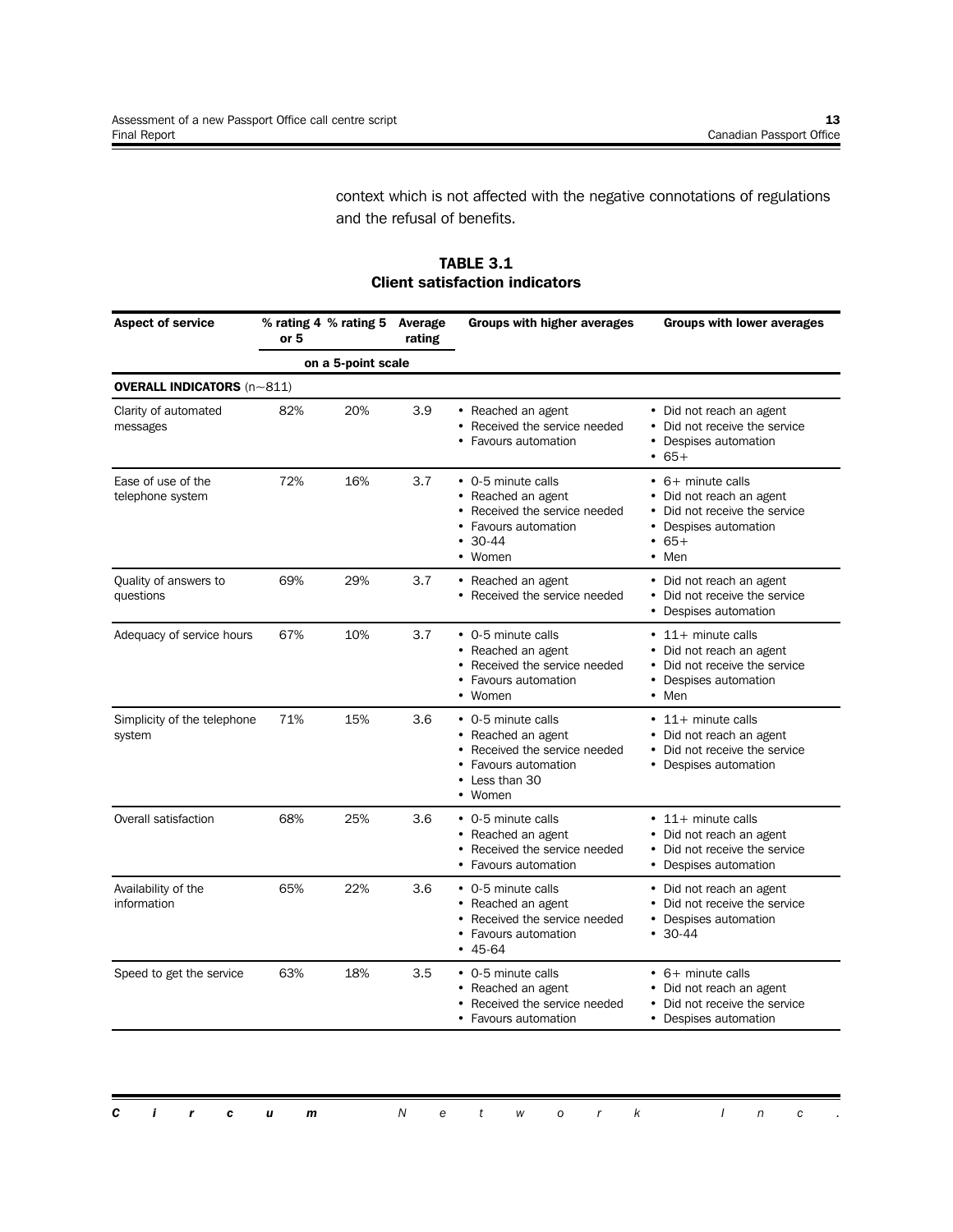| <b>Aspect of service</b>                        | or 5 | % rating 4 % rating 5 | Average<br>rating | <b>Groups with higher averages</b><br><b>Groups with lower averages</b>                                                                                                                                                |
|-------------------------------------------------|------|-----------------------|-------------------|------------------------------------------------------------------------------------------------------------------------------------------------------------------------------------------------------------------------|
|                                                 |      | on a 5-point scale    |                   |                                                                                                                                                                                                                        |
| Number of options offered                       | 59%  | 9%                    | 3.5               | • 0-5 minute calls<br>• 6-10 minute calls<br>• Reached an agent<br>Did not reach an agent<br>٠<br>Received the service needed<br>Did not receive the service<br>$\bullet$<br>Favours automation<br>Despises automation |
| Length of each message                          | 58%  | 7%                    | 3.5               | • 0-5 minute calls<br>• 6-10 minute calls<br>• Received the service needed<br>Did not receive the service<br>• Favours automation<br>• Despises automation                                                             |
| Recorded messages<br>played during wait periods | 41%  | 6%                    | 3.3               | • 0-5 minute calls<br>$\cdot$ 11+ minute calls<br>Reached an agent<br>Did not reach an agent<br>Received the service needed<br>Did not receive the service<br>• Favours automation<br>Despises automation<br>$\bullet$ |
| <b>AGENT SPECIFIC INDICATORS (n~593)</b>        |      |                       |                   |                                                                                                                                                                                                                        |
| Competence of the agent                         | 84%  | 40%                   | 4.2               | • Received the service needed<br>• Did not receive the service<br>$• 45-64$                                                                                                                                            |
| Courtesy of the agent                           | 85%  | 47%                   | 4.2               | • Received the service needed<br>• Did not receive the service<br>• 45-64 years old<br>• Anglophones<br>• Francophones                                                                                                 |
| Helpfulness of the advice<br>provided           | 81%  | 38%                   | 4.1               | • 0-5 minute calls<br>• Did not receive the service<br>• Received the service needed<br>$• 45-64$                                                                                                                      |
| Ease of reaching a real<br>person               | 68%  | 17%                   | 3.6               | • 0-5 minute calls<br>$\cdot$ 6+ minute calls<br>Received the service needed<br>Did not receive the service<br>Francophones<br>• Anglophones<br>• Women<br>$•$ Men                                                     |
| Time to get to the agent                        | 67%  | 15%                   | 3.5               | • 0-10 minute calls<br>$\cdot$ 11+ minute calls<br>Did not receive the service<br>• Received the service needed                                                                                                        |

Note: See pages C-8 to C-22 for details.

The data point to the *context* of the service as the main culprit, more specifically the delays encountered and the telephone system. Ratings associated with the service rendered by an *agent* are much more positive: on these items, more than 80% of respondents chose a 4 or a 5 on the scale, the responses averaging 4.1 to 4.2.

Some groups are systematically less satisfied, on almost every rating of service while some express more satisfaction. They are as listed below: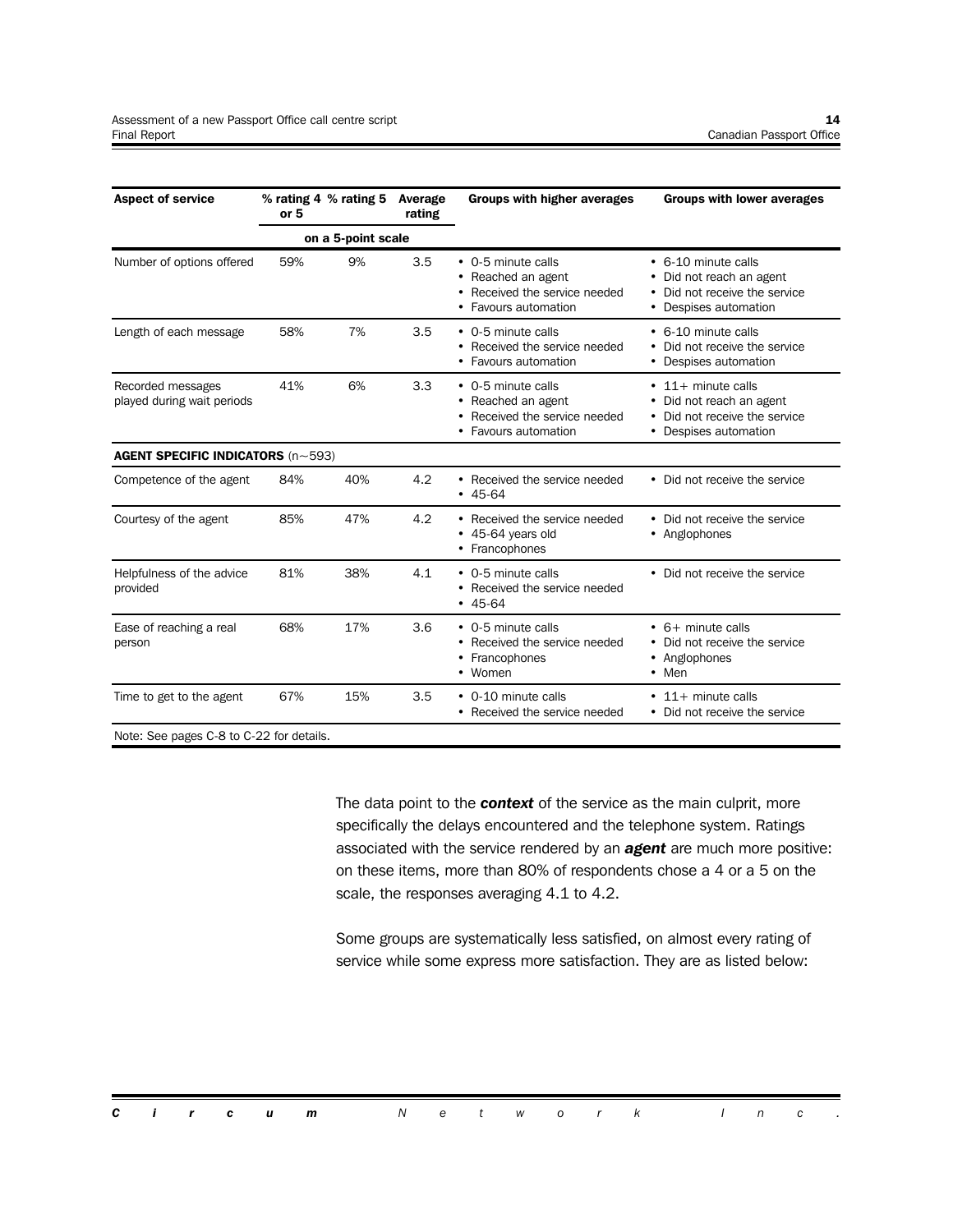| More satisfied |                                                                                                                                                         |                                          | Less satisfied                                                                                                                                                         |  |  |  |  |
|----------------|---------------------------------------------------------------------------------------------------------------------------------------------------------|------------------------------------------|------------------------------------------------------------------------------------------------------------------------------------------------------------------------|--|--|--|--|
|                | Short calls<br>People who talked to an agent<br>People who perceived that they received<br>the service they needed<br>People who like automated service | ٠<br>$\bullet$<br>$\bullet$<br>$\bullet$ | Long calls<br>People who did not talk to an agent<br>People who perceived that they received<br>the service they needed<br>People who do not like automated<br>service |  |  |  |  |

#### **TABLE 3.2 Link between satisfaction with aspects of service and overall satisfaction**

| <b>Aspect of service</b>                               | Power of each aspect of service as<br>a driver of overall satisfaction <sup>1</sup> |
|--------------------------------------------------------|-------------------------------------------------------------------------------------|
| Quality of answers to questions                        | 0.74                                                                                |
| Availability of the information                        | 0.72                                                                                |
| Speed to get the service                               | 0.72                                                                                |
| Competence of the agent                                | 0.62                                                                                |
| Helpfulness of the advice provided                     | 0.61                                                                                |
| Ease of use of the telephone system                    | 0.56                                                                                |
| Number of options offered                              | 0.52                                                                                |
| Courtesy of the agent                                  | 0.52                                                                                |
| Simplicity of the telephone system                     | 0.52                                                                                |
| Ease of reaching a real person                         | 0.51                                                                                |
| Time to get to the agent                               | 0.46                                                                                |
| Adequacy of service hours                              | 0.44                                                                                |
| Recorded messages played during wait periods           | 0.44                                                                                |
| Clarity of automated messages                          | 0.42                                                                                |
| Length of each message                                 | 0.41                                                                                |
| 1<br>Correlation with overall satisfaction (Pearson r) |                                                                                     |

While waiting periods and the automated telephone system are the service features least liked by clients, action on these fronts may not be where the Passport Office is likely to get the most satisfaction bang for the improvement buck. While one third of clients assigned a priority on improving the ease of reaching an agent and the time it takes to get in touch with an agent (20% and 12% respectively; page C-24), Table 3.2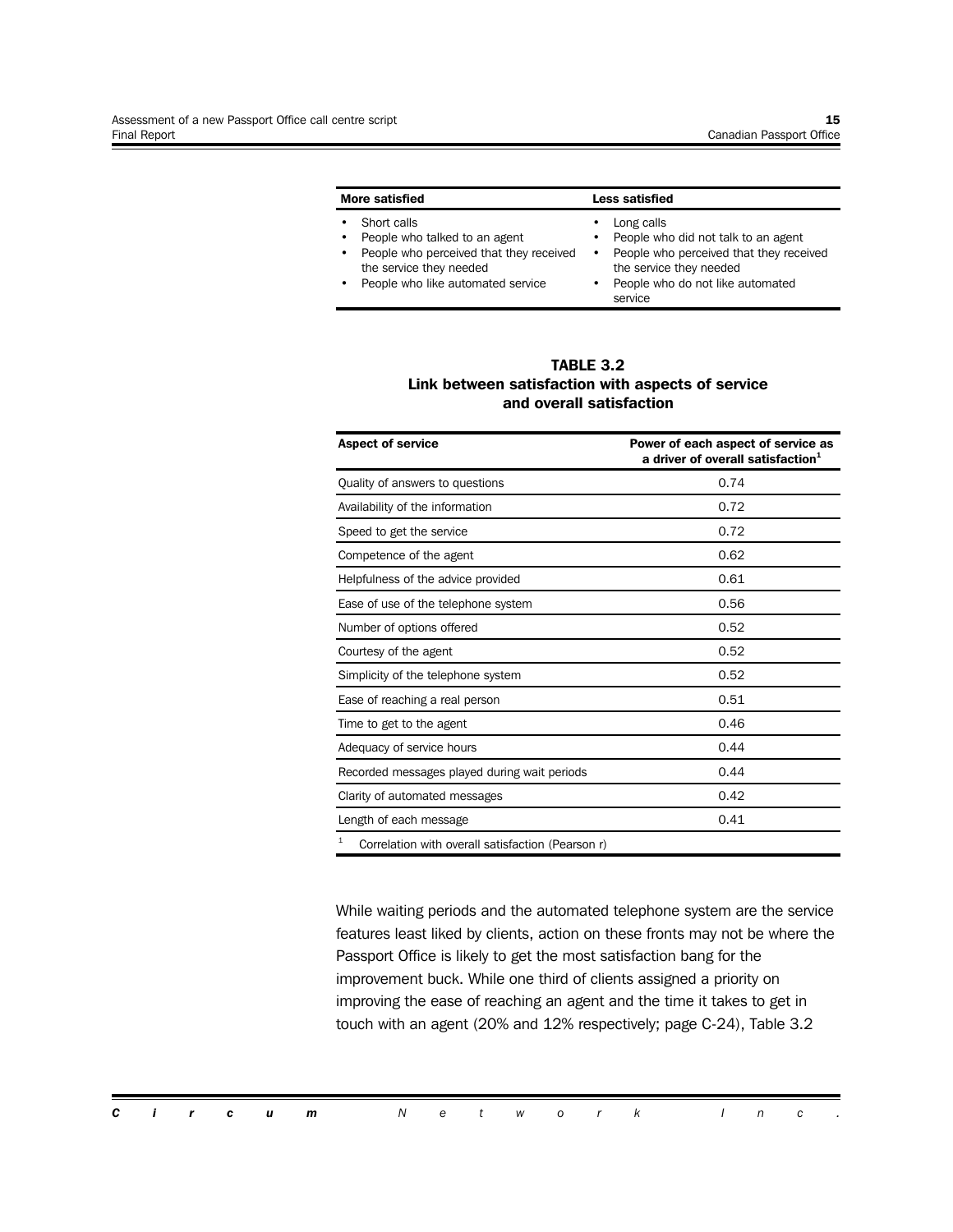shows that the aspects of service most closely related to overall client satisfaction are positive client feelings with:

- the quality of the answers to callers' questions;
- the availability of information;
- the speed of the service.

While these key service features include rapidity of service, they also emphasize other areas of service (answering questions and providing information) which may require other types of adjustments from the part of the Passport Office.

*Result of service*. Two thirds of survey respondents (65%; page C-25) indicated that they received the service they needed from the Passport Office call centre. While we cannot compare this result to the performance of similar call centres, this appears low in comparison with the other public service surveys conducted by this consultant recently. Proportionately more respondents indicated receiving the service they needed among those who talked to an agent (74%) and among those aged 45 to 64 (71%); fewer indicated the same among those who did not talk to an agent (40%) and among those who do not like automated services (61%).

According to their own perceptions, 90% of clients contacted received the service without error (page C-27). This proportion is lower among those involved in calls longer than ten minutes (76%).

*Comparison with other call centres*. Half of survey respondents (51%; page C-28) had some experience with other federal government call centres while two thirds had some with private company call centres (68%; page C-30). Where comparisons could be made, the Passport Office call centre fared well: 80% stated that its performance was the same as or better than other government call centres (page C-29) and 77% rated it similar to or better than private sector call centres. Compared to other government call centres, the overall balance was positive in all groups except among those who did not reach an agent (neutral comparison overall) and among those who considered that they did not get the service they needed (negative comparison). The same two groups preferred the performance of private call centres over that of the Passport Office.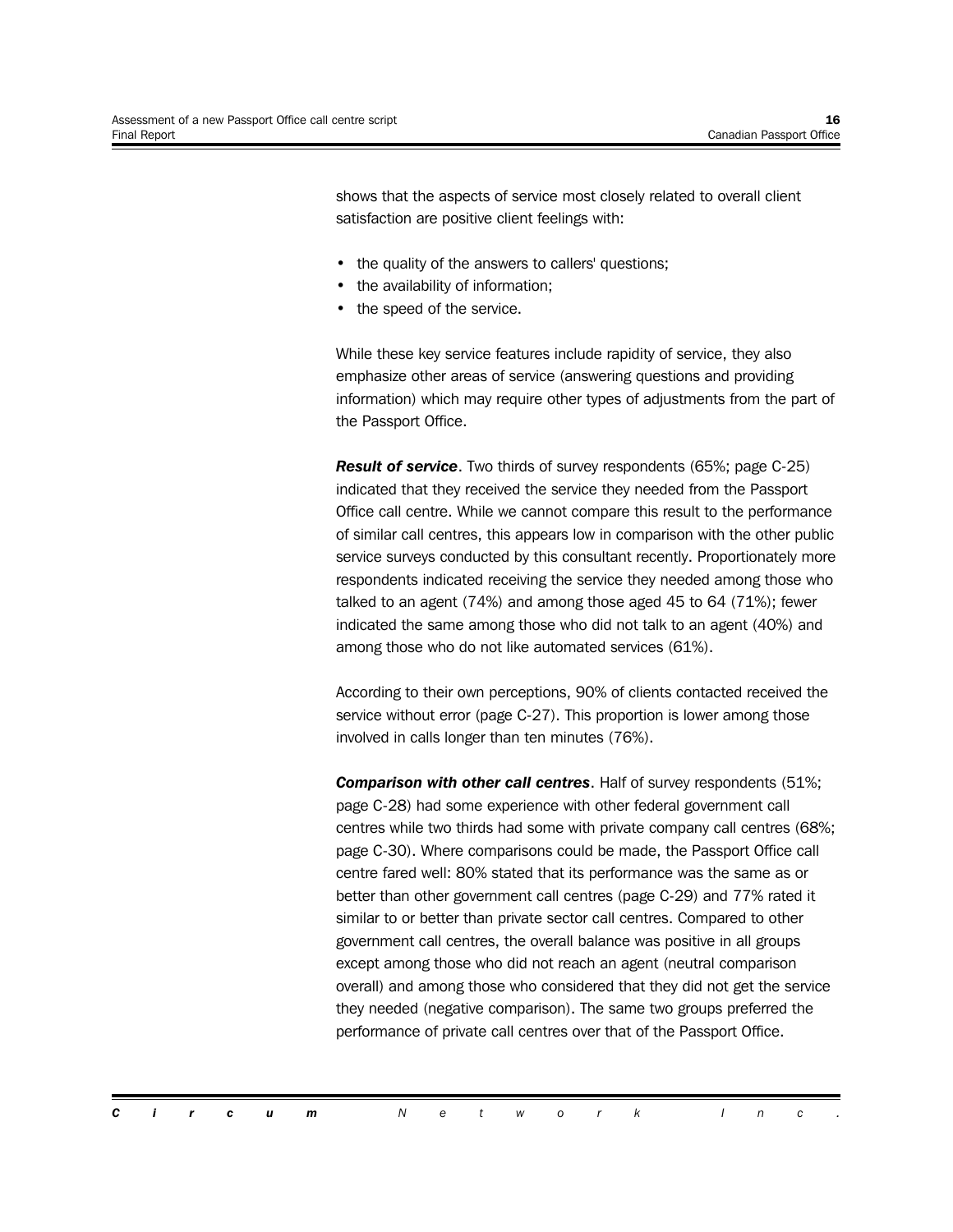## *3.2 Objective service experience*

Before investigating the effect of a change in the automatic script from the clients' point of view — the main issue for this study —, this section documents the main consequences of this change on the operations of the call centre. Table 3.3 summarises the impacts.

|                                                        | <b>Old-script period</b> | <b>New-script period</b> |
|--------------------------------------------------------|--------------------------|--------------------------|
| Number of calls per day <sup>1</sup>                   | 907                      | 1043                     |
| Number of agent requests per day <sup>1</sup>          | 475                      | 664                      |
| % requesting an agent <sup>1</sup>                     | 52%                      | 64%                      |
| Average wait time for answered calls <sup>2</sup>      | $1:51 \; m$              | $1:26 \; m$              |
| Average agent talk time <sup>2</sup>                   | $2:44 \; m$              | $2:23 \; m$              |
| Average number of calls in full queues <sup>2</sup>    | 43                       | 89                       |
| Average number of abandoned calls per day <sup>2</sup> | 36                       | 51                       |
|                                                        |                          |                          |

#### **TABLE 3.3 Comparison of objective indicators of service for the old-script period and the new-script period**

 $<sup>1</sup>$  Includes two Mondays, Tuesdays and Wednesdays and one Thursday and one Friday</sup>  $2$  For the periods October 23 to November 3 and November 14 to November 27.

The percentage of callers who request the assistance of an agent increased from 52% with the old script to 64% with the new script, a 12 percentage point or 22% increase. The wait time and the talk time actually decreased with the new script; this could be in response to the increase in the absolute volume of calls reaching the agents — from 475 per day to 664 per day, a 40% increase. The main impact of the script change on operations is apparent in the length of the queues and in the number of abandoned calls (something that is in sync with the increase in the number of calls necessary to find a resolution to the callers' problems from 1.8 to 2.1, according to survey respondent data provided on page C-26).

These observations would be coherent with a reduced sense of client satisfaction over the new-script period. The next section will investigate whether any such impact can be substantiated.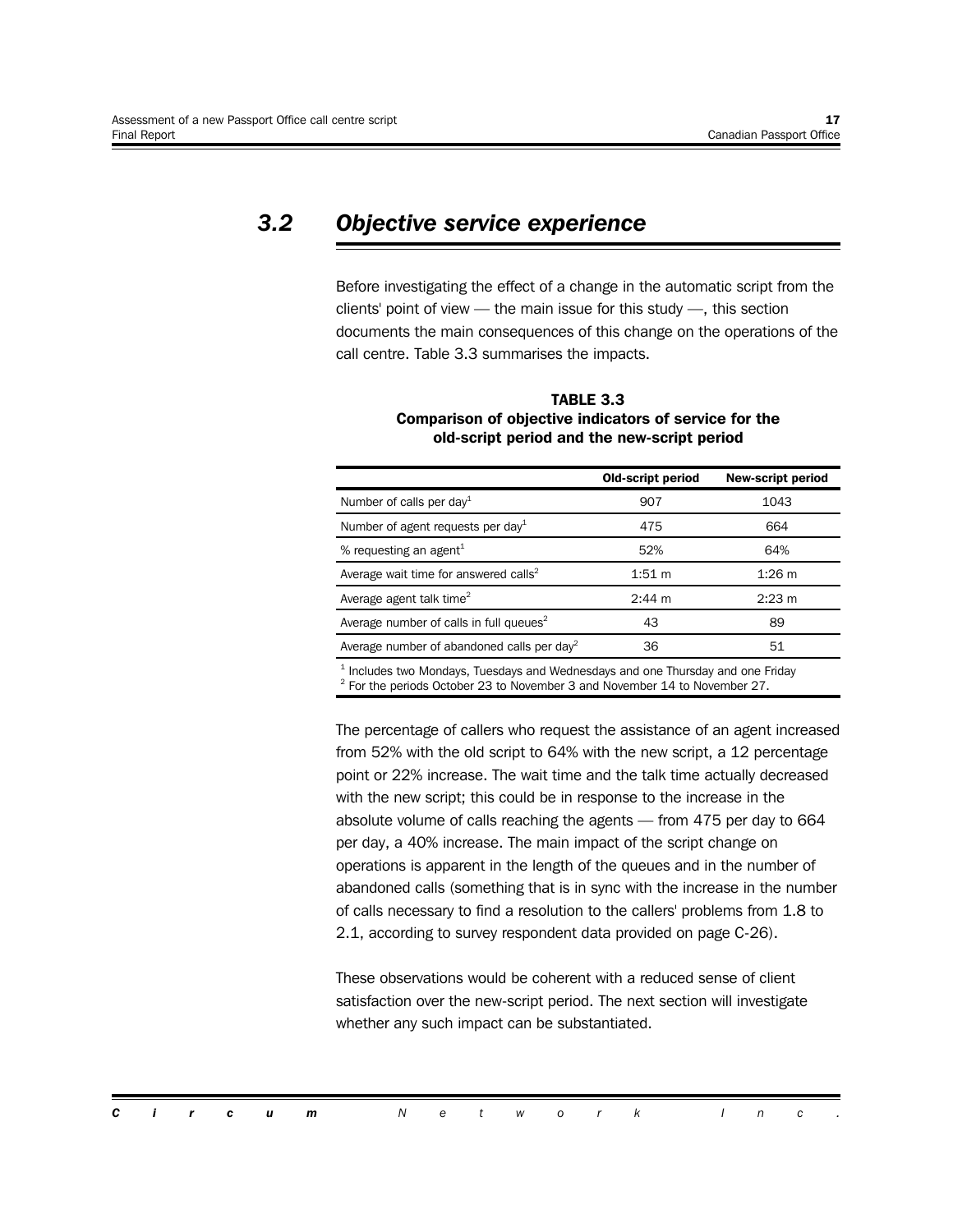## *3.3 Effect of the script change*

The effect on client satisfaction of the changes made to the automated script is the main issue in this study. Client satisfaction was measured through fifteen items related to particular aspects of the service and one overall assessment of service.

Two tests were conducted. First, simple averages were computed for each of the sixteen satisfaction indicators, distinguishing the old-script and the new-script periods. Then, the differences between periods were reassessed after the introduction of statistical controls for possible differences in the types of people who made calls during each period. In this second phase, only factors which cannot be related to the new script were used to maintain a clear logical attribution path. For example, factors such as the number of calls made to solve one's problem were not included because they could be, in part, a consequence of the script change. The statistical controls used were: the time of the call, the number of calls made over the past three months, having ever called another government or private call centre, the predisposition in favour of automated systems and age.

Table 3.4 presents the results of these analyses. It reports the percentages of people who expressed satisfaction based on the old script and the new script, the averages on the 5-point scale and the statistically controlled difference between the two periods. The service features are presented in decreasing order of impact attributable to the change in script.

Eleven of the sixteen comparisons show a positive effect of the change in scripts on client satisfaction; the other five show no impact. Four areas register the largest changes (0.3 points after statistical controls); they are: the time it takes to get to the agent, the ease of reaching a real person, the length of each automated message and the speed at which one could get the service needed. The largest percent changes go to the first two of these items: the time it takes to get to the agent with a 10-point improvement using the new script; and the ease of reaching a real person with a 9-point improvement. The overall satisfaction increased by three percentage points (not statistically significant) which translated into a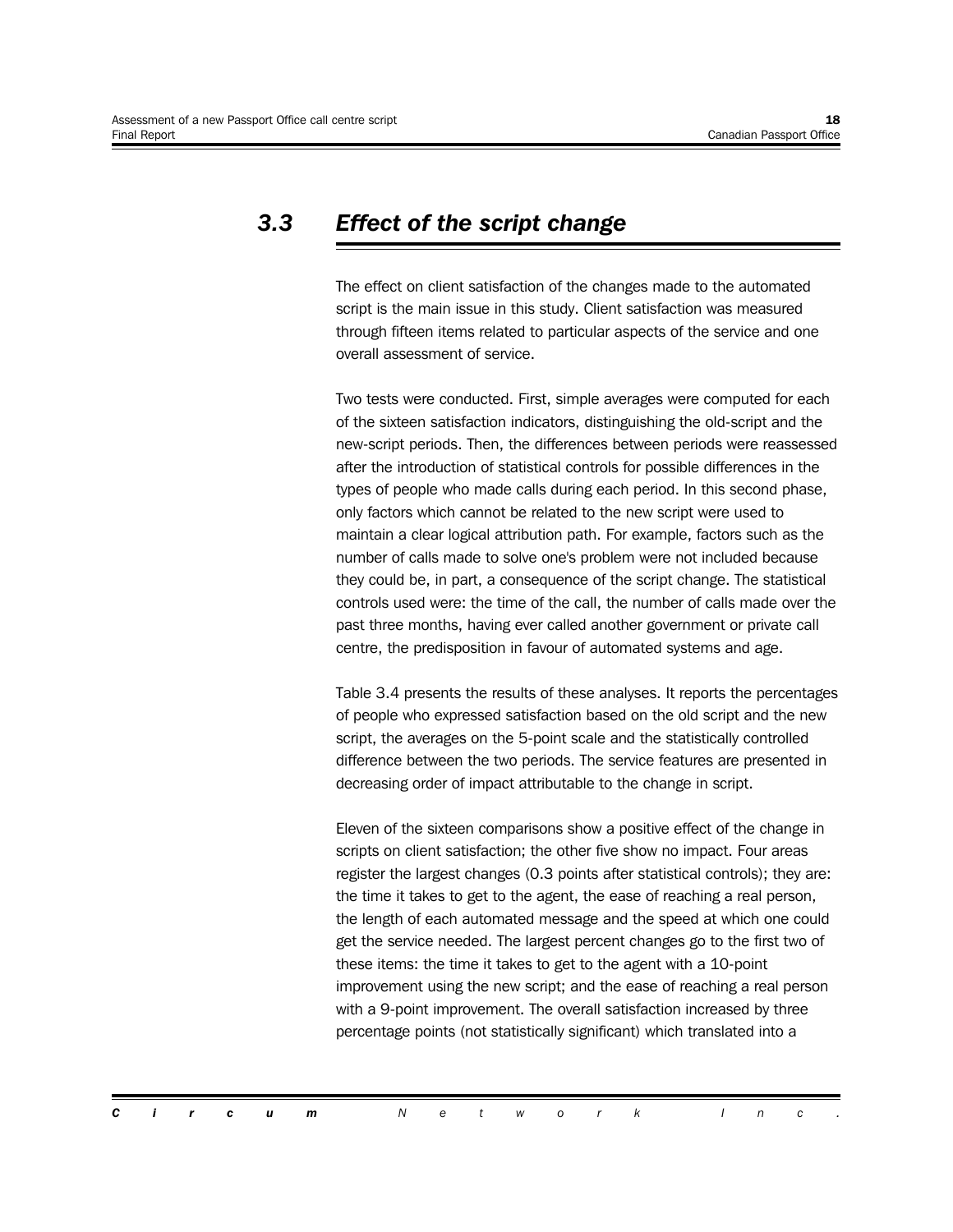statistically significant 0.2 point on the 5-point scale after statistical controls.

| <b>Aspect of service</b>                     |               | % rating 4 or 5<br>on a 5-point<br>scale | Difference in<br>percentages |               | Average rating<br>on a 1-5 scale | <b>Simple</b><br>difference in<br>averages | <b>After controls</b><br>for situational<br>difference <sub>1</sub> |
|----------------------------------------------|---------------|------------------------------------------|------------------------------|---------------|----------------------------------|--------------------------------------------|---------------------------------------------------------------------|
|                                              | Old<br>script | <b>New</b><br>script                     |                              | Old<br>script | <b>New</b><br>script             |                                            |                                                                     |
| Time to get to the agent                     | 62            | 72                                       | $10**$                       | 3.4           | 3.7                              | $0.3***$                                   | $0.3***$                                                            |
| Ease of reaching a real person               | 64            | 73                                       | $9 *$                        | 3.5           | 3.7                              | $0.2 *$                                    | $0.3***$                                                            |
| Length of each message                       | 56            | 61                                       | ns<br>5                      | 3.4           | 3.5                              | $0.1***$                                   | $0.3***$                                                            |
| Speed to get the service                     | 61            | 65                                       | ns<br>4                      | 3.4           | 3.5                              | ns<br>0.1                                  | $0.3***$                                                            |
| Courtesy of the agent                        | 81            | 88                                       | $7 *$                        | 4.1           | 4.3                              | $0.2 *$                                    | $0.2**$                                                             |
| Ease of use of the telephone system          | 70            | 73                                       | $3^{ns}$                     | 3.6           | 3.7                              | $0.1*$                                     | $0.2**$                                                             |
| Simplicity of the telephone system           | 70            | 72                                       | ns<br>$\overline{2}$         | 3.6           | 3.7                              | ns<br>0.1                                  | $0.2**$                                                             |
| Availability of the information              | 63            | 68                                       | ns<br>5                      | 3.5           | 3.6                              | ns<br>0.1                                  | $0.2 *$                                                             |
| Quality of answers to questions              | 67            | 71                                       | ns<br>4                      | 3.6           | 3.8                              | ns<br>0.2                                  | $0.2 *$                                                             |
| <b>Overall satisfaction</b>                  | 66            | 69                                       | ns<br>3                      | 3.6           | 3.7                              | ns<br>0.1                                  | $0.2 *$                                                             |
| Competence of the agent                      | 83            | 85                                       | ns<br>$\overline{2}$         | 4.1           | 4.2                              | ns<br>0.1                                  | $0.2 *$                                                             |
| Adequacy of service hours                    | 65            | 68                                       | ns<br>3                      | 3.6           | 3.7                              | ns<br>0.1                                  | ns<br>0.1                                                           |
| Helpfulness of the advice provided           | 80            | 81                                       | ns<br>$\mathbf{1}$           | 4.1           | 4.1                              | ns<br>0.0                                  | ns<br>0.1                                                           |
| Clarity of automated messages                | 84            | 80                                       | ns<br>$-4$                   | 3.9           | 3.9                              | ns<br>0.0                                  | ns<br>0.1                                                           |
| Number of options offered                    | 62            | 57                                       | $-5$ <sup>ns</sup>           | 3.5           | 3.5                              | ns<br>0.0                                  | ns<br>0.1                                                           |
| Recorded messages played during wait periods | 43            | 38                                       | ns<br>$-5$                   | 3.3           | 3.3                              | ns<br>0.0                                  | ns<br>0.1                                                           |

#### **TABLE 3.4 Effects of the change in script on client satisfaction**

 $1$  Regression coefficient after statistical controls for the time of the call, the number of calls made over the past three months, having ever called another government or private call centre, the predisposition in favour of automated systems and age.

<sup>ns</sup> The difference is not statistically significant at the 0.05 level.

\* The difference is statistically significant at the 0.05 level.

The difference is statistically significant at the 0.01 level.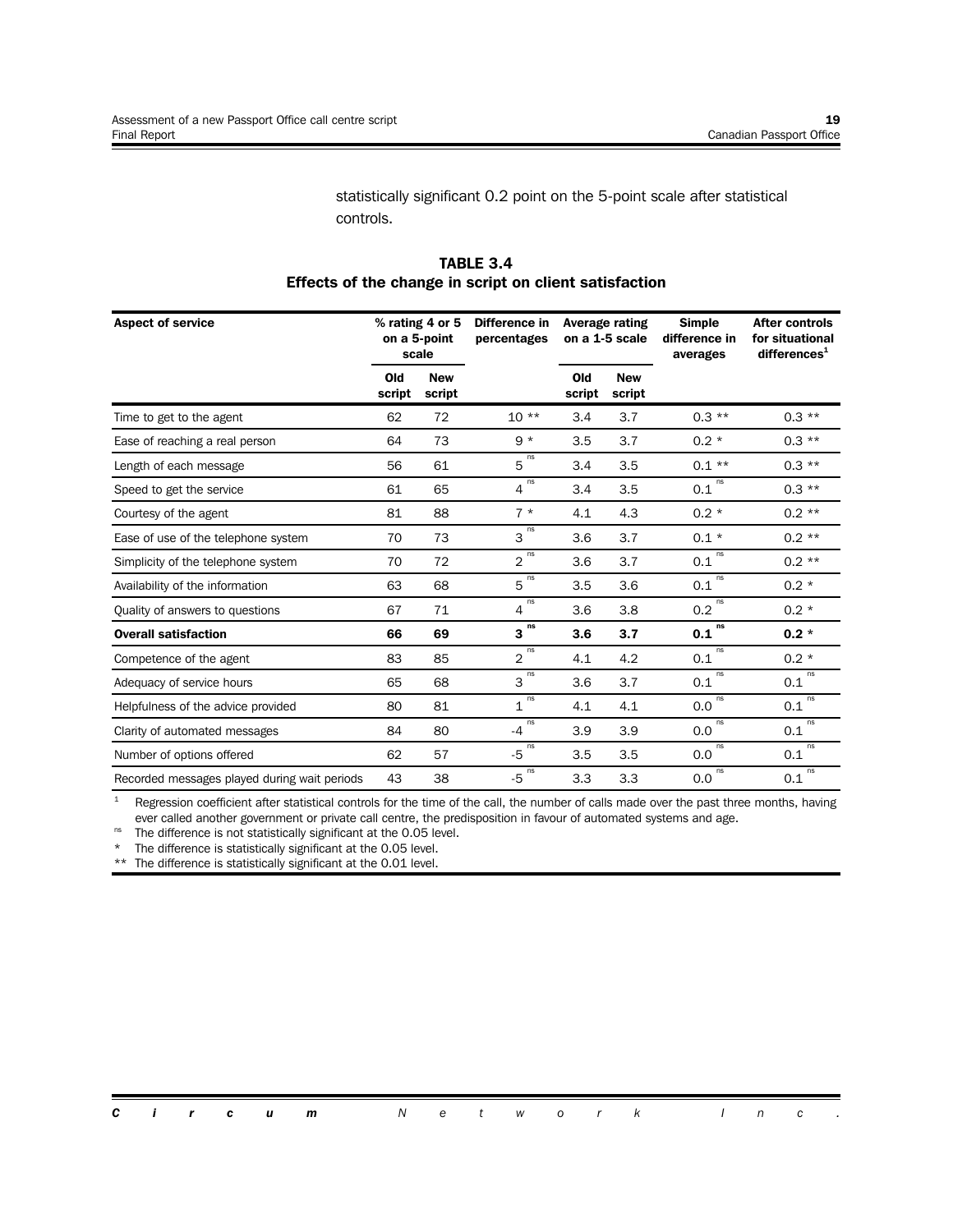## *3.4 Conclusion*

Notwithstanding an objective deterioration of the service due to the introduction of the new script — as exemplified by the average length of the call queue and the average number of abandoned calls —, clients reported a generally more satisfying experience. The main improvements in satisfaction took place in the areas of reaching an agent and of the speed of the service. Other areas — for example, the adequacy of service hours and the helpfulness of the staff — were left unaffected, as one would expect considering the type of change that was implemented.

Overall, client satisfaction increased by a rather slim margin of about 5% (0.2 on a 5-point scale, starting from an average rating of 3.6 in the oldscript period), using the most optimistic indicator available. The most pessimistic indicator suggests that there was a non-statistically significant increase in the percentage of satisfied callers of 3 percentage points.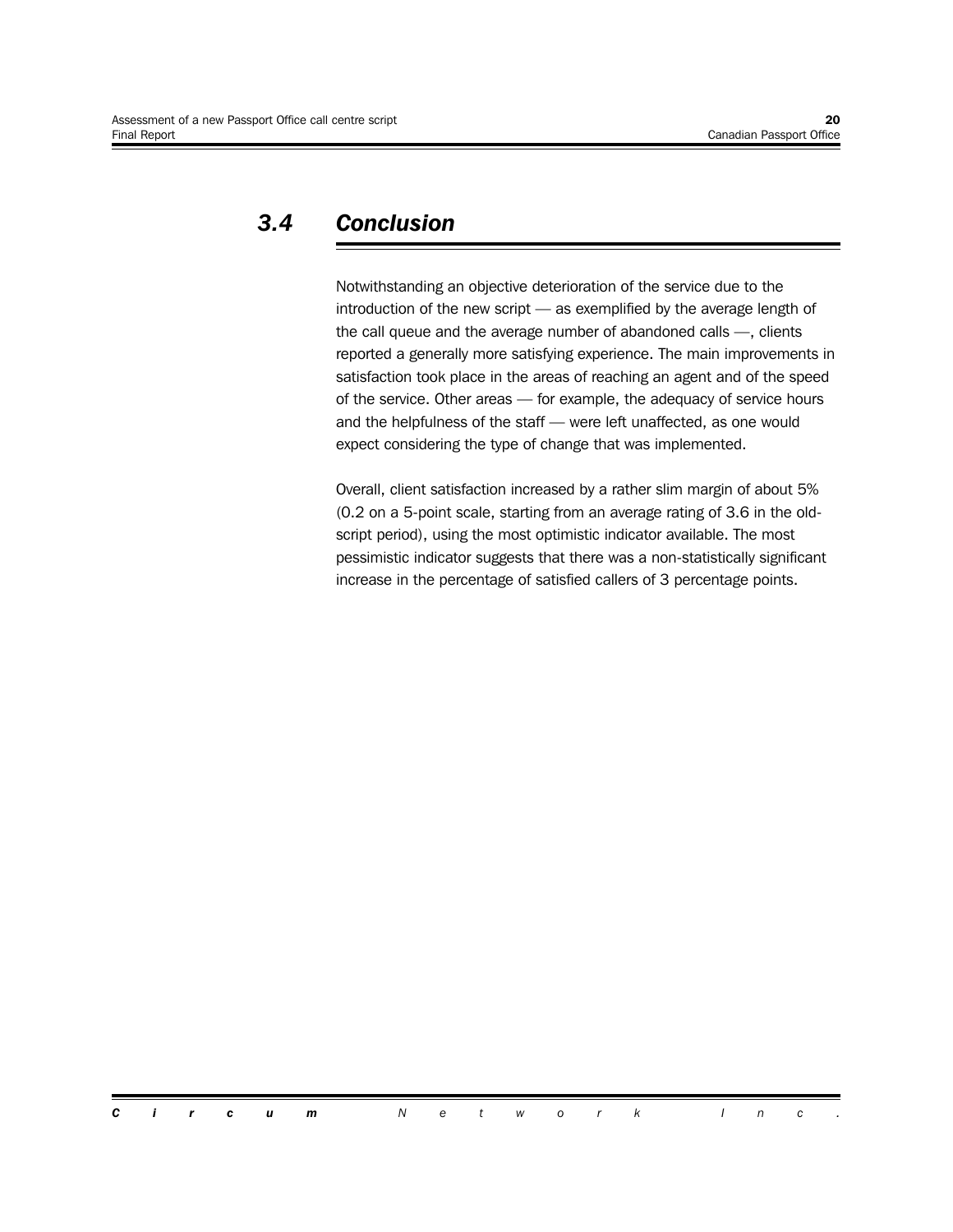# *APPENDIX A Questionnaires*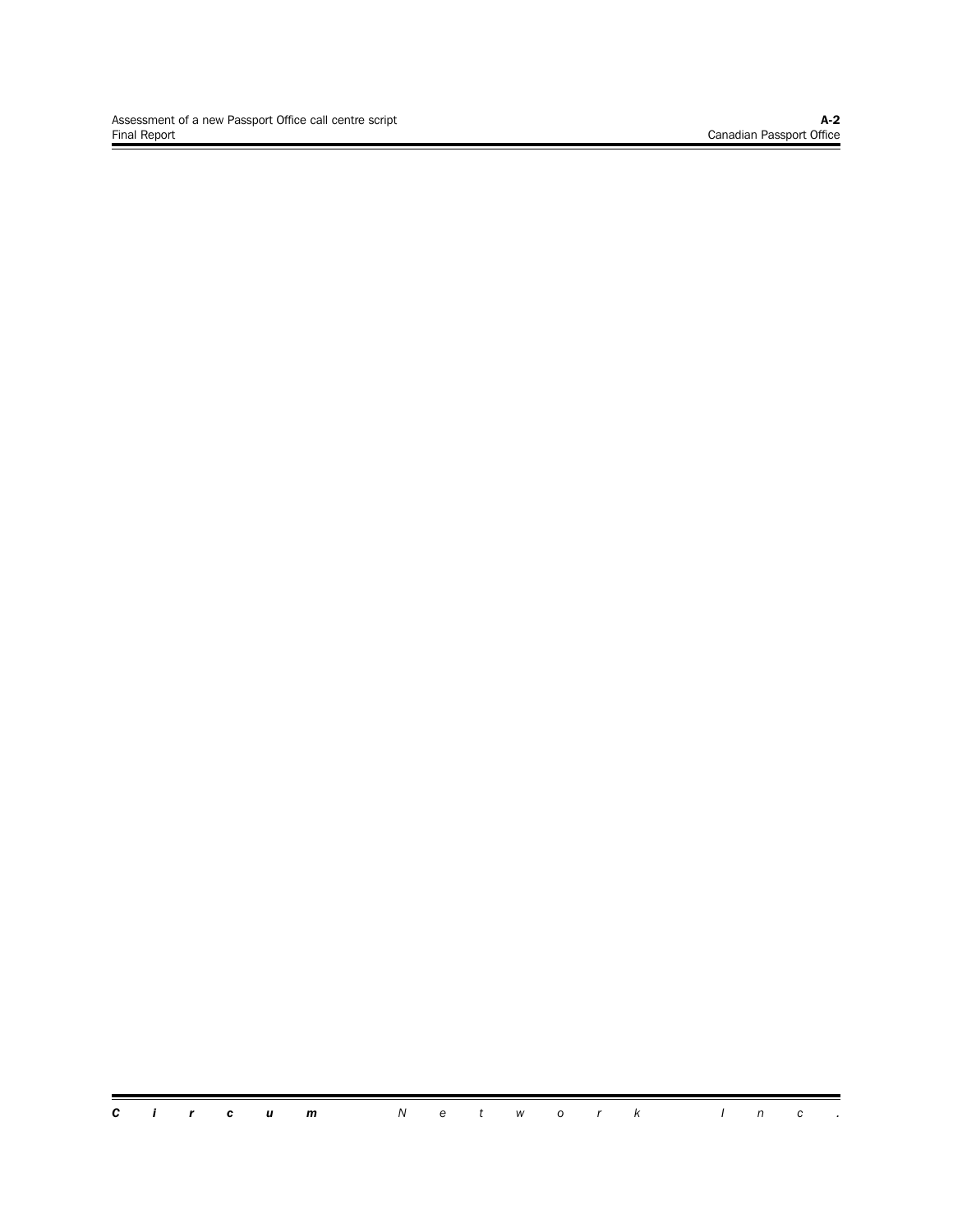#### *Measurement of the impact of the call centre script change on client satisfaction*

Hi. Could I speak to \_\_\_\_\_\_\_\_\_\_\_\_\_\_\_\_\_\_\_\_\_\_\_\_? Hello, my name is \_\_\_\_\_\_\_\_\_\_\_\_\_\_\_\_\_\_\_\_\_\_\_ and I am calling from Echo Survey Research, a national research company. The Canadian Passport Office has asked us to call back people who have volunteered to complete a short survey on their experience with the call centre. We want to thank you for having left your name and phone number for that purpose. This will take about 5 minutes [and your answers will remain totally confidential]. May I begin?

| <b>Question</b>                                                             | Answer                                                                                                                                                                                                                        |
|-----------------------------------------------------------------------------|-------------------------------------------------------------------------------------------------------------------------------------------------------------------------------------------------------------------------------|
| Who is this survey done for?                                                | The survey is done on behalf of the call centre of<br>the Canadian Passport Office.                                                                                                                                           |
| How will my answers be kept confidential?                                   | No individual answers will be reported, only<br>percentages and averages. Also, your name or<br>phone number will not be associated with your<br>answers.                                                                     |
| Why would I answer this survey?                                             | You were kind enough to leave your name and<br>telephone number when you called the call<br>centre. The results of this study will be used to<br>improve the automated script used by the call<br>centre.                     |
| What is this survey about?                                                  | It is a short survey about your experience with<br>the call centre and your satisfaction with it.                                                                                                                             |
| (If the respondent has any question about the<br>passport issuance process) | I am not a specialist in passport issues. I was<br>only asked to complete the surveys with<br>volunteers like yourself. To get the information<br>you want, you should really call the specialists at<br>the Passport Office. |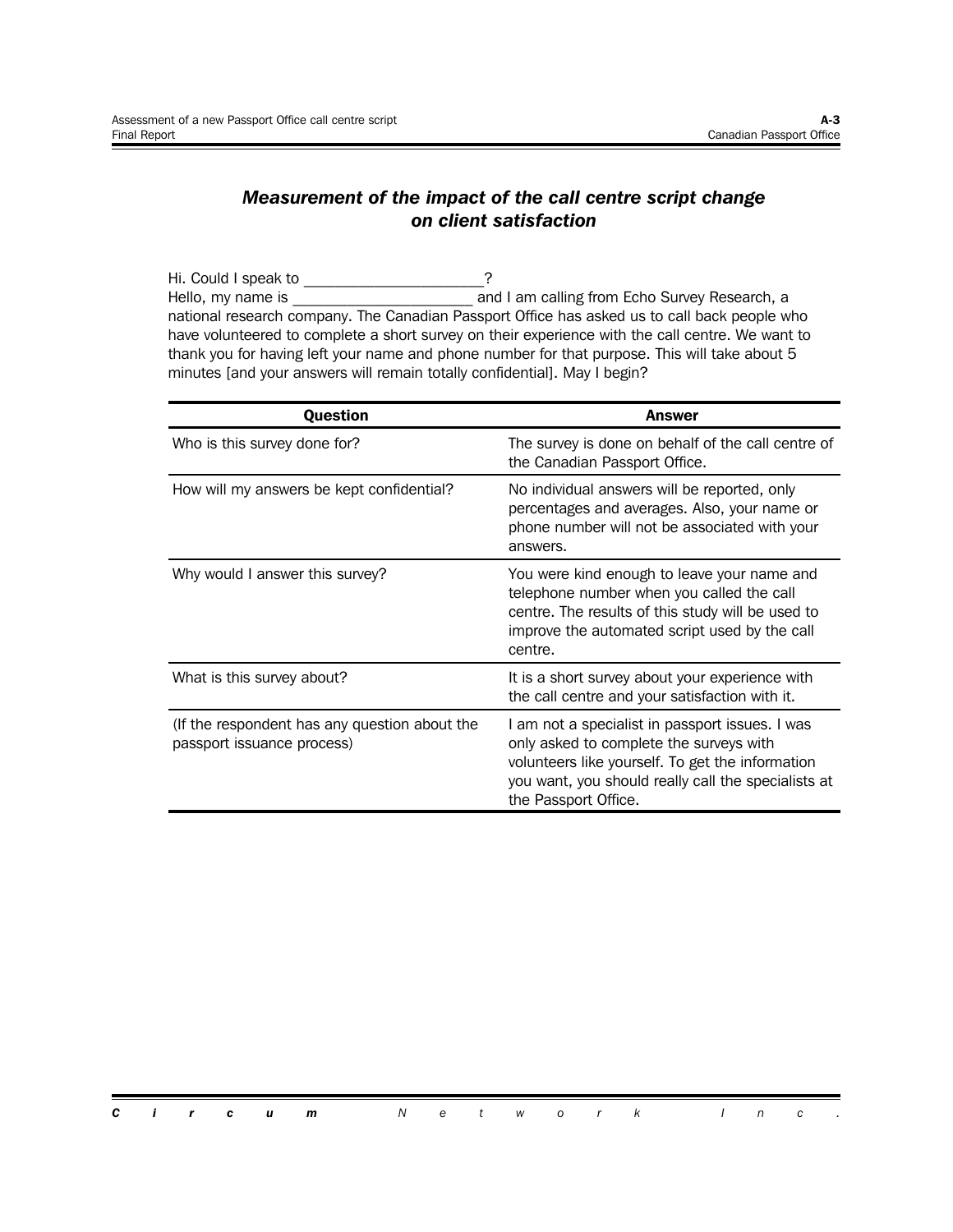# CONTEXT

Q1. **When you last called the Canadian Passport Office, what was the main purpose of your call?** (DO NOT READ)

| AT WHAT STAGE IS THE PROCESSING OF MY APPLICATION 5                                                                    |
|------------------------------------------------------------------------------------------------------------------------|
|                                                                                                                        |
|                                                                                                                        |
|                                                                                                                        |
|                                                                                                                        |
|                                                                                                                        |
| How to add a child to a passport $\dots\dots\dots\dots\dots\dots\dots\dots\dots\dots\dots\dots\dots\dots\dots\dots 11$ |
|                                                                                                                        |
|                                                                                                                        |
|                                                                                                                        |
|                                                                                                                        |
|                                                                                                                        |
|                                                                                                                        |

#### Q2. **How many minutes would you say the entire call took?**

| DK/NI |  |  |  |  |
|-------|--|--|--|--|

#### Q3. **At approximately what time did you call?**

| TIME  |  |  |  |  |  |  |  |  |  |  |  |  |  |  |  |  |  |  |  |  |  |  |
|-------|--|--|--|--|--|--|--|--|--|--|--|--|--|--|--|--|--|--|--|--|--|--|
| DK/NR |  |  |  |  |  |  |  |  |  |  |  |  |  |  |  |  |  |  |  |  |  |  |

#### Q4. **During that call, did you talk to a real person?**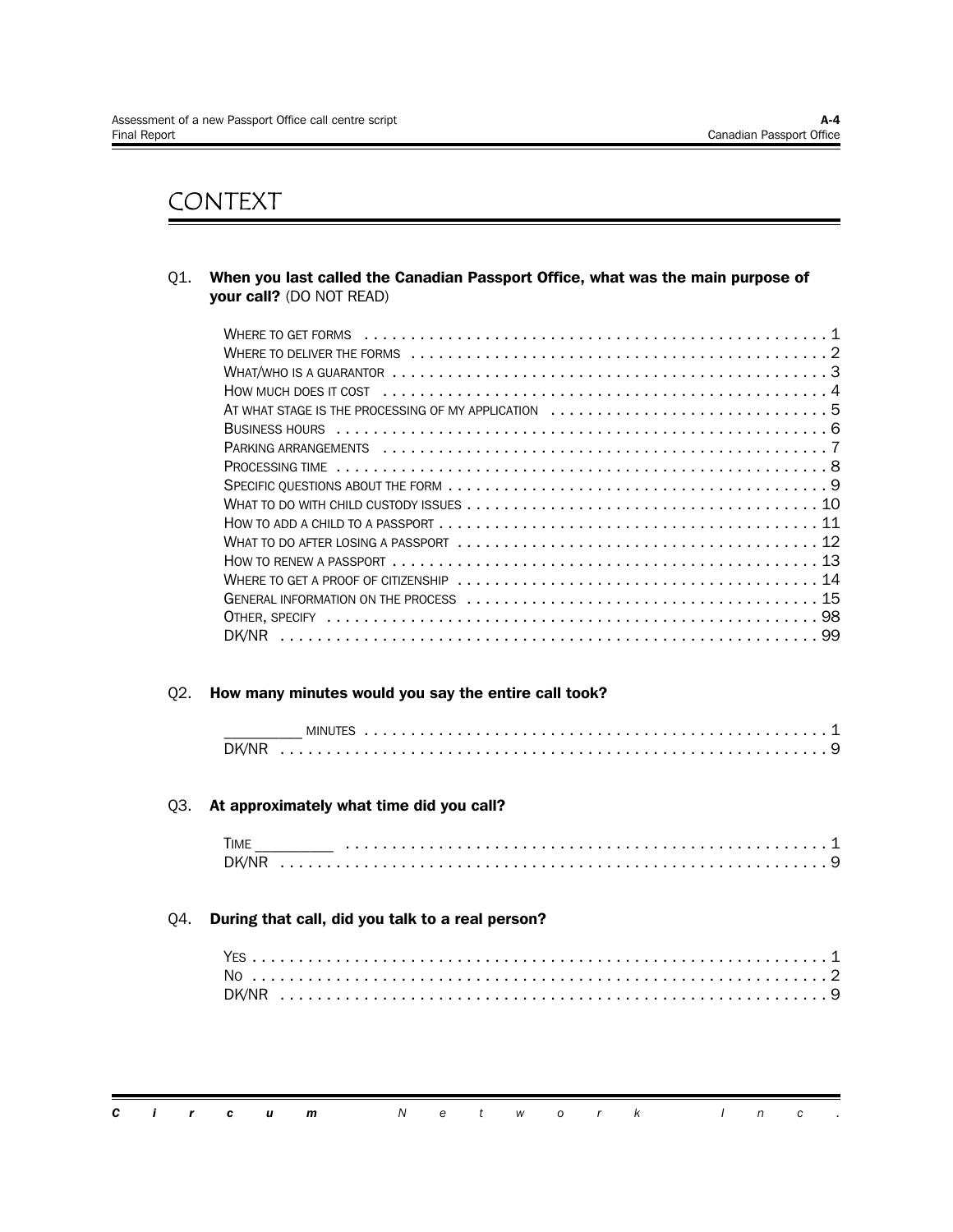Q5. **Over the past three months, approximately how often have you called the Canadian Passport Office call centre? Would it be...**

| MORE THAN 5 TIMES $\dots\dots\dots\dots\dots\dots\dots\dots\dots\dots\dots\dots\dots\dots\dots\dots$ |  |
|------------------------------------------------------------------------------------------------------|--|
|                                                                                                      |  |

# SATISFACTION

Q6. **Thinking specifically about your last call to the Canadian Passport Office call centre, would you say you were very dissatisfied, dissatisfied, neutral, satisfied or very satisfied with each of the following aspects of service:**

(PERMUTATION OF ITEMS)

- a. (IF Q4=YES) the competence of the person you talked to
- b. (IF Q4=YES) the courtesy of the person you talked to
- c. (IF Q4=YES) the helpfulness of the advice provided by the person you talked to
- d. (IF Q4=YES) the time it took to get in touch with the person you talked to
- e. the number of options you were offered each step of the way
- f. the length of each message
- g. the ease of use of the call centre telephone system
- h. the adequacy of the service hours
- i. the availability of the information you needed
- j. the quality of answers to your questions
- k. the clarity of the text of the automated messages
- l. the simplicity of the telephone system
- m. (IF Q4=YES) the ease with which you could reach a real person
- n. the speed at which you could get the service or information you wanted
- o. the recorded messages played during waiting periods
- Q7. **Overall, would you say you were very dissatisfied, dissatisfied, neutral, satisfied or very satisfied with the service you received from the Canadian Passport Office call centre?**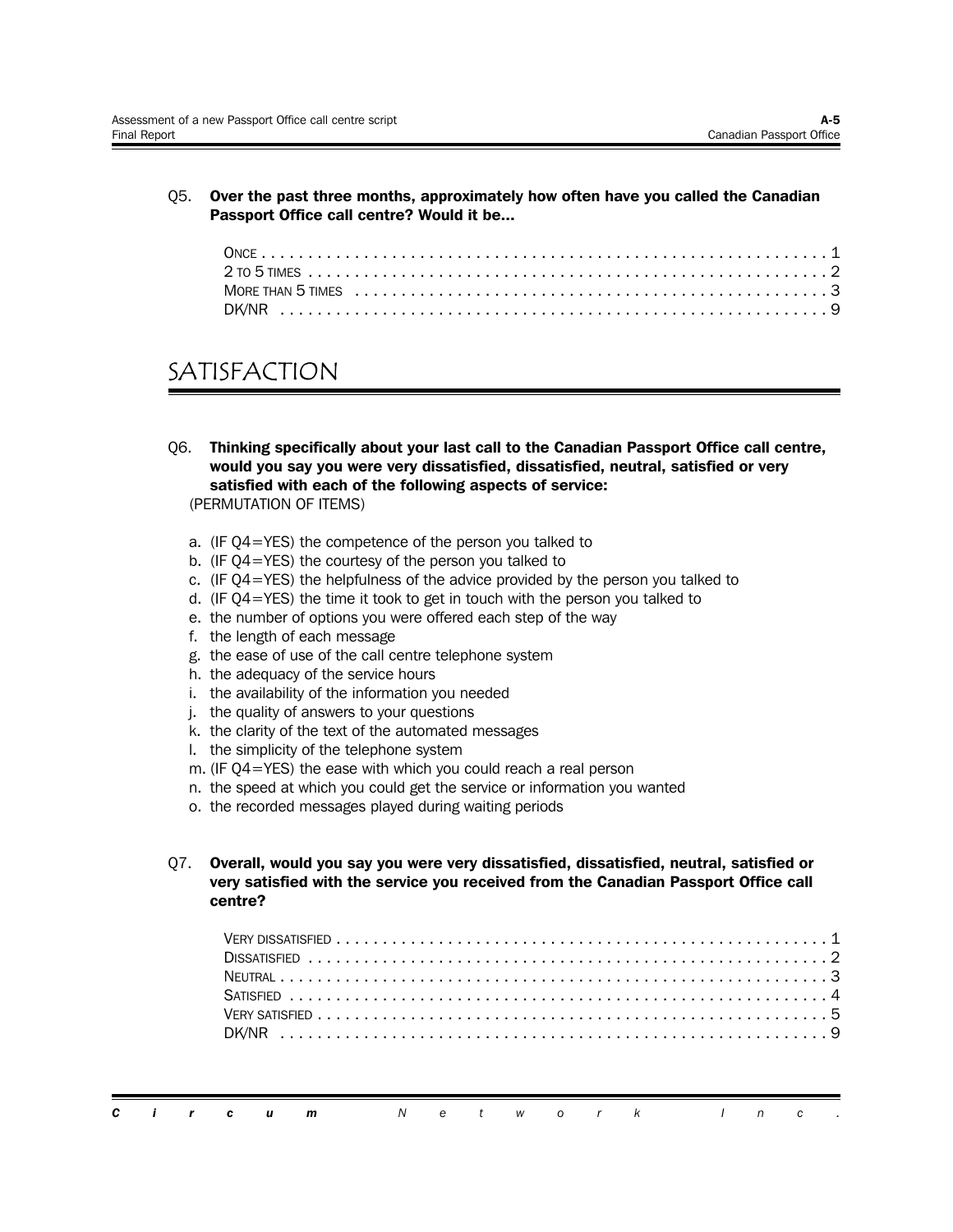Q8. **If the Canadian Passport Office could only improve in one aspect of our service, which one should we focus on?** (DO NOT READ)

| NUMBER OF OPTIONS YOU WERE OFFERED EACH STEP OF THE WAY 5 |
|-----------------------------------------------------------|
|                                                           |
|                                                           |
|                                                           |
|                                                           |
|                                                           |
|                                                           |
|                                                           |
|                                                           |
|                                                           |
|                                                           |
|                                                           |

# RESULTS

| 09. | In the end, did you get what you needed from the Canadian Passport Office call<br>centre?                                     |
|-----|-------------------------------------------------------------------------------------------------------------------------------|
|     |                                                                                                                               |
|     | $Q10.$ (IF Q9 = NO,DK/NR: Even if you did not get what you needed,) how many times did<br>you call to obtain what you needed? |
|     |                                                                                                                               |

|  |  | <b>Circum</b> Network Inc. |  |  |  |  |  |  |
|--|--|----------------------------|--|--|--|--|--|--|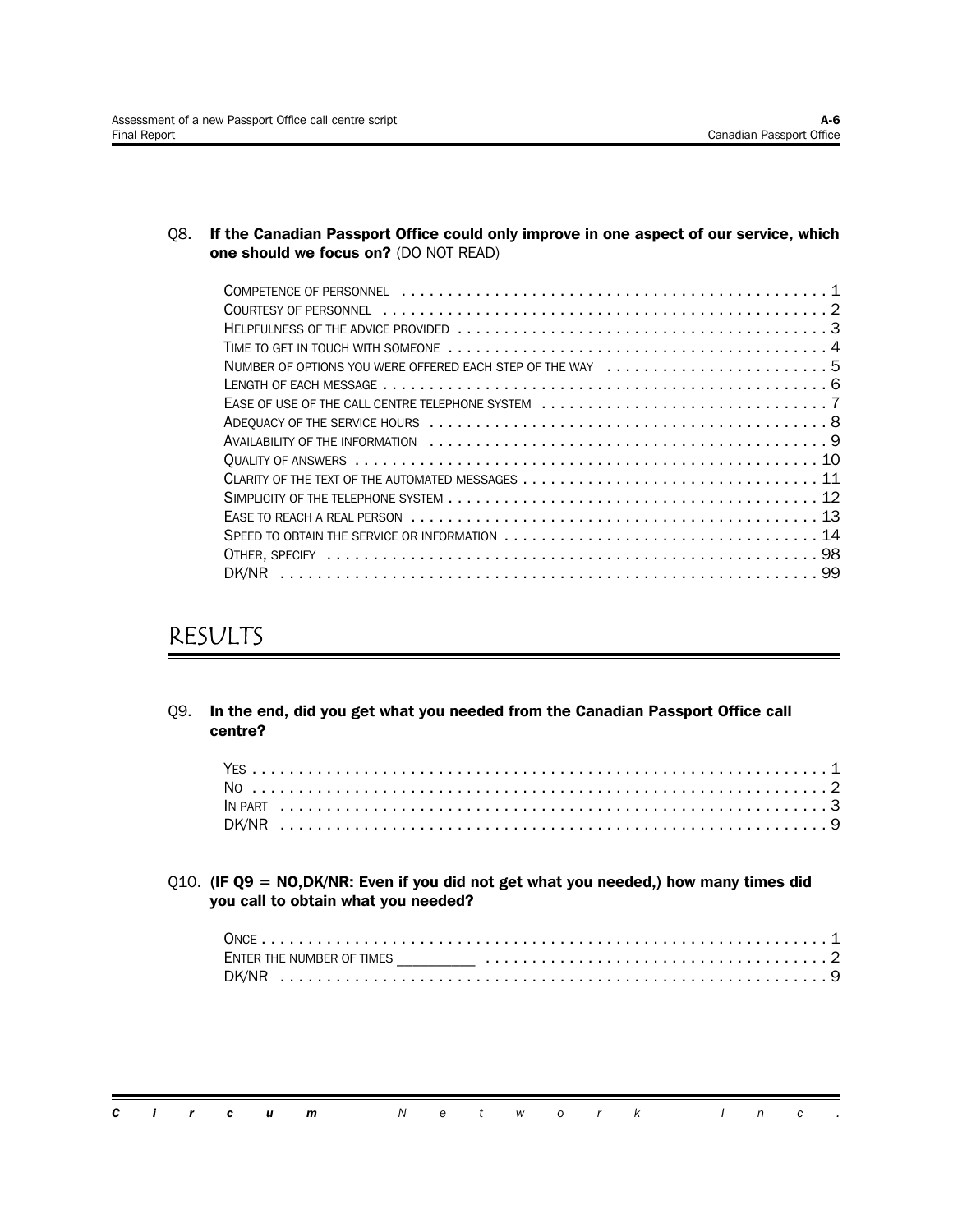#### (IF Q9=YES)

#### Q11. **As far as you can tell, was the service provided without error?**

## COMPARATIVE ASSESSMENT

#### Q12. **Have you ever called another federal government call centre?**

#### (IF Q12=YES)

Q13. **Would you say that, in general, the Canadian Passport Office call centre is much better than other federal government call centres, a little better, same as others, a little worse or much worse than other federal government call centres?** (RANDOM FLIPPING OF THE ORDER OF PRESENTATION)

#### Q14. **Have you ever called a private company call centre?**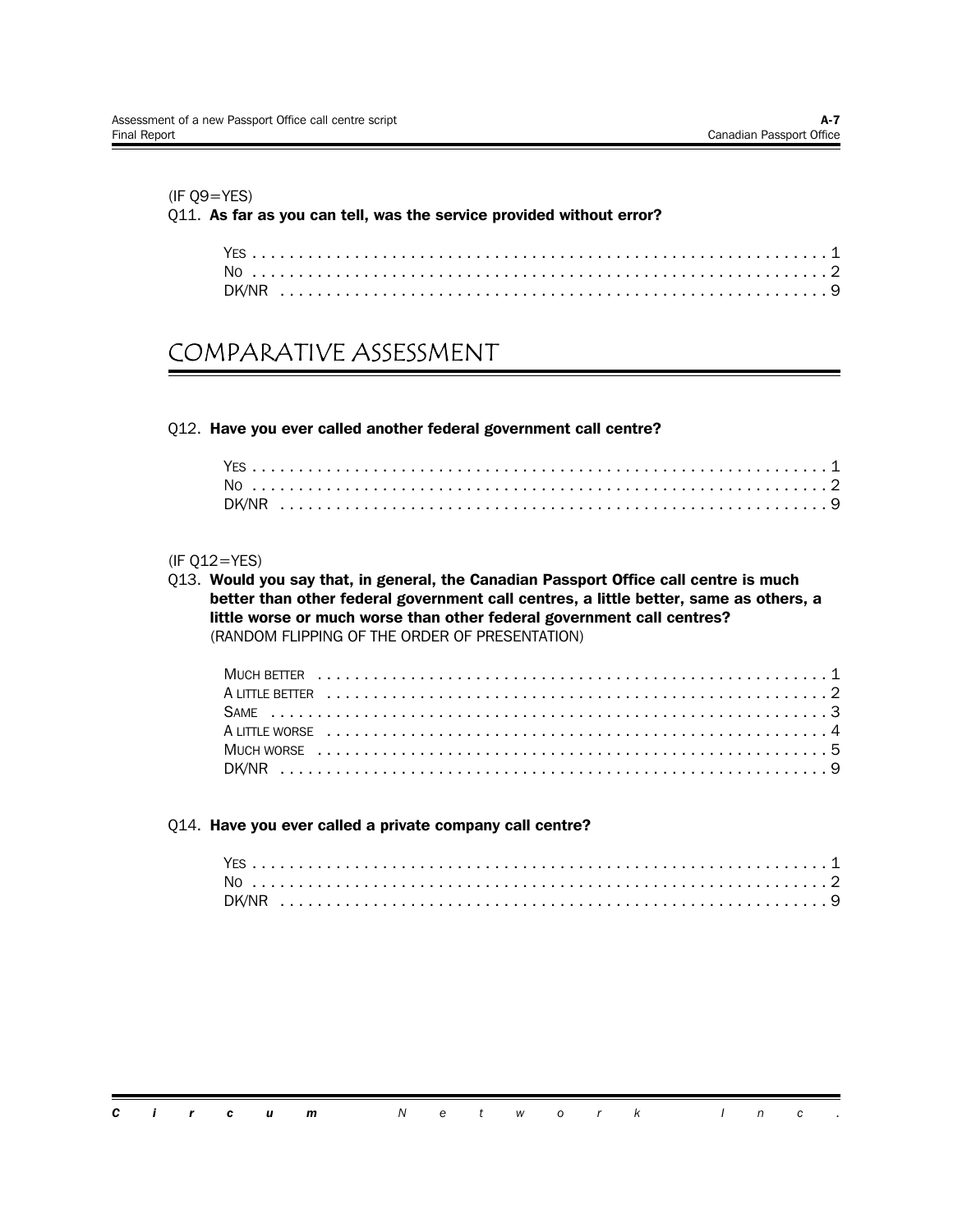(IF Q14=YES)

Q15. **Would you say that, in general, the Canadian Passport Office call centre is much better than private company call centres, a little better, same as others, a little worse or much worse than private company call centres?** (RANDOM FLIPPING OF THE ORDER OF PRESENTATION)

# PREDISPOSITION

Q16. **In your view, is it better for government to offer the less expensive automated telephone services or to offer the more expensive telephone services with real people?** (DO NOT READ)

| (DO NOT READ) AUTOMATED SERVICES AS LONG AS I CAN GET WHAT I WANT OUICKLY 3 |  |
|-----------------------------------------------------------------------------|--|
|                                                                             |  |
|                                                                             |  |

#### Q17. **Finally, could you please tell me your year of birth?**

| YFAR  |  |  |  |  |  |  |  |  |  |  |  |  |  |  |  |
|-------|--|--|--|--|--|--|--|--|--|--|--|--|--|--|--|
| DK/NR |  |  |  |  |  |  |  |  |  |  |  |  |  |  |  |

*THANK AND TERMINATE*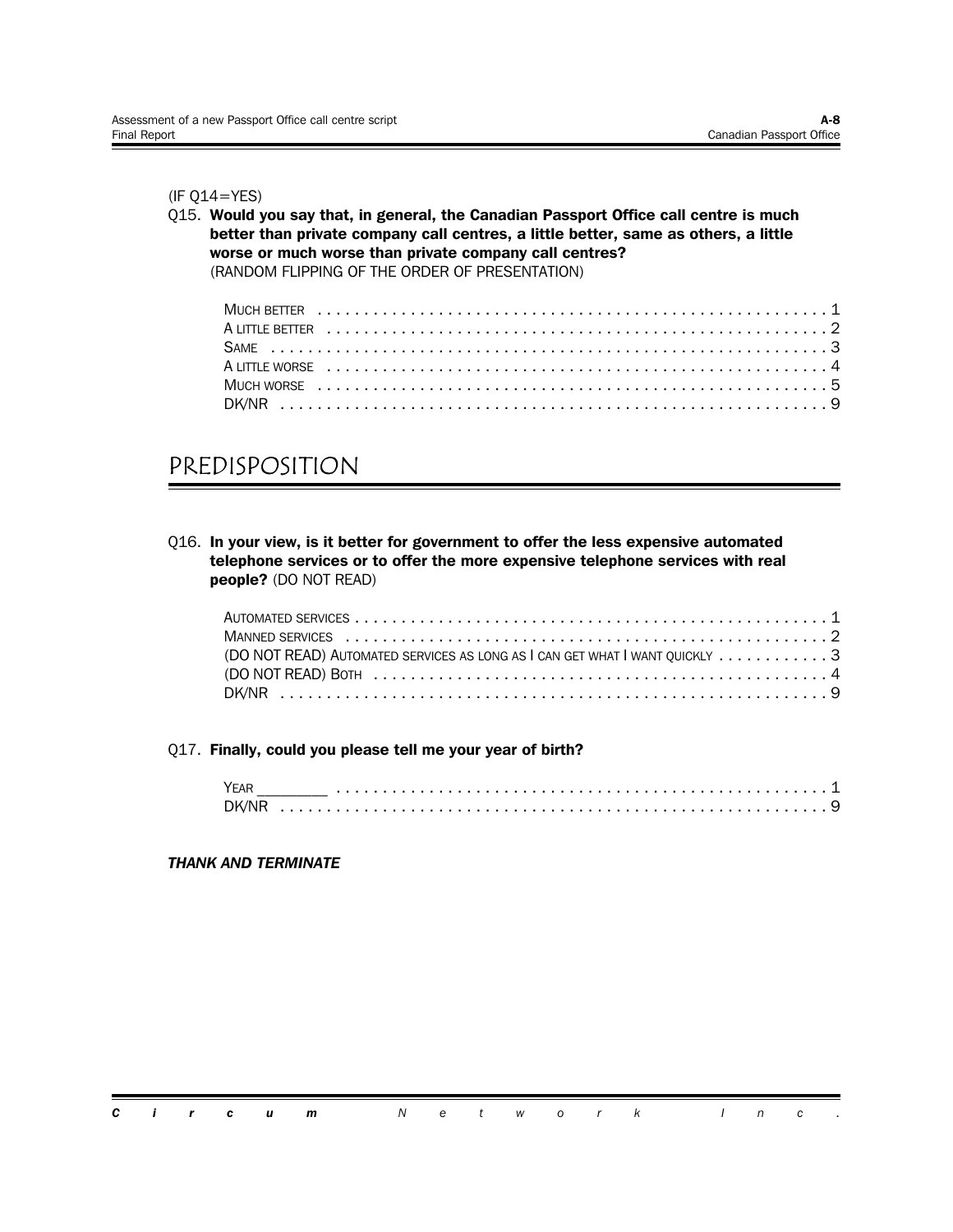#### *Mesure de l'impact du changement apporté au script des renseignements téléphoniques sur la satisfaction de la clientèle*

Bonjour. Puis-je parler à \_\_\_\_\_\_\_\_\_\_\_\_\_\_\_\_\_\_\_\_\_\_\_? Bonjour. Je m'appelle \_\_\_\_\_\_\_\_\_\_\_\_\_\_\_\_\_\_\_\_\_\_\_ et je vous téléphone de la part de la maison de sondage Echo, une entreprise nationale de recherche. Le Bureau des passeports du Canada nous a chargés de rappeler les personnes qui ont accepté de répondre à un petit questionnaire sur leur expérience avec le service de renseignements téléphoniques. Merci, tout d'abord, d'avoir bien voulu nous laisser vos nom et numéro de téléphone à cette fin. Notre sondage ne dure qu'environ 5 minutes [et vos réponses seront absolument confidentielles]. Puis-je commencer?

| <b>Question</b>                                                         | <b>Réponse</b>                                                                                                                                                                                                                                                   |
|-------------------------------------------------------------------------|------------------------------------------------------------------------------------------------------------------------------------------------------------------------------------------------------------------------------------------------------------------|
| Pour qui fait-on ce sondage?                                            | Le sondage est fait pour le service de<br>renseignements téléphoniques du Bureau des<br>passeports du Canada.                                                                                                                                                    |
| Comment va-t-on protéger la confidentialité de<br>mes réponses?         | Les résultats ne feront état que des<br>pourcentages et des moyennes, sans comporter<br>aucune réponse individuelle. Vos nom et numéro<br>de téléphone ne seront pas associés non plus à<br>vos réponses.                                                        |
| Pourquoi devrais-je répondre à ce sondage?                              | Vous avez eu la gentillesse de laisser vos nom et<br>numéro de téléphone lorsque vous avez<br>téléphoné au bureau. Les résultats du sondage<br>vont permettre d'améliorer le script des<br>renseignements téléphoniques automatisés.                             |
| De quoi est-il question dans ce sondage?                                | Il s'agit d'un bref sondage sur votre expérience<br>touchant le service de renseignements<br>téléphoniques et sur votre satisfaction à cet<br>égard.                                                                                                             |
| (Si le répondant a des questions touchant<br>l'émission d'un passeport) | Je ne suis pas spécialiste en la matière. On m'a<br>simplement demandé d'effectuer ce sondage<br>auprès de volontaires comme vous. Pour obtenir<br>l'information que vous recherchez, il faudrait<br>vous adresser à un spécialiste du Bureau des<br>passeports. |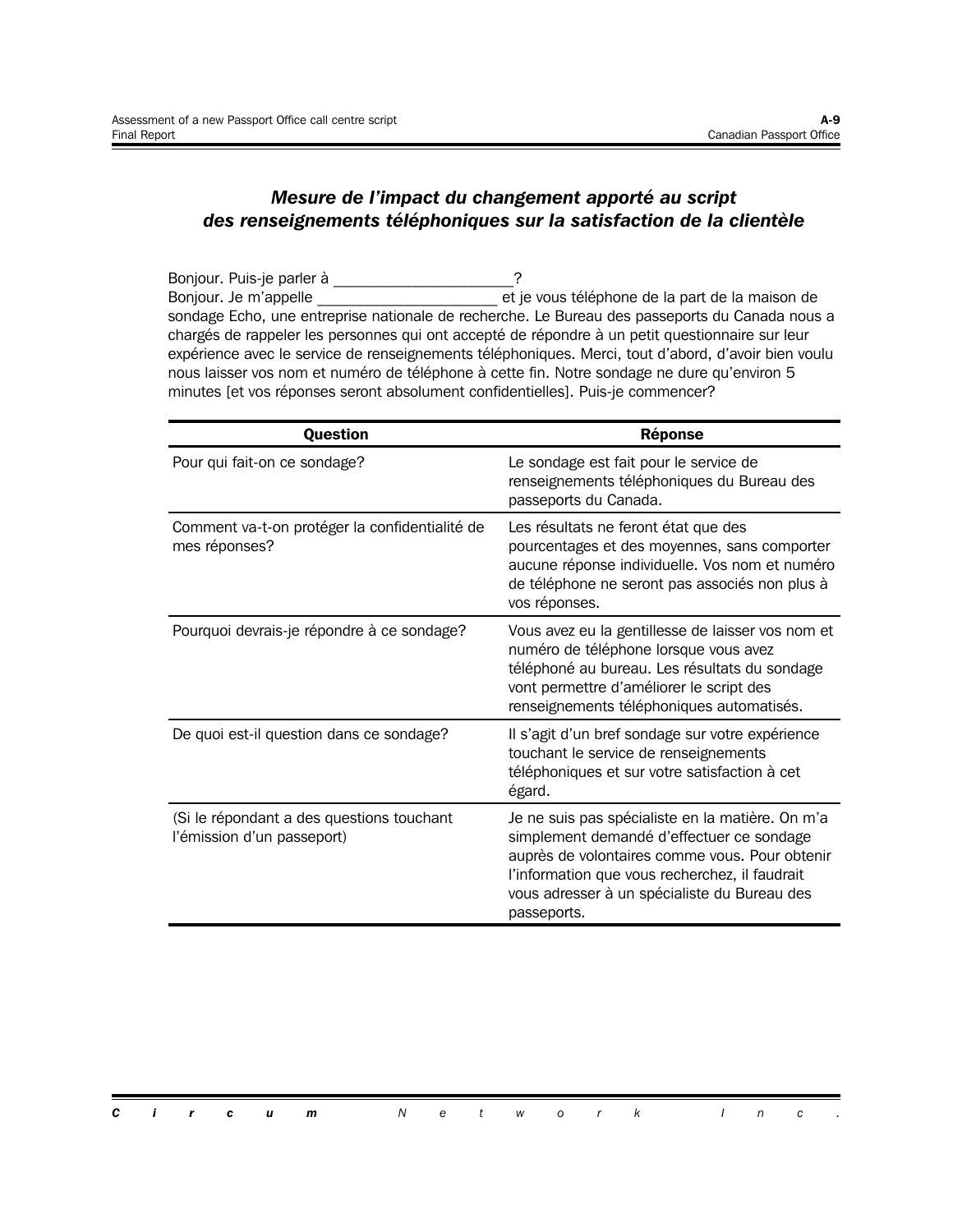# LE CONTEXTE

Q1. **La dernière fois que vous avez téléphoné au Bureau des passeports du Canada, quelle était la principale raison de votre appel?** (NE PAS LIRE)

| DURÉE DU TRAITEMENT (alternational according to the contract of the contract of the contract of the contract of the contract of the contract of the contract of the contract of the contract of the contract of the contract o |
|--------------------------------------------------------------------------------------------------------------------------------------------------------------------------------------------------------------------------------|
|                                                                                                                                                                                                                                |
| QUESTIONS TOUCHANT LA GARDE LÉGALE D'UN ENFANT  10                                                                                                                                                                             |
|                                                                                                                                                                                                                                |
|                                                                                                                                                                                                                                |
|                                                                                                                                                                                                                                |
|                                                                                                                                                                                                                                |
|                                                                                                                                                                                                                                |
|                                                                                                                                                                                                                                |
|                                                                                                                                                                                                                                |

#### Q2. **Selon vous, combien de minutes votre appel a-t-il duré en tout?**

| NSP/NR |  |  |  |  |
|--------|--|--|--|--|

#### Q3. **À quelle heure environ avez-vous téléphoné?**

#### Q4. **Au cours de cet appel, avez-vous parlé à un préposé?**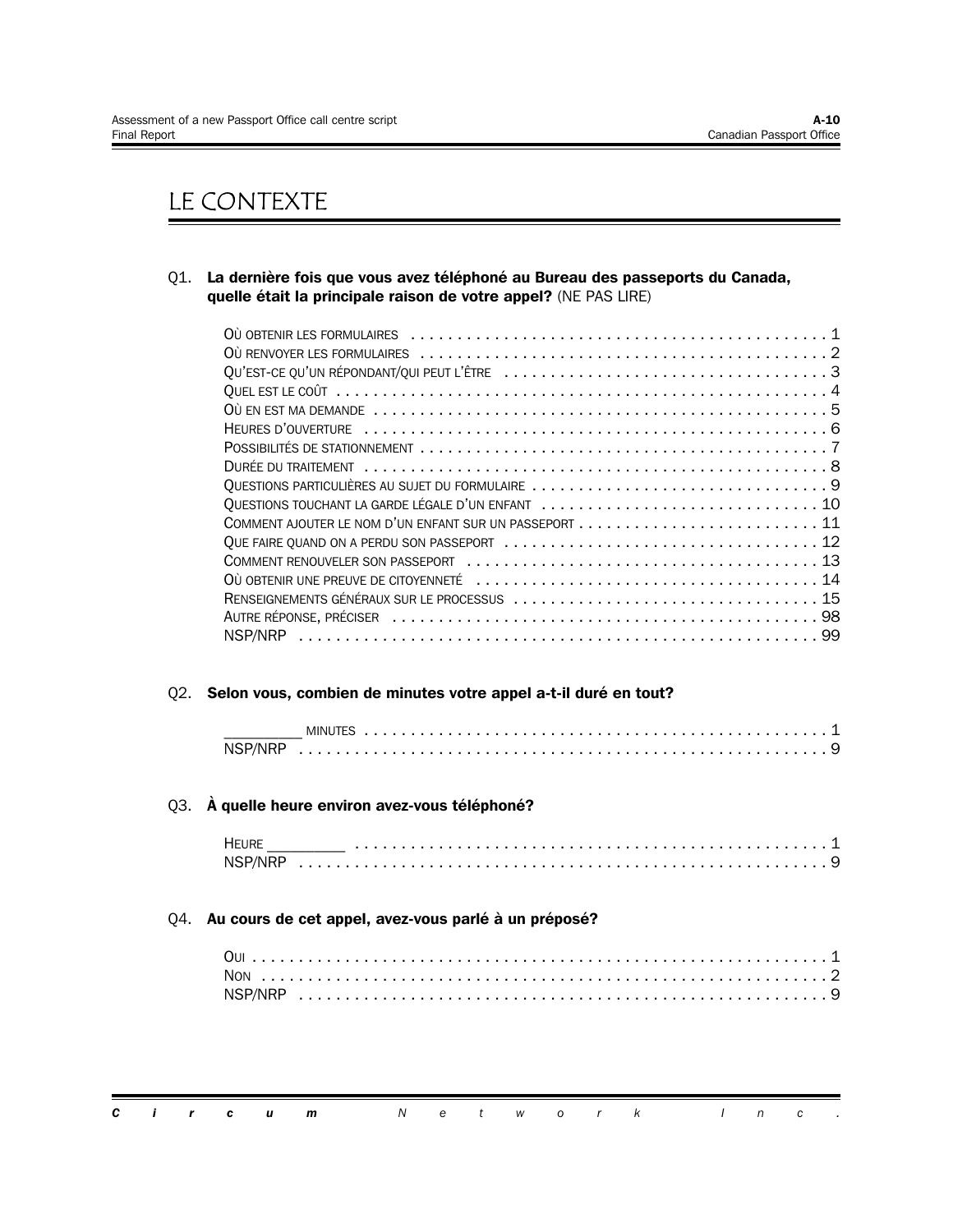Q5. **Dans les trois derniers mois, combien de fois environ avez-vous appelé le service de renseignements téléphoniques du Bureau des passeports du Canada? Est-ce...**

# LA SATISFACTION

Q6. **Au sujet de votre dernier appel au service de renseignements téléphoniques du Bureau des passeports du Canada, diriez-vous que vous avez été très insatisfait, insatisfait, neutre, satisfait ou très satisfait à l'égard de chaque aspect suivant du service:**

(PERMUTATION DES ARTICLES)

- a. (SI Q4=OUI) la compétence de la personne avec qui vous avez parlé
- b. (SI Q4=OUI) la courtoisie de la personne avec qui vous avez parlé
- c. (SI Q4=OUI) l'utilité du conseil offert par la personne avec qui vous avez parlé
- d. (SI Q4=OUI) le temps qu'il a fallu pour rejoindre la personne avec qui vous avez parlé
- e. le nombre d'options qui vous ont été offertes à chaque étape du cheminement
- f. la durée de chaque message
- g. la facilité à utiliser le système de renseignements téléphoniques
- h. la pertinence des heures d'ouverture
- i. la disponibilité des renseignements que vous recherchiez
- j. la qualité des réponses à vos questions
- k. la clarté du texte des messages automatisés
- l. la simplicité du système téléphonique
- m. (SI Q4=OUI) la facilité avec laquelle vous avez pu rejoindre un préposé
- n. la rapidité avec laquelle vous avez pu obtenir le service ou le renseignement demandé
- o. les messages enregistrés entendus pendant les périodes d'attente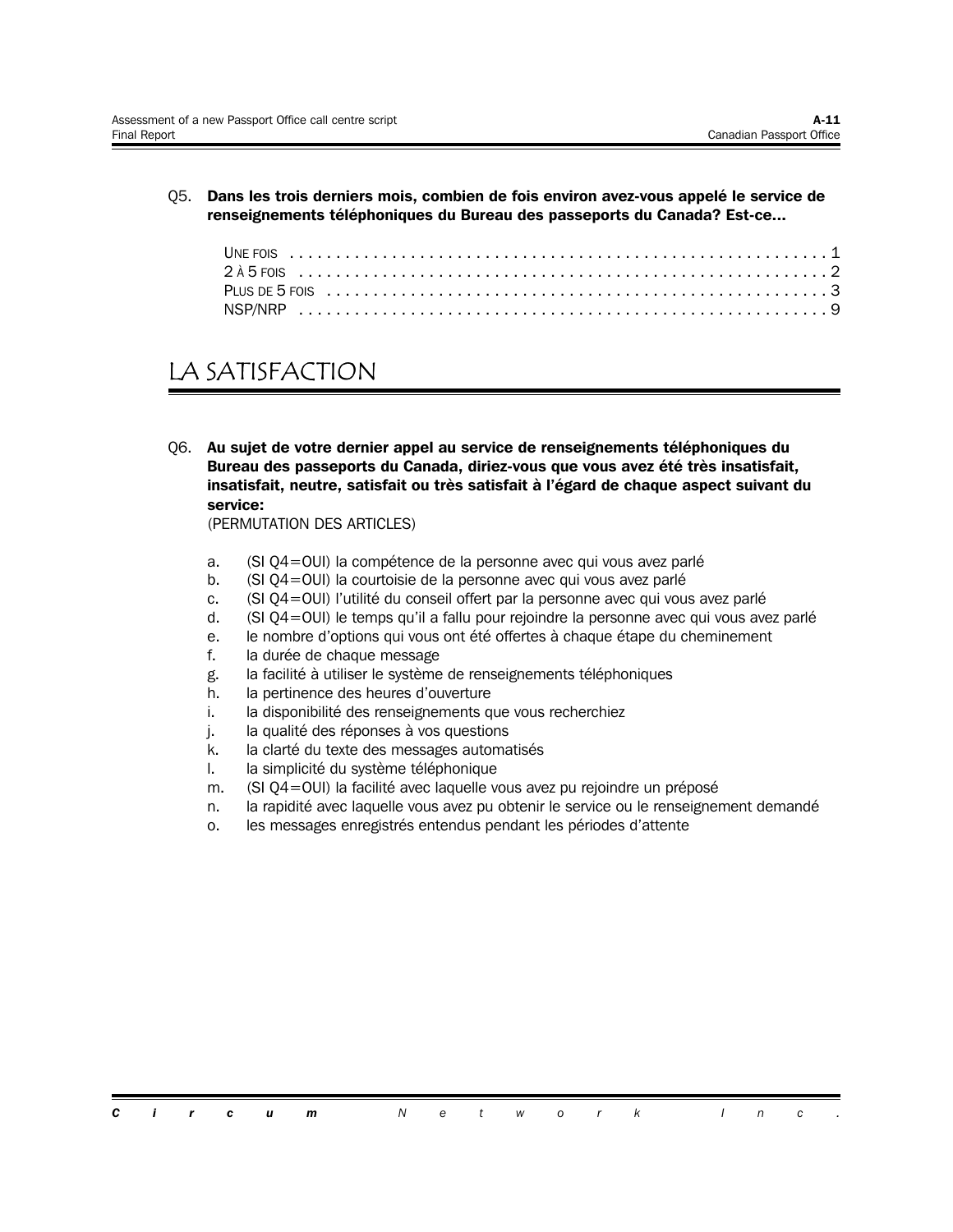Q7. **Dans l'ensemble, vous diriez-vous très insatisfait, insatisfait, neutre, satisfait ou très satisfait à l'égard du service de renseignements téléphoniques que vous avez reçu au Bureau des passeports du Canada?**

Q8. **Si le Bureau des passeports du Canada ne pouvait améliorer qu'un seul aspect de son service, lequel devrait-il choisir?** (NE PAS LIRE)

| LE TEMPS NÉCESSAIRE POUR REJOINDRE UN PRÉPOSÉ  4             |
|--------------------------------------------------------------|
| LE NOMBRE D'OPTIONS OFFERTES À CHAQUE ÉTAPE DU CHEMINEMENT 5 |
|                                                              |
|                                                              |
|                                                              |
|                                                              |
|                                                              |
|                                                              |
|                                                              |
|                                                              |
| L'OBTENTION RAPIDE DU SERVICE OU DU RENSEIGNEMENT  14        |
|                                                              |
|                                                              |

# LES RÉSULTATS

Q9. **Avez-vous obtenu ce que vous recherchiez du service de renseignements téléphoniques du Bureau des passeports du Canada?**

|  |  | <b>Circum</b> Network Inc. |  |  |  |  |  |  |
|--|--|----------------------------|--|--|--|--|--|--|
|  |  |                            |  |  |  |  |  |  |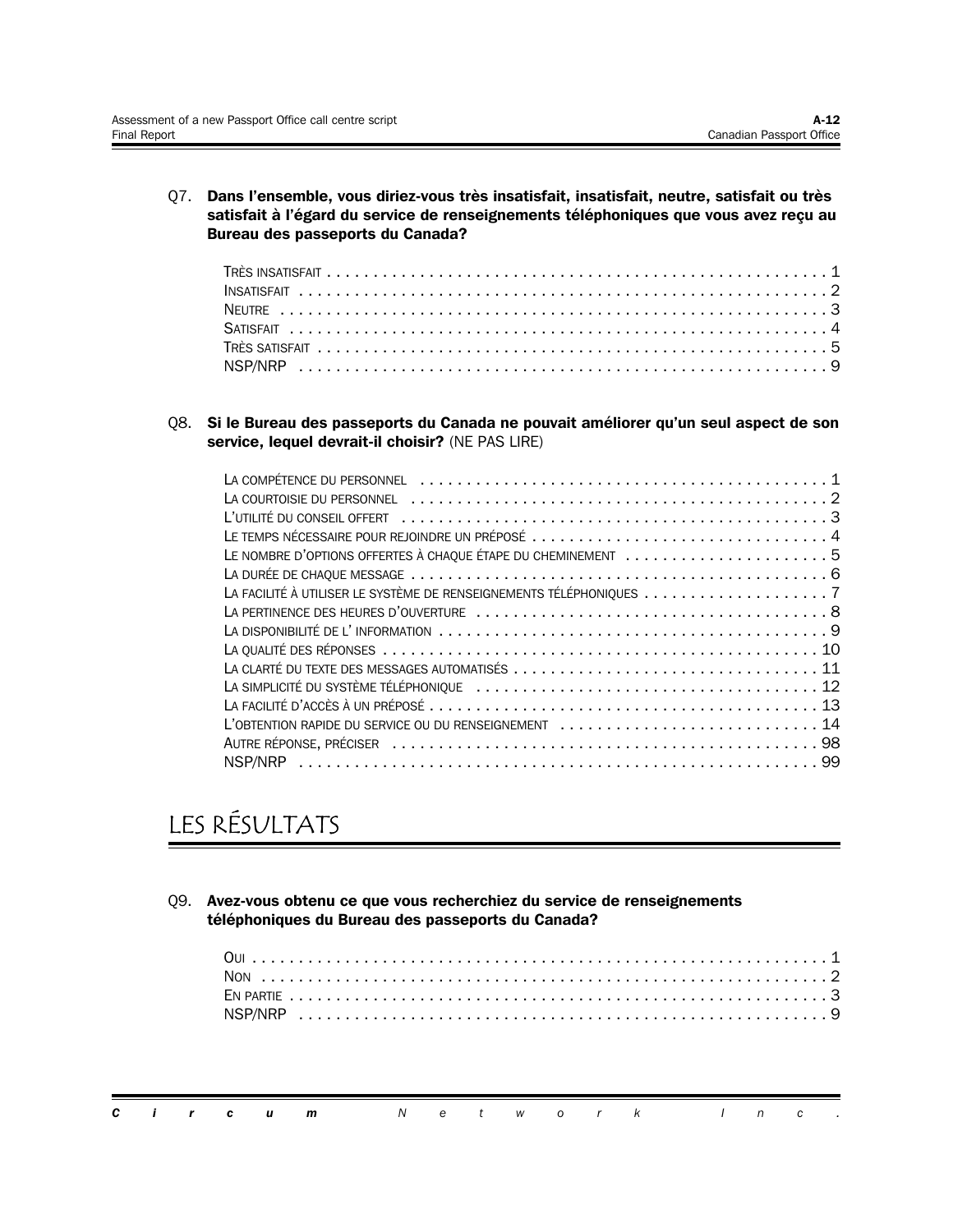### Q10. **(SI Q9 = NON,NSP/NRP : Même si vous n'avez pas eu réponse à vos questions,) combien de fois avez-vous dû téléphoner pour obtenir ce que vous recherchiez?**

### (SI Q9=OUI)

Q11. **À ce que vous sachiez, le service vous a-t-il été rendu sans erreur?**

## ÉVALUATION COMPARATIVE

Q12. **Vous êtes-vous déjà adressé à un autre service de renseignements téléphoniques du gouvernement fédéral?**

### (SI Q12=OUI)

Q13. **Diriez-vous que, dans l'ensemble, le service de renseignements téléphoniques du Bureau des passeports du Canada est bien meilleur que d'autres services de renseignements téléphoniques du gouvernement fédéral, qu'il est un peu meilleur, qu'il est le même, qu'il est un peu moins bon ou beaucoup moins bon?** (INVERSER ALÉATOIREMENT L'ORDRE DE PRÉSENTATION)

Q14. **Vous êtes-vous déjà adressé au service de renseignements téléphoniques d'une entreprise privée?**

|  |  | <b>Circum</b> Network Inc. |  |  |  |  |  |  |
|--|--|----------------------------|--|--|--|--|--|--|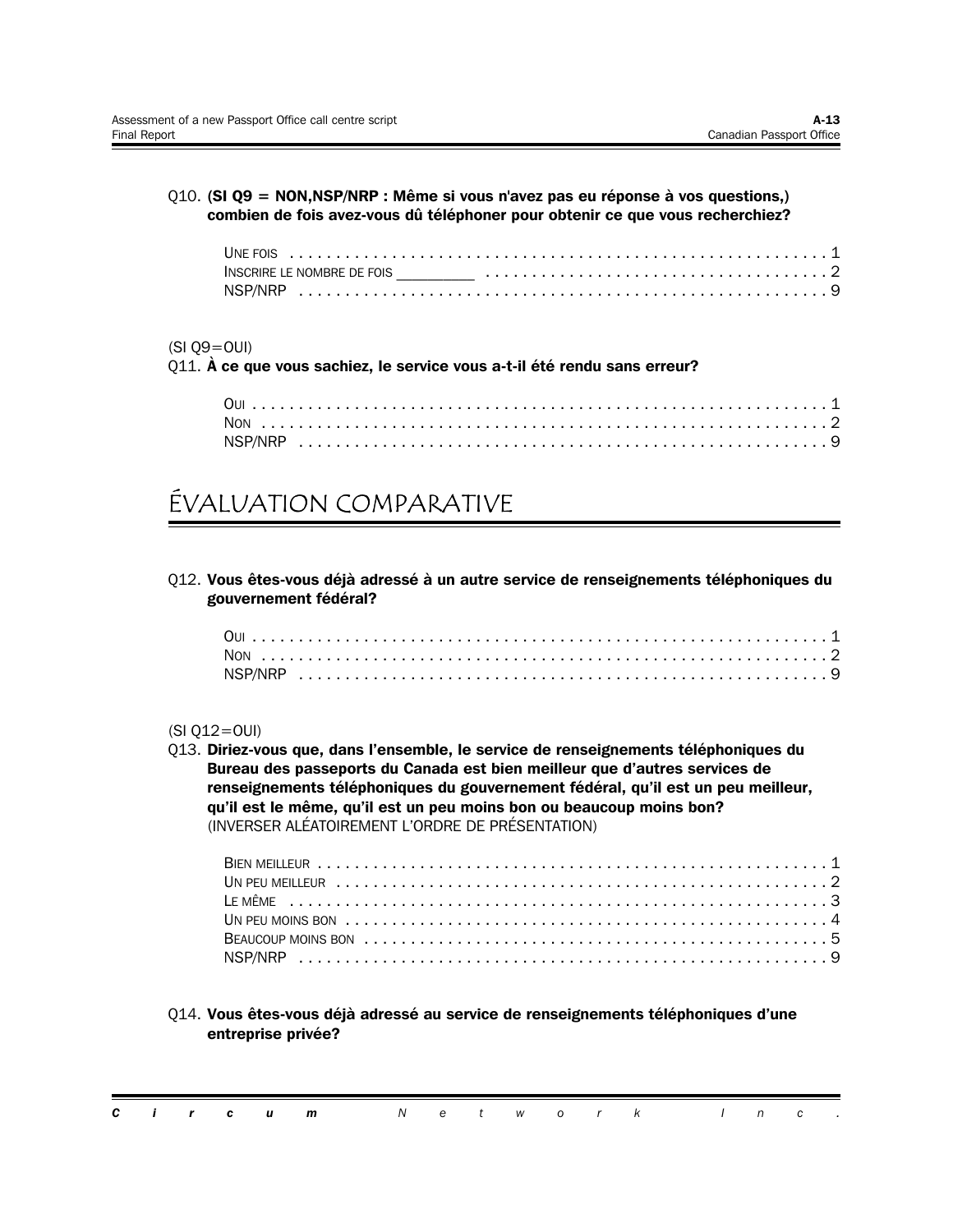### (SI Q14=OUI)

Q15. **Diriez-vous que, dans l'ensemble, le service de renseignements téléphoniques du Bureau des passeports du Canada est bien meilleur que ceux de l'entreprise privée, qu'il est un peu meilleur, qu'il est le même, qu'il est un peu moins bon ou beaucoup moins bon?**

(INVERSER ALÉATOIREMENT L'ORDRE DE PRÉSENTATION)

## PRÉDISPOSITION

Q16. **Selon vous, est-il préférable que le gouvernement offre un service téléphonique automatisé et moins coûteux, ou un service téléphonique avec préposés et plus coûteux?** (NE PAS LIRE)

| (NE PAS LIRE) AUTOMATISÉ À CONDITION D'OBTENIR RAPIDEMENT L'INFORMATION VOULUE  3 |  |
|-----------------------------------------------------------------------------------|--|
|                                                                                   |  |
|                                                                                   |  |

Q17. **Finalement, pourriez-vous me dire en quelle année vous êtes né(e)?**

| Anné   |  |  |  |  |  |  |  |  |  |  |  |  |  |  |  |  |  |  |  |
|--------|--|--|--|--|--|--|--|--|--|--|--|--|--|--|--|--|--|--|--|
| NSP/NR |  |  |  |  |  |  |  |  |  |  |  |  |  |  |  |  |  |  |  |

### *REMERCIER ET TERMINER*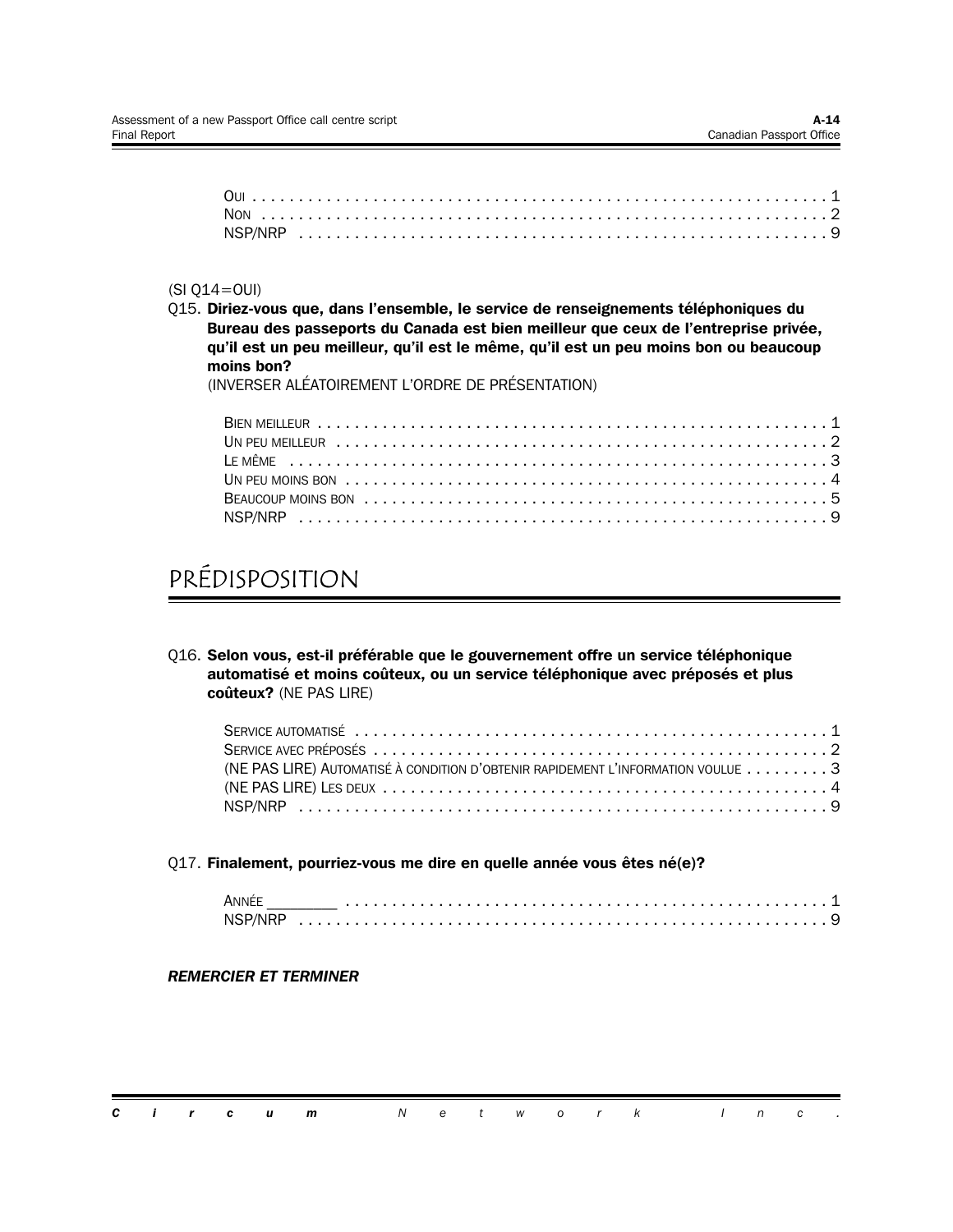# *APPENDIX B Recruitment script*

Nous faisons présentement une étude sur la satisfaction de nos clients. Une fois votre appel complété, nous aimerions vous recontacter pour vous poser quelques questions sur notre service. Veuillez peser sur le XXX si vous acceptez que nous vous rappelions ou sur le XXX si vous préférez que nous ne vous rappelions pas.

SI OUI : Merci de votre collaboration. Veuillez nous laisser votre nom et un ou plusieurs numéros de téléphone où nous pourrons vous contacter sous peu. Pesez ensuite sur le XXX pour continuer votre appel.

We are currently conducting a study on our clients' satisfaction. Once your call is completed, we would like to call you back to ask you a few questions about our service. Please press XXX if you accept that we call you back or XXX if you prefer that we don't call you back.

IF YES: Thank you. Please leave your name and one or more telephone numbers where we can reach you in the next little while. Then press XXX to continue your call.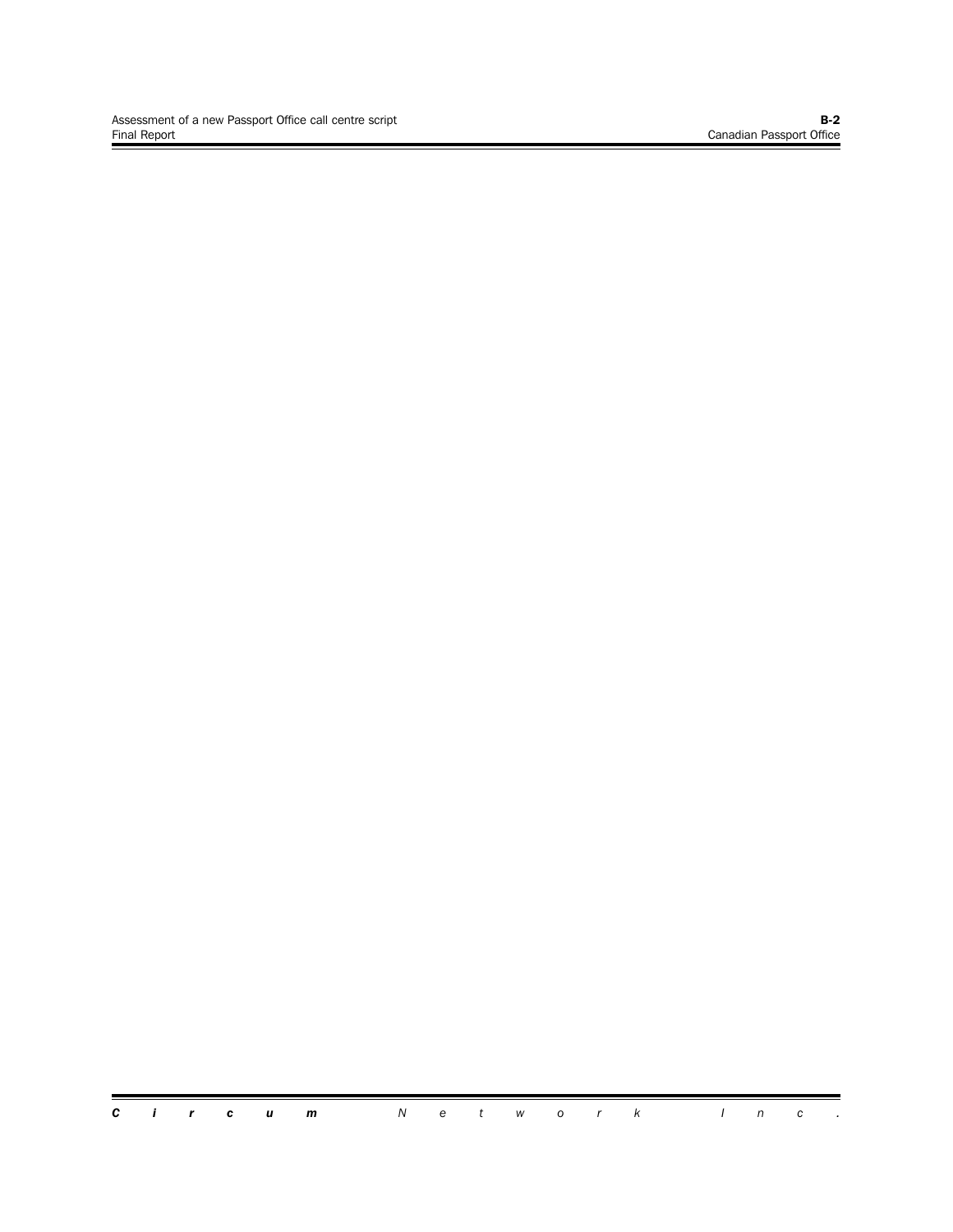# *APPENDIX C Detailed Tables*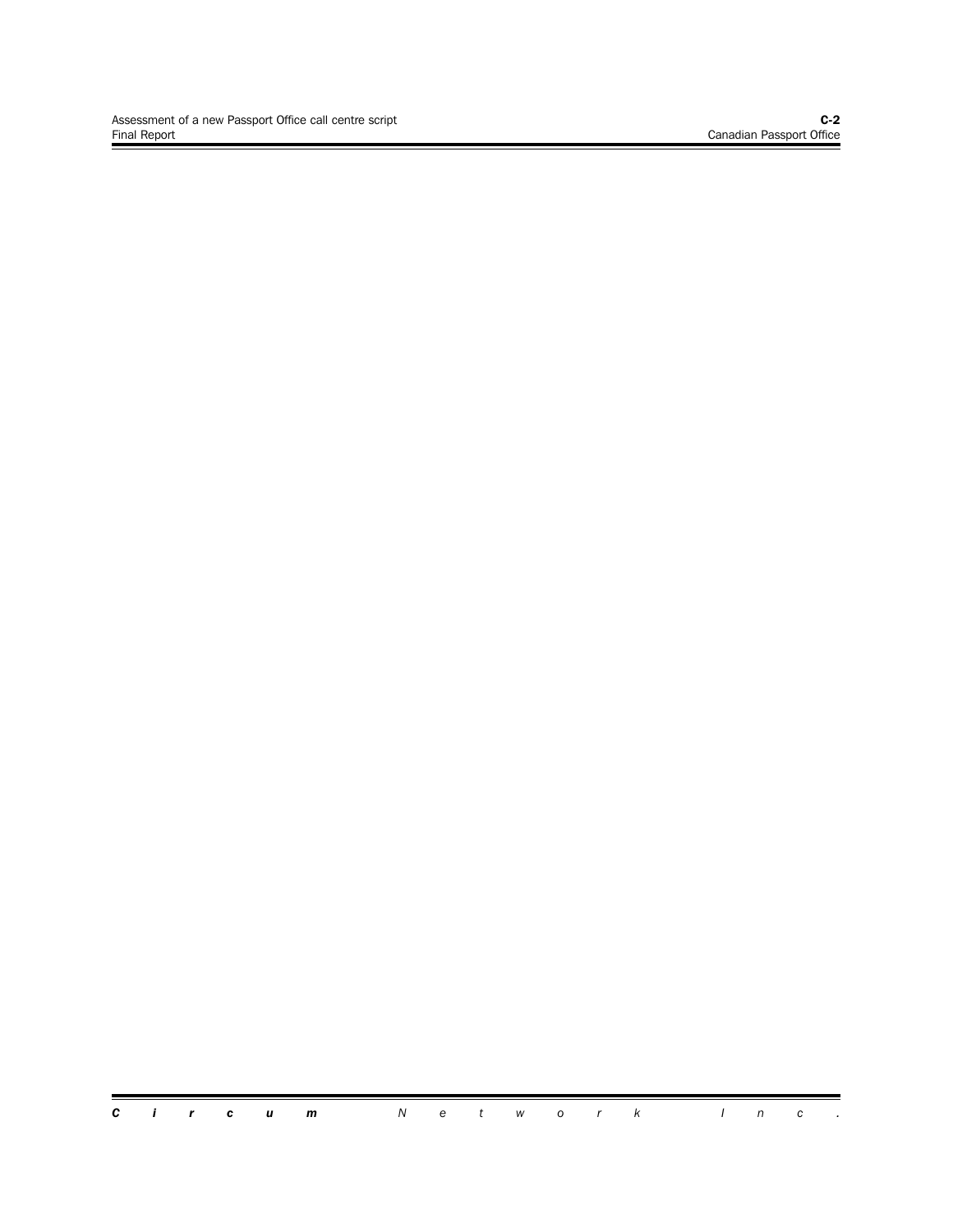|                              |             |                   |             |                |            |              |               |                                                                                                                                                                                                                                                                                                                                                                                                     |            |                |             |                    |                  |            |              |                | +---------PERIOD-----CALL DURATION-----REACHED-----RECEIVED THE-----PREDISPOSITION------------AGE--------LANGUAGE OF---GENDER---+ |             |                             |              |            |               |
|------------------------------|-------------|-------------------|-------------|----------------|------------|--------------|---------------|-----------------------------------------------------------------------------------------------------------------------------------------------------------------------------------------------------------------------------------------------------------------------------------------------------------------------------------------------------------------------------------------------------|------------|----------------|-------------|--------------------|------------------|------------|--------------|----------------|-----------------------------------------------------------------------------------------------------------------------------------|-------------|-----------------------------|--------------|------------|---------------|
|                              |             |                   |             |                | (minutes)  |              |               | AN AGENT I                                                                                                                                                                                                                                                                                                                                                                                          |            | SERVICE NEEDED |             |                    |                  |            |              |                |                                                                                                                                   |             | INTERVIEW                   |              |            |               |
|                              |             | Scrpt Scrpt  0 to |             |                | 6 to       |              |               |                                                                                                                                                                                                                                                                                                                                                                                                     |            |                |             | IAuto-<br>Inlmated | Man-<br>ned      |            | Less<br>than |                |                                                                                                                                   |             |                             | $Eng-$       |            |               |
|                              | I TOTAL I   |                   |             |                | 10         | $11+$        | Yes           | No I                                                                                                                                                                                                                                                                                                                                                                                                | Yes        | No             |             |                    | partiserv. serv. | Bothl      |              | 30 30-44 45-64 |                                                                                                                                   |             | 65+IFrnch lishIWomen        |              |            | Men           |
| Q1                           |             |                   |             |                |            |              |               |                                                                                                                                                                                                                                                                                                                                                                                                     |            |                |             |                    |                  |            |              |                |                                                                                                                                   |             |                             |              |            |               |
| real # of participants:      | 811         | 404               | 407         | 523            | 173        | 88           | 593           | 217                                                                                                                                                                                                                                                                                                                                                                                                 | 526        | 201            | 73          | 159                | 449              | 187        | 94           | 353            | 289                                                                                                                               | 54          | 126                         | 685          | 456        | 355           |
| Stage of appl. processing    | 100%<br>25% | 50%<br>27%        | 50% <br>24% | 64%<br>20%     | 21%<br>30% | 11%<br>44%   | 73%<br>30%    | 27%<br>13%                                                                                                                                                                                                                                                                                                                                                                                          | 65%<br>23% | 25%<br>29%     | 9%  <br>34% | 20%<br>24%         | 55%<br>25%       | 23%<br>27% | 12%<br>29%   | 44%<br>27%     | 36%<br>24%                                                                                                                        | 7% 1<br>17% | 16%<br>13%                  | 84%<br>27%   | 56%<br>22% | 44%<br>29%    |
| How to renew a passport      | 21%         | 23%               | 20%         | $- - -$<br>23% | 18%        | $+++$<br>16% | $+++$<br>18%  | $\frac{1}{2} \frac{1}{2} \frac{1}{2} \frac{1}{2} \frac{1}{2} \frac{1}{2} \frac{1}{2} \frac{1}{2} \frac{1}{2} \frac{1}{2} \frac{1}{2} \frac{1}{2} \frac{1}{2} \frac{1}{2} \frac{1}{2} \frac{1}{2} \frac{1}{2} \frac{1}{2} \frac{1}{2} \frac{1}{2} \frac{1}{2} \frac{1}{2} \frac{1}{2} \frac{1}{2} \frac{1}{2} \frac{1}{2} \frac{1}{2} \frac{1}{2} \frac{1}{2} \frac{1}{2} \frac{1}{2} \frac{$<br>29% | 22%        | 20%            | 21%         | 22%                | 20%              | 22%        | 19%          | 19%            | 23%                                                                                                                               | 31%         | $\sim$ $\sim$ $\sim$<br>18% | $+++$<br>22% | 19%        | $+$<br>25%    |
|                              |             |                   |             |                |            |              | $\sim$ $\sim$ | $++$                                                                                                                                                                                                                                                                                                                                                                                                |            |                |             |                    |                  |            |              |                |                                                                                                                                   |             |                             |              |            | $+$           |
| General info on the process  | 18%         | 17%               | 18%         | 19%            | 18%        | 10%          | 19%           | 14%                                                                                                                                                                                                                                                                                                                                                                                                 | 19%        | 15%            | 11%         | 20%                | 16%              | 18%        | 20%          | 16%            | 19%                                                                                                                               | 17%         | 21%                         | 17%          | 20%        | 14%<br>$\sim$ |
| Where to get forms           | 8%          | 8%                | 9%          | 9%             | 9%         | 3%           | 6%<br>---     | 14%<br>$+++$                                                                                                                                                                                                                                                                                                                                                                                        | 9%         | 7%             | 5%          | 9%                 | 8%               | 9%         | 5%           | 10%            | 7%                                                                                                                                | 6%          | 6%                          | 9%           | 8%         | 8%            |
| Questions about the form     | 7%          | 7%                | 7%          | 7%             | 8%         | 8%           | 7%            | 8%                                                                                                                                                                                                                                                                                                                                                                                                  | 7%         | 8%             | 4%          | 6%                 | 8%               | 5%         | 5%           | 7%             | 7%                                                                                                                                | 9%1         | 10%                         | 7%           | 7%         | 7%            |
| Loss of passport             | 4%          | 3%                | 5%1         | 4%             | 3%         | 7%           | 4%            | 2%1                                                                                                                                                                                                                                                                                                                                                                                                 | 4%         | 2%             | 10%         | 3%                 | 4%               | 4%         | 5%           | 4%             | 3%                                                                                                                                | 4%          | 4%                          | 4%           | 4%         | 4%            |
| Adding a child to a passport | 3%          | 3%                | 3%          | 3%             | 5%         | 3%           | 3%            | 5%                                                                                                                                                                                                                                                                                                                                                                                                  | 3%         | 4%             | $++$<br>5%  | 1%                 | 4%               | 4%         | 4%           | 5%             | 2%                                                                                                                                | 0%          | 6%                          | 3%           | 4%         | 2%            |
| Other                        | 3%          | 3%                | 4%          | 4%             | 1%         | 3%           | 4%            | 3%                                                                                                                                                                                                                                                                                                                                                                                                  | 3%         | 5%             | 0%          | 3%                 | 4%               | 3%         | 2%           | 4%             | 3%                                                                                                                                | 4%          | 4%                          | 3%           | 4%         | 3%            |
| Business hours               | 2%          | 2%                | 3%          | 3%             | 1%         | 0%           | 2%            | 5% 1                                                                                                                                                                                                                                                                                                                                                                                                | 3%         | 0%             | 1%          | 4%                 | 2%               | 2%         | 3%           | 2%             | 3%                                                                                                                                | 2%          | 3%                          | 2%           | 3%         | 1%            |
| Processing time              | 2%          | 1%                | 2%          | $++$<br>2%     | 4%         | 0%           | 2%            | $+$  <br>1%                                                                                                                                                                                                                                                                                                                                                                                         | $++$<br>1% | 2%             | 5%          | 1%                 | 2%               | 1%         | 4%           | 2%             | 1%                                                                                                                                | 4%          | 4%                          | 2%1          | 2%         | 2%            |
| What/who is a guarantor      | 1%          | 1%                | 1%          | 2%             | 0%         | 0%           | 2%            | 0%                                                                                                                                                                                                                                                                                                                                                                                                  | 2%         | 1%             | $+$<br>0%   | 3%                 | 1%               | 1%         | 0%           | 1%             | 2%                                                                                                                                | 2%          | 4%                          | $1\%$        | 1%         | 2%            |
| Proof of citizenship         | 1%          | 1%                | 1%          | 2%             | 0%         | 2%           | 1%            | 1%                                                                                                                                                                                                                                                                                                                                                                                                  | 1%         | 2%             | 0%          | 1%                 | 2%               | 0%         | 1%           | 2%             | 1%                                                                                                                                | 2%          | $++$<br>2%                  | 1%           | 2%         | 1%            |
| Where to deliver the forms   | $1\%$       | 1%                | 1%          | 1%             | 1%         | 1%           | 1%            | 2%                                                                                                                                                                                                                                                                                                                                                                                                  | 1%         | 1%             | 3%          | 1%                 | 1%               | 2%         | 1%           | 1%             | 1%                                                                                                                                | 2%          | 1%                          | 1%           | 2%         | 0%            |
| How much does it cost        | $1\%$       | 2%                | 0%          | 2%             | 0%         | 1%           | 1%            | 1%                                                                                                                                                                                                                                                                                                                                                                                                  | 2%         | 0%             | 0%          | 1%                 | 1%               | 2%         | 0%           | 1%             | 1%                                                                                                                                | 2%          | 2%                          | $1\%$        | 1%         | 1%            |
| Child custody issues         | 1%          | 1%                | 1%          | 1%             | 1%         | 0%           | 1%            | 1%                                                                                                                                                                                                                                                                                                                                                                                                  | 1%         | 1%             | 0%          | 1%                 | 1%               | 1%         | 0%           | 1%             | 2%                                                                                                                                | 0%1         | 1%                          | 1%           | 1%         | 1%            |
| $chi^2$ :                    |             |                   |             | $(***)$        |            |              | $($ ***)      |                                                                                                                                                                                                                                                                                                                                                                                                     | $(*)$      |                |             |                    |                  |            |              |                |                                                                                                                                   |             | $(***)$                     |              | $(*)$      |               |

When you last called the Canadian Passport Office, what was the main purpose of your call?

| <b>Circum</b> Network |  |
|-----------------------|--|
|-----------------------|--|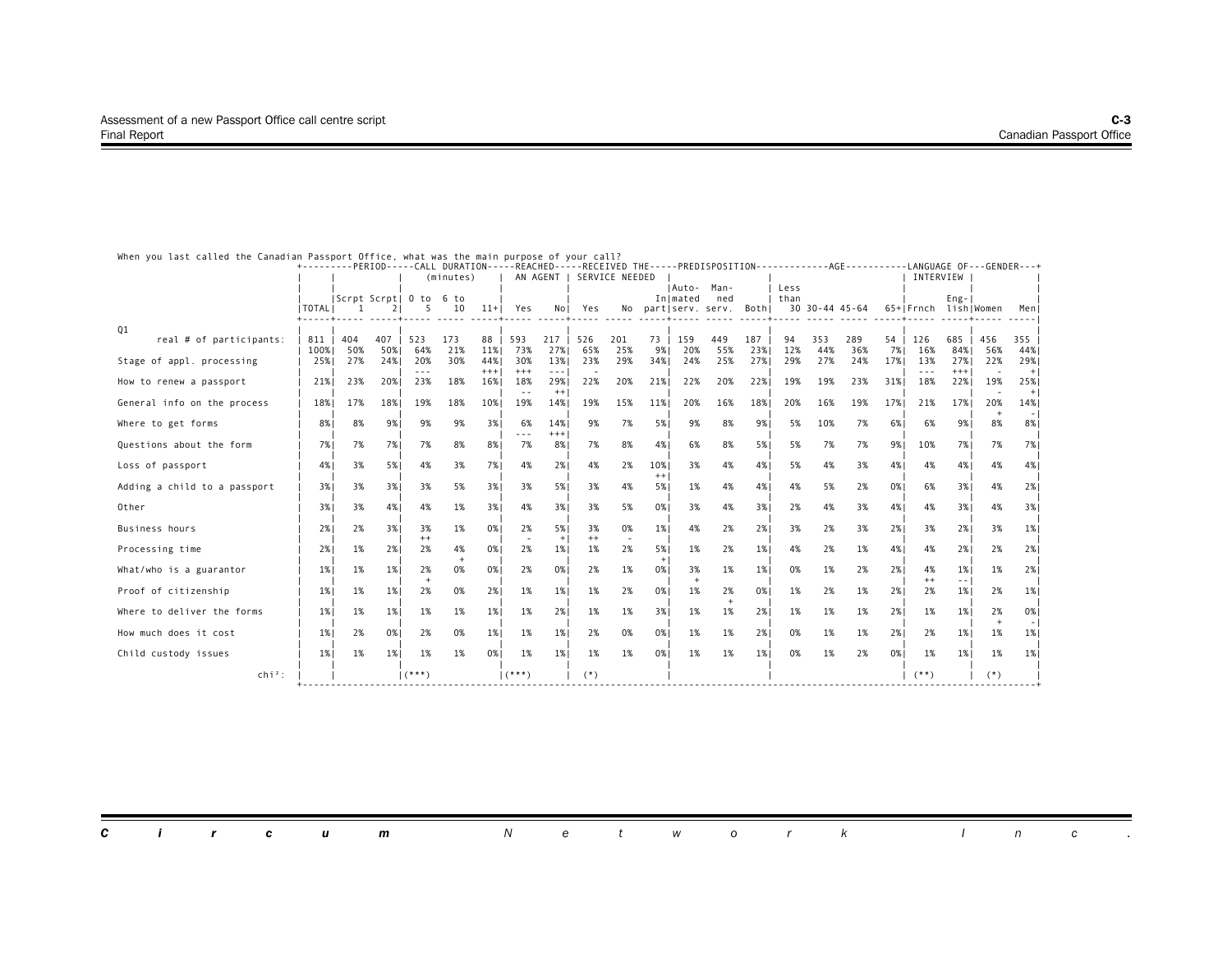| How many minutes would you say the entire call took? | +--------PERIOD-----CALL DURATION-----REACHED-----RECEIVED THE-----PREDISPOSITION-------------AGE--------- |            |             |                         | (minutes)             |                     |            | AN AGENT     |                        | SERVICE NEEDED         |            |                   |                                          |            |               |            |                |              | INTERVIEW  |                       | -LANGUAGE OF---GENDER---+ |            |
|------------------------------------------------------|------------------------------------------------------------------------------------------------------------|------------|-------------|-------------------------|-----------------------|---------------------|------------|--------------|------------------------|------------------------|------------|-------------------|------------------------------------------|------------|---------------|------------|----------------|--------------|------------|-----------------------|---------------------------|------------|
|                                                      | I TOTAL I                                                                                                  |            |             | Scrpt Scrpt  0 to 6 to  | 10                    | $11+$               | Yes        | No I         | Yes                    |                        |            | Auto-<br>In mated | Man-<br>ned<br>No partiserv. serv. Bothi |            | Less<br>than  |            | 30 30-44 45-64 |              | 65+ Frnch  | Eng-                  | lish Women                | Menl       |
| Q2 (in minutes)<br>real # of participants:           | 811                                                                                                        | 404        | 407         | 523                     | 173                   | 88                  | 593        |              | 526                    | 201                    | 73         | 159               | -449                                     | 187        |               | 353        | 289            | 54           | 126        | 685                   | 456                       | 355        |
| 0 to 5                                               | 100%<br>64%                                                                                                | 50%<br>66% | 50%<br>63%1 | 64%<br>100%<br>$^{+++}$ | 21%<br>5%<br>---      | 11%<br>0% I         | 73%<br>64% | 27%<br>65%   | 65%<br>70%<br>$^{+++}$ | 25%<br>54%<br>$- - -$  | 9%।<br>59% | 20%<br>66%        | 55%<br>63%                               | 23%<br>68% | 12%<br>61%    | 44%<br>64% | 36%<br>66%     | 7%  <br>72%1 | 16%<br>72% | 84%<br>63%            | 56%<br>68%                | 44%<br>61% |
| 6 to 10<br>$11+$                                     | 21%<br>11%                                                                                                 | 22%<br>10% | 20%<br>12%  | 2%<br>0%                | 100%<br>$^{++}$<br>0% | 0% I<br>---<br>100% | 23%<br>12% | 17%<br>8%    | 20%<br>9%              | 21%<br>16%             | 29%<br>14% | 19%<br>13%        | 22%<br>10%                               | 19%<br>11% | 18%<br>19%    | 23%<br>10% | 22%<br>11%     | 15%<br>6%    | 11%<br>12% | 23%<br>$^{++}$<br>11% | 18%<br>11%                | 25%<br>10% |
| DK/NR<br>$\mathsf{chi}^2$ :                          | 4%                                                                                                         | 3%         | 5% I        | $- - -$<br>0%<br>***    | ---<br>0%             | $^{+++}$<br>0% 1    | 2%<br>***  | 10%<br>$***$ | $ -$<br>3%<br>$($ ***) | $^{++}$<br>9%<br>$+++$ | 0% 1       | 4%                | 5%                                       | 3% I       | $^{++}$<br>2% | 4%         | 3%             | 7%1          | 6%         | 4%                    | 3%                        | -6%        |
| mean for these data:<br>sig. test for means:         | 7.1                                                                                                        | 7.0        |             | 3.8<br>***              | ***                   | ***                 |            | 6.3          | 6.5                    | 7.8                    | 10.1       | 7.0               | 7.1                                      | 7.31       | 11.2          | 6.4        | 7.0            | 5.51         | 5.9        | 7.3                   | 7.4                       | 6.8        |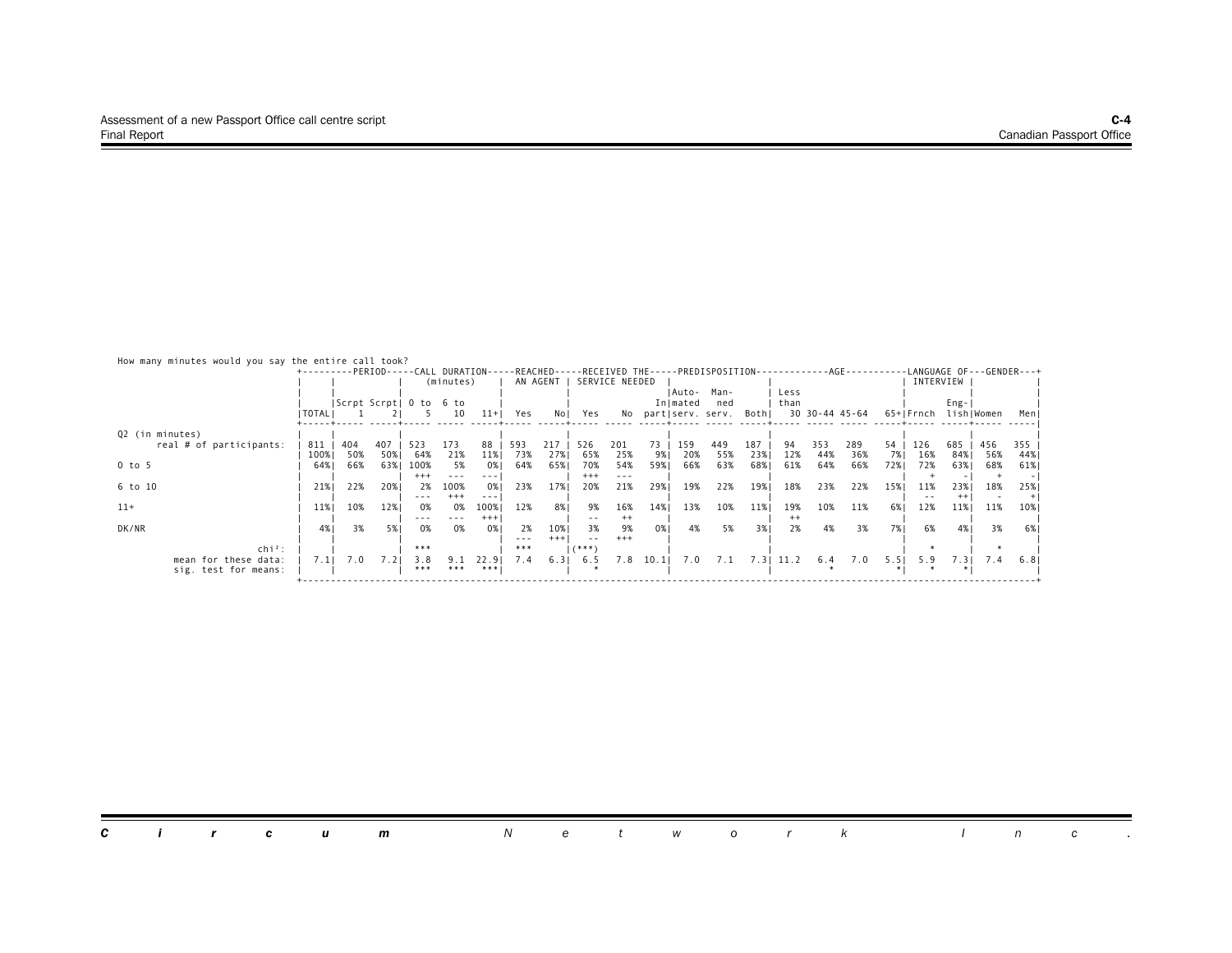| At approximately what time did you call? |             |                        |              |            |                                                                                                                                                 |           |            |            |            |                |          |                    |                           |            |              |                |            |          |            |            |            |            |
|------------------------------------------|-------------|------------------------|--------------|------------|-------------------------------------------------------------------------------------------------------------------------------------------------|-----------|------------|------------|------------|----------------|----------|--------------------|---------------------------|------------|--------------|----------------|------------|----------|------------|------------|------------|------------|
|                                          |             |                        |              |            | +---------PERIOD-----CALL DURATION-----REACHED-----RECEIVED THE-----PREDISPOSITION------------AGE---------LANGUAGE OF---GENDER---+<br>(minutes) |           |            | AN AGENT   |            | SERVICE NEEDED |          |                    |                           |            |              |                |            |          | INTERVIEW  |            |            |            |
|                                          |             | Scrpt Scrpt  0 to 6 to |              |            |                                                                                                                                                 |           |            |            |            |                |          | IAuto-<br>In mated | Man-<br>ned               |            | Less<br>than |                |            |          |            | $Eng -  $  |            |            |
|                                          | TOTAL       |                        |              | - 5 -      | 10                                                                                                                                              | $11+$     | Yes        |            | Nol Yes    |                |          |                    | No partiserv. serv. Bothi |            |              | 30 30-44 45-64 |            |          | 65+ Frnch  |            | lish Women | Menl       |
| Q3                                       |             |                        |              |            |                                                                                                                                                 |           |            |            |            |                |          |                    |                           |            |              |                |            |          |            |            |            |            |
| real # of participants:                  | 811<br>100% | 404<br>50%             | 407<br>50%   | 523<br>64% | 173<br>21%                                                                                                                                      | 88<br>11% | 593<br>73% | 217<br>27% | 526<br>65% | 201<br>25%     | 73<br>9% | 159<br>20%         | 449<br>55%                | 187<br>23% | 94<br>12%    | 353<br>44%     | 289<br>36% | 54<br>7% | 126<br>16% | 685<br>84% | 456<br>56% | 355<br>44% |
| 7:30 to 9:59                             | 15%         | 18%                    | 13%          | 18%        | 12%                                                                                                                                             | 10%       | 15%        | 16%        | 16%        | 14%            | 12%      | 12%                | 17%                       | 13%        | 11%          | 16%            | 15%        | 24%      | 15%        | 15%        | 17%        | 13%        |
| 10:00 to 11:59                           | 34%         | 39%<br>$^{++}$         | 29%<br>$- -$ | 34%        | 36%                                                                                                                                             | 34%1      | 34%        | 34%        | 34%        | 32%            | 37%      | 38%                | 30%                       | 39%        | 33%          | 34%            | 35%        | 28%      | 25%        | 35%        | 32%        | 35%        |
| 12:00 to 14:59                           | 26%         | 23%                    | 28%          | 23%        | 28%                                                                                                                                             | 33%       | 26%        | 24%1       | 27%        | 24%            | 26%      | 25%                | 27%                       | 25%        | 32%          | 28%            | 23%        | 19%      | 28%        | 25%        | 25%        | 27%        |
| 15:00 to 18:00                           | 13%         | 12%                    | 14%          | 13%        | 13%                                                                                                                                             | 15%       | 13%        | 13%        | 12%        | 15%            | 18%      | 14%                | 13%                       | 12%        | 17%          | 13%            | 12%        | 15%      | 18%        | 12%        | 12%        | 14%        |
| DK/NR                                    | 12%         | 8%<br>---              | 15%<br>$+++$ | 11%        | 10%                                                                                                                                             | 8% I      | 11%        | 12%        | 11%        | 15%            | 5%       | 10%                | 12%                       | 12%        | 6%           | 9%             | 15%        | 15%      | 12%        | 12%        | 13%        | 10%        |
| $\mathsf{chi}^2$ :                       |             | ***                    |              |            |                                                                                                                                                 |           |            |            |            |                |          |                    |                           |            |              |                |            |          |            |            |            |            |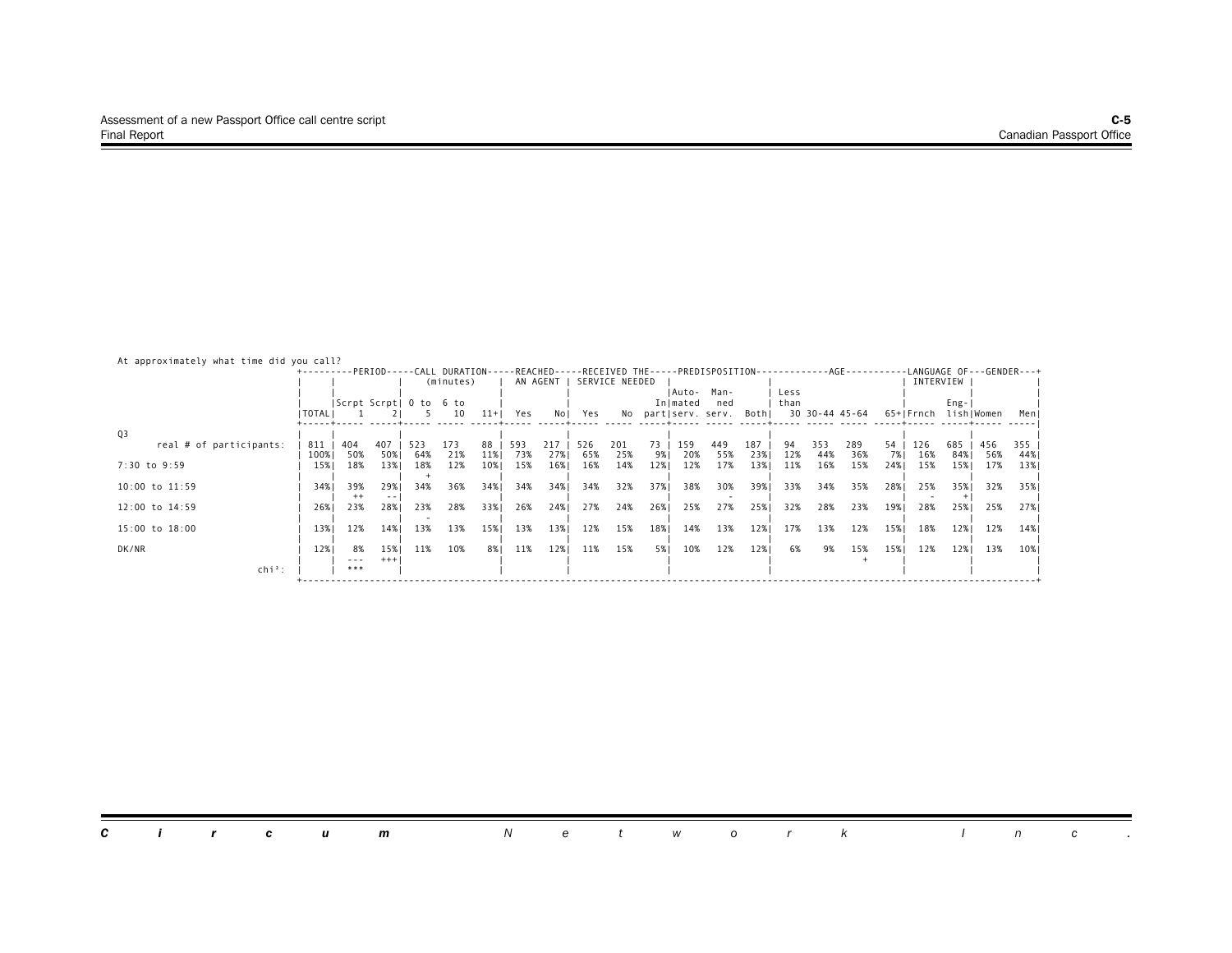|  |  |  |  |  |  |  |  |  | During that call, did you talk to a real person? |
|--|--|--|--|--|--|--|--|--|--------------------------------------------------|
|--|--|--|--|--|--|--|--|--|--------------------------------------------------|

|       |                         |           |         |                        |     | +---------PERIOD-----CALL DURATION-----REACHED-----RECEIVED THE-----PREDISPOSITION- |       |          |          |          |                |      |          |                           |       |      | -----------AGE---------- |     |      |           |          |            | -LANGUAGE OF---GENDER---+ |
|-------|-------------------------|-----------|---------|------------------------|-----|-------------------------------------------------------------------------------------|-------|----------|----------|----------|----------------|------|----------|---------------------------|-------|------|--------------------------|-----|------|-----------|----------|------------|---------------------------|
|       |                         |           |         |                        |     | (minutes)                                                                           |       |          | AN AGENT |          | SERVICE NEEDED |      |          |                           |       |      |                          |     |      | INTERVIEW |          |            |                           |
|       |                         |           |         |                        |     |                                                                                     |       |          |          |          |                |      | Auto-    | Man-                      |       | Less |                          |     |      |           |          |            |                           |
|       |                         |           |         | Scrpt Scrpt  0 to 6 to |     |                                                                                     |       |          |          |          |                |      | In mated | ned                       |       | than |                          |     |      |           | $Eng-$   |            |                           |
|       |                         | I TOTAL I |         |                        |     | 10                                                                                  | $11+$ | Yes      | No I     | Yes      |                |      |          | No partiserv. serv. Bothi |       |      | 30 30-44 45-64           |     |      | 65+ Frnch |          | lish Women | Menl                      |
|       |                         |           |         |                        |     |                                                                                     |       |          |          |          |                |      |          |                           |       |      |                          |     |      |           |          |            |                           |
| Q4    |                         |           |         |                        |     |                                                                                     |       |          |          |          |                |      |          |                           |       |      |                          |     |      |           |          |            |                           |
|       | real # of participants: | 811       | 404     | 407                    | 523 | 173                                                                                 | 88    | 593      | 217      | 526      | 201            | 73 I | 159      | 449                       | 187   | 94   | 353                      | 289 | 54   | 126       | 685      | 456        | 355                       |
|       |                         | 100%      | 50%     | 50%                    | 64% | 21%                                                                                 | 11%   | 73%      | 27%      | 65%      | 25%            | 9%   | 20%      | 55%                       | 23%   | 12%  | 44%                      | 36% | 7% 1 | 16%       | 84%      | 56%        | 44%                       |
| Yes   |                         | 73% I     | 69%     | 77% I                  | 73% | 79%                                                                                 | 80% I | 100%     | 0% I     | 83%      | 44%            | 82%  | 69%      | 72%                       | 80% I | 78%  | 72%                      | 76% | 65%  | 61%       | 75%      | 72%        | 75%                       |
|       |                         |           | $ -$    | $^{++}$                |     |                                                                                     |       | $^{+++}$ | $\cdots$ | $^{+++}$ | $- - -$        |      |          |                           |       |      |                          |     |      | $- - -$   | $^{+++}$ |            |                           |
| No    |                         | 27%       | 31%     | 22%                    | 27% | 21%                                                                                 | 20%   | 0%       | 100%     | 17%      | 56%            | 18%  | 31%      | 28%                       | 20%   | 22%  | 28%                      | 24% | 35%  | 39%       | 25%      | 28%        | 25%1                      |
|       |                         |           | $^{++}$ | - -                    |     |                                                                                     |       | $- - -$  | $+ + +$  |          | $^{+++}$       |      |          |                           |       |      |                          |     |      | $^{+++}$  | $- - -$  |            |                           |
| DK/NR |                         | 0%        | 0%      | 0%1                    | 0%  | 0%                                                                                  | 0% I  | 0%       | 0% I     | 0%       | 0%             | 0%   | 0%       | 0%                        | 0%    | 0%   | 0%                       | 0%  | 0%   | 0%        | 0% I     | 0%         | 0%                        |
|       |                         |           |         |                        |     |                                                                                     |       |          |          |          |                |      |          |                           |       |      |                          |     |      |           |          |            |                           |
|       | $\mathsf{chi}^2$ :      |           | ′* ∖    |                        |     |                                                                                     |       | ***      |          | $($ ***) |                |      |          |                           |       |      |                          |     |      | $($ **)   |          |            |                           |
|       |                         |           |         |                        |     |                                                                                     |       |          |          |          |                |      |          |                           |       |      |                          |     |      |           |          |            |                           |

|  |  |  |  |  |  | <b>Circum</b> Network Inc. |  |  |  |  |  |  |  |  |  |  |  |  |
|--|--|--|--|--|--|----------------------------|--|--|--|--|--|--|--|--|--|--|--|--|
|--|--|--|--|--|--|----------------------------|--|--|--|--|--|--|--|--|--|--|--|--|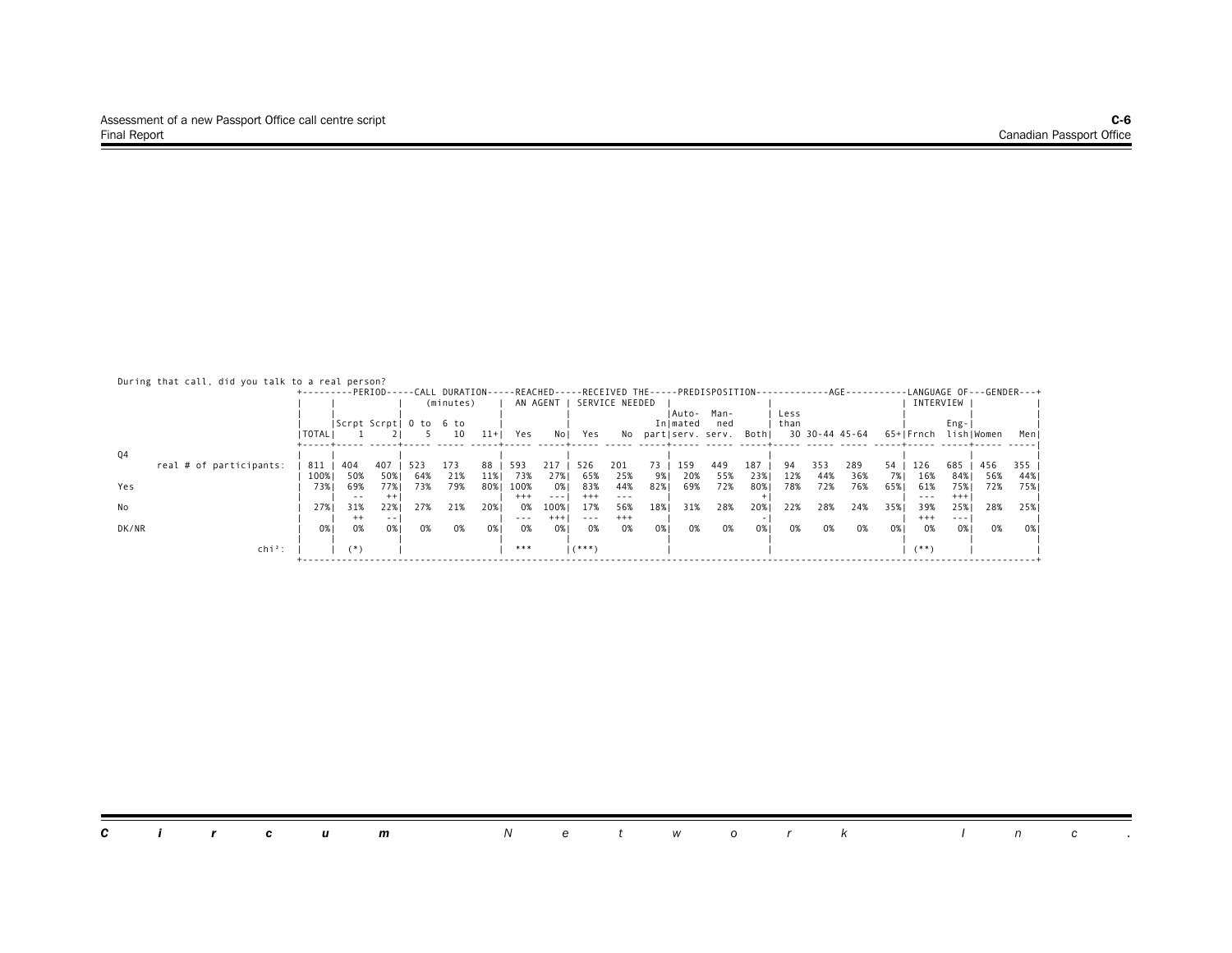| Over the past three months, approximately how often have you called the Canadian Passport Office call centre? Would it be |  |  |  |  |  |  |  |  |
|---------------------------------------------------------------------------------------------------------------------------|--|--|--|--|--|--|--|--|
|---------------------------------------------------------------------------------------------------------------------------|--|--|--|--|--|--|--|--|

|                         |           |               |          |                        |           |       |          |         |          |                |          |          |                           |     |      |     |                | +---------PERIOD-----CALL DURATION-----REACHED-----RECEIVED THE-----PREDISPOSITION-----------AGE---------LANGUAGE OF---GENDER---+ |           |      |            |        |
|-------------------------|-----------|---------------|----------|------------------------|-----------|-------|----------|---------|----------|----------------|----------|----------|---------------------------|-----|------|-----|----------------|-----------------------------------------------------------------------------------------------------------------------------------|-----------|------|------------|--------|
|                         |           |               |          |                        | (minutes) |       | AN AGENT |         |          | SERVICE NEEDED |          |          |                           |     |      |     |                |                                                                                                                                   | INTERVIEW |      |            |        |
|                         |           |               |          |                        |           |       |          |         |          |                |          |          | IAuto- Man-               |     | Less |     |                |                                                                                                                                   |           |      |            |        |
|                         |           |               |          | Scrpt Scrpt  0 to 6 to |           |       |          |         |          |                |          | Inlmated | ned                       |     | than |     |                |                                                                                                                                   |           | Eng- |            |        |
|                         | I TOTAL I |               |          |                        | 10        | $11+$ | Yes      | Nol     | Yes      |                |          |          | No partiserv. serv. Bothi |     |      |     | 30 30-44 45-64 |                                                                                                                                   | 65+ Frnch |      | lishIWomen | Menl   |
| Q5                      |           |               |          |                        |           |       |          |         |          |                |          |          |                           |     |      |     |                |                                                                                                                                   |           |      |            |        |
| real # of participants: | 811       | 404           | 407      | 523                    | 173       | 88    | 593      | 217     | 526      | 201            | 73       | 159      | 449                       | 187 | 94   | 353 | 289            | 54                                                                                                                                | 126       | 685  | 456        | 355    |
|                         | 100%      | 50%           | 50%      | 64%                    | 21%       | 11%   | 73%      | 27%     | 65%      | 25%            | 9%       | 20%      | 55%                       | 23% | 12%  | 44% | 36%            | 7% I                                                                                                                              | 16%       | 84%  | 56%        | 44%    |
| Once                    | 60%       | 66%           | 55%      | 64%                    | 54%       | 50%   | 57%      | 69%     | 65%      | 52%            | 49%      | 66%      | 58%                       | 61% | 52%  | 59% | 62%            | 72%1                                                                                                                              | 67%       | 59%  | 59%        | 62%    |
|                         |           | $^{++}$       | $- -$    | $^{++}$                |           |       | $ -$     | $^{++}$ | $^{+++}$ | $ -$           |          |          |                           |     |      |     |                |                                                                                                                                   |           |      |            |        |
| 2 to 5 times            | 35%       | 30%           | 41%      | 33%                    | 40%       | 42%   | 38%      | 28%     | 33%      | 41%            | 40%      | 31%      | 36%                       | 36% | 44%  | 35% | 35%            | 24%                                                                                                                               | 31%       | 36%  | 36%        | 34%    |
|                         |           | $\frac{1}{2}$ | $^{+++}$ |                        |           |       | $^{++}$  | $- -$   |          |                |          |          |                           |     |      |     |                |                                                                                                                                   |           |      |            |        |
| More than 5 times       | 3% 1      | 3%            | 3%       | 2%                     | 5%        | 8%    | 4%       | 2%1     | 2%       | 6%             | 11%      | 2%       | 4%                        | 3%1 | 3%   | 5%  | 2%             | 2%                                                                                                                                | 2%        | 4%   | 4%         | 3%     |
|                         |           |               |          |                        |           |       |          |         |          |                | $^{+++}$ |          |                           |     |      |     |                |                                                                                                                                   |           |      |            |        |
| DK/NR                   | 1%        | 1%            | 1%       | 1%                     | 1%        | 0%    | 1%       | 1%      | 1%       | 1%             | 0%       | 1%       | 1%                        | 0%  | 1%   | 1%  | 1%             | 2%1                                                                                                                               | 0%        | 1%   | 1%         | - 1% I |
| $chi^2$ :               |           | $(**)$        |          | (**)                   |           |       |          |         |          |                |          |          |                           |     |      |     |                |                                                                                                                                   |           |      |            |        |
|                         |           |               |          |                        |           |       | $(*)$    |         | $(***)$  |                |          |          |                           |     |      |     |                |                                                                                                                                   |           |      |            |        |

|  |  |  |  |  |  | <b>Circum</b> Network Inc. |  |  |  |  |  |  |  |  |  |  |  |
|--|--|--|--|--|--|----------------------------|--|--|--|--|--|--|--|--|--|--|--|
|--|--|--|--|--|--|----------------------------|--|--|--|--|--|--|--|--|--|--|--|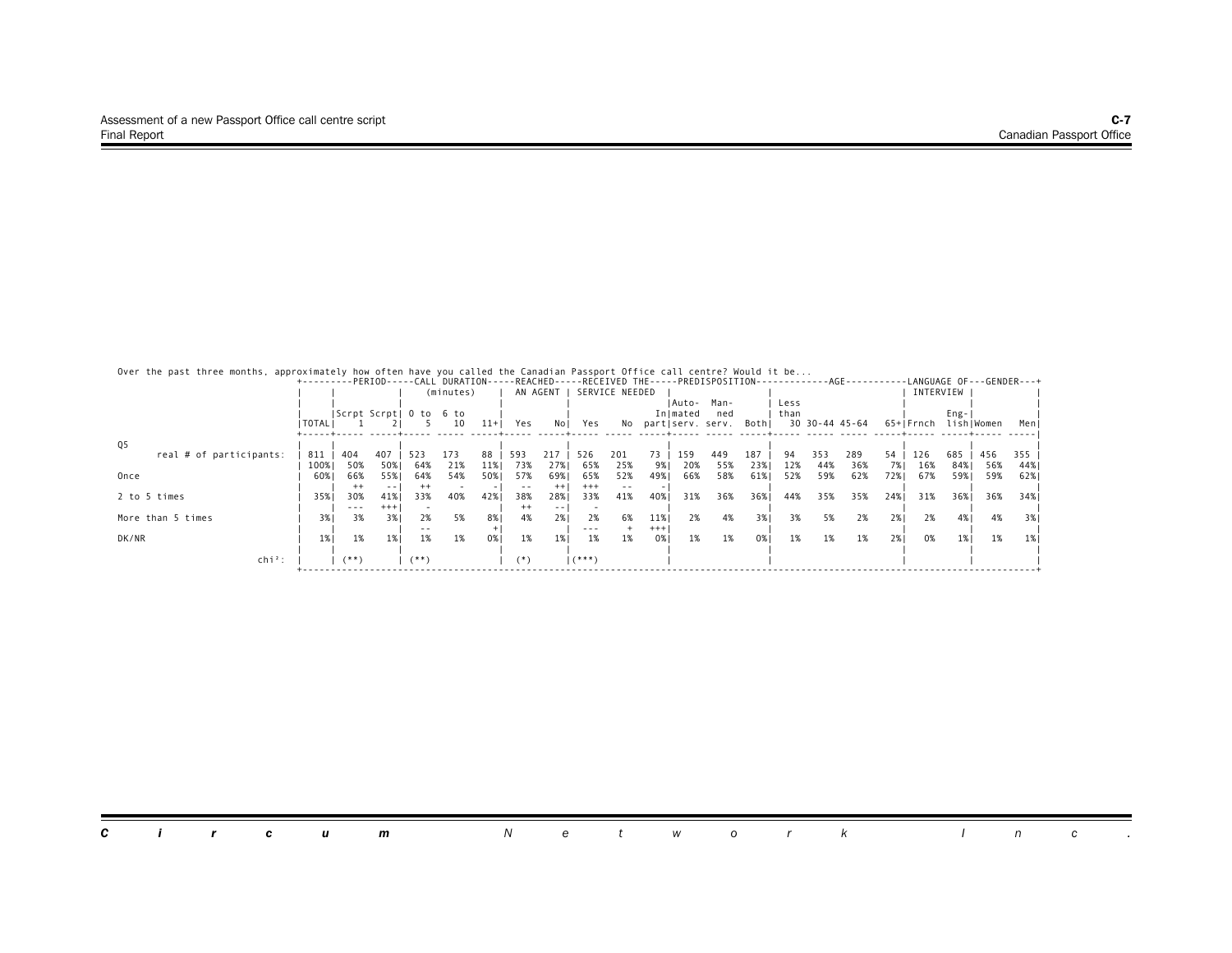| Brise, cachca co an anche                                          |               |            |                 |                   | (minutes)  |             | +---------PERIOD-----CALL DURATION-----REACHED-----RECEIVED THE-----PREDISPOSITION-----------AGE---------LANGUAGE OF---GENDER---+<br>AN AGENT |             |                        | SERVICE NEEDED |              |                    |                                    |            |              |                |            |          | INTERVIEW |            |            |            |
|--------------------------------------------------------------------|---------------|------------|-----------------|-------------------|------------|-------------|-----------------------------------------------------------------------------------------------------------------------------------------------|-------------|------------------------|----------------|--------------|--------------------|------------------------------------|------------|--------------|----------------|------------|----------|-----------|------------|------------|------------|
|                                                                    | I TOTAL I     |            |                 | Scrpt Scrpt  0 to | 6 to<br>10 | $11+$       | Yes                                                                                                                                           | No I        | Yes                    |                |              | IAuto-<br>Inlmated | Man-<br>ned<br>No partiserv. serv. | Bothl      | Less<br>than | 30 30-44 45-64 |            |          | 65+ Frnch | $Eng -  $  | lishIWomen | Meni       |
| Q6A the competence of the personlyou talked to                     |               |            |                 |                   |            |             |                                                                                                                                               |             |                        |                |              |                    |                                    |            |              |                |            |          |           |            |            |            |
| real # of participants:                                            | 593 1<br>100% | 278<br>47% | $315$  <br>53%1 | 381<br>64%        | 136<br>23% | 70 I<br>12% | 593<br>100%                                                                                                                                   | $0-1$<br>0% | 438<br>74%             | 88<br>15%      | 60<br>10%    | 110<br>19%         | 322<br>54%                         | 149<br>25% | 73<br>12%    | 253<br>43%     | 221<br>37% | 35<br>6% | 77<br>13% | 516<br>87% | 327<br>55% | 266<br>45% |
| DISSATISFACTION (1-2)                                              | 8%            | 8%         | 8%1             | 6%                | 9%         | 13%         | 8%                                                                                                                                            | 0%1         | 3%                     | 34%<br>$***$   | 7%1          | 9%                 | 8%                                 | 6% l       | 8%           | 9%             | 6%         | 6%       | 8%        | 8% I       | 8%         | 8%         |
| Very dissatisfied (1)                                              | 4%            | 4%         | 3%1             | 3%                | 4%         | 1%          | 4%                                                                                                                                            | 0%1         | 1%                     | 16%<br>$+++$   | 2%1          | 3%                 | 4%                                 | 3%1        | 3%           | 5%             | 1%         | 6%       | 4%        | 3%1        | 3%         | 4%         |
| Dissatisfied (2)                                                   | 4%            | 4%         | 4%              | 3%                | 4%         | 11%<br>$++$ | 4%                                                                                                                                            | 0%1         | 2%                     | 18%<br>$***$   | 5%           | 6%                 | 4%                                 | 3%1        | 5%           | 4%             | 5%         | 0%       | 4%        | 4%         | 5%         | 4% 1       |
| Neutral (3)                                                        | 6%            | 7%         | 5%              | 4%                | 9%         | 9%          | 6%                                                                                                                                            | 0%          | 4%                     | 10%            | 17%<br>$+++$ | 5%                 | 6%                                 | 7%         | 8%           | 6%             | 5%         | 0%       | 3%        | 6% 1       | 5%         | 7%         |
| Satisfied (4)                                                      | 44%           | 46%        | 42%             | 47%               | 43%        | 31%         | 44%                                                                                                                                           | 0%1         | 44%                    | 38%            | 47%          | 43%                | 46%                                | 38%        | 47%          | 45%            | 41%        | 54%      | 36%       | 45%1       | 41%        | 47%        |
| Very satisfied (5)                                                 | 40%           | 37%        | 43%             | 41%               | 36%        | 44%         | 40%                                                                                                                                           | 0%1         | 48%<br>$^{+++}$        | 9%<br>$- - -$  | 28%          | 41%                | 37%                                | 47%        | 37%          | 36%            | 46%        | 40%      | 53%       | 38%        | 44%        | 35%        |
| SATISFACTION (4-5)                                                 | 84%           | 83%        | 85%             | 88%<br>$^{++}$    | 79%        | 76%         | 84%                                                                                                                                           | 0%1         | 92%<br>$^{+++}$        | 47%<br>$- - -$ | 75%1         | 84%                | 83%                                | 85%        | 84%          | 81%            | 87%        | 94%1     | 90%       | 83%1       | 85%        | 82%        |
| DK/NR                                                              | 2%            | 2%         | 3%1             | 2%                | 3%         | 3%1         | 2%                                                                                                                                            | 0%1         | 1%<br>---              | 9%<br>$+++$    | 2% I         | 2%                 | 3%                                 | 2%1        | 0%           | 4%             | 1%         | 0%       | 0%        | 3%1        | 2%         | 3%1        |
| $\mathsf{chi}^2$ :<br>mean for these data:<br>sig. test for means: | 4.2           | 4.1        | 4.2             | 4.2               | 4.1        | 4.1         | 4.2                                                                                                                                           | $*1$        | $($ ***)<br>4.4<br>*** | 3.1<br>***     | 4.01         | 4.1                | 4.1                                | $4.2$      | 4.1          | 4.1            | 4.3        | 4.2      | 4.3       | 4.1        | 4.2        | 4.11       |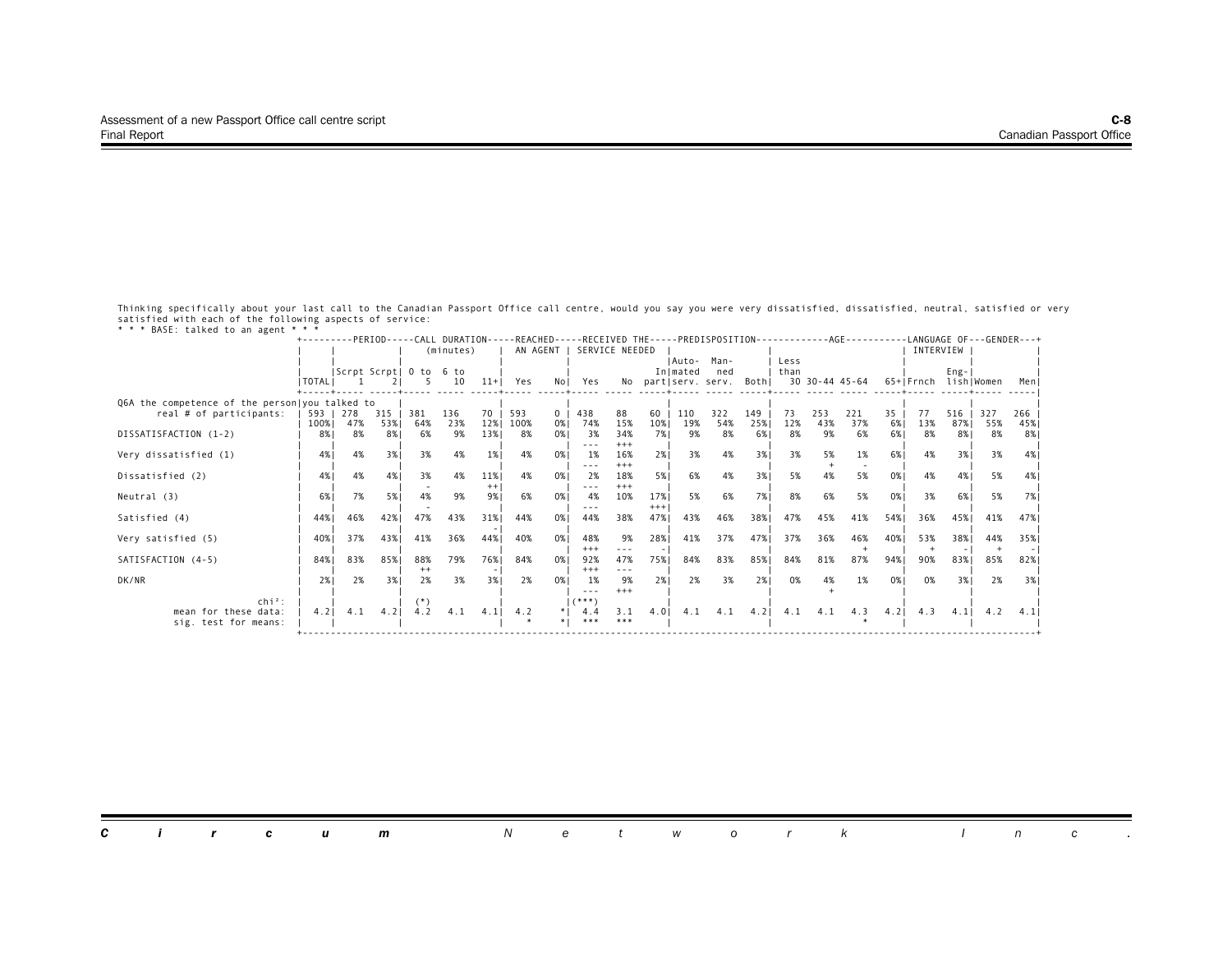| Brise, cachca co an anche                                          |               |            |                 |                   | (minutes)  |             | +---------PERIOD-----CALL DURATION-----REACHED-----RECEIVED THE-----PREDISPOSITION-----------AGE---------LANGUAGE OF---GENDER---+<br>AN AGENT |             | SERVICE NEEDED        |                |                |                    |                                    |            |              |                |            |          | INTERVIEW |               |            |            |
|--------------------------------------------------------------------|---------------|------------|-----------------|-------------------|------------|-------------|-----------------------------------------------------------------------------------------------------------------------------------------------|-------------|-----------------------|----------------|----------------|--------------------|------------------------------------|------------|--------------|----------------|------------|----------|-----------|---------------|------------|------------|
|                                                                    | I TOTAL I     |            |                 | Scrpt Scrpt  O to | 6 to<br>10 | $11+$       | Yes                                                                                                                                           | No I        | Yes                   |                |                | IAuto-<br>Inlmated | Man-<br>ned<br>No partiserv. serv. | Bothl      | Less<br>than | 30 30-44 45-64 |            |          | 65+ Frnch | $Eng -  $     | lishIWomen | Meni       |
|                                                                    |               |            |                 |                   |            |             |                                                                                                                                               |             |                       |                |                |                    |                                    |            |              |                |            |          |           |               |            |            |
| Q6B the courtesy of the person you talked to                       |               |            |                 |                   |            |             |                                                                                                                                               |             |                       |                |                |                    |                                    |            |              |                |            |          |           |               |            |            |
| real # of participants:                                            | 593  <br>100% | 278<br>47% | $315$  <br>53%1 | 381<br>64%        | 136<br>23% | 70 I<br>12% | 593<br>100%                                                                                                                                   | $0-1$<br>0% | 438<br>74%            | 88<br>15%      | 60<br>10%      | 110<br>19%         | 322<br>54%                         | 149<br>25% | 73<br>12%    | 253<br>43%     | 221<br>37% | 35<br>6% | 77<br>13% | 516<br>87%    | 327<br>55% | 266<br>45% |
| DISSATISFACTION (1-2)                                              | 7% I          | 9%         | 5% I            | 7%                | 7%         | 4%          | 7%                                                                                                                                            | 0%1         | 3%                    | 27%<br>$+++$   | 3%             | 5%                 | 7%                                 | 8%         | 7%           | 9%             | 4%         | 9%       | 1%        | 8% I          | 8%         | 6% 1       |
| Very dissatisfied (1)                                              | 2%1           | 3%         | 1%              | 2%                | 2%         | 3% 1        | 2%                                                                                                                                            | 0%1         | 1%                    | 9%<br>$+++$    | 0% 1           | 2%                 | 2%                                 | 2%1        | 3%           | 3%             | 1%         | 3%       | 0%        | 2%1           | 2%         | 2%1        |
| Dissatisfied (2)                                                   | 5%            | 6%         | 3%1             | 5%                | 5%         | 1%          | 5%                                                                                                                                            | 0%1         | 2%                    | 18%<br>$***$   | 3%1            | 4%                 | 4%                                 | 6%         | 4%           | 6%             | 3%         | 6%       | 1%        | 5%1           | 6%         | 4% 1       |
| Neutral (3)                                                        | 8%            | 9%         | 7% I            | 7%                | 8%         | 9%          | 8%                                                                                                                                            | 0%          | 6%                    | 10%            | 17%<br>$^{++}$ | 11%                | 8%                                 | 5%         | 11%          | 9%             | 6%         | 3%       | 8%        | 8%1           | 8%         | 8%         |
| Satisfied (4)                                                      | 38%           | 38%        | 38%             | 39%               | 38%        | 34%1        | 38%                                                                                                                                           | 0%1         | 38%                   | 38%            | 38%            | 35%                | 40%                                | 35%        | 40%          | 36%            | 38%        | 51%      | 35%       | 39%1          | 35%        | 42%        |
| Very satisfied (5)                                                 | 47%           | 43%        | 50%             | 47%               | 46%        | 53%         | 47%                                                                                                                                           | 0%1         | 52%<br>$^{+++}$       | 22%<br>$- - -$ | 42%            | 47%                | 45%                                | 51%        | 42%          | 45%            | 52%        | 37%      | 56%       | 45%           | 50%        | 42%        |
| SATISFACTION (4-5)                                                 | 85%           | 81%        | 88%             | 85%               | 83%        | 87%         | 85%                                                                                                                                           | 0%1         | 90%<br>$^{+++}$       | 59%<br>$- - -$ | 80%1           | 83%                | 85%                                | 86%        | 82%          | 81%            | 90%        | 89%      | 91%       | 84%1          | 84%        | 85% I      |
| DK/NR                                                              | 1%            | 1%         | 1%              | 1%                | 1%         | 0%          | 1%                                                                                                                                            | 0%1         | 1%                    | 3%             | 0% 1           | 1%                 | 1%                                 | 1%         | 0%           | 1%             | 1%         | 0%       | 0%        | 1%            | 0%         | 2% 1       |
| $\mathsf{chi}^2$ :<br>mean for these data:<br>sig. test for means: | 4.2           | 4.1        | $4.3$           | 4.2               | 4.2        | 4.3         | 4.2                                                                                                                                           | $*1$        | $(***)$<br>4.4<br>*** | 3.5<br>***     | $4.2$          | 4.2                | 4.2                                | 4.3        | 4.2          | 4.2            | 4.4        | 4.1      | 4.5<br>** | $4.2$  <br>** | 4.2        | 4.21       |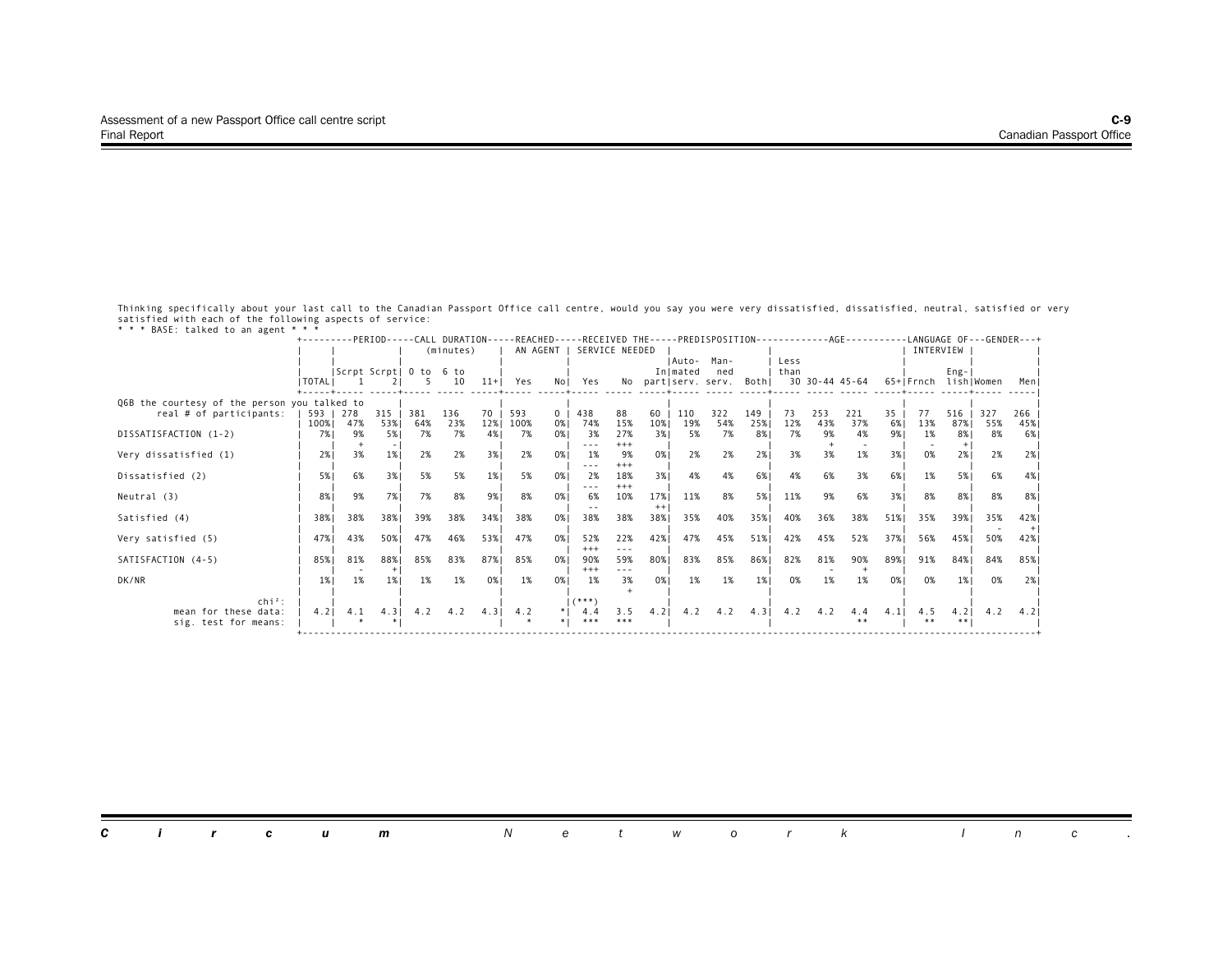|                                            |                   |     |                 |                        | (minutes)  |       | +---------PERIOD-----CALL DURATION-----REACHED-----RECEIVED THE-----PREDISPOSITION-----------AGE---------LANGUAGE OF---GENDER---+ |                      |                 | SERVICE NEEDED  |           |            |                  |            |           |                |            |            | INTERVIEW |                |            |            |
|--------------------------------------------|-------------------|-----|-----------------|------------------------|------------|-------|-----------------------------------------------------------------------------------------------------------------------------------|----------------------|-----------------|-----------------|-----------|------------|------------------|------------|-----------|----------------|------------|------------|-----------|----------------|------------|------------|
|                                            |                   |     |                 |                        |            |       |                                                                                                                                   | AN AGENT             |                 |                 |           | IAuto-     | Man-             |            | Less      |                |            |            |           |                |            |            |
|                                            |                   |     |                 | Scrpt Scrpt  0 to 6 to |            |       |                                                                                                                                   |                      |                 |                 |           | Inlmated   | ned              |            | than      |                |            |            |           | $Eng -  $      |            |            |
|                                            | <b>ITOTALI</b>    |     |                 |                        | 10         | $11+$ | Yes                                                                                                                               | No I                 | Yes             | No              |           |            | part serv. serv. | Bothl      |           | 30 30-44 45-64 |            |            | 65+ Frnch |                | lish Women | Meni       |
| Q6C the helpfulness of the advice provided |                   |     |                 |                        |            |       |                                                                                                                                   |                      |                 |                 |           |            |                  |            |           |                |            |            |           |                |            |            |
| real # of participants:                    | 593   278<br>100% | 47% | $315$  <br>53%1 | 381<br>64%             | 136<br>23% | 12%   | 70   593<br>100%                                                                                                                  | 0 <sup>1</sup><br>0% | 438<br>74%      | 88<br>15%       | 60<br>10% | 110<br>19% | 322<br>54%       | 149<br>25% | 73<br>12% | 253<br>43%     | 221<br>37% | 35<br>6% 1 | 77<br>13% | $516$  <br>87% | 327<br>55% | 266<br>45% |
| DISSATISFACTION (1-2)                      | 11%               | 10% | 11%             | 8%                     | 15%        | 16%   | 11%                                                                                                                               | 0%1                  | 4%              | 47%             | 7%1       | 14%        | 11%              | 9% I       | 12%       | 11%            | 9%         | 9%         | 6%        | 11%            | 10%        | 12%        |
|                                            |                   |     |                 |                        |            |       |                                                                                                                                   |                      |                 | $***$           |           |            |                  |            |           |                |            |            |           |                |            |            |
| Very dissatisfied (1)                      | 3%1               | 3%  | 3%              | 2%                     | 4%         | 4%    | 3%                                                                                                                                | 0%                   | 1%              | 16%<br>$+++$    | 2%        | 2%         | 3%               | 4%         | 4%        | 4%             | 1%         | 3%         | 3%        | 3%1            | 2%         | 4%         |
| Dissatisfied (2)                           | 8%                | 8%  | 8%1             | 6%                     | 11%        | 11%   | 8%                                                                                                                                | 0%1                  | 3%              | 31%             | 5% 1      | 12%        | 7%               | 5%         | 8%        | 8%             | 8%         | 6%         | 4%        | 8%             | 8%         | 8%         |
| Neutral (3)                                | 6%                | 8%  | 5%1             | 5%                     | 6%         | 13%   | 6%                                                                                                                                | 0%                   | 3%              | $^{+++}$<br>16% | 13%       | 6%         | 6%               | 5%         | 10%       | 8%             | 4%         | 3%         | 6%        | 6% 1           | 6%         | 7%         |
|                                            |                   |     |                 |                        |            | $++$  |                                                                                                                                   |                      |                 | $^{+++}$        | $+$       |            |                  |            |           |                |            |            |           |                |            |            |
| Satisfied (4)                              | 42%               | 44% | 41%             | 45%                    | 43%        | 30%   | 42%                                                                                                                               | 0%1                  | 45%             | 23%             | 55%1      | 40%        | 44%              | 40%        | 40%       | 44%            | 40%        | 54%        | 40%       | 43%1           | 41%        | 44%        |
| Very satisfied (5)                         | 38%               | 37% | 40%             | 39%                    | 34%        | 40%   | 38%                                                                                                                               | 0%1                  | 47%             | ---<br>7%       | 25%       | 38%        | 36%              | 44%        | 37%       | 34%            | 44%        | 34%        | 44%       | 37%1           | 41%        | 35%1       |
|                                            |                   |     |                 |                        |            |       |                                                                                                                                   |                      | $^{+++}$        | $- - -$         |           |            |                  |            |           |                |            |            |           |                |            |            |
| SATISFACTION (4-5)                         | 81%               | 80% | 81%             | 85%<br>$^{++}$         | 77%        | 70%   | 81%                                                                                                                               | 0%1                  | 91%<br>$^{+++}$ | 30%<br>$- - -$  | 80%       | 78%        | 80%              | 83%        | 77%       | 78%            | 85%        | 89%        | 84%       | 80%            | 82%        | 79%1       |
| DK/NR                                      | 2%                | 1%  | 3%1             | 2%                     | 2%         | 1%    | 2%                                                                                                                                | 0%1                  | 1%              | 8%              | 0%        | 2%         | 3%               | 2%1        | 1%        | 3%             | 2%         | 0%         | 3%        | 2%1            | 2%         | 3%1        |
|                                            |                   |     |                 |                        |            |       |                                                                                                                                   |                      | $($ ***)        | $+++$           |           |            |                  |            |           |                |            |            |           |                |            |            |
| $\mathsf{chi}^2$ :<br>mean for these data: | 4.1               | 4.1 | $4.1$           | $^{(*)}$<br>4.2        | 3.9        | 3.91  | 4.1                                                                                                                               | $*1$                 | 4.4             | 2.7             | 4.01      | 4.0        | 4.1              | $4.2$      | 4.0       | 4.0            | 4.2        | 4.1        | 4.2       | 4.1            | 4.1        | 4.01       |
| sig. test for means:                       |                   |     |                 |                        |            |       |                                                                                                                                   |                      | ***             | ***             |           |            |                  |            |           |                |            |            |           |                |            |            |
|                                            |                   |     |                 |                        |            |       |                                                                                                                                   |                      |                 |                 |           |            |                  |            |           |                |            |            |           |                |            |            |

| <b>Circum</b> Network |  |
|-----------------------|--|
|-----------------------|--|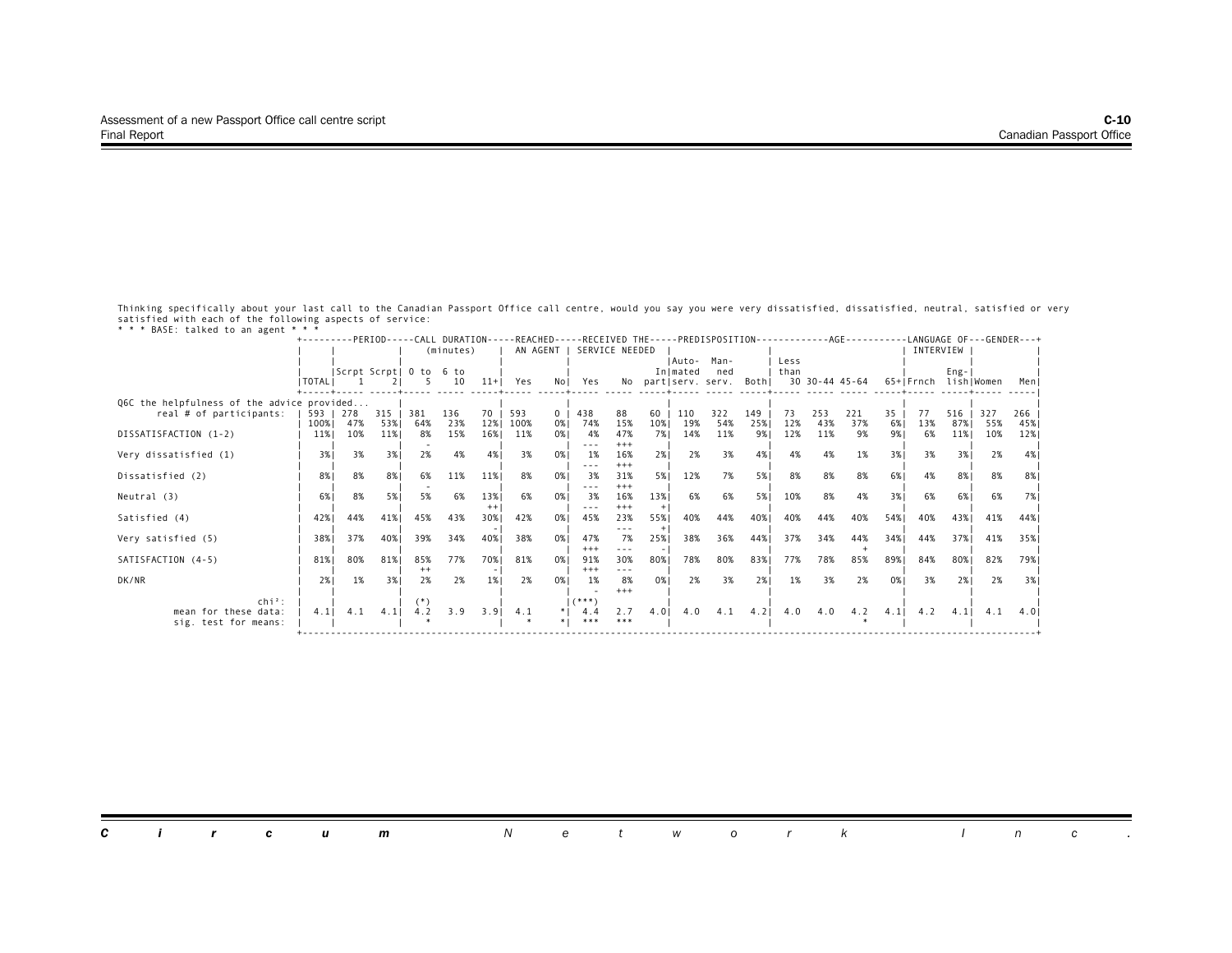| Brise, cachca co an anche                   |                   |                                                                                                                                                                                                                                                                                                                                                                                                     |                |                 | (minutes)            |                | +---------PERIOD-----CALL DURATION-----REACHED-----RECEIVED THE-----PREDISPOSITION-----------AGE---------LANGUAGE OF---GENDER---+<br>AN AGENT |             |            | SERVICE NEEDED |           |                    |                     |            |              |            |                |          | INTERVIEW |                |            |            |
|---------------------------------------------|-------------------|-----------------------------------------------------------------------------------------------------------------------------------------------------------------------------------------------------------------------------------------------------------------------------------------------------------------------------------------------------------------------------------------------------|----------------|-----------------|----------------------|----------------|-----------------------------------------------------------------------------------------------------------------------------------------------|-------------|------------|----------------|-----------|--------------------|---------------------|------------|--------------|------------|----------------|----------|-----------|----------------|------------|------------|
|                                             |                   | Scrpt Scrpt  0 to 6 to                                                                                                                                                                                                                                                                                                                                                                              |                |                 |                      |                |                                                                                                                                               |             |            |                |           | IAuto-<br>Inlmated | Man-<br>ned         |            | Less<br>than |            |                |          |           | $Eng-$         |            |            |
|                                             | I TOTAL I         |                                                                                                                                                                                                                                                                                                                                                                                                     |                |                 | 10                   | $11+$          | Yes                                                                                                                                           | No I        | Yes        |                |           |                    | No partiserv. serv. | Bothl      |              |            | 30 30-44 45-64 |          | 65+ Frnch |                | lishlWomen | Meni       |
| Q6D the time it took to get [to] the person |                   |                                                                                                                                                                                                                                                                                                                                                                                                     |                |                 |                      |                |                                                                                                                                               |             |            |                |           |                    |                     |            |              |            |                |          |           |                |            |            |
| real # of participants:                     | 593   278<br>100% | 47%                                                                                                                                                                                                                                                                                                                                                                                                 | $315$  <br>53% | -381<br>64%     | 136<br>23%           | 12%            | 70   593<br>100%                                                                                                                              | $0-1$<br>0% | 438<br>74% | 88<br>15%      | 60<br>10% | 110<br>19%         | 322<br>54%          | 149<br>25% | 73<br>12%    | 253<br>43% | 221<br>37%     | 35<br>6% | 77<br>13% | 516<br>87%     | 327<br>55% | 266<br>45% |
| DISSATISFACTION (1-2)                       | 23%               | 27%                                                                                                                                                                                                                                                                                                                                                                                                 | 20%            | 15%<br>$- - -$  | 29%                  | 59%1<br>$+++$  | 23%                                                                                                                                           | 0%1         | 21%        | 34%<br>$++$    | 22%       | 25%                | 25%                 | 17%        | 19%          | 26%        | 21%            | 23%      | 23%       | 23%1           | 21%        | 26%1       |
| Very dissatisfied (1)                       | 7%1               | 9%                                                                                                                                                                                                                                                                                                                                                                                                  | 6% 1           | 3%              | 8%                   | 24%<br>$+++$   | 7%                                                                                                                                            | 0%1         | 7%         | 13%            | 3%1       | 10%                | 7%                  | 5%         | 4%           | 7%         | 9%             | 6%       | 5%        | 8% I           | 8%         | 7% I       |
| Dissatisfied (2)                            | 16%               | 18%                                                                                                                                                                                                                                                                                                                                                                                                 | 14%            | 12%             | 21%                  | 34% 1<br>$+++$ | 16%                                                                                                                                           | 0%1         | 14%        | 22%            | 18%       | 15%                | 18%                 | 11%        | 15%          | 19%        | 13%            | 17%      | 18%       | 16%            | 14%        | 19%        |
| Neutral (3)                                 | 9% I              | 11%                                                                                                                                                                                                                                                                                                                                                                                                 | 7% I           | 7%              | 12%                  | 7% I           | 9%                                                                                                                                            | 0%          | 8%         | 8%             | 10%       | 5%                 | 8%                  | 13%        | 11%          | 9%         | 9%             | 3%       | 0%        | 10%<br>$^{++}$ | 8%         | 9%         |
| Satisfied (4)                               | 52%               | 50%                                                                                                                                                                                                                                                                                                                                                                                                 | 54%1           | 59%<br>$***$    | 46%                  | 26%            | 52%                                                                                                                                           | 0%1         | 53%        | 49%            | 50%       | 45%                | 52%                 | 57%        | 52%          | 49%        | 55%            | 57%      | 55%       | 51%            | 55%        | 48% I      |
| Very satisfied (5)                          | 15%               | 12%                                                                                                                                                                                                                                                                                                                                                                                                 | 18%            | 19%             | 12%                  | 9% I           | 15%                                                                                                                                           | 0%          | 17%        | 9%             | 15%       | 22%                | 15%                 | 13%        | 16%          | 15%        | 14%            | 17%      | 22%       | 14%            | 15%        | 15%        |
| SATISFACTION (4-5)                          | 67%               | 62%<br>$\frac{1}{2} \frac{1}{2} \frac{1}{2} \frac{1}{2} \frac{1}{2} \frac{1}{2} \frac{1}{2} \frac{1}{2} \frac{1}{2} \frac{1}{2} \frac{1}{2} \frac{1}{2} \frac{1}{2} \frac{1}{2} \frac{1}{2} \frac{1}{2} \frac{1}{2} \frac{1}{2} \frac{1}{2} \frac{1}{2} \frac{1}{2} \frac{1}{2} \frac{1}{2} \frac{1}{2} \frac{1}{2} \frac{1}{2} \frac{1}{2} \frac{1}{2} \frac{1}{2} \frac{1}{2} \frac{1}{2} \frac{$ | 72%1<br>$++$   | 77%<br>$^{+++}$ | 58%<br>$\frac{1}{2}$ | 34%1           | 67%                                                                                                                                           | 0%1         | 70%        | 58%            | 65%       | 66%                | 67%                 | 70%        | 68%          | 64%        | 69%            | 74%      | 77%       | 66% 1          | 70%        | 64% I      |
| DK/NR                                       | 1%                | 1%                                                                                                                                                                                                                                                                                                                                                                                                  | 1%             | 1%              | 1%                   | 0%             | 1%                                                                                                                                            | 0%1         | 1%         | 0%             | 3%1       | 4%                 | 1%                  | 0%         | 1%           | 0%         | 1%             | 0%       | 0%        | 1%             | 1%         | 2% 1       |
| $\mathsf{chi}^2$ :<br>mean for these data:  | 3.51              | $(*)$<br>3.4                                                                                                                                                                                                                                                                                                                                                                                        | 3.71           | $($ ***)<br>3.8 | 3.3                  | 2.61           | 3.5                                                                                                                                           | $*1$        | 3.6        | 3.2            | 3.61      | 3.5                | 3.5                 | 3.6        | 3.6          | 3.5        | 3.5            | 3.61     | 3.7       | 3.51           | 3.6        | 3.51       |
| sig. test for means:                        |                   | **                                                                                                                                                                                                                                                                                                                                                                                                  | **!            | ***             |                      | ***!           |                                                                                                                                               |             |            | **             |           |                    |                     |            |              |            |                |          |           |                |            |            |

| <b>Circum</b> Network |  |
|-----------------------|--|
|-----------------------|--|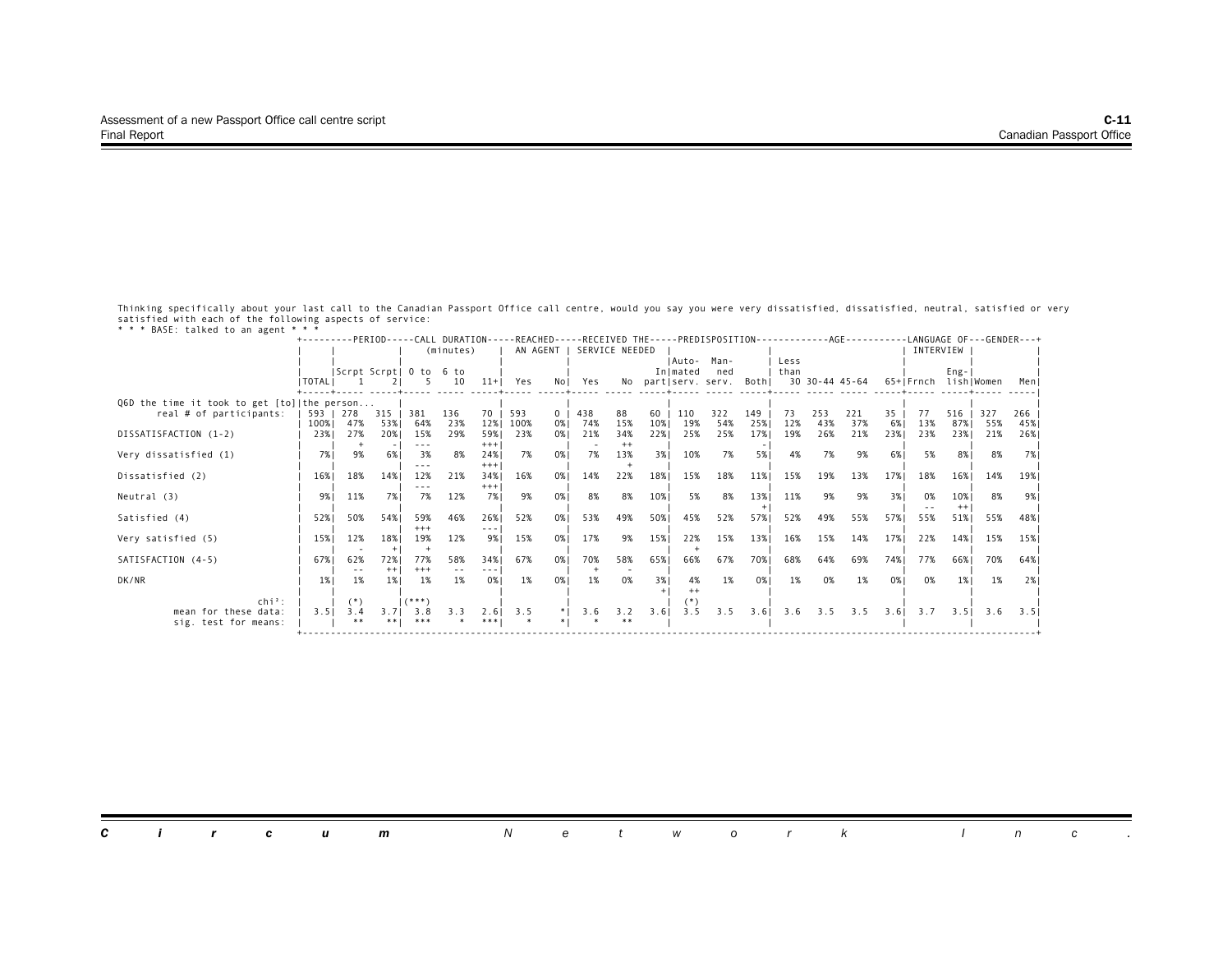|                                            |                |                        |            |                |           |                 |               |              |              |                |      |          |                     |       |      |     | +---------PERIOD-----CALL DURATION-----REACHED-----RECEIVED THE-----PREDISPOSITION-------------AGE--------- |      |                      |           | -LANGUAGE OF---GENDER---+ |       |
|--------------------------------------------|----------------|------------------------|------------|----------------|-----------|-----------------|---------------|--------------|--------------|----------------|------|----------|---------------------|-------|------|-----|-------------------------------------------------------------------------------------------------------------|------|----------------------|-----------|---------------------------|-------|
|                                            |                |                        |            |                | (minutes) |                 |               | AN AGENT I   |              | SERVICE NEEDED |      |          |                     |       |      |     |                                                                                                             |      | INTERVIEW            |           |                           |       |
|                                            |                |                        |            |                |           |                 |               |              |              |                |      | IAuto-   | Man-                |       | Less |     |                                                                                                             |      |                      |           |                           |       |
|                                            |                | Scrpt Scrpt  0 to 6 to |            |                |           |                 |               |              |              |                |      | Inlmated | ned                 |       | than |     |                                                                                                             |      |                      | $Eng -  $ |                           |       |
|                                            | <b>ITOTALI</b> |                        |            |                | 10        | $11+$           | Yes           | No I         | Yes          |                |      |          | No partiserv. serv. | Bothl |      |     | 30 30-44 45-64                                                                                              |      | 65+ Frnch lish Women |           |                           | Meni  |
| Q6E the number of options you were offered |                |                        |            |                |           |                 |               |              |              |                |      |          |                     |       |      |     |                                                                                                             |      |                      |           |                           |       |
| real # of participants:                    | 811   404      |                        | $407 \mid$ | 523            | 173       | 88 <sup>1</sup> | 593           | 217          | 526          | 201            | 73   | 159      | 449                 | 187   | 94   | 353 | 289                                                                                                         | 54   | 126                  | 685       | 456                       | 355   |
|                                            | 100%           | 50%                    | 50%        | 64%            | 21%       | 11%             | 73%           | 27%          | 65%          | 25%            | 9%1  | 20%      | 55%                 | 23%   | 12%  | 44% | 36%                                                                                                         | 7% I | 16%                  | 84% I     | 56%                       | 44%   |
| DISSATISFACTION (1-2)                      | 19%            | 19%                    | 19%        | 15%            | 22%       | 24%             | 14%           | 32%          | 12%          | 38%            | 19%  | 13%      | 23%                 | 14%   | 16%  | 18% | 19%                                                                                                         | 26%  | 23%                  | 18%       | 19%                       | 19%   |
|                                            |                |                        |            |                |           |                 | $- - -$<br>3% | $+++$        | 2%           | $+++$          |      |          | $+++$               | 3%1   | 2%   |     |                                                                                                             |      |                      |           | 4%                        |       |
| Very dissatisfied (1)                      | 5% 1           | 5%                     | 5%1        | 3%             | 4%        | 10%<br>$++$     | $- - -$       | 12%<br>$+++$ | $- - -$      | 15%<br>$+++$   | 4%   | 3%       | 7%<br>$++$          |       |      | 5%  | 4%                                                                                                          | 11%  | 10%                  | 4%        |                           | 6% 1  |
| Dissatisfied (2)                           | 14%            | 14%                    | 14%        | 12%            | 18%       | 14%             | 11%           | 20%          | 10%          | 23%            | 15%  | 10%      | 16%                 | 11%   | 14%  | 13% | 15%                                                                                                         | 15%  | 13%                  | 14%       | 14%                       | 13%   |
|                                            |                |                        |            |                |           |                 | $\sim$ $\sim$ | $++$         | $- - -$      | $+++$          |      |          |                     |       |      |     |                                                                                                             |      |                      |           |                           |       |
| Neutral (3)                                | 16%            | 15%                    | 18%        | 16%            | 19%       | 14%             | 17%           | 15%          | 17%          | 14%            | 15%  | 14%      | 18%                 | 13%   | 20%  | 17% | 16%                                                                                                         | 11%  | 13%                  | 17%       | 16%                       | 17%   |
|                                            |                |                        |            |                |           |                 |               |              |              |                |      |          |                     |       |      |     |                                                                                                             |      |                      |           |                           |       |
| Satisfied (4)                              | 50%            | 54%                    | 46%        | 54%            | 46%       | 51%             | 53%           | 42%          | 55%<br>$***$ | 39%            | 47%  | 54%      | 46%                 | 58%   | 50%  | 51% | 51%                                                                                                         | 48%  | 46%                  | 51%       | 50%                       | 50% I |
| Very satisfied (5)                         | 9% I           | 9%                     | 10%        | 11%            | 6%        | 8%              | $++$<br>10%   | $- -$<br>7%1 | 11%          | $- - -$<br>3%  | 11%  | 15%      | 7%                  | 10%   | 12%  | 9%  | 10%                                                                                                         | 7% 1 | 11%                  | 9% I      | 11%                       | 8%    |
|                                            |                |                        |            |                |           |                 |               |              | $++$         |                |      | $++$     |                     |       |      |     |                                                                                                             |      |                      |           |                           |       |
| SATISFACTION (4-5)                         | 59%1           | 62%                    | 57%1       | 65%            | 52%       | 59%1            | 63%           | 49%1         | 66%          | 43%            | 58%  | 69%      | 53%                 | 68%   | 62%  | 60% | 60%                                                                                                         | 56%  | 57%                  | 60% I     | 61%                       | 57%1  |
|                                            |                |                        |            | $^{++}$        |           |                 | $^{+++}$      | $- - - -$    | $^{+++}$     |                |      | $^{++}$  | ---                 | $+$   |      |     |                                                                                                             |      |                      |           |                           |       |
| DK/NR                                      | 5%             | 4%                     | 7%1        | 4%             | 7%        | 3%1             | 6%            | 4%1          | 5%           | 5%             | 8%   | 4%       | 6%                  | 5%    | 2%   | 5%  | 6%                                                                                                          | 7%1  | 7%                   | 5%1       | 5%                        | 6% 1  |
|                                            |                |                        |            |                |           |                 | ***           |              | $1^{(***)}$  |                |      | ***      |                     |       |      |     |                                                                                                             |      |                      |           |                           |       |
| $\mathsf{chi}^2$ :<br>mean for these data: | 3.51           | 3.5                    | 3.5        | $(***)$<br>3.6 | 3.3       | 3.31            | 3.6           | 3.1I         | 3.7          | 2.9            | 3.51 | 3.7      | 3.3                 | 3.6   | 3.6  |     | $3.5$ $3.5$                                                                                                 | 3.31 | 3.4                  | 3.51      | 3.5                       | 3.41  |
| sig. test for means:                       |                |                        |            |                |           |                 | ***           | ***!         | ***          | ***            |      | ***      | ***                 | **    |      |     |                                                                                                             |      |                      |           |                           |       |
|                                            |                |                        |            |                |           |                 |               |              |              |                |      |          |                     |       |      |     |                                                                                                             |      |                      |           |                           |       |

|  |  |  | <b>Circum</b> Network Inc. |  |  |  |  |  |  |
|--|--|--|----------------------------|--|--|--|--|--|--|
|  |  |  |                            |  |  |  |  |  |  |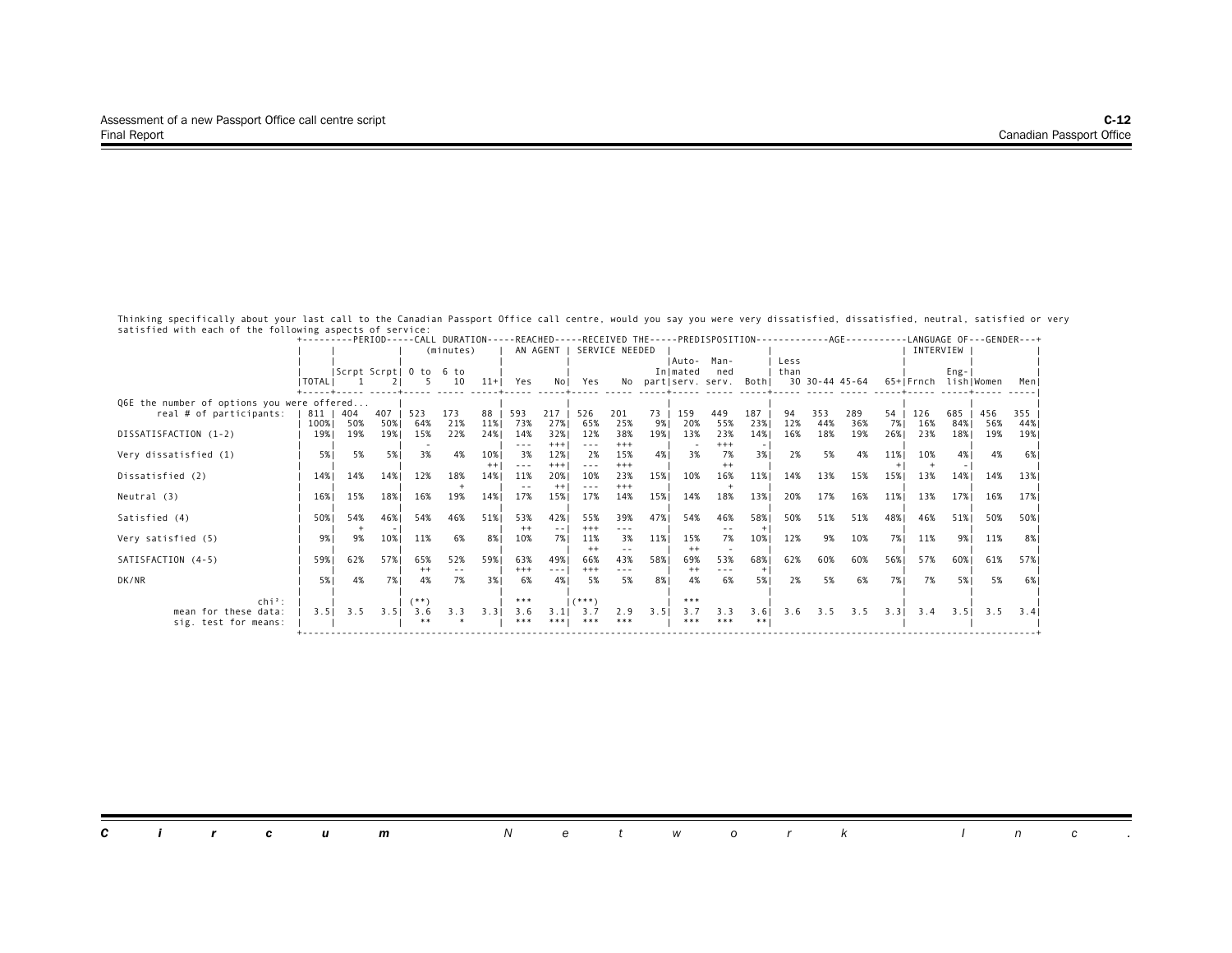|                                |           |           |      |                        |           |        |      |          |            |                |      |             |                     |       |      |     | +---------PERIOD-----CALL DURATION-----REACHED-----RECEIVED THE-----PREDISPOSITION-------------AGE--------- |      |                      |           |     | -LANGUAGE OF---GENDER---+ |
|--------------------------------|-----------|-----------|------|------------------------|-----------|--------|------|----------|------------|----------------|------|-------------|---------------------|-------|------|-----|-------------------------------------------------------------------------------------------------------------|------|----------------------|-----------|-----|---------------------------|
|                                |           |           |      |                        | (minutes) |        |      | AN AGENT |            | SERVICE NEEDED |      |             |                     |       |      |     |                                                                                                             |      | INTERVIEW            |           |     |                           |
|                                |           |           |      |                        |           |        |      |          |            |                |      | IAuto-      | Man-                |       | Less |     |                                                                                                             |      |                      |           |     |                           |
|                                |           |           |      | Scrpt Scrpt  0 to 6 to |           |        |      |          |            |                |      | Inlmated    | ned                 |       | than |     |                                                                                                             |      |                      | $Eng -  $ |     |                           |
|                                | I TOTAL I |           |      |                        | 10        | $11+1$ | Yes  |          | Nol Yes    |                |      |             | No partiserv. serv. | Bothl |      |     | 30 30-44 45-64                                                                                              |      | 65+ Frnch lish Women |           |     | Menl                      |
| Q6F the length of each message |           |           |      |                        |           |        |      |          |            |                |      |             |                     |       |      |     |                                                                                                             |      |                      |           |     |                           |
| real # of participants:        | 811       | 404       | 407  | 523                    | 173       | 88     | 593  | 217      | 526        | 201            | 73   | 159         | 449                 | 187   | 94   | 353 | 289                                                                                                         | 54   | 126                  | 685       | 456 | 355                       |
|                                | 100%      | 50%       | 50%  | 64%                    | 21%       | 11%    | 73%  | 27%1     | 65%        | 25%            | 9%   | 20%         | 55%                 | 23%   | 12%  | 44% | 36%                                                                                                         | 7% I | 16%                  | 84% I     | 56% | 44%                       |
| DISSATISFACTION (1-2)          | 18%       | 22%       | 13%  | 15%                    | 19%       | 24%1   | 15%  | 24%      | 14%        | 30%            | 8%   | 13%         | 21%                 | 12%   | 16%  | 18% | 18%                                                                                                         | 9%1  | 18%                  | 18%       | 17% | 19%                       |
|                                |           | $+++$     |      |                        |           |        |      | $++$     | $- - -$    | $+++$          |      |             | $^{++}$             |       |      |     |                                                                                                             |      |                      |           |     |                           |
| Very dissatisfied (1)          | 3%        | 3%        | 2%   | 2%                     | 3%        | 3%     | 2%   | 5%       | 1%         | 6%<br>$+++$    | 3%1  | 1%          | 4%                  | $1\%$ | 1%   | 3%  | 3%                                                                                                          | 2%   | 2%                   | 3%        | 2%  | 4%                        |
| Dissatisfied (2)               | 15%       | 19%       | 11%  | 13%                    | 16%       | 20%    | 13%  | 19%      | 12%        | 23%            | 5%   | 11%         | 17%                 | 11%   | 15%  | 15% | 15%                                                                                                         | 7% I | 16%                  | 15%       | 15% | 15%                       |
|                                |           | $+++$     |      |                        |           |        |      | $+1$     |            | $+++$          |      |             |                     |       |      |     |                                                                                                             |      |                      |           |     |                           |
| Neutral (3)                    | 21%       | 20%       | 22%  | 20%                    | 27%       | 17%    | 24%  | 14%      | 21%        | 20%            | 27%  | 18%         | 23%                 | 18%   | 24%  | 21% | 20%                                                                                                         | 20%  | 23%                  | 21%       | 22% | 20%                       |
|                                |           |           |      |                        |           |        | $++$ |          |            |                |      |             |                     |       |      |     |                                                                                                             |      |                      |           |     |                           |
| Satisfied (4)                  | 52%       | 50%       | 54%1 | 55%                    | 49%       | 52%    | 51%  | 53%      | 55%        | 42%            | 56%  | 55%         | 49%                 | 57%   | 53%  | 52% | 51%                                                                                                         | 63%  | 48%                  | 53%       | 52% | 52%                       |
|                                |           |           |      |                        |           |        |      |          |            |                |      |             |                     |       |      |     |                                                                                                             |      |                      |           |     |                           |
| Very satisfied (5)             | 7%1       | 6%        | 7%   | 8%                     | 3%        | 7%     | 7%   | 6%       | 8%         | 3%             | 5%   | 11%<br>$++$ | 4%                  | 9%    | 5%   | 6%  | 8%                                                                                                          | 2%   | 7%                   | 6%        | 6%  | 7% I                      |
| SATISFACTION (4-5)             | 58%       | 56%       | 61%  | 62%                    | 53%       | 59%    | 58%  | 59%      | 63%        | 46%            | 62%  | 67%         | 53%                 | 66%   | 59%  | 58% | 59%                                                                                                         | 65%  | 56%                  | 59%       | 58% | 59%                       |
|                                |           |           |      |                        |           |        |      |          | $^{++}$    |                |      |             |                     | $+$   |      |     |                                                                                                             |      |                      |           |     |                           |
| DK/NR                          | 3%1       | 2%        | 4%   | 3%                     | 2%        | 0% I   | 3%   | 3%       | 2%         | 4%             | 3%1  | 3%          | 3%                  | 3%1   | 1%   | 3%  | 3%                                                                                                          | 6% 1 | 3%                   | 3%1       | 4%  | 2%                        |
|                                |           |           |      |                        |           |        |      |          |            |                |      |             |                     |       |      |     |                                                                                                             |      |                      |           |     |                           |
| $chi^2$ :                      |           | ***       |      |                        |           |        | **   |          | $(***")$   |                |      | $(***")$    |                     |       |      |     |                                                                                                             |      |                      |           |     |                           |
| mean for these data:           | 3.51      | 3.4<br>** | 3.51 | 3.6                    | 3.3       | 3.4    | 3.5  | 3.41     | 3.6<br>*** | 3.1<br>***     | 3.61 | 3.7<br>**   | 3.3<br>***          | 3.6   | 3.5  |     | $3.5$ $3.5$                                                                                                 | 3.6  | 3.4                  | 3.51      | 3.5 | 3.41                      |
| sig. test for means:           |           |           |      |                        |           |        |      |          |            |                |      |             |                     | **    |      |     |                                                                                                             |      |                      |           |     |                           |
|                                |           |           |      |                        |           |        |      |          |            |                |      |             |                     |       |      |     |                                                                                                             |      |                      |           |     |                           |

| <b>Circum</b> Network Inc. |  |  |
|----------------------------|--|--|
|----------------------------|--|--|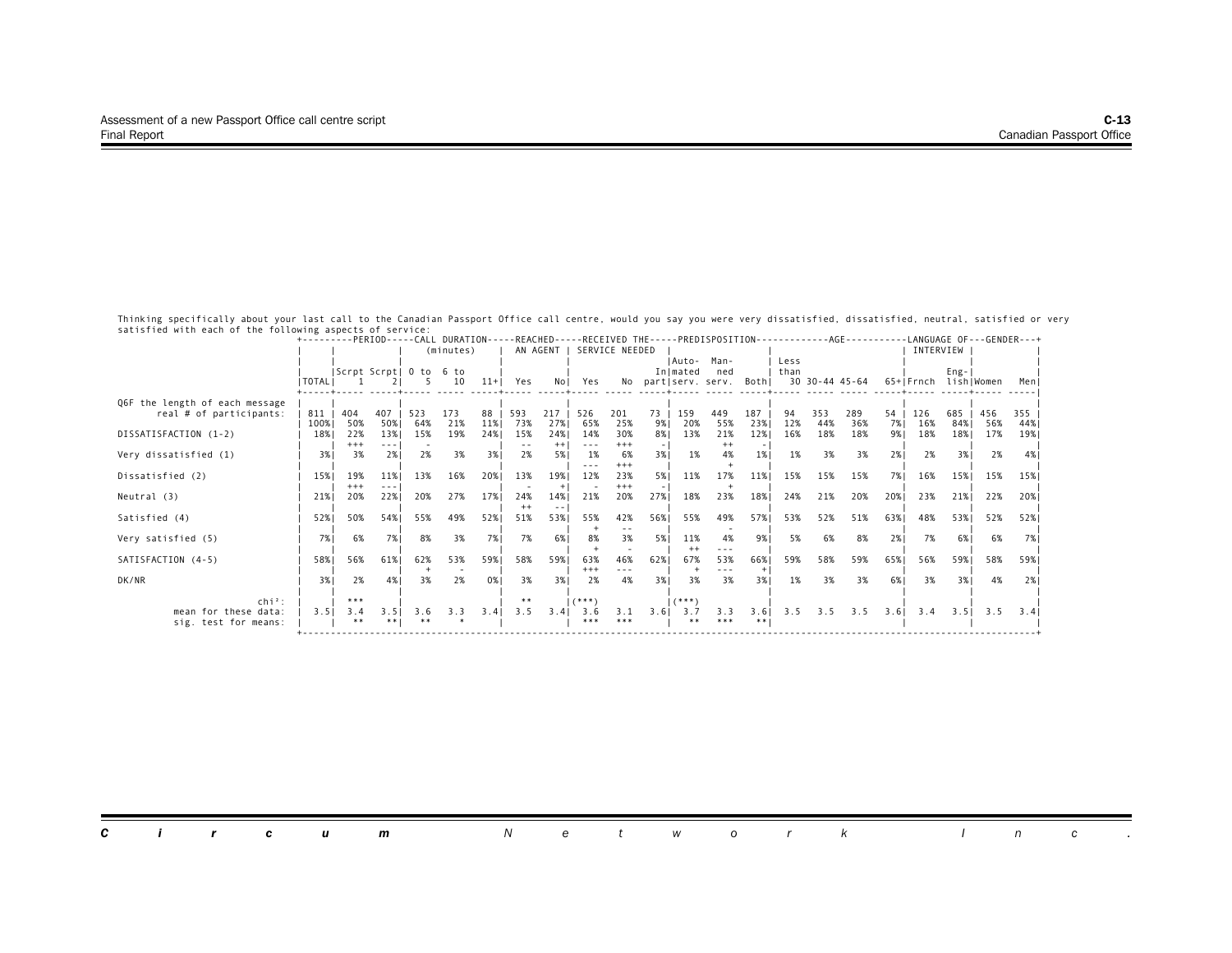|                                            | +---------PERIOD-----CALL DURATION-----REACHED-----RECEIVED THE-----PREDISPOSITION-- |                        |      |          |           |                                                                                 |              |                                                                                                                                                                                                                                                                                                                                                                                                                                                                            |              |                |      |          |                     |       | -------- |     | . - - AGE - - - - - - - - |      |                      |           |     | -LANGUAGE OF---GENDER---+ |
|--------------------------------------------|--------------------------------------------------------------------------------------|------------------------|------|----------|-----------|---------------------------------------------------------------------------------|--------------|----------------------------------------------------------------------------------------------------------------------------------------------------------------------------------------------------------------------------------------------------------------------------------------------------------------------------------------------------------------------------------------------------------------------------------------------------------------------------|--------------|----------------|------|----------|---------------------|-------|----------|-----|---------------------------|------|----------------------|-----------|-----|---------------------------|
|                                            |                                                                                      |                        |      |          | (minutes) |                                                                                 | AN AGENT     |                                                                                                                                                                                                                                                                                                                                                                                                                                                                            |              | SERVICE NEEDED |      |          |                     |       |          |     |                           |      | INTERVIEW            |           |     |                           |
|                                            |                                                                                      |                        |      |          |           |                                                                                 |              |                                                                                                                                                                                                                                                                                                                                                                                                                                                                            |              |                |      | IAuto-   | Man-                |       | Less     |     |                           |      |                      |           |     |                           |
|                                            |                                                                                      | Scrpt Scrpt  0 to 6 to |      |          |           |                                                                                 |              |                                                                                                                                                                                                                                                                                                                                                                                                                                                                            |              |                |      | Inlmated | ned                 |       | than     |     |                           |      |                      | $Eng -  $ |     |                           |
|                                            | I TOTAL I                                                                            |                        |      |          | 10        | $11+1$                                                                          | Yes          |                                                                                                                                                                                                                                                                                                                                                                                                                                                                            | Nol Yes      |                |      |          | No partiserv. serv. | Bothl |          |     | 30 30-44 45-64            |      | 65+IFrnch lishIWomen |           |     | Menl                      |
| Q6G the ease of use of [] telephone system |                                                                                      |                        |      |          |           |                                                                                 |              |                                                                                                                                                                                                                                                                                                                                                                                                                                                                            |              |                |      |          |                     |       |          |     |                           |      |                      |           |     |                           |
| real # of participants:                    | 811                                                                                  | 404                    | 407  | 523      | 173       | 88                                                                              | 593          | 217                                                                                                                                                                                                                                                                                                                                                                                                                                                                        | 526          | 201            | 73   | 159      | 449                 | 187   | 94       | 353 | 289                       | 54   | 126                  | 685       | 456 | 355                       |
|                                            | 100%                                                                                 | 50%                    | 50%  | 64%      | 21%       | 11%                                                                             | 73%          | 27%                                                                                                                                                                                                                                                                                                                                                                                                                                                                        | 65%          | 25%            | 9%।  | 20%      | 55%                 | 23%   | 12%      | 44% | 36%                       | 7% I | 16%                  | 84% I     | 56% | 44%                       |
| DISSATISFACTION (1-2)                      | 17%                                                                                  | 18%                    | 15%  | 12%      | 18%       | 34%                                                                             | 12%          | 28%                                                                                                                                                                                                                                                                                                                                                                                                                                                                        | 11%          | 32%            | 14%  | 13%      | 19%                 | 13%   | 12%      | 14% | 19%                       | 30%  | 15%                  | 17%       | 14% | 19%                       |
|                                            |                                                                                      |                        |      | ---      |           | $^{+++}$                                                                        | $- - -$      | $+++$                                                                                                                                                                                                                                                                                                                                                                                                                                                                      | $- - -$      | $+++$          |      |          |                     |       |          |     |                           |      |                      |           |     |                           |
| Very dissatisfied (1)                      | 6%                                                                                   | 7%                     | 4%   | 3%       | 5%        | 14%                                                                             | 3%           | 13%                                                                                                                                                                                                                                                                                                                                                                                                                                                                        | 2%           | 14%            | 4%   | 4%       | 6%                  | 5%    | 3%       | 4%  | 7%                        | 7%   | 5%                   | 6%        | 5%  | 7% I                      |
|                                            |                                                                                      |                        |      |          |           | $+++$                                                                           | ---          | $+++$                                                                                                                                                                                                                                                                                                                                                                                                                                                                      | $- - -$      | $***$          |      |          |                     |       |          |     |                           |      |                      |           |     |                           |
| Dissatisfied (2)                           | 11%                                                                                  | 11%                    | 11%  | 8%       | 13%       | 20%                                                                             | 10%          | 15%                                                                                                                                                                                                                                                                                                                                                                                                                                                                        | 8%           | 18%            | 10%  | 8%       | 13%                 | 8%    | 9%       | 10% | 11%                       | 22%  | 10%                  | 11%       | 10% | 13%                       |
|                                            |                                                                                      |                        |      |          |           | $^{++}$                                                                         |              | $+$                                                                                                                                                                                                                                                                                                                                                                                                                                                                        |              | $+++$          |      |          |                     |       |          |     |                           | $++$ |                      |           |     |                           |
| Neutral (3)                                | 10%                                                                                  | 11%                    | 10%  | 9%       | 16%       | 7% I                                                                            | 10%          | 13%                                                                                                                                                                                                                                                                                                                                                                                                                                                                        | 9%           | 12%            | 21%  | 8%       | 12%                 | 7%    | 9%       | 11% | 10%                       | 13%  | 10%                  | 11%       | 9%  | 12%                       |
|                                            |                                                                                      |                        |      |          |           |                                                                                 |              |                                                                                                                                                                                                                                                                                                                                                                                                                                                                            |              |                | $++$ |          |                     |       |          |     |                           |      |                      |           |     |                           |
| Satisfied (4)                              | 56%                                                                                  | 57%                    | 55%  | 59%      | 55%       | 48%                                                                             | 60%<br>$+++$ | 45%<br>---                                                                                                                                                                                                                                                                                                                                                                                                                                                                 | 61%<br>$+++$ | 44%<br>---     | 52%  | 54%      | 56%                 | 58%   | 61%      | 56% | 55%                       | 54%1 | 55%                  | 56%       | 59% | 52%                       |
| Very satisfied (5)                         | 16%                                                                                  | 13%                    | 18%  | 19%      | 10%       | 11%                                                                             | 17%          | 13%                                                                                                                                                                                                                                                                                                                                                                                                                                                                        | 19%          | 9%             | 14%  | 25%      | 11%                 | 20%   | 18%      | 18% | 15%                       | 4%   | 19%                  | 15%       | 16% | 15%                       |
|                                            |                                                                                      |                        |      | $++$     |           |                                                                                 |              |                                                                                                                                                                                                                                                                                                                                                                                                                                                                            | $++$         |                |      | $+++$    | $- - -$             |       |          |     |                           |      |                      |           |     |                           |
| SATISFACTION (4-5)                         | 72%1                                                                                 | 70%                    | 73%1 | 78%      | 65%       | 59%                                                                             | 76%          | 59%                                                                                                                                                                                                                                                                                                                                                                                                                                                                        | 79%          | 53%            | 66%  | 79%      | 67%                 | 78%   | 79%      | 74% | 70%                       | 57%1 | 74%                  | 71%       | 75% | 67%                       |
|                                            |                                                                                      |                        |      | $+++$    |           | $\frac{1}{2} \left( \frac{1}{2} \right) \frac{1}{2} \left( \frac{1}{2} \right)$ | $+++$        | $\frac{1}{2} \left( \frac{1}{2} \right) \left( \frac{1}{2} \right) \left( \frac{1}{2} \right) \left( \frac{1}{2} \right) \left( \frac{1}{2} \right) \left( \frac{1}{2} \right) \left( \frac{1}{2} \right) \left( \frac{1}{2} \right) \left( \frac{1}{2} \right) \left( \frac{1}{2} \right) \left( \frac{1}{2} \right) \left( \frac{1}{2} \right) \left( \frac{1}{2} \right) \left( \frac{1}{2} \right) \left( \frac{1}{2} \right) \left( \frac{1}{2} \right) \left( \frac$ | $***$        |                |      |          |                     | $+$   |          |     |                           |      |                      |           |     |                           |
| DK/NR                                      | 1%                                                                                   | 1%                     | 1%   | 1%       | 1%        | 0%1                                                                             | 1%           | 0%                                                                                                                                                                                                                                                                                                                                                                                                                                                                         | 1%           | 2%             | 0% I | 0%       | 2%                  | 1%    | 1%       | 2%  | 1%                        | 0%1  | 1%                   | 1%        | 1%  | 1%                        |
|                                            |                                                                                      |                        |      |          |           |                                                                                 |              |                                                                                                                                                                                                                                                                                                                                                                                                                                                                            |              |                |      |          |                     |       |          |     |                           |      |                      |           |     |                           |
| $\mathsf{chi}^2$ :                         |                                                                                      |                        |      | $(***")$ |           |                                                                                 | $(***")$     |                                                                                                                                                                                                                                                                                                                                                                                                                                                                            | $(***")$     |                |      | $(***)$  |                     |       |          |     |                           |      |                      |           |     |                           |
| mean for these data:                       | 3.71                                                                                 | 3.6                    | 3.71 | 3.8      | 3.5       | 3.21                                                                            | 3.8          | 3.3                                                                                                                                                                                                                                                                                                                                                                                                                                                                        | 3.9          | 3.2            | 3.61 | 3.9      | 3.5                 | 3.81  | 3.8      | 3.8 | 3.6                       | 3.21 | 3.7                  | 3.61      | 3.7 | 3.61                      |
| sig. test for means:                       |                                                                                      |                        |      |          |           |                                                                                 | ***          | ***!                                                                                                                                                                                                                                                                                                                                                                                                                                                                       | ***          | ***            |      | **       | ***                 |       |          |     |                           |      |                      |           |     |                           |
|                                            |                                                                                      |                        |      |          |           |                                                                                 |              |                                                                                                                                                                                                                                                                                                                                                                                                                                                                            |              |                |      |          |                     |       |          |     |                           |      |                      |           |     |                           |

| <b>Circum</b> Network |  |
|-----------------------|--|
|-----------------------|--|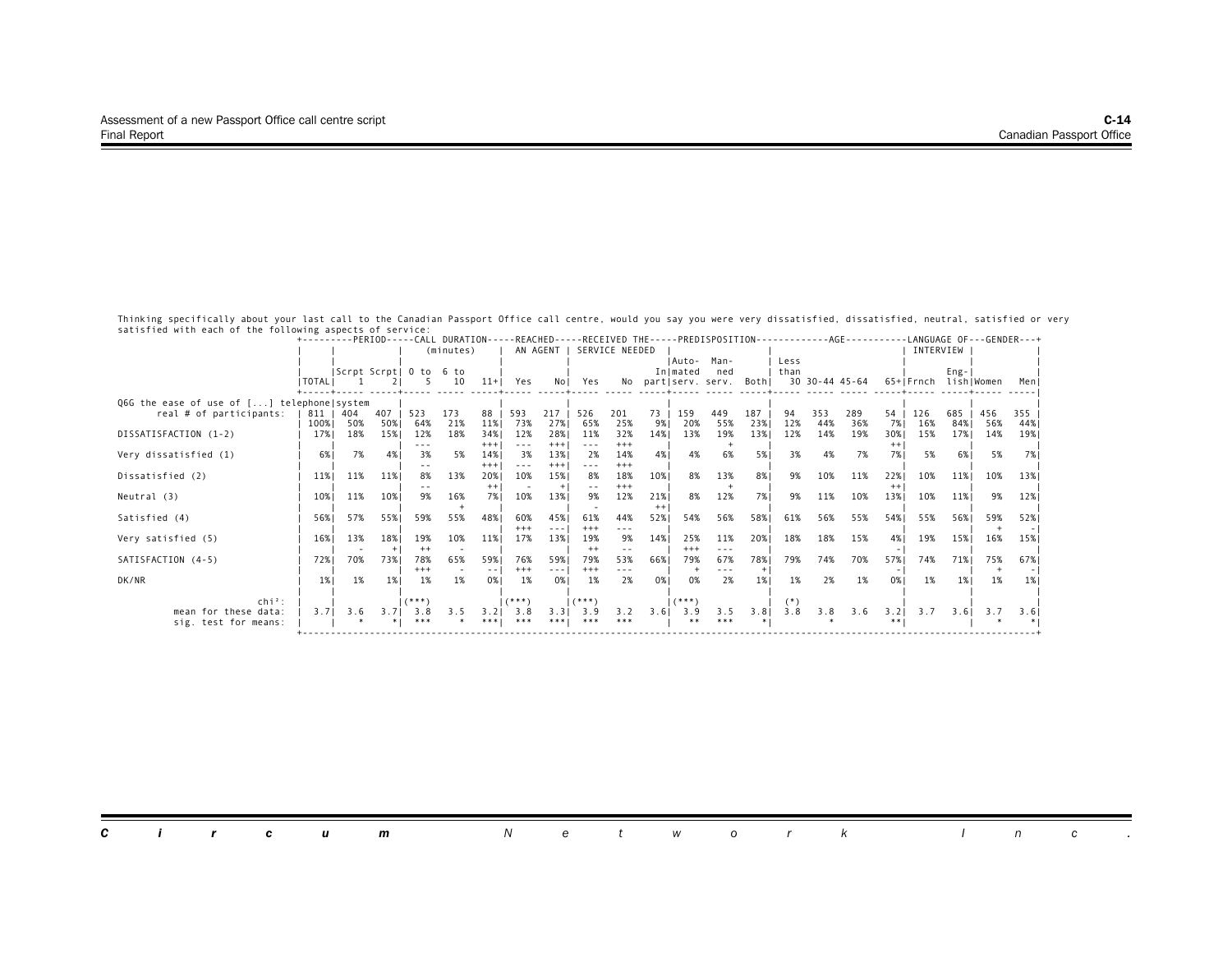|                                       | +---------PERIOD-----CALL DURATION-----REACHED-----RECEIVED THE-----PREDISPOSITION-------------AGE--------- |     |      |                        |           |       |            |                                                                                                                           |            |                |      |          |                           |      |      |     |                |      |                      |           |     | -LANGUAGE OF---GENDER---+ |
|---------------------------------------|-------------------------------------------------------------------------------------------------------------|-----|------|------------------------|-----------|-------|------------|---------------------------------------------------------------------------------------------------------------------------|------------|----------------|------|----------|---------------------------|------|------|-----|----------------|------|----------------------|-----------|-----|---------------------------|
|                                       |                                                                                                             |     |      |                        | (minutes) |       | AN AGENT   |                                                                                                                           |            | SERVICE NEEDED |      |          |                           |      |      |     |                |      | INTERVIEW            |           |     |                           |
|                                       |                                                                                                             |     |      |                        |           |       |            |                                                                                                                           |            |                |      | IAuto-   | Man-                      |      | Less |     |                |      |                      |           |     |                           |
|                                       |                                                                                                             |     |      | Scrpt Scrpt  0 to 6 to |           |       |            |                                                                                                                           |            |                |      | Inlmated | ned                       |      | than |     |                |      |                      | $Eng -  $ |     |                           |
|                                       | <b>I TOTAL I</b>                                                                                            |     |      |                        | 10        |       | $11+$ Yes  | No I                                                                                                                      | Yes        |                |      |          | No partiserv. serv. Bothi |      |      |     | 30 30-44 45-64 |      | 65+ Frnch lish Women |           |     | Meni                      |
| Q6H the adequacy of the service hours |                                                                                                             |     |      |                        |           |       |            |                                                                                                                           |            |                |      |          |                           |      |      |     |                |      |                      |           |     |                           |
| real # of participants:               | $811$                                                                                                       | 404 | 407  | 523                    | 173       | 88    | 593        | 217                                                                                                                       | 526        | 201            | 73   | 159      | 449                       | 187  | 94   | 353 | 289            | 54   | 126                  | 685       | 456 | 355                       |
|                                       | 100%                                                                                                        | 50% | 50%  | 64%                    | 21%       | 11%   | 73%        | 27%                                                                                                                       | 65%        | 25%            | 9%   | 20%      | 55%                       | 23%  | 12%  | 44% | 36%            | 7% I | 16%                  | 84%       | 56% | 44%                       |
| DISSATISFACTION (1-2)                 | 12%                                                                                                         | 11% | 13%  | 11%                    | 9%        | 17%   | 8%         | 22%                                                                                                                       | 8%         | 23%            | 14%  | 9%       | 14%                       | 9%   | 14%  | 11% | 11%            | 13%  | 10%                  | 12%       | 11% | 14%                       |
|                                       |                                                                                                             |     |      |                        |           |       | ---        | $+++$                                                                                                                     |            | $+++$          |      |          |                           |      |      |     |                |      |                      |           |     |                           |
| Very dissatisfied (1)                 | 3%                                                                                                          | 4%  | 2%   | 2%                     | 3%        | 5% I  | 1%         | 9%                                                                                                                        | 2%         | 8%             | 0%   | 1%       | 4%                        | 2%   | 1%   | 2%  | 4%             | 6% I | 2%                   | 3%        | 2%  | 5%                        |
|                                       |                                                                                                             |     |      |                        |           |       |            | $+++$                                                                                                                     |            | $^{+++}$       |      |          |                           |      |      |     |                |      | 8%                   |           |     |                           |
| Dissatisfied (2)                      | 9%                                                                                                          | 7%  | 11%  | 9%                     | 6%        | 13%   | 8%         | 12%                                                                                                                       | 6%         | 15%<br>$***$   | 14%  | 8%       | 10%                       | 7%   | 13%  | 9%  | 7%             | 7%1  |                      | 9%        | 9%  | 9%                        |
| Neutral (3)                           | 14%                                                                                                         | 15% | 13%  | 13%                    | 16%       | 16%   | 11%        | 22%                                                                                                                       | 12%        | 19%            | 16%  | 11%      | 15%                       | 11%  | 18%  | 14% | 11%            | 19%  | 18%                  | 13%       | 13% | 15%                       |
|                                       |                                                                                                             |     |      |                        |           |       |            | $+++$                                                                                                                     |            |                |      |          |                           |      |      |     |                |      |                      |           |     |                           |
| Satisfied (4)                         | 56%                                                                                                         | 56% | 57%1 | 57%                    | 65%       | 49%   | 61%        | 44%                                                                                                                       | 61%        | 44%            | 55%  | 58%      | 55%                       | 60%  | 51%  | 58% | 57%            | 57%  | 52%                  | 57%       | 58% | 54% I                     |
|                                       |                                                                                                             |     |      |                        |           |       | $+++$      | $- - -$                                                                                                                   | $+++$      | ---            |      |          |                           |      |      |     |                |      |                      |           |     |                           |
| Very satisfied (5)                    | 10%                                                                                                         | 9%  | 12%  | 13%                    | 6%        | 5% 1  | 11%        | 8%                                                                                                                        | 13%        | 2%             | 11%  | 13%      | 8%                        | 14%  | 13%  | 9%  | 11%            | 9%   | 9%                   | 11%       | 11% | 9% 1                      |
|                                       |                                                                                                             |     |      | $^{++}$                |           |       |            |                                                                                                                           | $+++$      | ---            |      |          |                           |      |      |     |                |      |                      |           |     |                           |
| SATISFACTION (4-5)                    | 67%                                                                                                         | 65% | 68%1 | 69%                    | 71%       | 53%   | 72%        | 52%                                                                                                                       | 74%        | 47%            | 66%  | 71%      | 63%                       | 74%1 | 64%  | 67% | 68%            | 67%  | 60%                  | 68%       | 69% | 64% ا                     |
|                                       |                                                                                                             |     |      |                        |           | $- -$ | $+++$      | $\frac{1}{2} \left( \frac{1}{2} \right) \left( \frac{1}{2} \right) \left( \frac{1}{2} \right) \left( \frac{1}{2} \right)$ | $+++$      | ---            |      |          |                           |      |      |     |                |      |                      |           |     |                           |
| DK/NR                                 | 7%1                                                                                                         | 9%  | 6%1  | 7%                     | 4%        | 14%   | 8%         | 5%1                                                                                                                       | 6%         | 11%            | 4%   | 8%       | 8%                        | 6%   | 4%   | 8%  | 9%             | 2%1  | 10%                  | 7%1       | 7%  | 8%                        |
|                                       |                                                                                                             |     |      |                        |           | $++$  |            |                                                                                                                           |            |                |      |          |                           |      |      |     |                |      |                      |           |     |                           |
| $\mathsf{chi}^2$ :                    |                                                                                                             |     |      | $(***)$                |           |       | ***        |                                                                                                                           | $(***")$   |                |      |          |                           |      |      |     |                |      |                      |           |     |                           |
| mean for these data:                  | 3.71                                                                                                        | 3.6 | 3.71 | 3.7                    | 3.7       | 3.4   | 3.8<br>*** | 3.31<br>***                                                                                                               | 3.8<br>*** | 3.2<br>***     | 3.71 | 3.8      | 3.6<br>***                | 3.81 | 3.6  |     | $3.7$ $3.7$    | 3.61 | 3.6                  | 3.7       | 3.7 | 3.6                       |
| sig. test for means:                  |                                                                                                             |     |      |                        |           |       |            |                                                                                                                           |            |                |      |          |                           |      |      |     |                |      |                      |           |     |                           |
|                                       |                                                                                                             |     |      |                        |           |       |            |                                                                                                                           |            |                |      |          |                           |      |      |     |                |      |                      |           |     |                           |

|  |  | <b>Circum</b> Network Inc. |  |  |  |  |  |  |
|--|--|----------------------------|--|--|--|--|--|--|
|  |  |                            |  |  |  |  |  |  |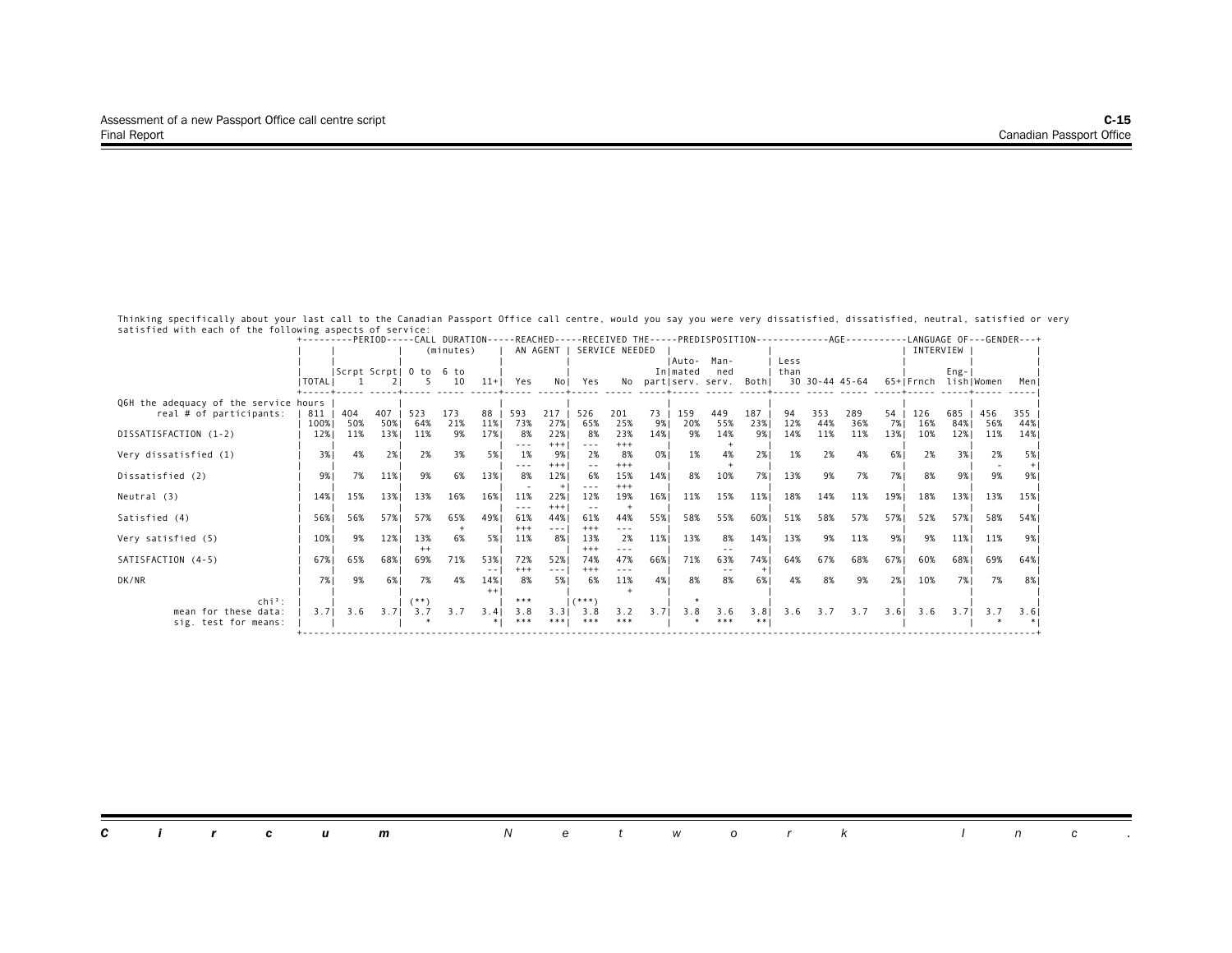|                                         | +---------PERIOD-----CALL DURATION-----REACHED-----RECEIVED THE-----PREDISPOSITION-------------AGE--------- |     |            |                        |           |       |                |                                                                                 |                 |                |        |          |                     |                      |      |     |                |      |                      |           |     | -LANGUAGE OF---GENDER---+ |
|-----------------------------------------|-------------------------------------------------------------------------------------------------------------|-----|------------|------------------------|-----------|-------|----------------|---------------------------------------------------------------------------------|-----------------|----------------|--------|----------|---------------------|----------------------|------|-----|----------------|------|----------------------|-----------|-----|---------------------------|
|                                         |                                                                                                             |     |            |                        | (minutes) |       |                | AN AGENT I                                                                      |                 | SERVICE NEEDED |        |          |                     |                      |      |     |                |      | INTERVIEW            |           |     |                           |
|                                         |                                                                                                             |     |            |                        |           |       |                |                                                                                 |                 |                |        | IAuto-   | Man-                |                      | Less |     |                |      |                      |           |     |                           |
|                                         |                                                                                                             |     |            | Scrpt Scrpt  0 to 6 to |           |       |                |                                                                                 |                 |                |        | Inlmated | ned                 |                      | than |     |                |      |                      | $Eng -  $ |     |                           |
|                                         | <b>ITOTALI</b>                                                                                              |     |            |                        | 10        | $11+$ | Yes            | No I                                                                            | Yes             |                |        |          | No partiserv. serv. | Bothl                |      |     | 30 30-44 45-64 |      | 65+ Frnch lish Women |           |     | Meni                      |
| Q6I the availability of the information |                                                                                                             |     |            |                        |           |       |                |                                                                                 |                 |                |        |          |                     |                      |      |     |                |      |                      |           |     |                           |
| real # of participants:                 | 811                                                                                                         | 404 | $407 \mid$ | 523                    | 173       | $88$  | 593            | 217                                                                             | 526             | 201            | 73     | 159      | 449                 | 187                  | 94   | 353 | 289            | 54   | 126                  | 685       | 456 | 355                       |
|                                         | 100%                                                                                                        | 50% | 50%        | 64%                    | 21%       | 11%   | 73%            | 27%                                                                             | 65%             | 25%            | 9%1    | 20%      | 55%                 | 23%                  | 12%  | 44% | 36%            | 7% I | 16%                  | 84% I     | 56% | 44%                       |
| DISSATISFACTION (1-2)                   | 24%                                                                                                         | 25% | 23%        | 20%                    | 25%       | 31%   | 16%            | 46%                                                                             | 10%             | 63%            | 19%    | 17%      | 28%                 | 19%                  | 21%  | 26% | 22%            | 20%  | 26%                  | 23%       | 25% | 23%                       |
|                                         |                                                                                                             |     |            |                        |           |       | $- - -$        | $+++$                                                                           |                 | $+++$          |        |          | $+++$               |                      |      |     |                |      |                      |           |     |                           |
| Very dissatisfied (1)                   | 9% I                                                                                                        | 10% | 8% I       | 7%                     | 9%        | 15%   | 5%             | 20%                                                                             | 1%              | 32%            | 5%     | 4%       | 13%                 | 4%                   | 9%   | 12% | 6%             | 11%  | 12%                  | 9%1       | 8%  | 11%                       |
| Dissatisfied (2)                        | 15%                                                                                                         | 14% | 15%        | 13%                    | 16%       | 16%   | $- - -$<br>11% | $+++$<br>25%                                                                    | $- - -$<br>8%   | $***$<br>31%   | 14%    | 13%      | $+++$<br>15%        | $\frac{1}{2}$<br>14% | 13%  | 14% | 16%            | 9%1  | 14%                  | 15%       | 17% | 12%                       |
|                                         |                                                                                                             |     |            |                        |           |       | ---            | $+++$                                                                           | $- - -$         | $+++$          |        |          |                     |                      |      |     |                |      |                      |           |     |                           |
| Neutral (3)                             | 9% I                                                                                                        | 10% | 7%1        | 8%                     | 9%        | 9% I  | 7%             | 13%                                                                             | 6%              | 12%            | 16%    | 9%       | 8%                  | 8%                   | 14%  | 10% | 5%             | 6%   | 8%                   | 9%1       | 9%  | 9%1                       |
|                                         |                                                                                                             |     |            |                        |           |       |                | $+ +$                                                                           |                 |                | $^{+}$ |          |                     |                      |      |     |                |      |                      |           |     |                           |
| Satisfied (4)                           | 43%                                                                                                         | 43% | 43%        | 44%                    | 46%       | 40%   | 48%            | 29%                                                                             | 52%             | 17%            | 47%    | 45%      | 43%                 | 43%                  | 44%  | 40% | 45%            | 57%  | 37%                  | 44%       | 42% | 45% 1                     |
|                                         |                                                                                                             |     |            |                        |           |       | $***$          | $- - -$                                                                         | $***$           | $- - -$        |        |          |                     |                      |      |     |                |      |                      |           |     |                           |
| Very satisfied (5)                      | 22%                                                                                                         | 20% | 24%        | 25%                    | 16%       | 20%   | 26%            | 11%                                                                             | 31%             | 2%             | 16%    | 28%      | 18%                 | 29%                  | 21%  | 21% | 25%            | 17%  | 29%                  | 21%       | 23% | 21%                       |
|                                         |                                                                                                             |     |            | $^{++}$                |           |       | $***$          | $\frac{1}{2} \left( \frac{1}{2} \right) \frac{1}{2} \left( \frac{1}{2} \right)$ | $^{+++}$        | ---            |        |          | ---                 |                      |      |     |                |      |                      |           |     |                           |
| SATISFACTION (4-5)                      | 65%                                                                                                         | 63% | 68%        | 70%                    | 62%       | 60%1  | 75%            | 41%                                                                             | 83%             | 19%            | 63%1   | 73%      | 61%                 | 72%                  | 65%  | 61% | 71%            | 74%  | 65%                  | 65% 1     | 65% | 66% 1                     |
|                                         |                                                                                                             |     |            |                        |           |       | $+++$          | $- - - -$                                                                       | $^{+++}$        | ---            |        |          | - - -               |                      |      |     |                |      |                      |           |     |                           |
| DK/NR                                   | 2%1                                                                                                         | 2%  | 2%1        | 2%                     | 3%        | 0% I  | 2%             | 1%1                                                                             | 1%              | 4%             | 1%     | 1%       | 3%                  | 2%1                  | 0%   | 3%  | 2%             | 0%   | 0%                   | 2%1       | 2%  | 3%                        |
| $\mathsf{chi}^2$ :                      |                                                                                                             |     |            |                        |           |       | $(***")$       |                                                                                 | $1$ $($ * * * 1 | $++$           |        | $(***)$  |                     |                      |      |     |                |      |                      |           |     |                           |
| mean for these data:                    | 3.61                                                                                                        | 3.5 | 3.61       | 3.7                    | 3.4       | 3.4   | 3.8            | 2.91                                                                            | 4.0             | 2.2            | 3.61   | 3.8      | 3.4                 | 3.81                 | 3.6  |     | $3.5$ $3.7$    | 3.61 | 3.6                  | 3.61      | 3.6 | 3.51                      |
| sig. test for means:                    |                                                                                                             |     |            |                        |           |       | ***            | ***!                                                                            | ***             | ***            |        | **       | ***                 | **                   |      |     |                |      |                      |           |     |                           |
|                                         |                                                                                                             |     |            |                        |           |       |                |                                                                                 |                 |                |        |          |                     |                      |      |     |                |      |                      |           |     |                           |

| <b>Circum</b> Network Inc. |  |
|----------------------------|--|
|----------------------------|--|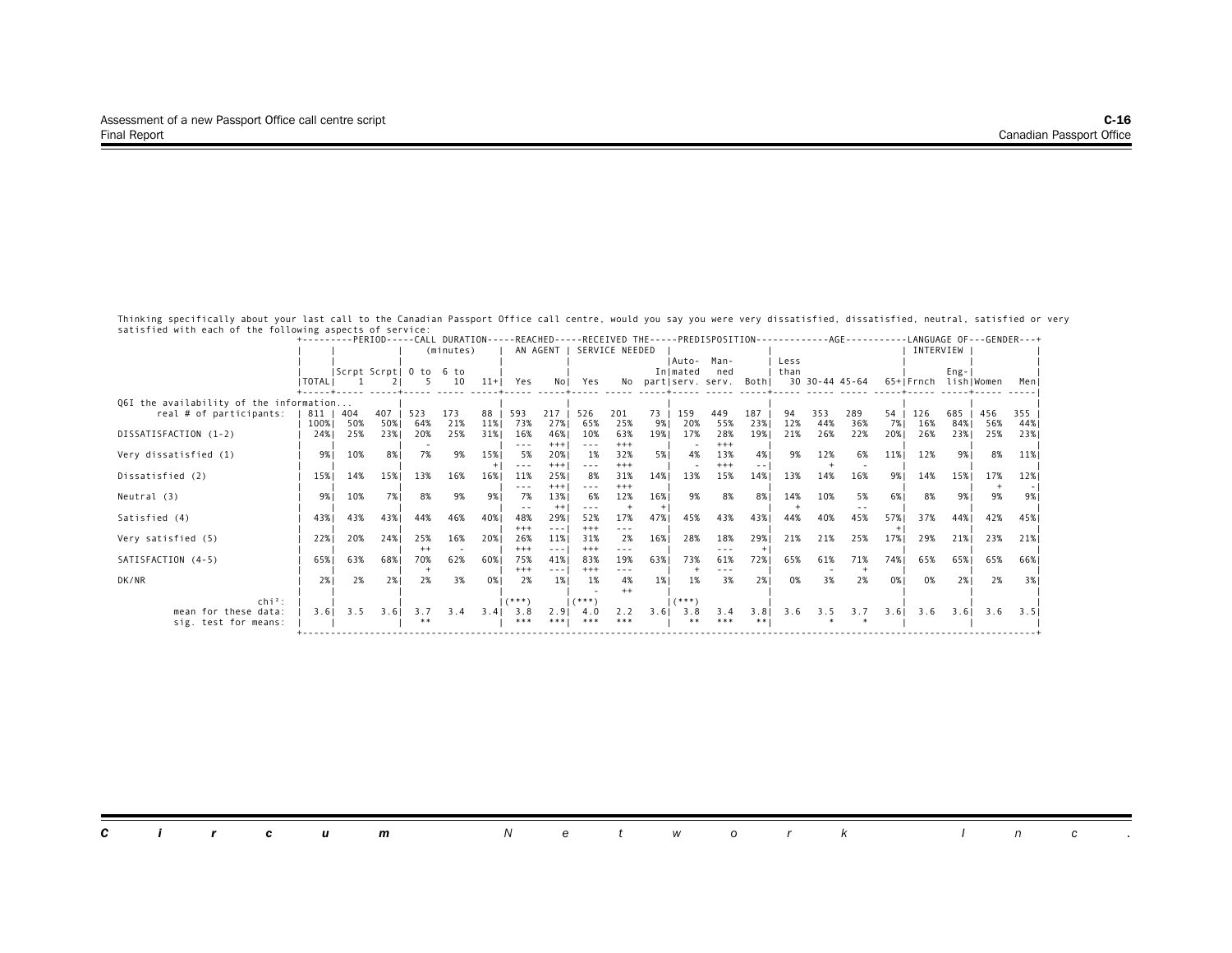|                                              | +---------PERIOD-----CALL DURATION-----REACHED-----RECEIVED THE-----PREDISPOSITION-------------AGE--------- |     |            |                        |           |       |                |                                                                                 |                     |                |       |          |                     |         |      |     |                |      |                      |           | -LANGUAGE OF---GENDER---+ |       |
|----------------------------------------------|-------------------------------------------------------------------------------------------------------------|-----|------------|------------------------|-----------|-------|----------------|---------------------------------------------------------------------------------|---------------------|----------------|-------|----------|---------------------|---------|------|-----|----------------|------|----------------------|-----------|---------------------------|-------|
|                                              |                                                                                                             |     |            |                        | (minutes) |       |                | AN AGENT I                                                                      |                     | SERVICE NEEDED |       |          |                     |         |      |     |                |      | INTERVIEW            |           |                           |       |
|                                              |                                                                                                             |     |            |                        |           |       |                |                                                                                 |                     |                |       | IAuto-   | Man-                |         | Less |     |                |      |                      |           |                           |       |
|                                              |                                                                                                             |     |            | Scrpt Scrpt  0 to 6 to |           |       |                |                                                                                 |                     |                |       | Inlmated | ned                 |         | than |     |                |      |                      | $Eng -  $ |                           |       |
|                                              | <b>ITOTALI</b>                                                                                              |     |            |                        | 10        | $11+$ | Yes            | No I                                                                            | Yes                 |                |       |          | No partiserv. serv. | Bothl   |      |     | 30 30-44 45-64 |      | 65+ Frnch lish Women |           |                           | Meni  |
| Q6J the quality of answers to your questions |                                                                                                             |     |            |                        |           |       |                |                                                                                 |                     |                |       |          |                     |         |      |     |                |      |                      |           |                           |       |
| real # of participants:                      | 811   404                                                                                                   |     | $407 \mid$ | 523                    | 173       | $88$  | 593            | 217                                                                             | 526                 | 201            | 73    | 159      | 449                 | 187     | 94   | 353 | 289            | 54   | 126                  | 685       | 456                       | 355   |
|                                              | 100% I                                                                                                      | 50% | 50%        | 64%                    | 21%       | 11%   | 73%            | 27%                                                                             | 65%                 | 25%            | 9%1   | 20%      | 55%                 | 23%     | 12%  | 44% | 36%            | 7% I | 16%                  | 84% I     | 56%                       | 44%   |
| DISSATISFACTION (1-2)                        | 20%                                                                                                         | 21% | 19%        | 17%                    | 18%       | 28%   | 11%            | 43%                                                                             | - 5%                | 61%            | 15%   | 17%      | 22%                 | 17%     | 18%  | 20% | 19%            | 22%  | 22%                  | 19%       | 21%                       | 18%   |
|                                              |                                                                                                             |     |            |                        |           |       | $\frac{1}{2}$  | $+++$                                                                           |                     | $+++$          |       |          |                     |         |      |     |                |      |                      |           |                           |       |
| Very dissatisfied (1)                        | 8%                                                                                                          | 9%  | 7%1        | 6%                     | 6%        | 11%   | 4%             | 19%                                                                             | 1%                  | 27%            | 1%    | 4%       | 11%                 | 4% I    | 7%   | 9%  | 6%             | 7% 1 | 10%                  | 7% I      | 8%                        | 7% I  |
| Dissatisfied (2)                             | 12%                                                                                                         | 12% | 12%        | 11%                    | 12%       | 17%   | ---<br>8%      | $+++$<br>24%                                                                    | $- - -$<br>4%       | $+++$<br>34%   | 14%   | 13%      | $+++$<br>11%        | 13%     | 11%  | 11% | 13%            | 15%  | 13%                  | 12%       | 13%                       | 11%   |
|                                              |                                                                                                             |     |            |                        |           |       | ---            | $+++$                                                                           |                     | $+++$          |       |          |                     |         |      |     |                |      |                      |           |                           |       |
| Neutral (3)                                  | 8%                                                                                                          | 9%  | 7%1        | 8%                     | 10%       | 7% I  | 8%             | 8%                                                                              | 6%                  | 8%             | 18%   | 11%      | 8%                  | 5%      | 9%   | 8%  | 8%             | 7%1  | 6%                   | 9%1       | 8%                        | 8%    |
|                                              |                                                                                                             |     |            |                        |           |       |                |                                                                                 |                     |                | $+++$ |          |                     |         |      |     |                |      |                      |           |                           |       |
| Satisfied (4)                                | 40%                                                                                                         | 42% | 39%1       | 41%                    | 42%       | 35%   | 44%            | 31%                                                                             | 47%                 | 21%            | 45%   | 36%      | 42%                 | 41%     | 39%  | 40% | 40%            | 44%  | 35%                  | 41%       | 37%                       | 45%   |
|                                              |                                                                                                             |     |            |                        |           |       |                | $- -$                                                                           | $***$               | $- - -$        |       |          |                     |         |      |     |                |      |                      |           |                           |       |
| Very satisfied (5)                           | 29%1                                                                                                        | 25% | 32%1       | 31%                    | 27%       | 26%1  | 35%            | 10%                                                                             | 40%                 | 3%             | 16%   | 33%      | 24%                 | 36%     | 29%  | 27% | 32%            | 22%  | 34%                  | 28%1      | 31%                       | 26%   |
|                                              |                                                                                                             |     |            |                        |           |       | $***$          | $\frac{1}{2} \left( \frac{1}{2} \right) \frac{1}{2} \left( \frac{1}{2} \right)$ | $^{+++}$            | $- - -$        |       |          | $ -$                |         |      |     |                |      |                      |           |                           |       |
| SATISFACTION (4-5)                           | 69%                                                                                                         | 67% | 71%        | 72%                    | 69%       | 61%   | 79%            | 41%                                                                             | 87%                 | 24%            | 62%   | 69%      | 66%                 | 77%     | 68%  | 68% | 72%            | 67%  | 69%                  | 69%       | 68%                       | 71% I |
|                                              |                                                                                                             |     |            |                        |           |       | $+++$          | $- - - -$                                                                       | $^{+++}$            | ---            |       |          |                     | $^{++}$ |      |     |                |      |                      |           |                           |       |
| DK/NR                                        | 3%1                                                                                                         | 2%  | 4%         | 2%                     | 3%        | 3%1   | 1%             | 7%1<br>$+++$                                                                    | 1%                  | 6%<br>$+++$    | 5%    | 4%       | 4%                  | 1%      | 5%   | 4%  | 1%             | 4%   | 3%                   | 3%1       | 3%                        | 3%    |
| $\mathsf{chi}^2$ :                           |                                                                                                             |     |            |                        |           |       | $- - -$<br>*** |                                                                                 | $- - -$<br>$($ ***' |                |       | **       |                     |         |      |     |                |      |                      |           |                           |       |
| mean for these data:                         | 3.71                                                                                                        | 3.6 | 3.8        | 3.8                    | 3.7       | 3.51  | 4.0            | 2.91                                                                            | 4.2                 | 2.3            | 3.71  | 3.8      | 3.6                 | 3.91    | 3.8  | 3.7 | 3.8            | 3.61 | 3.7                  | 3.71      | 3.7                       | 3.71  |
| sig. test for means:                         |                                                                                                             |     |            |                        |           |       | ***            | ***!                                                                            | ***                 | ***            |       |          | **                  |         |      |     |                |      |                      |           |                           |       |
|                                              |                                                                                                             |     |            |                        |           |       |                |                                                                                 |                     |                |       |          |                     |         |      |     |                |      |                      |           |                           |       |

|  |  |  | <b>Circum</b> Network Inc. |  |  |  |  |  |  |
|--|--|--|----------------------------|--|--|--|--|--|--|
|  |  |  |                            |  |  |  |  |  |  |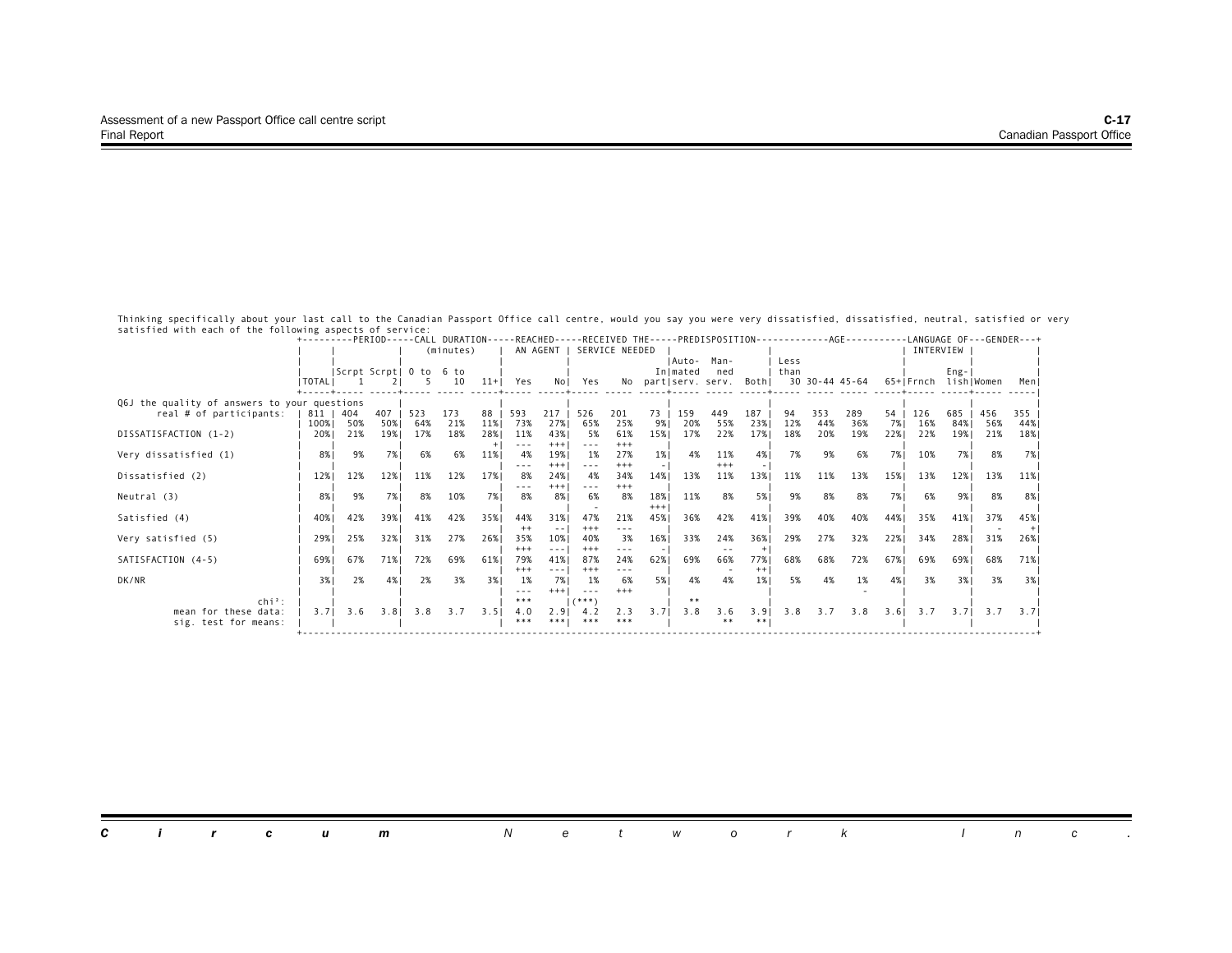|                                              |                |     |            |                        |           |       |            |              |               |                |      |            |                     |       |        |     | +---------PERIOD-----CALL DURATION-----REACHED-----RECEIVED THE-----PREDISPOSITION-------------AGE--------- |          | -LANGUAGE OF---GENDER---+ |           |     |       |
|----------------------------------------------|----------------|-----|------------|------------------------|-----------|-------|------------|--------------|---------------|----------------|------|------------|---------------------|-------|--------|-----|-------------------------------------------------------------------------------------------------------------|----------|---------------------------|-----------|-----|-------|
|                                              |                |     |            |                        | (minutes) |       |            | AN AGENT I   |               | SERVICE NEEDED |      |            |                     |       |        |     |                                                                                                             |          | INTERVIEW                 |           |     |       |
|                                              |                |     |            |                        |           |       |            |              |               |                |      | IAuto-     | Man-                |       | Less   |     |                                                                                                             |          |                           |           |     |       |
|                                              |                |     |            | Scrpt Scrpt  0 to 6 to |           |       |            |              |               |                |      | Inlmated   | ned                 |       | than   |     |                                                                                                             |          |                           | $Eng -  $ |     |       |
|                                              | <b>ITOTALI</b> |     |            |                        | 10        | $11+$ | Yes        | No I         | Yes           |                |      |            | No partiserv. serv. | Bothl |        |     | 30 30-44 45-64                                                                                              |          | 65+ Frnch lish Women      |           |     | Meni  |
| Q6K the clarity of [] automated messages     |                |     |            |                        |           |       |            |              |               |                |      |            |                     |       |        |     |                                                                                                             |          |                           |           |     |       |
| real # of participants:                      | 811   404      |     | $407 \mid$ | 523                    | 173       | 88    | 593        | 217          | 526           | 201            | 73   | 159        | 449                 | 187   | 94     | 353 | 289                                                                                                         | 54       | 126                       | 685       | 456 | 355   |
|                                              | 100%           | 50% | 50%        | 64%                    | 21%       | 11%   | 73%        | 27%          | 65%           | 25%            | 9%1  | 20%        | 55%                 | 23%   | 12%    | 44% | 36%                                                                                                         | 7% I     | 16%                       | 84% I     | 56% | 44%   |
| DISSATISFACTION (1-2)                        | 9%             | 10% | 9% 1       | 8%                     | 9%        | 15%   | 7%         | 17%          | 5%            | 21%            | 4% I | 6%         | 12%                 | 7%    | 5%     | 7%  | 10%                                                                                                         | 22%      | 9%                        | 10%       | 9%  | 10%   |
|                                              |                |     |            |                        |           |       | $- - -$    | $+ + +$      |               | $***$          |      |            |                     |       |        |     |                                                                                                             | $^{+++}$ |                           |           |     |       |
| Very dissatisfied (1)                        | 2%1            | 3%  | 2%1        | 2%                     | 2%        | 6% I  | 1%<br>---  | 6%<br>$+++$  | 1%<br>$- - -$ | 7%<br>$+++$    | 1%   | 1%         | 4%                  | 1%    | 2%     | 2%  | 2%                                                                                                          | 4%       | 2%                        | 2%1       | 1%  | 4%    |
| Dissatisfied (2)                             | 7%1            | 7%  | 8%1        | 6%                     | 8%        | 9%    | 6%         | 11%          | 5%            | 14%            | 3%1  | 5%         | 8%                  | 6%    | 3%     | 6%  | 7%                                                                                                          | 19%      | 6%                        | 7%1       | 8%  | 6%    |
|                                              |                |     |            |                        |           |       |            | $^{++}$      |               | $+++$          |      |            |                     |       |        |     |                                                                                                             | $^{+++}$ |                           |           |     |       |
| Neutral (3)                                  | 7%1            | 6%  | 8%         | 7%                     | 9%        | 3%    | 7%         | 8%           | 6%            | 7%             | 11%  | 4%         | 9%                  | 4% I  | 6%     | 7%  | 6%                                                                                                          | 7%       | 6%                        | 7%1       | 6%  | 8%    |
|                                              |                |     |            |                        |           |       |            |              |               |                |      |            | $++$                |       |        |     |                                                                                                             |          |                           |           |     |       |
| Satisfied (4)                                | 62%            | 65% | 59%        | 64%                    | 63%       | 58%   | 65%        | 56%          | 64%           | 57%            | 64%  | 57%        | 63%                 | 64%   | 63%    | 61% | 66%                                                                                                         | 61%      | 62%                       | 62%       | 62% | 63% 1 |
|                                              | 20%            | 18% | 21%        | 20%                    | 17%       | 24%1  | 20%        | 18%          | 23%           | 11%            |      | 33%        | 14%                 | 24%   | 24%    | 23% | 17%                                                                                                         | 6%       | 21%                       |           | 21% | 17%   |
| Very satisfied (5)                           |                |     |            |                        |           |       |            |              |               | $- - -$        | 19%  | $+++$      | $- - -$             |       |        |     |                                                                                                             |          |                           | 19%       |     |       |
| SATISFACTION (4-5)                           | 82%            | 84% | 80%        | 84%                    | 80%       | 82%   | 85%        | 74%1         | 87%           | 69%            | 84%  | 89%        | 77%                 | 88%   | 87%    | 84% | 83%                                                                                                         | 67%      | 83%                       | 82%1      | 83% | 81%   |
|                                              |                |     |            |                        |           |       | $+++$      | $- - - -$    | $^{+++}$      |                |      | $^{++}$    | ---                 | $+$   |        |     |                                                                                                             |          |                           |           |     |       |
| DK/NR                                        | 1%             | 1%  | 2%1        | 1%                     | 1%        | 0% I  | 1%         | 1%           | 1%            | 2%             | 1%   | 1%         | 2%                  | 1%    | 1%     | 2%  | 1%                                                                                                          | 4%       | 2%                        | 1%        | 2%  | 1%    |
|                                              |                |     |            |                        |           |       |            |              |               |                |      |            |                     |       |        |     |                                                                                                             |          |                           |           |     |       |
| $\mathsf{chi}^2$ :                           |                |     |            |                        |           |       | $(***")$   |              | $($ ***)      |                |      | $(***")$   |                     |       | $(**)$ |     |                                                                                                             |          |                           |           |     |       |
| mean for these data:<br>sig. test for means: | 3.91           | 3.9 | 3.9        | 4.0                    | 3.9       | 3.91  | 4.0<br>*** | 3.71<br>***! | 4.1<br>***    | 3.5<br>***     | 4.01 | 4.2<br>*** | 3.8<br>***          | $4.0$ | 4.1    | 4.0 | 3.9                                                                                                         | 3.5      | 4.0                       | 3.91      | 3.9 | 3.91  |
|                                              |                |     |            |                        |           |       |            |              |               |                |      |            |                     |       |        |     |                                                                                                             |          |                           |           |     |       |

|  |  |  | <b>Circum</b> Network Inc. |  |  |  |  |  |  |
|--|--|--|----------------------------|--|--|--|--|--|--|
|  |  |  |                            |  |  |  |  |  |  |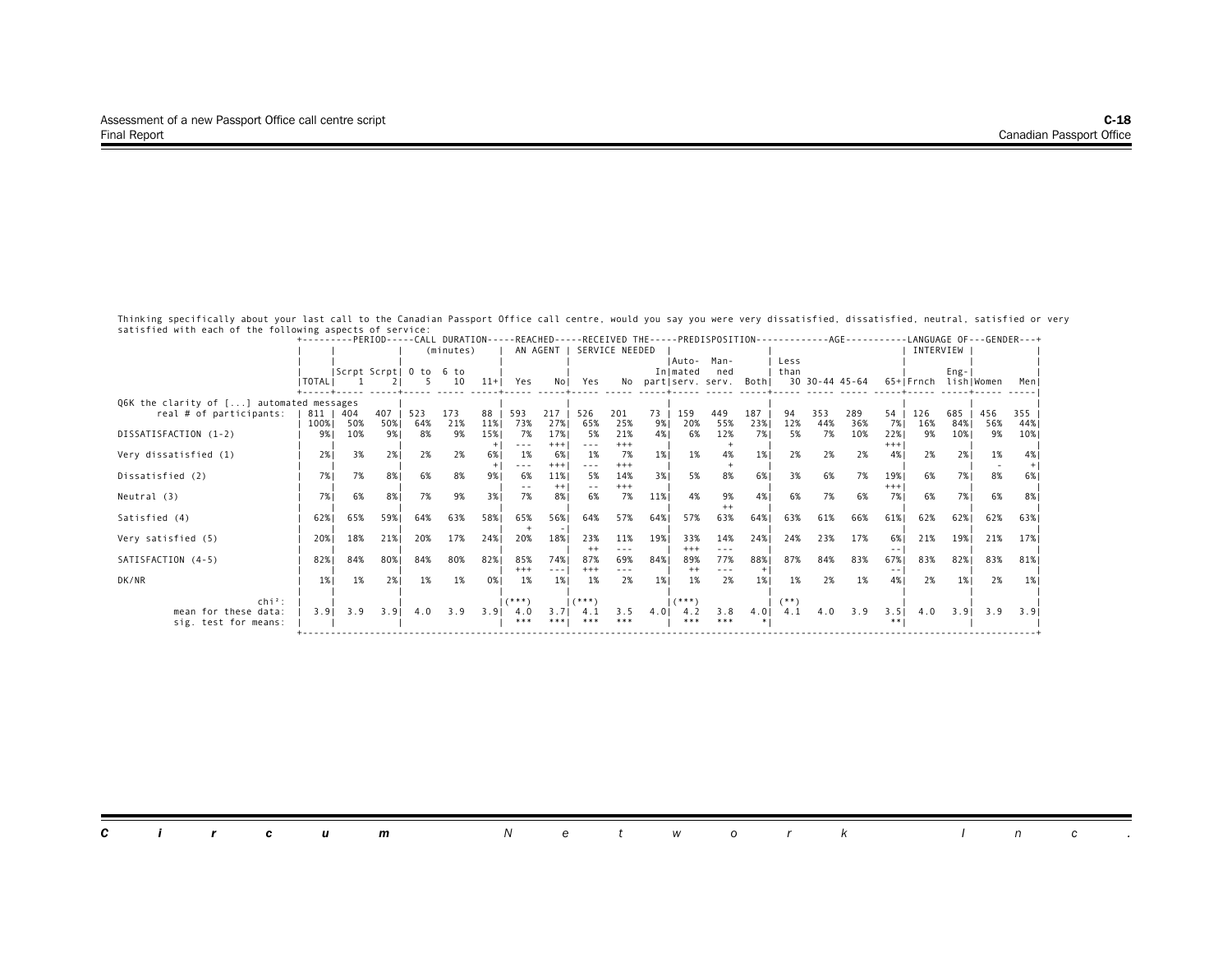|                                            |                  |     |      |                        | +---------PERIOD-----CALL DURATION-----REACHED-----RECEIVED THE-----PREDISPOSITION------------AGE-------- |                |                                                                                                                                                                                                                                                                                                                                                                                                    |                                                                                                                           |          |                |      |              |                           |      |      |     |                 |      |                      |        | -LANGUAGE OF---GENDER---+ |       |
|--------------------------------------------|------------------|-----|------|------------------------|-----------------------------------------------------------------------------------------------------------|----------------|----------------------------------------------------------------------------------------------------------------------------------------------------------------------------------------------------------------------------------------------------------------------------------------------------------------------------------------------------------------------------------------------------|---------------------------------------------------------------------------------------------------------------------------|----------|----------------|------|--------------|---------------------------|------|------|-----|-----------------|------|----------------------|--------|---------------------------|-------|
|                                            |                  |     |      |                        | (minutes)                                                                                                 |                |                                                                                                                                                                                                                                                                                                                                                                                                    | AN AGENT                                                                                                                  |          | SERVICE NEEDED |      |              |                           |      |      |     |                 |      | INTERVIEW            |        |                           |       |
|                                            |                  |     |      |                        |                                                                                                           |                |                                                                                                                                                                                                                                                                                                                                                                                                    |                                                                                                                           |          |                |      | IAuto-       | Man-                      |      | Less |     |                 |      |                      |        |                           |       |
|                                            |                  |     |      | Scrpt Scrpt  0 to 6 to |                                                                                                           |                |                                                                                                                                                                                                                                                                                                                                                                                                    |                                                                                                                           |          |                |      | Inlmated     | ned                       |      | than |     |                 |      |                      | $Eng-$ |                           |       |
|                                            | <b>I TOTAL I</b> |     |      |                        | 10                                                                                                        | $11+1$         | Yes                                                                                                                                                                                                                                                                                                                                                                                                | No I                                                                                                                      | Yes      |                |      |              | No partiserv. serv. Bothi |      |      |     | 30 30-44 45-64  |      | 65+IFrnch lishIWomen |        |                           | Meni  |
| Q6L the simplicity of the telephone system |                  |     |      |                        |                                                                                                           |                |                                                                                                                                                                                                                                                                                                                                                                                                    |                                                                                                                           |          |                |      |              |                           |      |      |     |                 |      |                      |        |                           |       |
| real # of participants:                    | 811              | 404 | 407  | 523                    | 173                                                                                                       | 88             | 593                                                                                                                                                                                                                                                                                                                                                                                                | 217                                                                                                                       | 526      | 201            | 73   | 159          | 449                       | 187  | 94   | 353 | 289             | 54   | 126                  | 685    | 456                       | 355   |
|                                            | 100%             | 50% | 50%  | 64%                    | 21%                                                                                                       | 11%            | 73%                                                                                                                                                                                                                                                                                                                                                                                                | 27%                                                                                                                       | 65%      | 25%            | 9%   | 20%          | 55%                       | 23%  | 12%  | 44% | 36%             | 7% I | 16%                  | 84%    | 56%                       | 44% ا |
| DISSATISFACTION (1-2)                      | 17%              | 19% | 15%  | 13%                    | 19%                                                                                                       | 26%            | 12%                                                                                                                                                                                                                                                                                                                                                                                                | 31%                                                                                                                       | 11%      | 36%            | 10%  | 11%          | 21%                       | 14%  | 7%   | 16% | 20%             | 24%  | 24%                  | 16%    | 14%                       | 21%   |
|                                            |                  |     |      | 4%                     |                                                                                                           | $++$           | $\frac{1}{2} \frac{1}{2} \frac{1}{2} \frac{1}{2} \frac{1}{2} \frac{1}{2} \frac{1}{2} \frac{1}{2} \frac{1}{2} \frac{1}{2} \frac{1}{2} \frac{1}{2} \frac{1}{2} \frac{1}{2} \frac{1}{2} \frac{1}{2} \frac{1}{2} \frac{1}{2} \frac{1}{2} \frac{1}{2} \frac{1}{2} \frac{1}{2} \frac{1}{2} \frac{1}{2} \frac{1}{2} \frac{1}{2} \frac{1}{2} \frac{1}{2} \frac{1}{2} \frac{1}{2} \frac{1}{2} \frac{$<br>3% | $+++$                                                                                                                     |          | $+++$          |      |              | $^{++}$                   |      | 2%   |     |                 |      |                      |        | 4%                        |       |
| Very dissatisfied (1)                      | 5%               | 6%  | 4%   |                        | 3%                                                                                                        | 10%<br>$^{++}$ | $- - -$                                                                                                                                                                                                                                                                                                                                                                                            | 12%<br>$^{+++}$                                                                                                           | 2%       | 14%<br>$+++$   | 4%   | 2%           | 7%                        | 4%   |      | 5%  | 6%              | 6% I | 8%                   | 5%     |                           | 7% I  |
| Dissatisfied (2)                           | 12%              | 13% | 11%  | 9%                     | 16%                                                                                                       | 16%            | 10%                                                                                                                                                                                                                                                                                                                                                                                                | 18%                                                                                                                       | 9%       | 21%            | 5%   | 9%           | 14%                       | 10%  | 5%   | 11% | 14%             | 19%  | 16%                  | 11%    | 11%                       | 14%   |
|                                            |                  |     |      |                        |                                                                                                           |                | $- - -$                                                                                                                                                                                                                                                                                                                                                                                            | $^{+++}$                                                                                                                  |          | $+++$          |      |              |                           |      |      |     |                 |      |                      |        |                           |       |
| Neutral (3)                                | 11%              | 11% | 10%  | 10%                    | 13%                                                                                                       | 13%            | 11%                                                                                                                                                                                                                                                                                                                                                                                                | 9%                                                                                                                        | 10%      | 11%            | 11%  | 9%           | 11%                       | 9%   | 13%  | 12% | 8%              | 13%  | 5%                   | 12%    | 10%                       | 11%   |
|                                            |                  |     |      |                        |                                                                                                           |                |                                                                                                                                                                                                                                                                                                                                                                                                    |                                                                                                                           |          |                |      |              |                           |      |      |     |                 |      |                      |        |                           |       |
| Satisfied (4)                              | 56%              | 56% | 57%1 | 59%                    | 54%                                                                                                       | 52%            | 59%                                                                                                                                                                                                                                                                                                                                                                                                | 48%                                                                                                                       | 62%      | 43%            | 55%  | 55%          | 55%                       | 59%  | 59%  | 56% | 58%             | 54%  | 52%                  | 57%    | 59%                       | 52%   |
|                                            |                  |     |      |                        |                                                                                                           |                |                                                                                                                                                                                                                                                                                                                                                                                                    |                                                                                                                           | $^{+++}$ | ---            |      |              |                           |      |      |     |                 |      |                      |        |                           |       |
| Very satisfied (5)                         | 15%              | 14% | 16%  | 17%                    | 14%                                                                                                       | 9% 1           | 16%                                                                                                                                                                                                                                                                                                                                                                                                | 12%                                                                                                                       | 17%      | 8%             | 22%  | 24%          | 11%                       | 18%  | 19%  | 16% | 13%             | 9%   | 17%                  | 14%    | 15%                       | 14%   |
| SATISFACTION (4-5)                         | 71%              | 70% | 72%1 | 76%                    | 68%                                                                                                       | 61%            | 75%                                                                                                                                                                                                                                                                                                                                                                                                | 60%                                                                                                                       | 78%      | 51%            | 77%  | $+++$<br>79% | ---<br>66%                | 76%  | 78%  | 72% | 71%             | 63%  | 70%                  | 71%    | 75%                       | 66%   |
|                                            |                  |     |      | $^{++}$                |                                                                                                           |                | $^{+++}$                                                                                                                                                                                                                                                                                                                                                                                           | $\frac{1}{2} \left( \frac{1}{2} \right) \left( \frac{1}{2} \right) \left( \frac{1}{2} \right) \left( \frac{1}{2} \right)$ | $+++$    |                |      |              |                           |      |      |     |                 |      |                      |        | $^{++}$                   | $- -$ |
| DK/NR                                      | 1%               | 0%  | 1%   | 1%                     | 0%                                                                                                        | 0% I           | 1%                                                                                                                                                                                                                                                                                                                                                                                                 | 0%                                                                                                                        | 1%       | 1%             | 3%1  | 1%           | 1%                        | 1%   | 2%   | 1%  | 0%              | 0%1  | 1%                   | 1%     | 1%                        | 1%    |
|                                            |                  |     |      |                        |                                                                                                           |                |                                                                                                                                                                                                                                                                                                                                                                                                    |                                                                                                                           |          |                |      |              |                           |      |      |     |                 |      |                      |        |                           |       |
| $\mathsf{chi}^2$ :                         |                  |     |      | $(***)$                |                                                                                                           |                | $(***")$                                                                                                                                                                                                                                                                                                                                                                                           |                                                                                                                           | $(***")$ |                |      | $(***")$     |                           |      |      |     |                 |      |                      |        |                           |       |
| mean for these data:                       | 3.61             | 3.6 | 3.71 | 3.8                    | 3.6                                                                                                       | 3.3            | 3.8                                                                                                                                                                                                                                                                                                                                                                                                | 3.31                                                                                                                      | 3.8      | 3.1            | 3.91 | 3.9          | 3.5                       | 3.81 | 3.9  |     | $3.7 \quad 3.6$ | 3.4  | 3.6                  | 3.71   | 3.7                       | 3.51  |
| sig. test for means:                       |                  |     |      |                        |                                                                                                           | ** 1           | ***                                                                                                                                                                                                                                                                                                                                                                                                | ***                                                                                                                       | ***      | ***            |      | ***          | ***                       |      |      |     |                 |      |                      |        |                           |       |
|                                            |                  |     |      |                        |                                                                                                           |                |                                                                                                                                                                                                                                                                                                                                                                                                    |                                                                                                                           |          |                |      |              |                           |      |      |     |                 |      |                      |        |                           |       |

|  |  |  |  |  | <b>Circum</b> Network Inc. |  |  |  |  |  |  |  |  |  |  |  |
|--|--|--|--|--|----------------------------|--|--|--|--|--|--|--|--|--|--|--|
|--|--|--|--|--|----------------------------|--|--|--|--|--|--|--|--|--|--|--|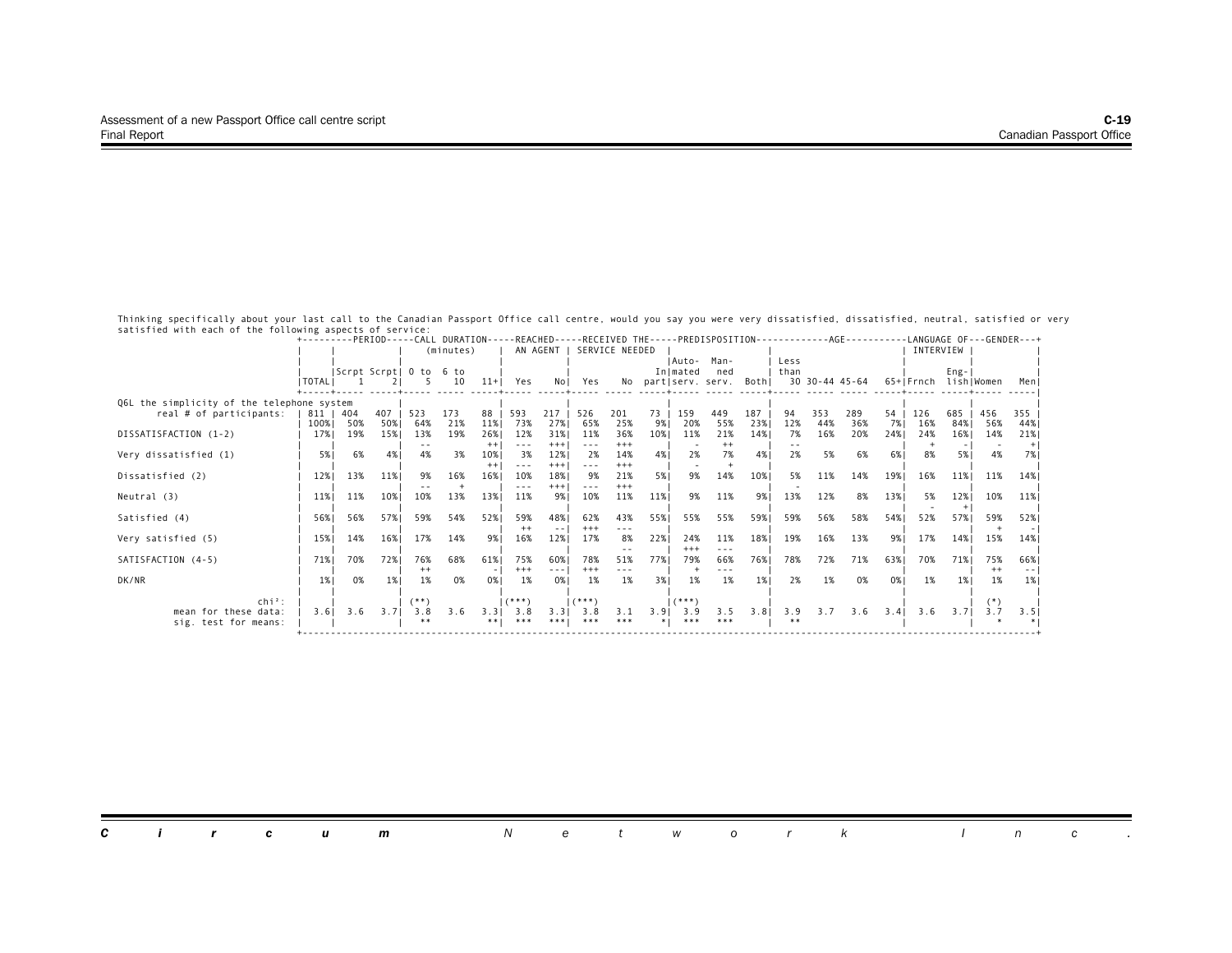|                                                                 |           |        |              |                   |           |              | +---------PERIOD-----CALL DURATION-----REACHED-----RECEIVED THE-----PREDISPOSITION-----------AGE---------LANGUAGE OF---GENDER---+ |                |          |                |     |                    |                           |             |              |                |     |      |                      |             |         |               |
|-----------------------------------------------------------------|-----------|--------|--------------|-------------------|-----------|--------------|-----------------------------------------------------------------------------------------------------------------------------------|----------------|----------|----------------|-----|--------------------|---------------------------|-------------|--------------|----------------|-----|------|----------------------|-------------|---------|---------------|
|                                                                 |           |        |              |                   | (minutes) |              | AN AGENT                                                                                                                          |                |          | SERVICE NEEDED |     |                    |                           |             |              |                |     |      | INTERVIEW            |             |         |               |
|                                                                 |           |        |              | Scrpt Scrpt  0 to | 6 to      |              |                                                                                                                                   |                |          |                |     | IAuto-<br>Inlmated | Man-<br>ned               |             | Less<br>than |                |     |      |                      | $Eng -$     |         |               |
|                                                                 | I TOTAL I |        |              |                   | 10        | $11+$        | Yes                                                                                                                               | No I           | Yes      |                |     |                    | No partiserv. serv. Bothi |             |              | 30 30-44 45-64 |     |      | 65+IFrnch lishIWomen |             |         | Menl          |
|                                                                 |           |        |              |                   |           |              |                                                                                                                                   |                |          |                |     |                    |                           |             |              |                |     |      |                      |             |         |               |
| Q6M the ease [] reach a real person <br>real # of participants: | 593       | 278    | $315$        | 381               | 136       | 70           | 593                                                                                                                               | 0 <sup>1</sup> | 438      | 88             | 60  | 110                | 322                       | 149         | 73           | 253            | 221 | 35   | 77                   | 516         | 327     | 266           |
|                                                                 | 100%      | 47%    | 53%1         | 64%               | 23%       | 12%          | 100%                                                                                                                              | 0%1            | 74%      | 15%            | 10% | 19%                | 54%                       | 25%         | 12%          | 43%            | 37% | 6% I | 13%                  | 87%         | 55%     | 45%           |
| DISSATISFACTION (1-2)                                           | 21%       | 22%    | 20%          | 15%               | 26%       | 44%          | 21%                                                                                                                               | 0%             | 18%      | 36%            | 17% | 20%                | 22%                       | 16%         | 14%          | 25%            | 19% | 26%1 | 18%                  | 21%         | 19%     | 24%           |
|                                                                 | 6%        | 6%     | 6%           | ---<br>3%         | 7%        | $+++$<br>17% | 6%                                                                                                                                | 0%             | 4%       | $+++$<br>14%   | 5%  | 5%                 | 6%                        | 5%          | 4%           | 8%             | 5%  | 0%   | 1%                   | 6%          | 5%      | 6%            |
| Very dissatisfied (1)                                           |           |        |              | ---               |           | $+++$        |                                                                                                                                   |                |          | $***$          |     |                    |                           |             |              |                |     |      |                      |             |         |               |
| Dissatisfied (2)                                                | 15%       | 17%    | 14%          | 12%               | 20%       | 27%          | 15%                                                                                                                               | 0%             | 13%      | 23%            | 12% | 15%                | 16%                       | 11%         | 10%          | 17%            | 14% | 26%  | 17%                  | 15%         | 13%     | 17%           |
|                                                                 |           |        |              |                   |           | $^{++}$      |                                                                                                                                   |                |          |                |     |                    |                           |             |              |                |     |      |                      |             |         |               |
| Neutral (3)                                                     | 9%1       | 12%    | 7%1          | 8%                | 11%       | 6%           | 9%                                                                                                                                | 0%1            | 9%       | 6%             | 15% | 5%                 | 10%                       | 9%1         | 15%          | 8%             | 7%  | 9%   | 1%                   | 10%<br>$++$ | 7%      | 12%           |
| Satisfied (4)                                                   | 51%       | 52%    | 50%          | 56%               | 47%       | 37%          | 51%                                                                                                                               | 0%             | 53%      | 45%            | 50% | 59%                | 48%                       | 53%         | 51%          | 48%            | 57% | 51%  | 55%                  | 51%         | 53%     | 48%           |
|                                                                 |           |        |              | $^{++}$           |           |              |                                                                                                                                   |                |          |                |     |                    |                           |             |              |                |     |      |                      |             |         |               |
| Very satisfied (5)                                              | 17%       | 12%    | 23%          | 20%               | 13%       | 13%          | 17%                                                                                                                               | 0%             | 20%      | 7%             | 17% | 15%                | 17%                       | 21%         | 21%          | 17%            | 17% | 14%  | 26%                  | 16%         | 21%     | 13%           |
| SATISFACTION (4-5)                                              | 68%       | 64%    | $+++$<br>73% | 76%               | 60%       | 50%          | 68%                                                                                                                               | 0%             | 73%      | 52%            | 67% | 74%                | 66%                       | 74%         | 71%          | 65%            | 73% | 66%1 | 81%                  | 67%         | 74%     | 62%           |
|                                                                 |           |        | $+$          | $^{+++}$          |           |              |                                                                                                                                   |                | $^{+++}$ | $- - -$        |     |                    |                           |             |              |                |     |      |                      |             | $^{++}$ | $\frac{1}{2}$ |
| DK/NR                                                           | 1%        | 2%     | 1%           | 1%                | 2%        | 0% I         | 1%                                                                                                                                | 0%             | 0%       | 6%             | 2%1 | 2%                 | 2%                        | 1%          | 0%           | 2%             | 1%  | 0%   | 0%                   | 2%          | 1%      | 2%1           |
| $chi^2$ :                                                       |           | $(**)$ |              | $(***")$          |           |              |                                                                                                                                   |                | $($ ***) | $+++$          |     |                    |                           |             |              |                |     |      |                      |             | $(***)$ |               |
| mean for these data:                                            | 3.61      | 3.5    | 3.71         | 3.8               | 3.4       | 3.01         | 3.6                                                                                                                               | $*$            | 3.7      | 3.1            |     | $3.6$   $3.6$      |                           | $3.6$ $3.7$ | 3.7          | 3.5            | 3.7 | 3.51 | 3.9                  | 3.61        | 3.7     | 3.51          |
| sig. test for means:                                            |           |        |              | ***               |           |              |                                                                                                                                   |                | ***      | ***            |     |                    |                           |             |              |                |     |      |                      |             |         |               |
|                                                                 |           |        |              |                   |           |              |                                                                                                                                   |                |          |                |     |                    |                           |             |              |                |     |      |                      |             |         |               |

| <b>Circum</b> Network Inc. |  |
|----------------------------|--|
|----------------------------|--|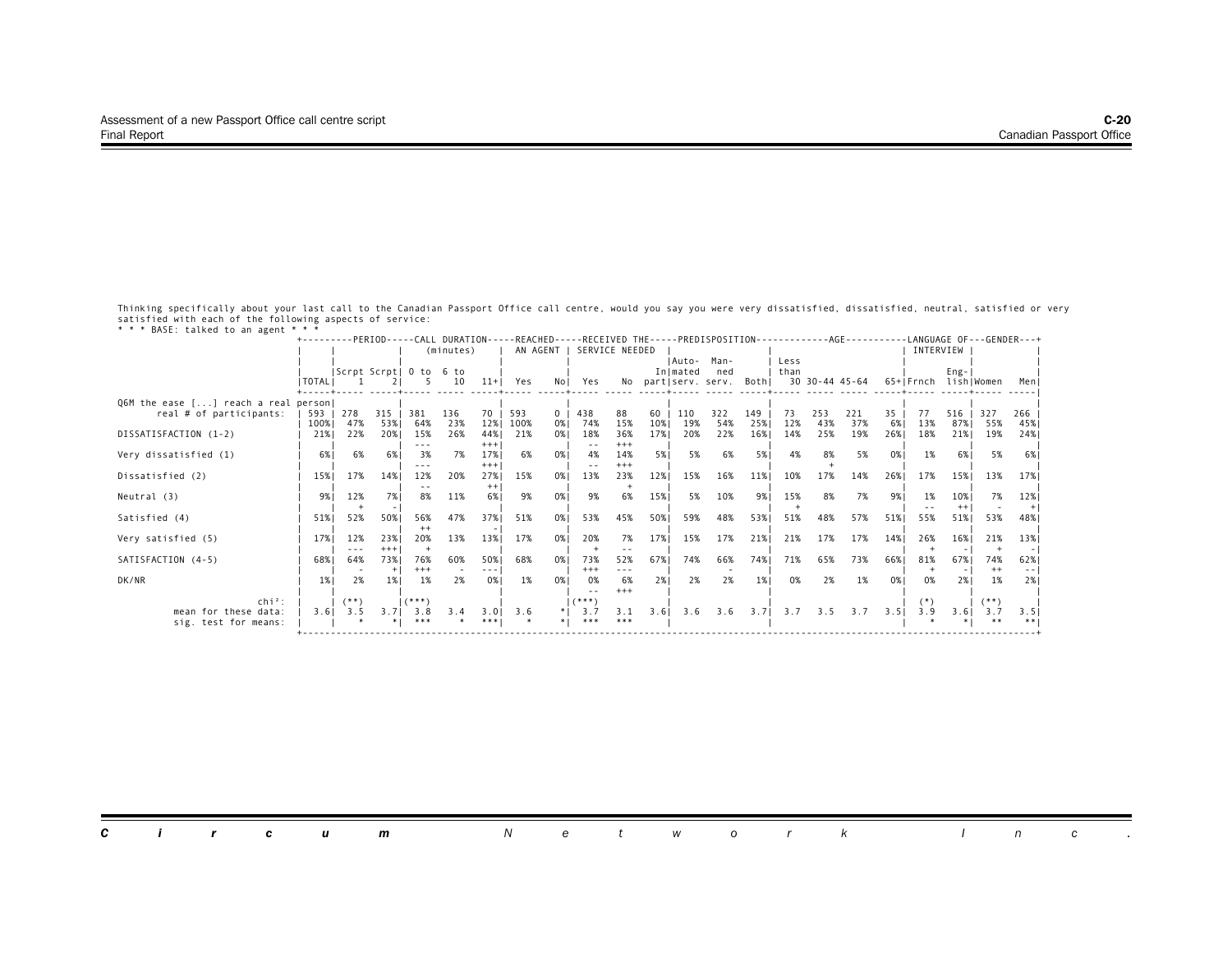|                                      |              |            |              |                        | +---------PERIOD-----CALL DURATION-----REACHED-----RECEIVED THE-----PREDISPOSITION---------- |                                                                                                                                                                                                                                                                                                                                                                                              |               |                                                                                                                                                                                                                                                                                                                                                                                                                                                |                                                                                                                                                                                                                                                                                                                                                                                              |                |             |                     |            |               |            |                | - - AGE - - - - - - - - |           |            |             |            | -LANGUAGE OF---GENDER---+ |
|--------------------------------------|--------------|------------|--------------|------------------------|----------------------------------------------------------------------------------------------|----------------------------------------------------------------------------------------------------------------------------------------------------------------------------------------------------------------------------------------------------------------------------------------------------------------------------------------------------------------------------------------------|---------------|------------------------------------------------------------------------------------------------------------------------------------------------------------------------------------------------------------------------------------------------------------------------------------------------------------------------------------------------------------------------------------------------------------------------------------------------|----------------------------------------------------------------------------------------------------------------------------------------------------------------------------------------------------------------------------------------------------------------------------------------------------------------------------------------------------------------------------------------------|----------------|-------------|---------------------|------------|---------------|------------|----------------|-------------------------|-----------|------------|-------------|------------|---------------------------|
|                                      |              |            |              |                        | (minutes)                                                                                    |                                                                                                                                                                                                                                                                                                                                                                                              | AN AGENT      |                                                                                                                                                                                                                                                                                                                                                                                                                                                |                                                                                                                                                                                                                                                                                                                                                                                              | SERVICE NEEDED |             |                     |            |               |            |                |                         |           | INTERVIEW  |             |            |                           |
|                                      |              |            |              |                        |                                                                                              |                                                                                                                                                                                                                                                                                                                                                                                              |               |                                                                                                                                                                                                                                                                                                                                                                                                                                                |                                                                                                                                                                                                                                                                                                                                                                                              |                |             | IAuto-              | Man-       |               | Less       |                |                         |           |            |             |            |                           |
|                                      |              |            |              | Scrpt Scrpt  0 to 6 to |                                                                                              |                                                                                                                                                                                                                                                                                                                                                                                              |               |                                                                                                                                                                                                                                                                                                                                                                                                                                                |                                                                                                                                                                                                                                                                                                                                                                                              |                |             | Inlmated            | ned        |               | than       |                |                         |           |            | $Eng -  $   |            |                           |
|                                      | I TOTAL I    |            |              |                        | 10                                                                                           | $11+1$                                                                                                                                                                                                                                                                                                                                                                                       | Yes           | Nol                                                                                                                                                                                                                                                                                                                                                                                                                                            | Yes                                                                                                                                                                                                                                                                                                                                                                                          |                |             | No partiserv. serv. |            | Bothl         |            | 30 30-44 45-64 |                         |           | 65+IFrnch  | lishlWomen  |            | Meni                      |
|                                      |              |            |              |                        |                                                                                              |                                                                                                                                                                                                                                                                                                                                                                                              |               |                                                                                                                                                                                                                                                                                                                                                                                                                                                |                                                                                                                                                                                                                                                                                                                                                                                              |                |             |                     |            |               |            |                |                         |           |            |             |            |                           |
| Q6N the speed at which you could get |              |            |              |                        |                                                                                              |                                                                                                                                                                                                                                                                                                                                                                                              |               |                                                                                                                                                                                                                                                                                                                                                                                                                                                |                                                                                                                                                                                                                                                                                                                                                                                              |                |             |                     |            |               |            |                |                         |           |            |             |            |                           |
| real # of participants:              | 811          | 404        | 407          | 523                    | 173                                                                                          | 88                                                                                                                                                                                                                                                                                                                                                                                           | 593           | 217                                                                                                                                                                                                                                                                                                                                                                                                                                            | 526                                                                                                                                                                                                                                                                                                                                                                                          | 201            | 73          | 159                 | 449        | 187           | 94         | 353            | 289                     | 54        | 126        | 685         | 456        | 355                       |
| DISSATISFACTION (1-2)                | 100%<br>26%1 | 50%<br>28% | 50% <br>24%1 | 64%<br>18%             | 21%<br>30%                                                                                   | 11%<br>53%                                                                                                                                                                                                                                                                                                                                                                                   | 73%<br>19%    | 27%<br>46%                                                                                                                                                                                                                                                                                                                                                                                                                                     | 65%<br>14%                                                                                                                                                                                                                                                                                                                                                                                   | 25%<br>60%     | 9%  <br>22% | 20%<br>20%          | 55%<br>32% | 23%<br>17%    | 12%<br>21% | 44%<br>28%     | 36%<br>24%              | 7%<br>28% | 16%<br>33% | 84% <br>25% | 56%<br>25% | 44%<br>28%                |
|                                      |              |            |              | ---                    |                                                                                              | $+++$                                                                                                                                                                                                                                                                                                                                                                                        | $- - -$       | $+++$                                                                                                                                                                                                                                                                                                                                                                                                                                          | $- - -$                                                                                                                                                                                                                                                                                                                                                                                      | $+++$          |             |                     | $+++$      | $\cdots$      |            |                |                         |           |            |             |            |                           |
| Very dissatisfied (1)                | 9%           | 11%        | 8% I         | 5%                     | 11%                                                                                          | 22%                                                                                                                                                                                                                                                                                                                                                                                          | 5%            | 23%                                                                                                                                                                                                                                                                                                                                                                                                                                            | 4%                                                                                                                                                                                                                                                                                                                                                                                           | 26%            | 5%1         | 8%                  | 12%        | 4%            | 6%         | 10%            | 9%                      | 11%       | 13%        | 9%1         | 8%         | 11%                       |
|                                      |              |            |              |                        |                                                                                              | $^{+++}$                                                                                                                                                                                                                                                                                                                                                                                     | $- - -$       | $+++$                                                                                                                                                                                                                                                                                                                                                                                                                                          | $\frac{1}{2} \frac{1}{2} \frac{1}{2} \frac{1}{2} \frac{1}{2} \frac{1}{2} \frac{1}{2} \frac{1}{2} \frac{1}{2} \frac{1}{2} \frac{1}{2} \frac{1}{2} \frac{1}{2} \frac{1}{2} \frac{1}{2} \frac{1}{2} \frac{1}{2} \frac{1}{2} \frac{1}{2} \frac{1}{2} \frac{1}{2} \frac{1}{2} \frac{1}{2} \frac{1}{2} \frac{1}{2} \frac{1}{2} \frac{1}{2} \frac{1}{2} \frac{1}{2} \frac{1}{2} \frac{1}{2} \frac{$ | $***$          |             |                     | $^{++}$    | $\frac{1}{2}$ |            |                |                         |           |            |             |            |                           |
| Dissatisfied (2)                     | 17%          | 17%        | 16%          | 14%                    | 19%                                                                                          | 32%                                                                                                                                                                                                                                                                                                                                                                                          | 15%           | 23%                                                                                                                                                                                                                                                                                                                                                                                                                                            | 10%                                                                                                                                                                                                                                                                                                                                                                                          | 34%            | 16%         | 13%                 | 20%        | 12%           | 15%        | 18%            | 16%                     | 17%       | 19%        | 16%         | 17%        | 17%                       |
|                                      |              |            |              |                        |                                                                                              | $^{+++}$                                                                                                                                                                                                                                                                                                                                                                                     | $\frac{1}{2}$ | $++$                                                                                                                                                                                                                                                                                                                                                                                                                                           |                                                                                                                                                                                                                                                                                                                                                                                              | $^{+++}$       |             |                     | $^{++}$    |               |            |                |                         |           |            |             |            |                           |
| Neutral (3)                          | 9%           | 9%         | 9%1          | 9%                     | 12%                                                                                          | 11%                                                                                                                                                                                                                                                                                                                                                                                          | 9%            | 9%                                                                                                                                                                                                                                                                                                                                                                                                                                             | 10%                                                                                                                                                                                                                                                                                                                                                                                          | 9%             | 8%          | 8%                  | 10%        | 9%            | 16%        | 10%            | 7%                      | 7%        | 5%         | 10%         | 9%         | 10%                       |
|                                      |              |            |              |                        |                                                                                              |                                                                                                                                                                                                                                                                                                                                                                                              |               |                                                                                                                                                                                                                                                                                                                                                                                                                                                |                                                                                                                                                                                                                                                                                                                                                                                              |                |             |                     |            |               |            |                |                         |           |            |             |            |                           |
| Satisfied (4)                        | 45%          | 45%        | 44%          | 50%                    | 42%                                                                                          | 25%                                                                                                                                                                                                                                                                                                                                                                                          | 49%           | 32%                                                                                                                                                                                                                                                                                                                                                                                                                                            | 51%                                                                                                                                                                                                                                                                                                                                                                                          | 23%            | 56%1        | 48%                 | 44%        | 44%           | 44%        | 42%            | 46%                     | 52%       | 37%        | 46%1        | 44%        | 45%                       |
|                                      |              |            |              | $***$                  |                                                                                              | $\frac{1}{2} \frac{1}{2} \frac{1}{2} \frac{1}{2} \frac{1}{2} \frac{1}{2} \frac{1}{2} \frac{1}{2} \frac{1}{2} \frac{1}{2} \frac{1}{2} \frac{1}{2} \frac{1}{2} \frac{1}{2} \frac{1}{2} \frac{1}{2} \frac{1}{2} \frac{1}{2} \frac{1}{2} \frac{1}{2} \frac{1}{2} \frac{1}{2} \frac{1}{2} \frac{1}{2} \frac{1}{2} \frac{1}{2} \frac{1}{2} \frac{1}{2} \frac{1}{2} \frac{1}{2} \frac{1}{2} \frac{$ | $***$         | $- - -$                                                                                                                                                                                                                                                                                                                                                                                                                                        | $***$                                                                                                                                                                                                                                                                                                                                                                                        | ---            | $^{+}$      |                     |            |               |            |                |                         |           |            |             |            |                           |
| Very satisfied (5)                   | 18%          | 16%        | 20%          | 22%                    | 14%                                                                                          | 9% I                                                                                                                                                                                                                                                                                                                                                                                         | 21%           | 12%                                                                                                                                                                                                                                                                                                                                                                                                                                            | 25%                                                                                                                                                                                                                                                                                                                                                                                          | 3%             | 12%         | 23%                 | 12%        | 29%           | 18%        | 16%            | 21%                     | 13%       | 24%        | 17%         | 20%        | 15%                       |
|                                      |              |            |              | $++$                   |                                                                                              |                                                                                                                                                                                                                                                                                                                                                                                              | $++$          | $\frac{1}{2} \left( \frac{1}{2} \right) \frac{1}{2} \left( \frac{1}{2} \right) \frac{1}{2} \left( \frac{1}{2} \right) \frac{1}{2} \left( \frac{1}{2} \right) \frac{1}{2} \left( \frac{1}{2} \right) \frac{1}{2} \left( \frac{1}{2} \right) \frac{1}{2} \left( \frac{1}{2} \right) \frac{1}{2} \left( \frac{1}{2} \right) \frac{1}{2} \left( \frac{1}{2} \right) \frac{1}{2} \left( \frac{1}{2} \right) \frac{1}{2} \left( \frac{1}{2} \right)$ | $^{+++}$                                                                                                                                                                                                                                                                                                                                                                                     | ---            |             |                     | $- - -$    | $+++$         |            |                |                         |           |            |             |            |                           |
| SATISFACTION (4-5)                   | 63%          | 61%        | 65%          | 71%                    | 56%                                                                                          | 34%1                                                                                                                                                                                                                                                                                                                                                                                         | 70%           | 44%                                                                                                                                                                                                                                                                                                                                                                                                                                            | 76%                                                                                                                                                                                                                                                                                                                                                                                          | 26%            | 68%         | 70%                 | 56%        | 73%           | 62%        | 59%            | 67%                     | 65%       | 61%        | 63%         | 64%        | 60% I                     |
|                                      |              |            |              | $^{+++}$               |                                                                                              | $- - -$                                                                                                                                                                                                                                                                                                                                                                                      | $+++$         | ----                                                                                                                                                                                                                                                                                                                                                                                                                                           | $^{+++}$                                                                                                                                                                                                                                                                                                                                                                                     | $- - -$        |             |                     | ---        | $++$          |            |                |                         |           |            |             |            |                           |
| DK/NR                                | 2%           | 2%         | 2%1          | 2%                     | 2%                                                                                           | 1%                                                                                                                                                                                                                                                                                                                                                                                           | 2%            | 1%                                                                                                                                                                                                                                                                                                                                                                                                                                             | 1%                                                                                                                                                                                                                                                                                                                                                                                           | 4%             | 1%          | 1%                  | 2%         | 2%1           | 1%         | 2%             | 2%                      | 0%        | 1%         | 2%1         | 2%         | 2% 1                      |
|                                      |              |            |              |                        |                                                                                              |                                                                                                                                                                                                                                                                                                                                                                                              |               |                                                                                                                                                                                                                                                                                                                                                                                                                                                |                                                                                                                                                                                                                                                                                                                                                                                              | $+++$          |             |                     |            |               |            |                |                         |           |            |             |            |                           |
| $\mathsf{chi}^2$ :                   |              |            |              | $(***")$               |                                                                                              |                                                                                                                                                                                                                                                                                                                                                                                              | $(***")$      |                                                                                                                                                                                                                                                                                                                                                                                                                                                | $(***)$                                                                                                                                                                                                                                                                                                                                                                                      |                |             | $(***")$            |            |               |            |                |                         |           |            |             |            |                           |
| mean for these data:                 | 3.51         | 3.4        | 3.51         | 3.7                    | 3.3                                                                                          | 2.71                                                                                                                                                                                                                                                                                                                                                                                         | 3.7           | 2.91                                                                                                                                                                                                                                                                                                                                                                                                                                           | 3.8                                                                                                                                                                                                                                                                                                                                                                                          | 2.4            | 3.51        | 3.7                 | 3.3        | 3.8           | 3.5        | 3.4            | 3.6                     | 3.4       | 3.4        | 3.51        | 3.5        | 3.41                      |
| sig. test for means:                 |              |            |              | ***                    |                                                                                              | ***!                                                                                                                                                                                                                                                                                                                                                                                         | ***           | ***!                                                                                                                                                                                                                                                                                                                                                                                                                                           | ***                                                                                                                                                                                                                                                                                                                                                                                          | ***            |             |                     | ***        | ***           |            |                |                         |           |            |             |            |                           |
|                                      |              |            |              |                        |                                                                                              |                                                                                                                                                                                                                                                                                                                                                                                              |               |                                                                                                                                                                                                                                                                                                                                                                                                                                                |                                                                                                                                                                                                                                                                                                                                                                                              |                |             |                     |            |               |            |                |                         |           |            |             |            |                           |

|  |  |  | <b>Circum</b> Network Inc. |  |  |  |  |  |  |
|--|--|--|----------------------------|--|--|--|--|--|--|
|  |  |  |                            |  |  |  |  |  |  |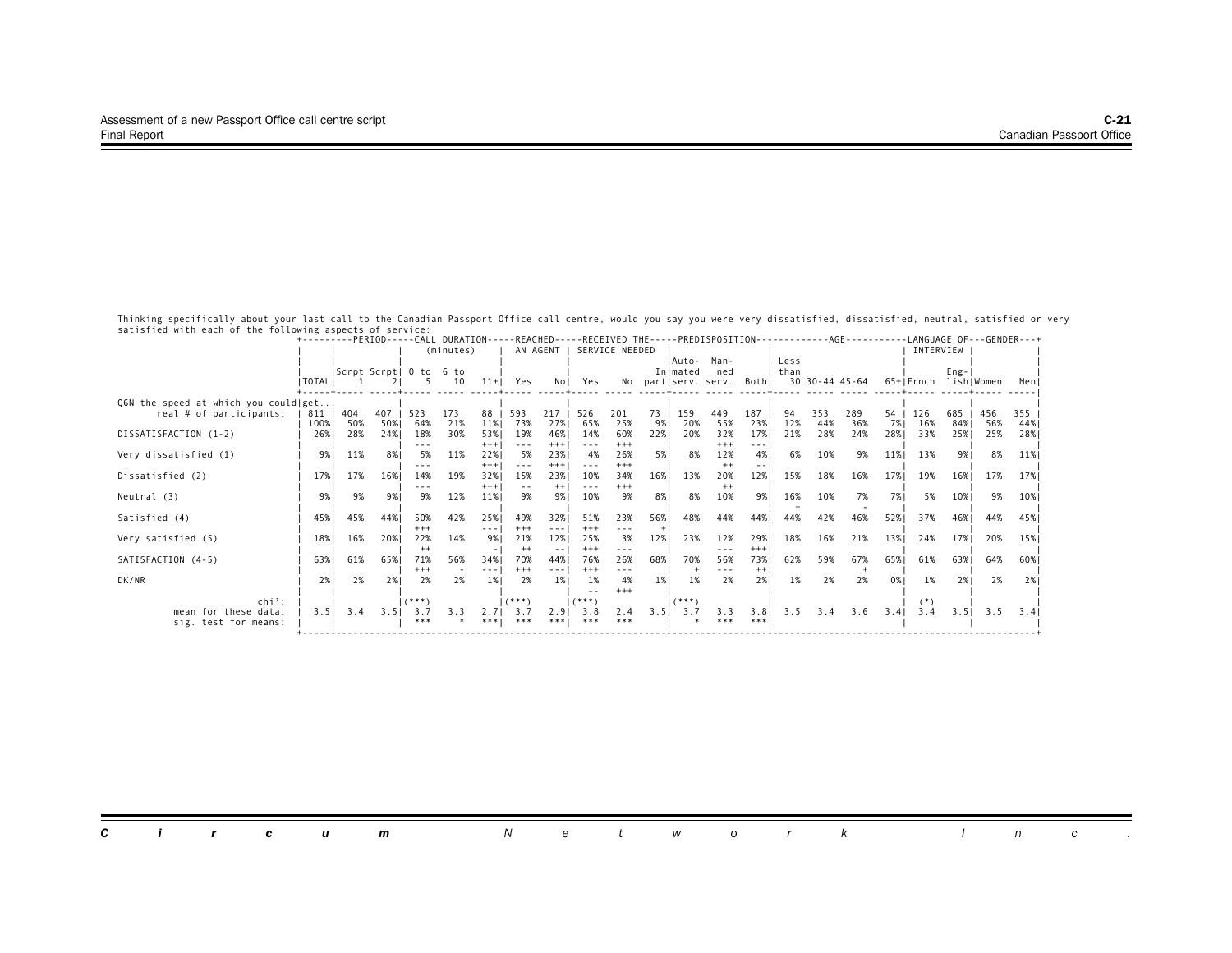|                                         | +---------PERIOD-----CALL DURATION-----REACHED-----RECEIVED THE-----PREDISPOSITION-------------AGE--------- |                        |            |        |           |       |                                                                                                                                                                                                                                                                                                                                                                                              |                      |                |                |      |          |                     |               |       |     |                |      | -LANGUAGE OF---GENDER---+ |           |     |       |
|-----------------------------------------|-------------------------------------------------------------------------------------------------------------|------------------------|------------|--------|-----------|-------|----------------------------------------------------------------------------------------------------------------------------------------------------------------------------------------------------------------------------------------------------------------------------------------------------------------------------------------------------------------------------------------------|----------------------|----------------|----------------|------|----------|---------------------|---------------|-------|-----|----------------|------|---------------------------|-----------|-----|-------|
|                                         |                                                                                                             |                        |            |        | (minutes) |       |                                                                                                                                                                                                                                                                                                                                                                                              | AN AGENT I           |                | SERVICE NEEDED |      |          |                     |               |       |     |                |      | INTERVIEW                 |           |     |       |
|                                         |                                                                                                             |                        |            |        |           |       |                                                                                                                                                                                                                                                                                                                                                                                              |                      |                |                |      | IAuto-   | Man-                |               | Less  |     |                |      |                           |           |     |       |
|                                         |                                                                                                             | Scrpt Scrpt  0 to 6 to |            |        |           |       |                                                                                                                                                                                                                                                                                                                                                                                              |                      |                |                |      | Inlmated | ned                 |               | than  |     |                |      |                           | $Eng -  $ |     |       |
|                                         | <b>I TOTAL I</b>                                                                                            |                        |            |        | 10        | $11+$ | Yes                                                                                                                                                                                                                                                                                                                                                                                          | No I                 | Yes            |                |      |          | No partiserv. serv. | Bothl         |       |     | 30 30-44 45-64 |      | 65+IFrnch lishIWomen      |           |     | Meni  |
| Q60 the  messages played during waiting |                                                                                                             |                        |            |        |           |       |                                                                                                                                                                                                                                                                                                                                                                                              |                      |                |                |      |          |                     |               |       |     |                |      |                           |           |     |       |
| real # of participants:                 | 811   404                                                                                                   |                        | $407 \mid$ | 523    | 173       | 88    | 593                                                                                                                                                                                                                                                                                                                                                                                          | 217                  | 526            | 201            | 73   | 159      | 449                 | 187           | 94    | 353 | 289            | 54   | 126                       | 685       | 456 | 355   |
|                                         | 100%                                                                                                        | 50%                    | 50%        | 64%    | 21%       | 11%   | 73%                                                                                                                                                                                                                                                                                                                                                                                          | 27%                  | 65%            | 25%            | 9%1  | 20%      | 55%                 | 23%           | 12%   | 44% | 36%            | 7% 1 | 16%                       | 84% I     | 56% | 44%   |
| DISSATISFACTION (1-2)                   | 13%                                                                                                         | 13%                    | 12%        | 10%    | 11%       | 23%   | 8%                                                                                                                                                                                                                                                                                                                                                                                           | 25%                  | 7%             | 28%            | 10%  | 11%      | 16%                 | 7% I          | 7%    | 11% | 14%            | 20%  | 14%                       | 12%       | 12% | 14%   |
|                                         |                                                                                                             |                        |            |        |           | $+++$ | $\frac{1}{2} \frac{1}{2} \frac{1}{2} \frac{1}{2} \frac{1}{2} \frac{1}{2} \frac{1}{2} \frac{1}{2} \frac{1}{2} \frac{1}{2} \frac{1}{2} \frac{1}{2} \frac{1}{2} \frac{1}{2} \frac{1}{2} \frac{1}{2} \frac{1}{2} \frac{1}{2} \frac{1}{2} \frac{1}{2} \frac{1}{2} \frac{1}{2} \frac{1}{2} \frac{1}{2} \frac{1}{2} \frac{1}{2} \frac{1}{2} \frac{1}{2} \frac{1}{2} \frac{1}{2} \frac{1}{2} \frac{$ | $+ + +$              |                | $+++$          |      |          | $++$                | $\frac{1}{2}$ |       |     |                |      |                           |           |     |       |
| Very dissatisfied (1)                   | 4%                                                                                                          | 5%                     | 3%1        | 2%     | 4%        | 7% I  | 2%                                                                                                                                                                                                                                                                                                                                                                                           | 11%                  | 1%             | 12%            | 1%   | 2%       | 6%                  | 2%1           | 1%    | 3%  | 5%             | 7% 1 | 4%                        | 4%        | 3%  | 5% 1  |
| Dissatisfied (2)                        | 9%                                                                                                          | 8%                     | 10%        | 7%     | 7%        | 16%   | $- - -$<br>7%                                                                                                                                                                                                                                                                                                                                                                                | $+++$<br>14%         | $- - -$<br>6%  | $+++$<br>16%   | 8%   | 9%       | $++$<br>10%         | 5%            | 6%    | 8%  | 9%             | 13%  | 10%                       | 8%1       | 9%  | 9% I  |
|                                         |                                                                                                             |                        |            |        |           | $++$  | $- - -$                                                                                                                                                                                                                                                                                                                                                                                      | $+++$                | $- - -$        | $+++$          |      |          |                     |               |       |     |                |      |                           |           |     |       |
| Neutral (3)                             | 35%                                                                                                         | 33%                    | 36%        | 34%    | 38%       | 34%1  | 38%                                                                                                                                                                                                                                                                                                                                                                                          | 28%                  | 37%            | 25%            | 44%  | 27%      | 36%                 | 37%           | 53%   | 35% | 33%            | 22%  | 33%                       | 35%1      | 34% | 36% 1 |
|                                         |                                                                                                             |                        |            |        |           |       | $++$                                                                                                                                                                                                                                                                                                                                                                                         | $\frac{1}{2}$        |                |                |      |          |                     |               | $+++$ |     |                |      |                           |           |     |       |
| Satisfied (4)                           | 35%                                                                                                         | 38%                    | 32%        | 37%    | 36%       | 31%   | 37%                                                                                                                                                                                                                                                                                                                                                                                          | 29%                  | 37%            | 30%            | 32%  | 38%      | 33%                 | 37%           | 29%   | 34% | 36%            | 43%  | 34%                       | 35%       | 36% | 33% 1 |
|                                         |                                                                                                             |                        |            |        |           |       |                                                                                                                                                                                                                                                                                                                                                                                              |                      |                |                |      |          |                     |               |       |     |                |      |                           |           |     |       |
| Very satisfied (5)                      | 6%                                                                                                          | 5%                     | 7%1        | 7%     | 5%        | 3%    | 6%                                                                                                                                                                                                                                                                                                                                                                                           | 4%                   | 7%             | 3%             | 4%   | 8%       | 4%                  | 7%1           | 6%    | 6%  | 6%             | 4%   | 7%                        | 5% I      | 6%  | 5% 1  |
|                                         |                                                                                                             |                        |            |        |           |       |                                                                                                                                                                                                                                                                                                                                                                                              |                      |                |                |      |          |                     |               |       |     |                |      |                           |           |     |       |
| SATISFACTION (4-5)                      | 41%                                                                                                         | 43%                    | 38%1       | 43%    | 42%       | 34%1  | 44%<br>$^{++}$                                                                                                                                                                                                                                                                                                                                                                               | 33%<br>$\frac{1}{2}$ | 44%<br>$^{++}$ | 33%            | 36%  | 46%      | 37%                 | 45%           | 35%   | 40% | 42%            | 46%  | 41%                       | 40%       | 43% | 38%1  |
| DK/NR                                   | 12%                                                                                                         | 11%                    | 13%        | 12%    | 9%        | 9%1   | 11%                                                                                                                                                                                                                                                                                                                                                                                          | 14%                  | 11%            | 13%            | 11%  | 16%      | 11%                 | 11%           | 4%    | 14% | 11%            | 11%  | 11%                       | 12%       | 12% | 12%   |
|                                         |                                                                                                             |                        |            |        |           |       |                                                                                                                                                                                                                                                                                                                                                                                              |                      |                |                |      |          |                     |               |       |     |                |      |                           |           |     |       |
| $\mathsf{chi}^2$ :                      |                                                                                                             |                        |            | $(**)$ |           |       | ***                                                                                                                                                                                                                                                                                                                                                                                          |                      | $($ ***)       |                |      |          |                     |               |       |     |                |      |                           |           |     |       |
| mean for these data:                    | 3.31                                                                                                        | 3.3                    | 3.3        | 3.4    | 3.4       | 3.1   | 3.5                                                                                                                                                                                                                                                                                                                                                                                          | 3.01                 | 3.5            | 2.9            | 3.31 | 3.5      | 3.2                 | 3.51          | 3.3   | 3.4 | 3.3            | 3.21 | 3.3                       | 3.3       | 3.4 | 3.31  |
| sig. test for means:                    |                                                                                                             |                        |            |        |           | ** 1  | ***                                                                                                                                                                                                                                                                                                                                                                                          | ***!                 | ***            | ***            |      |          | ***                 | **            |       |     |                |      |                           |           |     |       |
|                                         |                                                                                                             |                        |            |        |           |       |                                                                                                                                                                                                                                                                                                                                                                                              |                      |                |                |      |          |                     |               |       |     |                |      |                           |           |     |       |

|  |  | <b>Circum</b> Network Inc. |  |  |  |  |  |  |
|--|--|----------------------------|--|--|--|--|--|--|
|  |  |                            |  |  |  |  |  |  |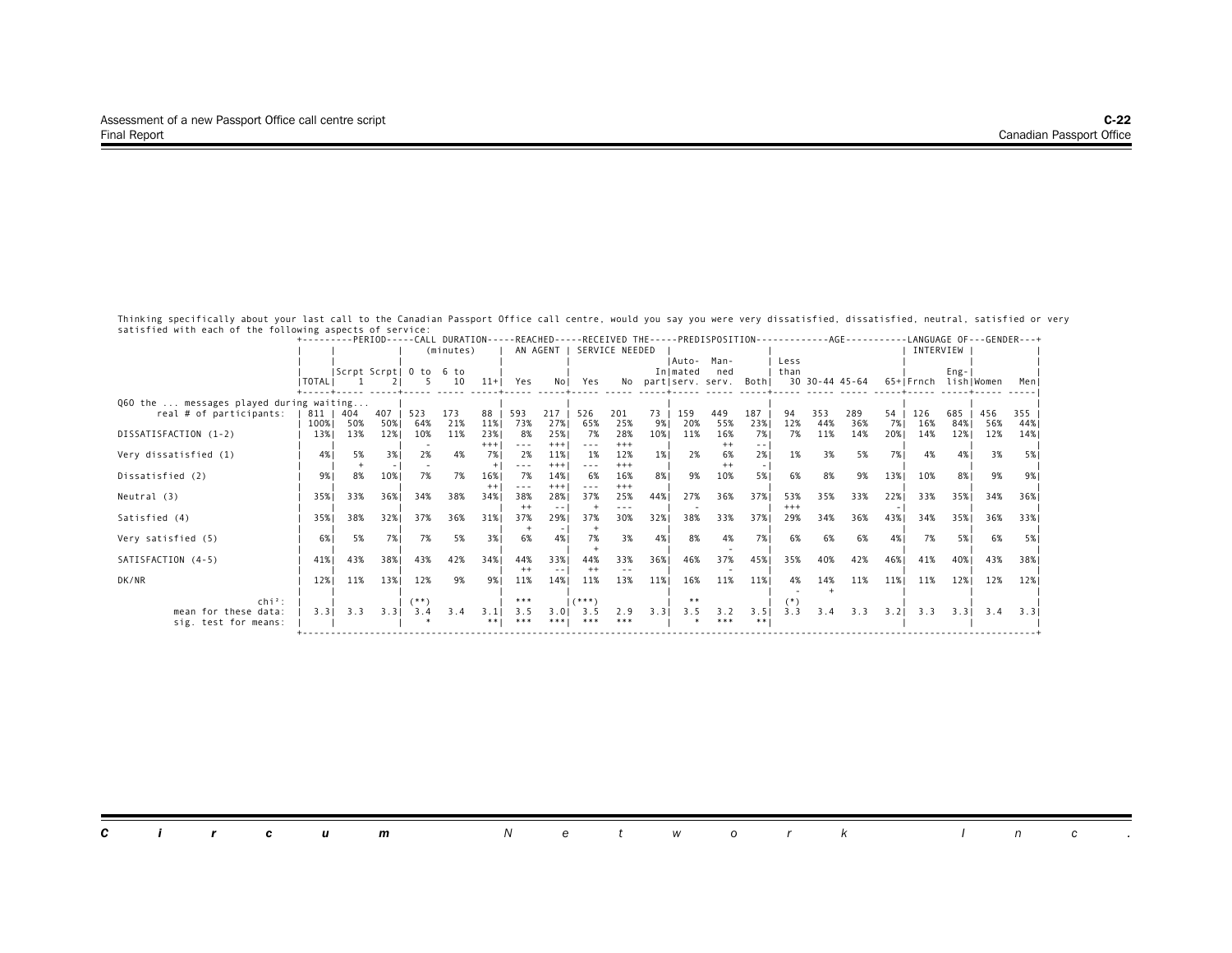Overall, would you say you were very dissatisfied, dissatisfied, neutral, satisfied or very satisfied with the service you received from the Canadian Passport Office call centre?

|                         |           |     |      |                   |                 |          |                                                                                                                                                                                                                                                                                                                                                                                              |            |              |                |      |          |                     |          |      |     | +---------PERIOD-----CALL DURATION-----REACHED-----RECEIVED THE-----PREDISPOSITION-----------AGE--------LANGUAGE OF---GENDER---+ |      |                      |         |     |       |
|-------------------------|-----------|-----|------|-------------------|-----------------|----------|----------------------------------------------------------------------------------------------------------------------------------------------------------------------------------------------------------------------------------------------------------------------------------------------------------------------------------------------------------------------------------------------|------------|--------------|----------------|------|----------|---------------------|----------|------|-----|----------------------------------------------------------------------------------------------------------------------------------|------|----------------------|---------|-----|-------|
|                         |           |     |      |                   | (minutes)       |          | AN AGENT                                                                                                                                                                                                                                                                                                                                                                                     |            |              | SERVICE NEEDED |      |          |                     |          |      |     |                                                                                                                                  |      | INTERVIEW            |         |     |       |
|                         |           |     |      |                   |                 |          |                                                                                                                                                                                                                                                                                                                                                                                              |            |              |                |      | IAuto-   | Man-                |          | Less |     |                                                                                                                                  |      |                      |         |     |       |
|                         |           |     |      | Scrpt Scrpt  O to | 6 to            |          |                                                                                                                                                                                                                                                                                                                                                                                              |            |              |                |      | Inlmated | ned                 |          | than |     |                                                                                                                                  |      |                      | $Eng -$ |     |       |
|                         | I TOTAL I |     |      |                   | 10              | $11+$    | Yes                                                                                                                                                                                                                                                                                                                                                                                          | Nol        | Yes          |                |      |          | No part serv. serv. | Both     |      |     | 30 30-44 45-64                                                                                                                   |      | 65+ Frnch lish Women |         |     | Menl  |
|                         |           |     |      |                   |                 |          |                                                                                                                                                                                                                                                                                                                                                                                              |            |              |                |      |          |                     |          |      |     |                                                                                                                                  |      |                      |         |     |       |
| Q7                      |           |     |      |                   |                 |          |                                                                                                                                                                                                                                                                                                                                                                                              |            |              |                |      |          |                     |          |      |     |                                                                                                                                  |      |                      |         |     |       |
| real # of participants: | 811       | 404 | 407  | 523               | 173             | 88       | 593                                                                                                                                                                                                                                                                                                                                                                                          | 217        | 526          | 201            | 73   | 159      | 449                 | 187      | 94   | 353 | 289                                                                                                                              | 54   | 126                  | 685     | 456 | 355   |
|                         | 100%      | 50% | 50%  | 64%               | 21%             | 11%      | 73%                                                                                                                                                                                                                                                                                                                                                                                          | 27%        | 65%          | 25%            | 9%   | 20%      | 55%                 | 23%      | 12%  | 44% | 36%                                                                                                                              | 7% 1 | 16%                  | 84% I   | 56% | 44%   |
| DISSATISFACTION (1-2)   | 22%       | 22% | 21%  | 17%               | 20%             | 35%      | 14%                                                                                                                                                                                                                                                                                                                                                                                          | 42%        | 9%           | 59%            | 14%  | 14%      | 26%                 | 17%      | 21%  | 21% | 21%                                                                                                                              | 22%  | 25%                  | 21%     | 21% | 22%   |
|                         |           |     |      |                   |                 | $^{+++}$ | ---                                                                                                                                                                                                                                                                                                                                                                                          | $+++$      |              | $+++$          |      |          | $+++$               |          |      |     |                                                                                                                                  |      |                      |         |     |       |
| Very dissatisfied (1)   | 8%        | 7%  | 8%   | 5%                | 4%              | 18%      | 3%                                                                                                                                                                                                                                                                                                                                                                                           | 19%        | 1%           | 26%            | 3%   | 5%       | 10%                 | 4%       | 6%   | 8%  | 6%                                                                                                                               | 9%1  | 10%                  | 7%1     | 6%  | 10%   |
|                         |           |     |      |                   |                 | $+++$    | $\frac{1}{2} \frac{1}{2} \frac{1}{2} \frac{1}{2} \frac{1}{2} \frac{1}{2} \frac{1}{2} \frac{1}{2} \frac{1}{2} \frac{1}{2} \frac{1}{2} \frac{1}{2} \frac{1}{2} \frac{1}{2} \frac{1}{2} \frac{1}{2} \frac{1}{2} \frac{1}{2} \frac{1}{2} \frac{1}{2} \frac{1}{2} \frac{1}{2} \frac{1}{2} \frac{1}{2} \frac{1}{2} \frac{1}{2} \frac{1}{2} \frac{1}{2} \frac{1}{2} \frac{1}{2} \frac{1}{2} \frac{$ | $+ + +$    | $- - -$      | $+++$          |      |          | $^{++}$             |          |      |     |                                                                                                                                  |      |                      |         |     |       |
| Dissatisfied (2)        | 14%       | 14% | 14%  | 12%               | 16%             | 17%      | 11%                                                                                                                                                                                                                                                                                                                                                                                          | 23%        | 7%           | 33%            | 11%  | 9%       | 16%                 | 13%      | 15%  | 13% | 15%                                                                                                                              | 13%  | 14%                  | 14%     | 16% | 12%   |
|                         |           |     |      |                   |                 |          | ---                                                                                                                                                                                                                                                                                                                                                                                          | $+ + +$    |              | $***$          |      |          |                     |          |      |     |                                                                                                                                  |      |                      |         |     |       |
| Neutral (3)             | 10%       | 11% | 8% I | 7%                | 17%<br>$^{+++}$ | 7%       | 9%                                                                                                                                                                                                                                                                                                                                                                                           | 12%        | 7%           | 15%<br>$++$    | 16%  | 9%       | 11%                 | 6%       | 11%  | 11% | 6%                                                                                                                               | 19%  | 4%                   | 11%     | 9%  | 11%   |
|                         |           |     |      |                   |                 |          |                                                                                                                                                                                                                                                                                                                                                                                              |            | $- - -$      |                | $+1$ |          |                     |          |      |     |                                                                                                                                  |      |                      |         |     |       |
| Satisfied (4)           | 43%       | 45% | 42%  | 46%               | 43%             | 38%      | 47%<br>$+++$                                                                                                                                                                                                                                                                                                                                                                                 | 32%<br>--- | 49%<br>$***$ | 21%            | 56%  | 43%      | 43%                 | 43%      | 50%  | 42% | 45%                                                                                                                              | 33%  | 43%                  | 43%     | 41% | 45% I |
| Very satisfied (5)      | 25%       | 22% | 28%  | 28%               | 18%             | 19%      | 29%                                                                                                                                                                                                                                                                                                                                                                                          | 12%        | 35%          | ---<br>3%      | 14%  | 32%      | 18%                 | 34%      | 18%  | 25% | 27%                                                                                                                              | 26%  | 29%                  | 24%     | 27% | 21%   |
|                         |           |     |      | $^{++}$           |                 |          | $+++$                                                                                                                                                                                                                                                                                                                                                                                        |            | $***$        |                |      |          |                     | $^{+++}$ |      |     |                                                                                                                                  |      |                      |         |     |       |
| SATISFACTION (4-5)      | 68%       | 66% | 69%  | 75%               | 62%             | 57%      | 77%                                                                                                                                                                                                                                                                                                                                                                                          | ---<br>44% | 84%          | 24%            | 70%  | 75%      | 62%                 | 77%      | 68%  | 67% | 72%                                                                                                                              | 59%  | 71%                  | 67%     | 69% | 67%   |
|                         |           |     |      | $^{+++}$          |                 |          | $^{+++}$                                                                                                                                                                                                                                                                                                                                                                                     | ---        | $^{+++}$     |                |      |          |                     | $++$     |      |     |                                                                                                                                  |      |                      |         |     |       |
| DK/NR                   | 1%        | 0%  | 1%   | 0%                | 1%              | 1%       | 1%                                                                                                                                                                                                                                                                                                                                                                                           | 1%         | 1%           | 1%             | 0%   | 2%       | 1%                  | 0%1      | 0%   | 1%  | 0%                                                                                                                               | 0%   | 0%                   | 1%      | 1%  | 1%    |
|                         |           |     |      |                   |                 |          |                                                                                                                                                                                                                                                                                                                                                                                              |            |              |                |      |          |                     |          |      |     |                                                                                                                                  |      |                      |         |     |       |
| $\mathsf{chi}^2$ :      |           |     |      | $(***")$          |                 |          | $(***")$                                                                                                                                                                                                                                                                                                                                                                                     |            | $(***")$     |                |      | $(***")$ |                     |          |      |     |                                                                                                                                  |      |                      |         |     |       |
| mean for these data:    | 3.61      | 3.6 | 3.71 | 3.8               | 3.6             | 3.21     | 3.9                                                                                                                                                                                                                                                                                                                                                                                          | 2.91       | 4.1          | 2.4            | 3.71 | 3.9      | 3.4                 | 3.9      | 3.6  |     | $3.6$ $3.7$                                                                                                                      | 3.51 | 3.7                  | 3.61    | 3.7 | 3.61  |
| sig. test for means:    |           |     |      | ***               |                 | ** 1     | ***                                                                                                                                                                                                                                                                                                                                                                                          | ***!       | ***          | ***            |      | **       | ***                 | ***      |      |     |                                                                                                                                  |      |                      |         |     |       |
|                         |           |     |      |                   |                 |          |                                                                                                                                                                                                                                                                                                                                                                                              |            |              |                |      |          |                     |          |      |     |                                                                                                                                  |      |                      |         |     |       |

| <b>Circum</b> Network Inc. |  |
|----------------------------|--|
|----------------------------|--|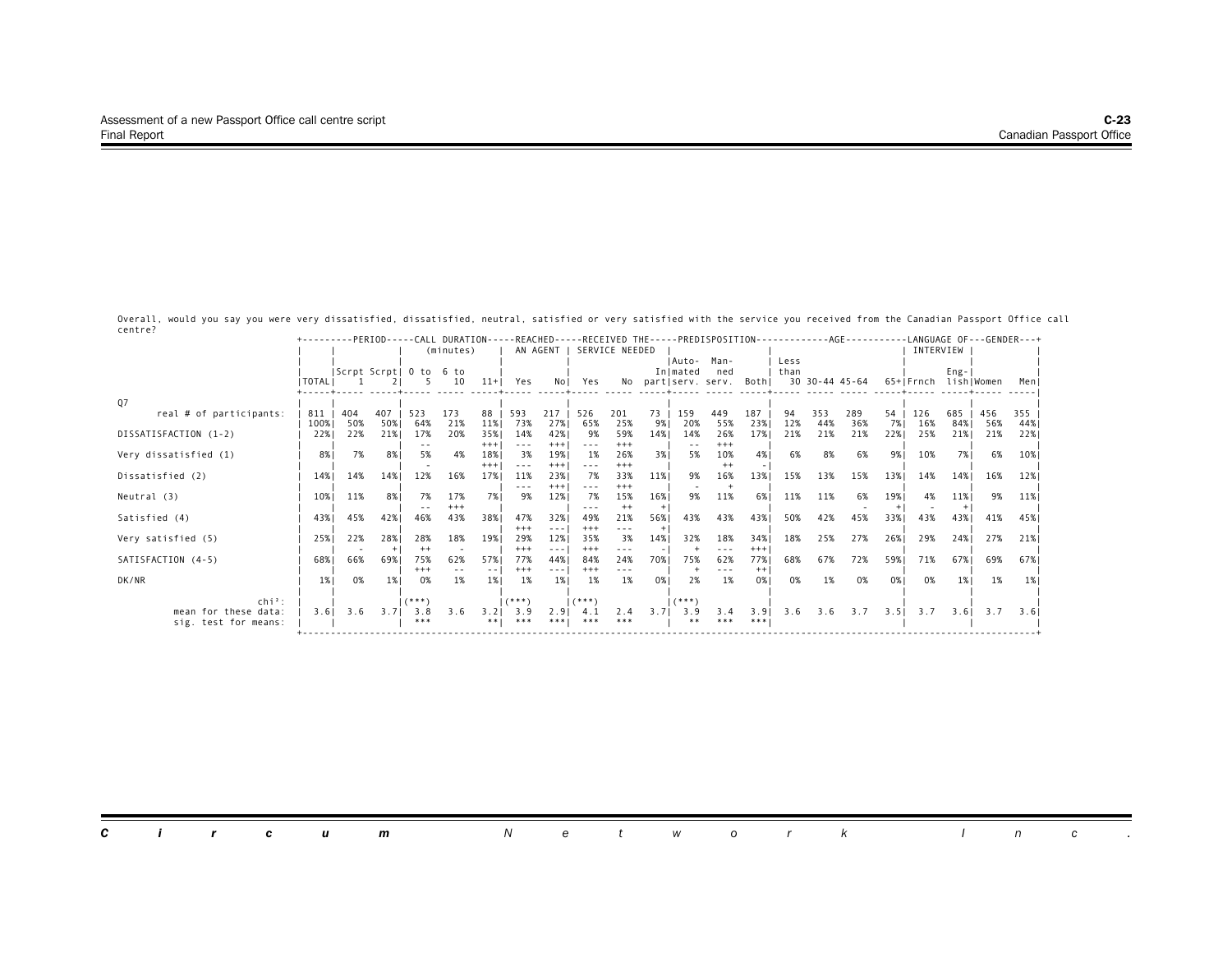| If the Canadian Passport Office could only improve in one aspect of our service, which one should we focus on? |                  |                     |             |             |            |                                                                                                                                                                                                                                                                                                                                                                                                     |                |              |                      |                |              |                     |             |            |              |                | +---------PERIOD-----CALL DURATION-----REACHED-----RECEIVED THE-----PREDISPOSITION-----------AGE--------LANGUAGE OF---GENDER---+ |            |            |            |              |                                                                                                                                                                                                                                                                                                                                                                                                                                                      |
|----------------------------------------------------------------------------------------------------------------|------------------|---------------------|-------------|-------------|------------|-----------------------------------------------------------------------------------------------------------------------------------------------------------------------------------------------------------------------------------------------------------------------------------------------------------------------------------------------------------------------------------------------------|----------------|--------------|----------------------|----------------|--------------|---------------------|-------------|------------|--------------|----------------|----------------------------------------------------------------------------------------------------------------------------------|------------|------------|------------|--------------|------------------------------------------------------------------------------------------------------------------------------------------------------------------------------------------------------------------------------------------------------------------------------------------------------------------------------------------------------------------------------------------------------------------------------------------------------|
|                                                                                                                |                  |                     |             |             | (minutes)  |                                                                                                                                                                                                                                                                                                                                                                                                     |                | AN AGENT     |                      | SERVICE NEEDED |              |                     |             |            |              |                |                                                                                                                                  |            | INTERVIEW  |            |              |                                                                                                                                                                                                                                                                                                                                                                                                                                                      |
|                                                                                                                |                  | Scrpt Scrpt  0 to   |             |             | 6 to       |                                                                                                                                                                                                                                                                                                                                                                                                     |                |              |                      |                |              | IAuto-<br>Inlmated  | Man-<br>ned |            | Less<br>than |                |                                                                                                                                  |            |            | $Eng-$     |              |                                                                                                                                                                                                                                                                                                                                                                                                                                                      |
|                                                                                                                | <b>I TOTAL I</b> |                     |             |             | 10         | $11+$                                                                                                                                                                                                                                                                                                                                                                                               | Yes            | Nol          | Yes                  |                |              | No partiserv. serv. |             | Bothl      |              | 30 30-44 45-64 |                                                                                                                                  |            | 65+lFrnch  | lishIWomen |              | Menl                                                                                                                                                                                                                                                                                                                                                                                                                                                 |
| Q8                                                                                                             |                  |                     |             |             |            |                                                                                                                                                                                                                                                                                                                                                                                                     |                |              |                      |                |              |                     |             |            |              |                |                                                                                                                                  |            |            |            |              |                                                                                                                                                                                                                                                                                                                                                                                                                                                      |
| real # of participants:                                                                                        | 811<br>100%      | 404<br>50%          | 407<br>50%1 | 523<br>64%  | 173<br>21% | 88<br>11%                                                                                                                                                                                                                                                                                                                                                                                           | 593<br>73%     | 217<br>27%   | 526<br>65%           | 201<br>25%     | 73<br>9%     | 159<br>20%          | 449<br>55%  | 187<br>23% | 94<br>12%    | 353<br>44%     | 289<br>36%                                                                                                                       | 54<br>7% I | 126<br>16% | 685<br>84% | 456<br>56%   | 355<br>44%                                                                                                                                                                                                                                                                                                                                                                                                                                           |
| Ease to reach a real person                                                                                    | 20%1             | 21%                 | 19%         | 18%         | 21%        | 23%                                                                                                                                                                                                                                                                                                                                                                                                 | 16%<br>$- - -$ | 29%<br>$+++$ | 17%<br>$\sim$ $\sim$ | 27%<br>$++$    | 21%          | 16%                 | 23%<br>$+$  | 16%        | 19%          | 20%            | 20%                                                                                                                              | 19%        | 21%        | 20%        | 20%          | 19%                                                                                                                                                                                                                                                                                                                                                                                                                                                  |
| DK/NR/None                                                                                                     | 13%              | 12%                 | 14%         | 17%         | 10%        | 5%                                                                                                                                                                                                                                                                                                                                                                                                  | 15%            | 10%          | 19%                  | 2%             | 7%1          | 21%                 | 10%         | 15%        | 9%           | 14%            | 14%                                                                                                                              | 17%        | 16%        | 13%        | 13%          | 14%                                                                                                                                                                                                                                                                                                                                                                                                                                                  |
| (Items below 2% incidence)                                                                                     | 13%              | 16%                 | 11%         | $++$<br>15% | 13%        | $\frac{1}{2} \frac{1}{2} \frac{1}{2} \frac{1}{2} \frac{1}{2} \frac{1}{2} \frac{1}{2} \frac{1}{2} \frac{1}{2} \frac{1}{2} \frac{1}{2} \frac{1}{2} \frac{1}{2} \frac{1}{2} \frac{1}{2} \frac{1}{2} \frac{1}{2} \frac{1}{2} \frac{1}{2} \frac{1}{2} \frac{1}{2} \frac{1}{2} \frac{1}{2} \frac{1}{2} \frac{1}{2} \frac{1}{2} \frac{1}{2} \frac{1}{2} \frac{1}{2} \frac{1}{2} \frac{1}{2} \frac{$<br>10% | 15%            | 9%           | $***$<br>13%         | ---<br>13%     | 16%          | $++$<br>13%         | 12%         | 16%        | 11%          | 13%            | 16%                                                                                                                              | 13%        | 11%        | 14%        | 12%          | 15%                                                                                                                                                                                                                                                                                                                                                                                                                                                  |
| Time to get in touch with                                                                                      | 12%              | 14%                 | 11%         | 9%          | 17%        | 23%                                                                                                                                                                                                                                                                                                                                                                                                 | 11%            | 15%          | 12%                  | 14%            | 14%          | 13%                 | 13%         | 11%        | 12%          | 11%            | 14%                                                                                                                              | 13%        | 12%        | 13%        | 13%          | 12%                                                                                                                                                                                                                                                                                                                                                                                                                                                  |
| Other                                                                                                          | 5% 1             | 6%                  | 5%          | ---<br>6%   | $+$<br>3%  | $^{++}$<br>7%1                                                                                                                                                                                                                                                                                                                                                                                      | 6%             | 5%           | 5%                   | 6%             | 3%           | 6%                  | 5%          | 6%         | 2%           | 6%             | 5%                                                                                                                               | 9%         | 11%        | 4%         | 6%           | 5%                                                                                                                                                                                                                                                                                                                                                                                                                                                   |
| Speed to obtain the service                                                                                    | 5%               | 3%                  | 8%          | 5%          | 4%         | 6%                                                                                                                                                                                                                                                                                                                                                                                                  | 5%             | 6%           | 4%                   | 8%             | 5%           | 3%                  | 5%          | 7%         | 5%           | 5%             | 6%                                                                                                                               | 4%         | $++$<br>4% | 6%         | 5%           | 6%                                                                                                                                                                                                                                                                                                                                                                                                                                                   |
| Web site                                                                                                       | 5% 1             | $\frac{1}{2}$<br>6% | $++$<br>4%  | 4%          | 6%         | 7%                                                                                                                                                                                                                                                                                                                                                                                                  | 5%             | 6%           | 6%                   | 3%             | 3%           | 5%                  | 5%          | 5%         | 4%           | 7%             | 3%                                                                                                                               | 9%         | 3%         | 6%         | 4%           | 6%                                                                                                                                                                                                                                                                                                                                                                                                                                                   |
| Passport production delay                                                                                      | 5% 1             | 4%                  | 5%          | 4%          | 6%         | 5%                                                                                                                                                                                                                                                                                                                                                                                                  | 6%             | 2%           | 5%                   | 3%             | 10%          | 4%                  | 5%          | 4%         | 11%<br>$++$  | 5%             | 3%                                                                                                                               | 6%1        | 3%         | 5%1        | 4%           | 6%                                                                                                                                                                                                                                                                                                                                                                                                                                                   |
| Number of options offered                                                                                      | 3%               | 2%                  | 4%          | 3%          | 5%         | 5%                                                                                                                                                                                                                                                                                                                                                                                                  | 4%             | 2%           | 5%<br>$++$           | 0%             | $^{+}$<br>3% | 1%                  | 4%          | 5%         | 5%           | 3%             | 4%                                                                                                                               | 2%         | 4%         | 3%         | 4%           | 3%                                                                                                                                                                                                                                                                                                                                                                                                                                                   |
| Competence of personnel                                                                                        | 3%               | 4%                  | 2%1         | 3%          | 5%         | 3%                                                                                                                                                                                                                                                                                                                                                                                                  | 4%             | 2%           | 2%                   | 6%             | 4%           | 1%                  | 4%          | 3%         | 7%<br>$^{+}$ | 3%             | 2%                                                                                                                               | 4%         | 1%         | 4%         | 2%           | 5%                                                                                                                                                                                                                                                                                                                                                                                                                                                   |
| Adequacy of the service hours                                                                                  | 3%               | 2%                  | 4%          | 3%          | 4%         | 0%                                                                                                                                                                                                                                                                                                                                                                                                  | 2%             | 6%<br>$+$    | 3%                   | 1%             | 4%           | 3%                  | 3%          | 2%         | 4%           | 3%             | 2%                                                                                                                               | 0%         | 5%         | 3%         | 4%           | 3%                                                                                                                                                                                                                                                                                                                                                                                                                                                   |
| Courtesy of personnel                                                                                          | 3% 1             | 3%                  | 3%1         | 3%          | 1%         | 5%                                                                                                                                                                                                                                                                                                                                                                                                  | 3%             | 2%1          | 2%                   | 3%             | 5%           | 2%                  | 3%          | 4%         | 2%           | 3%             | 3%                                                                                                                               | 0%         | 2%         | 3%         | 4%<br>$++$   | 1%<br>$\frac{1}{2} \left( \frac{1}{2} \right) \frac{1}{2} \left( \frac{1}{2} \right) \frac{1}{2} \left( \frac{1}{2} \right) \frac{1}{2} \left( \frac{1}{2} \right) \frac{1}{2} \left( \frac{1}{2} \right) \frac{1}{2} \left( \frac{1}{2} \right) \frac{1}{2} \left( \frac{1}{2} \right) \frac{1}{2} \left( \frac{1}{2} \right) \frac{1}{2} \left( \frac{1}{2} \right) \frac{1}{2} \left( \frac{1}{2} \right) \frac{1}{2} \left( \frac{1}{2} \right)$ |
| Availability of the info                                                                                       | 3%               | 1%                  | 4%<br>$+1$  | 4%          | 1%         | 1%                                                                                                                                                                                                                                                                                                                                                                                                  | 3%             | 2%           | 2%                   | 4%             | 1%           | 3%                  | 3%          | 1%         | 4%           | 2%             | 3%                                                                                                                               | 4%         | 2%         | 3%         | 4%<br>$^{+}$ | 1%<br>$\lnot$                                                                                                                                                                                                                                                                                                                                                                                                                                        |
| Simplicity of the system                                                                                       | 3%               | 2%                  | 3%1         | 3%          | 3%         | 0%                                                                                                                                                                                                                                                                                                                                                                                                  | 3%             | 2%           | 3%                   | 2%             | 1%           | 3%                  | 2%          | 3%         | 4%           | 3%             | 2%                                                                                                                               | 0%         | 4%         | 2%         | 2%           | 3%                                                                                                                                                                                                                                                                                                                                                                                                                                                   |
| Business hours/location                                                                                        | 3%               | 3%                  | 2%          | 3%          | 1%         | 2%1                                                                                                                                                                                                                                                                                                                                                                                                 | 3%             | 2%1          | 2%                   | 3%             | 3%           | 6%<br>$++$          | 2%          | 2%         | 0%           | 3%             | 2%                                                                                                                               | 2%         | 1%         | 3%         | 3%           | 2%1                                                                                                                                                                                                                                                                                                                                                                                                                                                  |
| $chi^2$ :                                                                                                      |                  | $* *$               |             | $(**)$      |            |                                                                                                                                                                                                                                                                                                                                                                                                     | ***            |              | $($ ***)             |                |              | $(*)$               |             |            |              |                |                                                                                                                                  |            |            |            |              |                                                                                                                                                                                                                                                                                                                                                                                                                                                      |

|  |  | <b>Circum</b> Network Inc. |  |  |  |  |  |  |
|--|--|----------------------------|--|--|--|--|--|--|
|  |  |                            |  |  |  |  |  |  |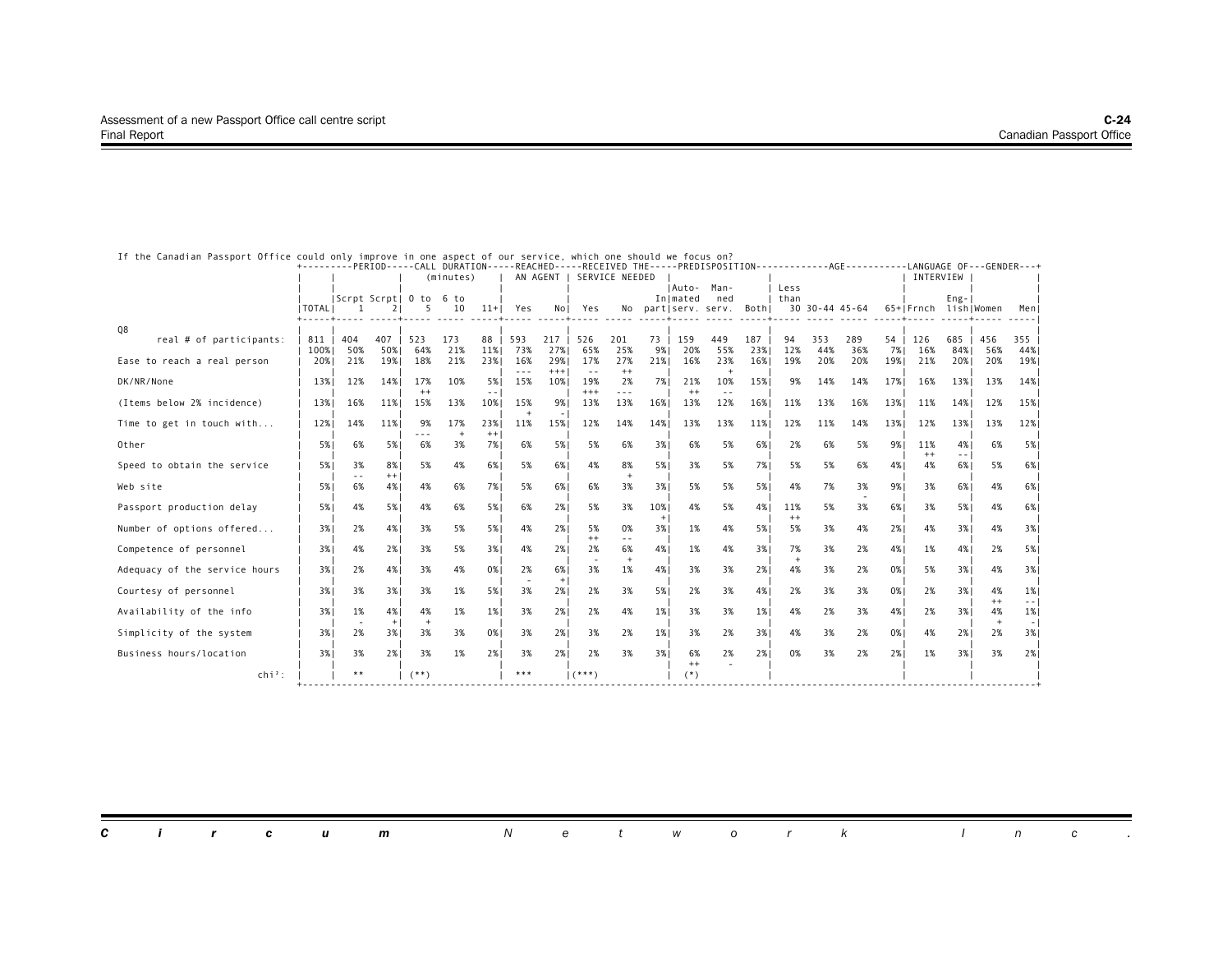#### In the end, did you get what you needed from the Canadian Passport Office call centre?

|                         |                |     |                        |         |           |         |          |          |          |                |          |          | +---------PERIOD-----CALL DURATION-----REACHED-----RECEIVED THE-----PREDISPOSITION- |         |      |     |                |      |           |           |            | ------------AGE-----------LANGUAGE OF---GENDER---+ |
|-------------------------|----------------|-----|------------------------|---------|-----------|---------|----------|----------|----------|----------------|----------|----------|-------------------------------------------------------------------------------------|---------|------|-----|----------------|------|-----------|-----------|------------|----------------------------------------------------|
|                         |                |     |                        |         | (minutes) |         |          | AN AGENT |          | SERVICE NEEDED |          |          |                                                                                     |         |      |     |                |      | INTERVIEW |           |            |                                                    |
|                         |                |     |                        |         |           |         |          |          |          |                |          | lAuto-   | Man-                                                                                |         | Less |     |                |      |           |           |            |                                                    |
|                         |                |     | Scrpt Scrpt  0 to 6 to |         |           |         |          |          |          |                |          | In mated | ned                                                                                 |         | than |     |                |      |           | $Eng -  $ |            |                                                    |
|                         | <b>I TOTAL</b> |     |                        |         | 10        | $11+$   | Yes      | Nol      | Yes      | No             |          |          | partiserv. serv. Bothi                                                              |         |      |     | 30 30-44 45-64 |      | 65+ Frnch |           | lish Women | Menl                                               |
|                         |                |     |                        |         |           |         |          |          |          |                |          |          |                                                                                     |         |      |     |                |      |           |           |            |                                                    |
| Q9                      |                |     |                        |         |           |         |          |          |          |                |          |          |                                                                                     |         |      |     |                |      |           |           |            |                                                    |
| real # of participants: | 811            | 404 | 407                    | 523     | 173       | 88      | 593      | 217      | 526      | 201            | 73       | 159      | 449                                                                                 | 187     | 94   | 353 | 289            | 54   | 126       | 685       | 456        | 355                                                |
|                         | 100%           | 50% | 50%                    | 64%     | 21%       | 11%     | 73%      | 27%      | 65%      | 25%            | 9%       | 20%      | 55%                                                                                 | 23%     | 12%  | 44% | 36%            | 7% I | 16%       | 84%       | 56%        | 44%                                                |
| Yes                     | 65%            | 65% | 65%                    | 70%     | 61%       | 52%     | 74%      | 40%      | 100%     | 0%             | 0%       | 67%      | 61%                                                                                 | 74%     | 63%  | 63% | 71%            | 61%  | 59%       | 66%       | 66%        | 64%                                                |
|                         |                |     |                        | $***$   |           | $ -$    | $^{+++}$ | $- - -$  | $^{+++}$ | $- - -$        | $- - -$  |          | $ -$                                                                                | $^{++}$ |      |     |                |      |           |           |            |                                                    |
| No                      | 25%            | 26% | 24%                    | 21%     | 25%       | 36%     | 15%      | 52%      | -0%      | 100%           | 0%       | 21%      | 29%                                                                                 | 17%     | 23%  | 26% | 21%            | 33%1 | 29%       | 24%1      | 25%        | 25%                                                |
|                         |                |     |                        |         |           | $^{++}$ | $- - -$  | $^{+++}$ |          | $^{+++}$       | $- - -$  |          | $+++$                                                                               | $ -$    |      |     |                |      |           |           |            |                                                    |
| In part                 | 9%             | 8%  | 10%                    | 8%      | 12%       | 11%     | 10%      | 6%       | 0%       | 0%             | 100%     | 9%       | 9%                                                                                  | 9%      | 14%  | 10% | 7%             | 4% I | 10%       | 9% I      | 9%         | 10%                                                |
|                         |                |     |                        |         |           |         |          |          | $- - -$  | $\frac{1}{2}$  | $^{+++}$ |          |                                                                                     |         |      |     |                |      |           |           |            |                                                    |
| DK/NR                   | 1%             | 1%  | 2%                     | 1%      | 2%        | 0%      | 1%       | 2%       | 0%       | 0%             | 0%       | 3%       | 1%                                                                                  | 1%      | 0%   | 1%  | 1%             | 2%   | 2%        | 1%        | 1%         | 2%                                                 |
|                         |                |     |                        |         |           |         |          |          |          |                |          |          |                                                                                     |         |      |     |                |      |           |           |            |                                                    |
| $chi^2$ :               |                |     |                        | $($ **) |           |         | $($ ***) |          | ***      |                |          | (*       |                                                                                     |         |      |     |                |      |           |           |            |                                                    |
|                         |                |     |                        |         |           |         |          |          |          |                |          |          |                                                                                     |         |      |     |                |      |           |           |            |                                                    |

|  |  |  |  |  |  | <b>Circum</b> Network Inc. |  |  |
|--|--|--|--|--|--|----------------------------|--|--|
|  |  |  |  |  |  |                            |  |  |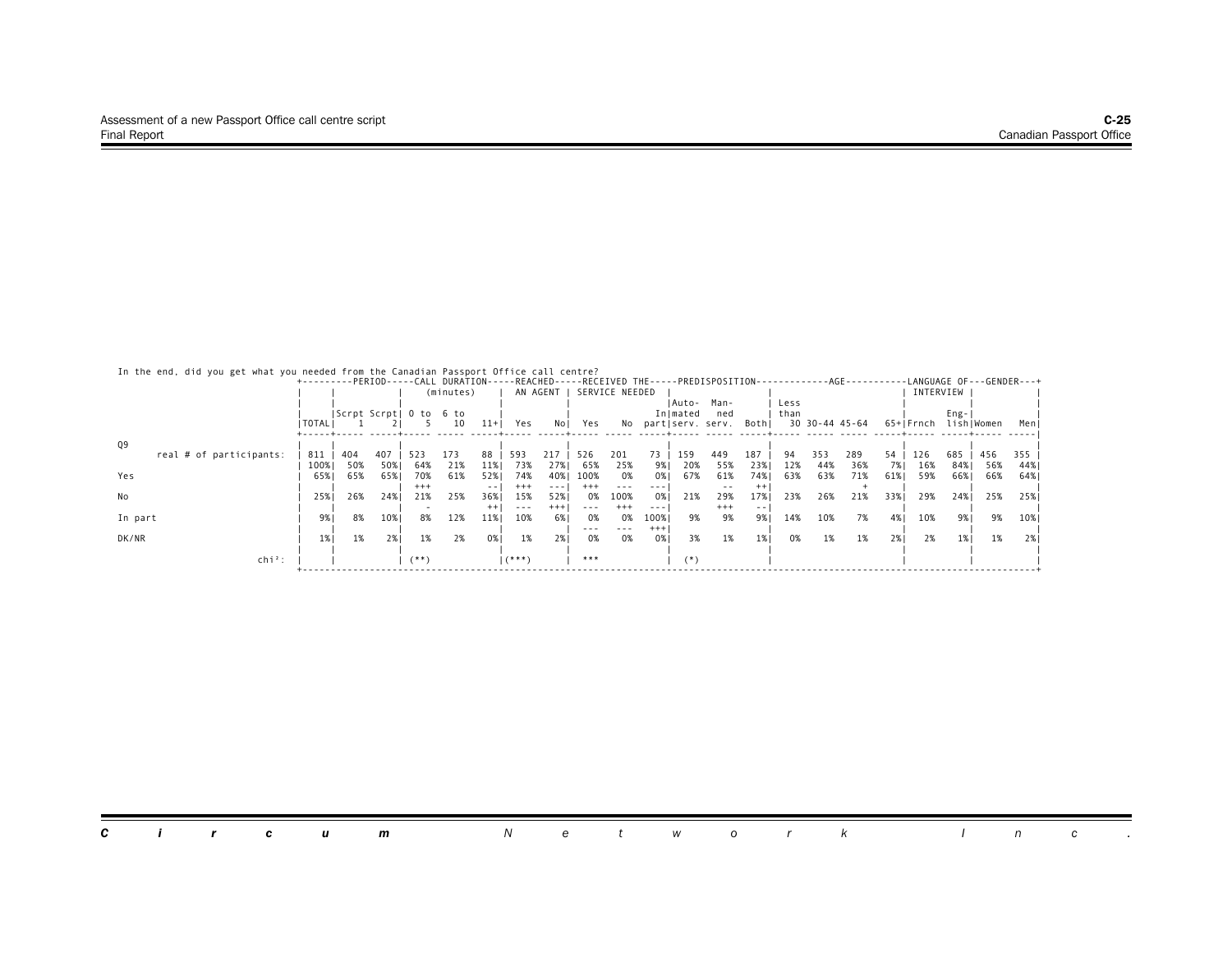| -LANGUAGE OF---GENDER---+                                               |
|-------------------------------------------------------------------------|
|                                                                         |
|                                                                         |
|                                                                         |
| lish Women<br>Meni                                                      |
|                                                                         |
| 456<br>355                                                              |
| 56%<br>44%                                                              |
| 59%<br>58%                                                              |
| 27%<br>26%                                                              |
|                                                                         |
| 7%<br>8%                                                                |
|                                                                         |
| 4%<br>-4%                                                               |
| 3%<br>3%                                                                |
|                                                                         |
|                                                                         |
| 2.01<br>2.0<br>2.01                                                     |
|                                                                         |
| INTERVIEW<br>$Eng -$<br>685<br>84% <br>58%<br>28%<br>7%1<br>4%  <br>3%1 |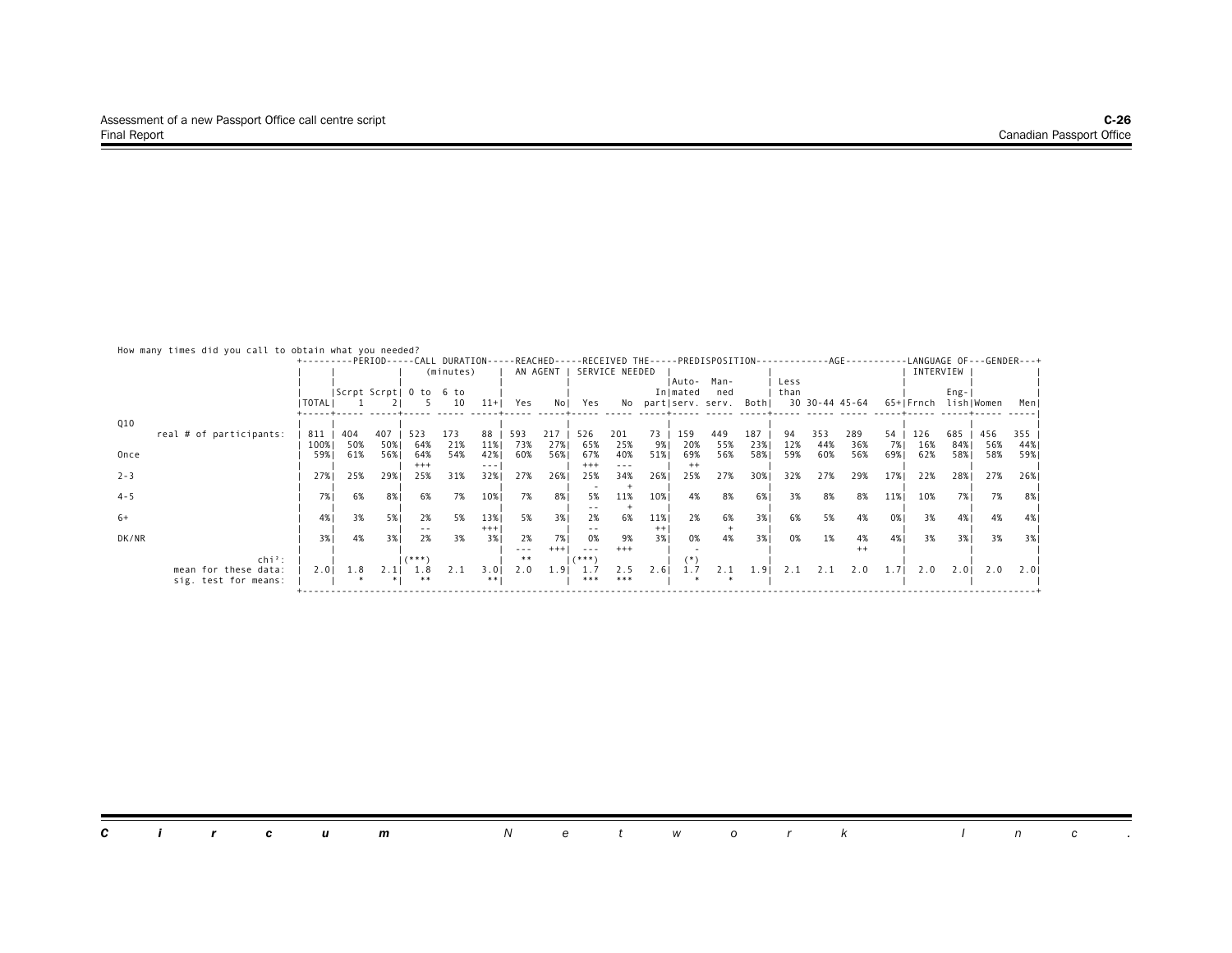As far as you can tell, was the service provided without error? \* \* \*BASE: received the service they needed \* \* \*

|       | DAJL, I CLC I VEU LIIC SCI VILLE LIICY IICCUCU |                                                                                                                                   |                        |       |     |           |       |     |          |      |                |      |          |                           |        |      |                |     |      |           |      |            |      |
|-------|------------------------------------------------|-----------------------------------------------------------------------------------------------------------------------------------|------------------------|-------|-----|-----------|-------|-----|----------|------|----------------|------|----------|---------------------------|--------|------|----------------|-----|------|-----------|------|------------|------|
|       |                                                | +---------PERIOD-----CALL DURATION-----REACHED-----RECEIVED THE-----PREDISPOSITION-----------AGE---------LANGUAGE OF---GENDER---+ |                        |       |     |           |       |     |          |      |                |      |          |                           |        |      |                |     |      |           |      |            |      |
|       |                                                |                                                                                                                                   |                        |       |     | (minutes) |       |     | AN AGENT |      | SERVICE NEEDED |      |          |                           |        |      |                |     |      | INTERVIEW |      |            |      |
|       |                                                |                                                                                                                                   |                        |       |     |           |       |     |          |      |                |      | lAuto-   | Man-                      |        | Less |                |     |      |           |      |            |      |
|       |                                                |                                                                                                                                   | Scrpt Scrpt  0 to 6 to |       |     |           |       |     |          |      |                |      | In mated | ned                       |        | than |                |     |      |           | Eng- |            |      |
|       |                                                | I TOTAL I                                                                                                                         |                        |       |     | 10        | $11+$ | Yes | Nol      | Yes  |                |      |          | No partiserv. serv. Bothi |        |      | 30 30-44 45-64 |     |      | 65+IFrnch |      | lishIWomen | Menl |
|       |                                                |                                                                                                                                   |                        |       |     |           |       |     |          |      |                |      |          |                           |        |      |                |     |      |           |      |            |      |
| Q11   |                                                |                                                                                                                                   |                        |       |     |           |       |     |          |      |                |      |          |                           |        |      |                |     |      |           |      |            |      |
|       | real # of participants:                        | 526                                                                                                                               | 261                    | 265   | 367 | 105       | 46    | 438 | 87       | 526  |                | 0    | 107      | 275                       | 139    | -59  | 222            | 204 | 33.  | 74        | 452  | 299        | 227  |
|       |                                                | 100%                                                                                                                              | 50%                    | 50%   | 70% | 20%       | 9% I  | 83% | 17%      | 100% | 0%             | 0%   | 20%      | 52%                       | 26%    | 11%  | 42%            | 39% | 6% I | 14%       | 86%  | 57%        | 43%  |
| Yes   |                                                | 90%                                                                                                                               | 90%                    | 89% I | 92% | 90%       | 76% I | 89% | 94%      | 90%  | 0%             | 0% I | 93%      | 89%                       | 90%    | 86%  | 90%            | 92% | 94%  | 89%       | 90%  | 89%        | 91%  |
|       |                                                |                                                                                                                                   |                        |       |     |           | $ -$  |     |          |      |                |      |          |                           |        |      |                |     |      |           |      |            |      |
| No    |                                                | 5%                                                                                                                                | 6%                     | 4%    | 4%  | 4%        | 11%   | 5%  | 2% I     | 5%   | 0%             | 0%   | 2%       | 7%                        | 4%     | 10%  | 3%             | 4%  | 6%   | 5%        | 5%   | 5%         | 5% I |
|       |                                                |                                                                                                                                   |                        |       |     |           |       |     |          |      |                |      |          |                           |        |      |                |     |      |           |      |            |      |
| DK/NR |                                                | 5%                                                                                                                                | 4%                     | 7% I  | 4%  | 6%        | 13%   | 6%  | 3%1      | 5%   | 0%             | 0% 1 | 6%       | 5%                        | - 6% I | 3%   | 7%             | 4%  | 0% 1 | 5%        | 5% l | 6%         | 4% I |
|       |                                                |                                                                                                                                   |                        |       |     |           |       |     |          |      |                |      |          |                           |        |      |                |     |      |           |      |            |      |
|       | $\ch{i}^2$ :                                   |                                                                                                                                   |                        |       | (*` |           |       |     |          |      |                |      |          |                           |        |      |                |     |      |           |      |            |      |
|       |                                                |                                                                                                                                   |                        |       |     |           |       |     |          |      |                |      |          |                           |        |      |                |     |      |           |      |            |      |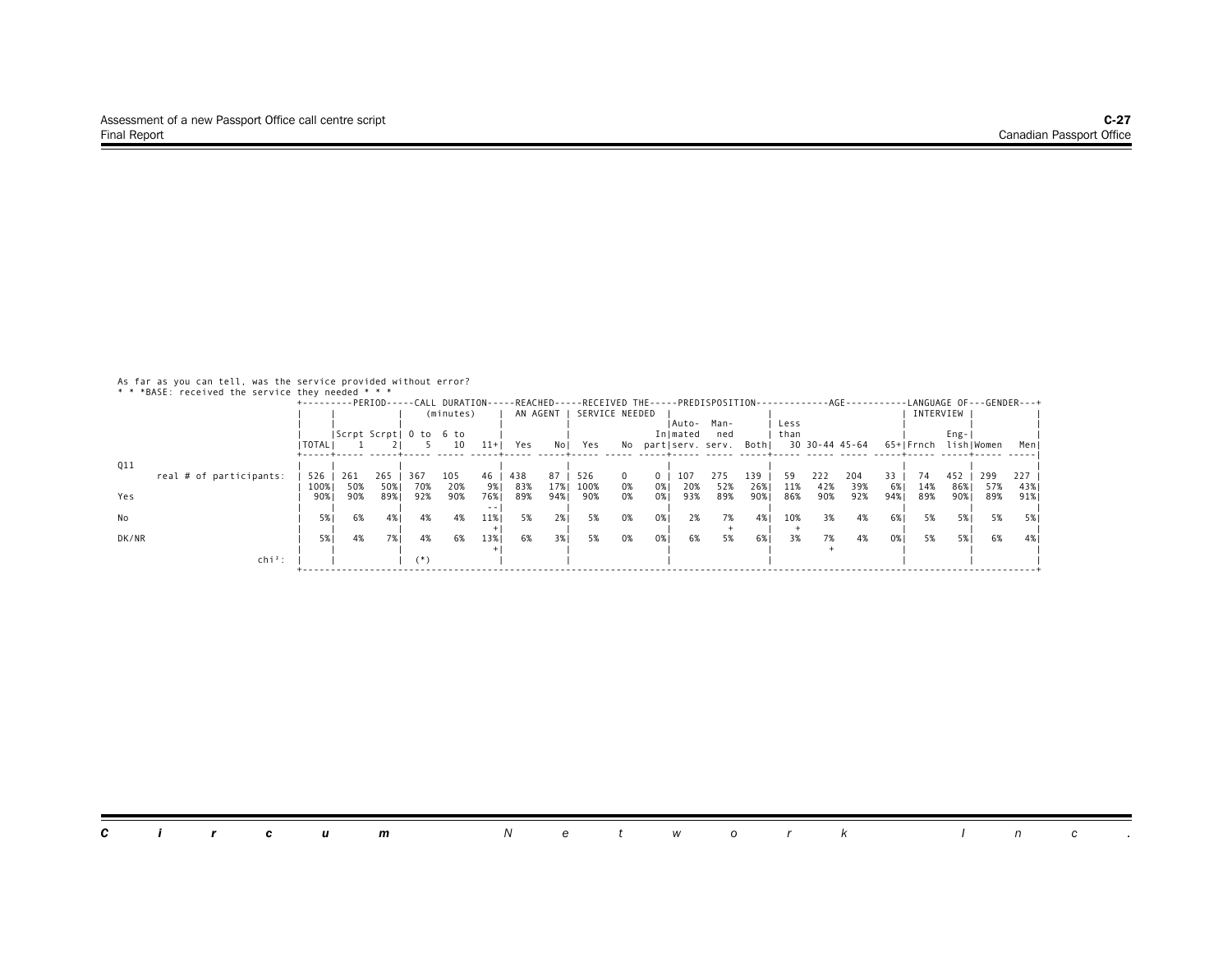| Have you ever called another federal government call centre? | +---------PERIOD-----CALL DURATION-----REACHED-----RECEIVED THE-----PREDISPOSITION-------------AGE-------- |                        |     |            |           |           |            |          |     |                |          |            |                           |     |       |                |         |          | -LANGUAGE OF---GENDER---+ |            |            |            |
|--------------------------------------------------------------|------------------------------------------------------------------------------------------------------------|------------------------|-----|------------|-----------|-----------|------------|----------|-----|----------------|----------|------------|---------------------------|-----|-------|----------------|---------|----------|---------------------------|------------|------------|------------|
|                                                              |                                                                                                            |                        |     |            | (minutes) |           |            | AN AGENT |     | SERVICE NEEDED |          |            |                           |     |       |                |         |          | INTERVIEW                 |            |            |            |
|                                                              |                                                                                                            |                        |     |            |           |           |            |          |     |                |          | IAuto-     | Man-                      |     | Less  |                |         |          |                           |            |            |            |
|                                                              |                                                                                                            | Scrpt Scrpt  0 to 6 to |     |            |           |           |            |          |     |                |          | In mated   | ned                       |     | than  |                |         |          |                           | $Eng -$    |            |            |
|                                                              | I TOTAL I                                                                                                  |                        |     |            | 10        | $11+$     | Yes        | Nol      | Yes |                |          |            | No partiserv. serv. Bothi |     |       | 30 30-44 45-64 |         |          | 65+ Frnch                 |            | lish Women | Men        |
|                                                              |                                                                                                            |                        |     |            |           |           |            |          |     |                |          |            |                           |     |       |                |         |          |                           |            |            |            |
| Q12                                                          |                                                                                                            |                        | 407 |            | 173       |           |            | 217      | 526 |                |          |            |                           | 187 | 94    | 353            | 289     |          |                           |            | 456        |            |
| real # of participants:                                      | 811<br>100%                                                                                                | 404<br>50%             | 50% | 523<br>64% | 21%       | 88<br>11% | 593<br>73% | 27%      | 65% | 201<br>25%     | 73<br>9% | 159<br>20% | 449<br>55%                | 23% | 12%   | 44%            | 36%     | 54<br>7% | 126<br>16%                | 685<br>84% | - 56%      | 355<br>44% |
| Yes                                                          | 51%                                                                                                        | 51%                    | 50% | 52%        | 52%       | 43%       | 51%        | 51%      | 52% | 50%            | 48%      | 49%        | 55%                       | 43% | 51%   | 56%            | 45%     | 59%      | 56%                       | 50%1       | 53%        | 48%        |
|                                                              |                                                                                                            |                        |     |            |           |           |            |          |     |                |          |            |                           |     |       |                |         |          |                           |            |            |            |
| No                                                           | 46%                                                                                                        | 47%                    | 45% | 45%        | 43%       | 55%       | 46%        | 46%      | 46% | 47%            | 44%      | 48%        | 43%                       | 52% | 49%   | 42%            | 50%     | 41%      | 39%                       | 47%        | 45%        | 47%        |
|                                                              |                                                                                                            |                        |     |            |           |           |            |          |     |                |          |            |                           |     |       |                |         |          |                           |            |            |            |
| DK/NR                                                        | 3%1                                                                                                        | 2%                     | 5%1 | 3%         | 5%        | 2%        | 4%         | 3%       | 2%  | 3%             | 8%       | 3%         | 2%                        | 5%  | 0%    | 2%             | 5%      | 0%       | 5%                        | 3%1        | 2%         | 5%         |
|                                                              |                                                                                                            |                        |     |            |           |           |            |          |     |                | $++$     |            |                           |     |       |                | $^{++}$ |          |                           |            |            |            |
| $chi^2$ :                                                    |                                                                                                            |                        |     |            |           |           |            |          |     |                |          |            |                           |     | $(*)$ |                |         |          |                           |            |            |            |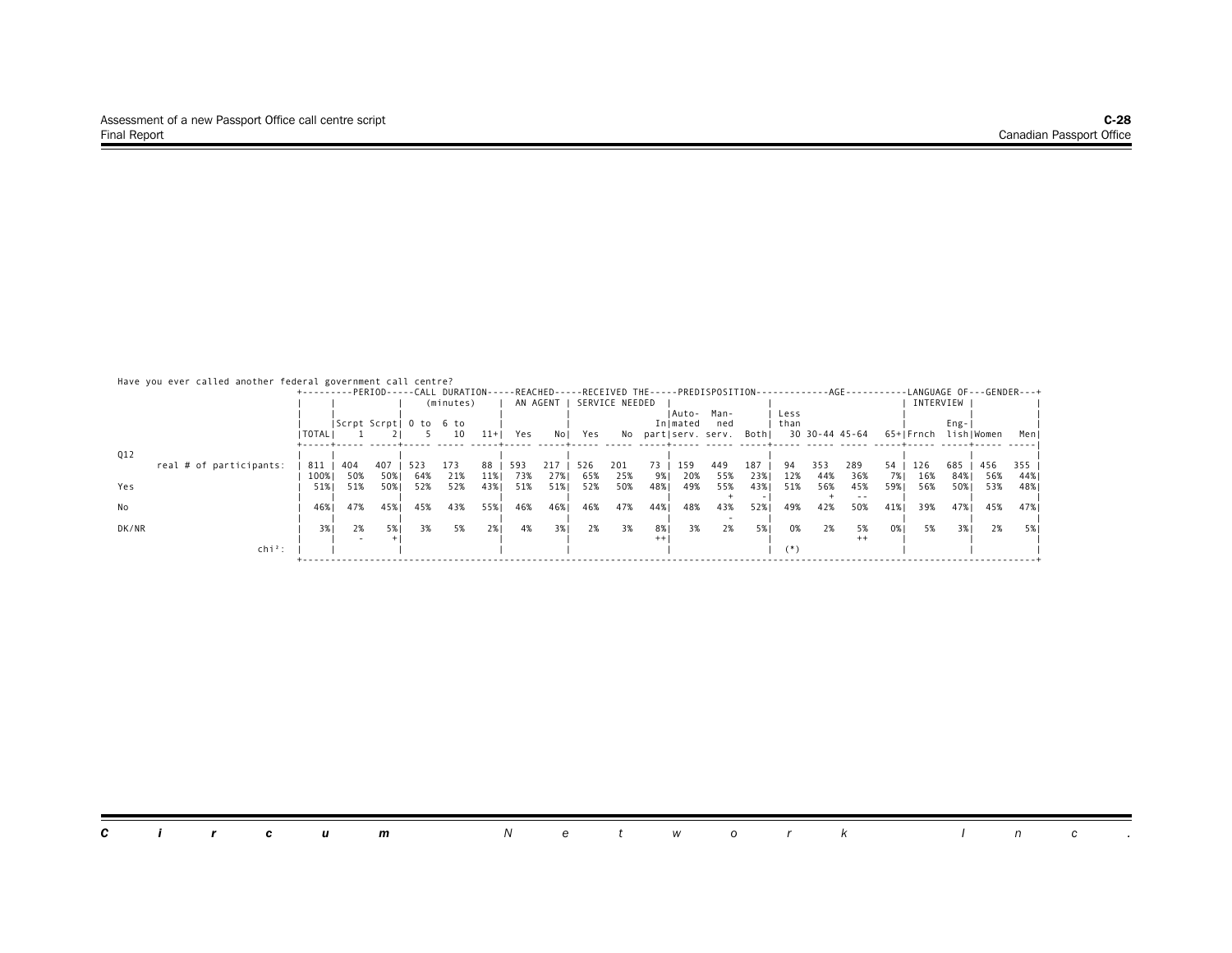Would you say that, in general, the Canadian Passport Office call centre is much better than other federal government call centres, a little better, same as others, a little<br>worse or much worse than other federal governmen

|                                                                   | +---------PERIOD-----CALL DURATION-----REACHED-----RECEIVED THE-----PREDISPOSITION------------AGE---------LANGUAGE OF---GENDER---+ |                        |       |      |           |       |         |          |          |                |      |          |                          |      |      |                |     |      |           |           |                      |      |
|-------------------------------------------------------------------|------------------------------------------------------------------------------------------------------------------------------------|------------------------|-------|------|-----------|-------|---------|----------|----------|----------------|------|----------|--------------------------|------|------|----------------|-----|------|-----------|-----------|----------------------|------|
|                                                                   |                                                                                                                                    |                        |       |      | (minutes) |       |         | AN AGENT |          | SERVICE NEEDED |      |          |                          |      |      |                |     |      | INTERVIEW |           |                      |      |
|                                                                   |                                                                                                                                    |                        |       |      |           |       |         |          |          |                |      | IAuto-   | Man-                     |      | Less |                |     |      |           |           |                      |      |
|                                                                   |                                                                                                                                    | Scrpt Scrpt  0 to 6 to |       |      |           |       |         |          |          |                |      | In mated | ned                      |      | than |                |     |      |           | $Eng -  $ |                      |      |
|                                                                   | I TOTAL I                                                                                                                          |                        |       |      | 10        | $11+$ | Yes     | Nol      | Yes      |                |      |          | No part serv. serv. Both |      |      | 30 30-44 45-64 |     |      |           |           | 65+ Frnch lish Women | Meni |
|                                                                   |                                                                                                                                    |                        |       |      |           |       |         |          |          |                |      |          |                          |      |      |                |     |      |           |           |                      |      |
| 013 * * * BASE: has called another federal call<br>centre $* * *$ |                                                                                                                                    |                        |       |      |           |       |         |          |          |                |      |          |                          |      |      |                |     |      |           |           |                      |      |
| real # of participants:                                           | 412                                                                                                                                | 208                    | $204$ | 272  | 90        | 38    | 302     | 110      | 274      | 100            | 35   | 78       | 246                      | 81   | 48   | 197            | 131 | 32   | 71        | 341       | 241                  | 171  |
|                                                                   | 100%                                                                                                                               | 50%                    | 50%   | 66%  | 22%       | 9%    | 73%     | 27%      | 67%      | 24%            | 8%   | 19%      | 60%                      | 20%  | 12%  | 48%            | 32% | 8%   | 17%       | 83%       | 58%                  | 42%  |
| Much better $(+2)$                                                | 25%                                                                                                                                | 22%                    | 29%   | 27%  | 24%       | 21%   | 30%     | 12%      | 34%      | 6%             | 14%  | 29%      | 20%                      | 37%  | 17%  | 29%            | 25% | 16%  | 23%       | 26%       | 24%                  | 27%  |
|                                                                   |                                                                                                                                    |                        |       |      |           |       | $***$   |          | $^{+++}$ |                |      |          |                          |      |      |                |     |      |           |           |                      |      |
| A little better (+1)                                              | 24%                                                                                                                                | 25%                    | 23%   | 27%  | 23%       | 18%   | 26%     | 18%      | 28%      | 10%            | 34%  | 32%      | 21%                      | 26%  | 33%  | 24%            | 23% | 22%  | 30%       | 23%       | 26%                  | 22%  |
|                                                                   |                                                                                                                                    |                        |       |      |           |       |         |          |          | ---            |      |          |                          |      |      |                |     |      |           |           |                      |      |
| Same (0)                                                          | 31%                                                                                                                                | 33%                    | 28%   | 33%  | 27%       | 24%   | 28%     | 36%      | 26%      | 37%            | 46%  | 22%      | 36%                      | 23%  | 31%  | 28%            | 30% | 41%  | 35%       | 30%       | 30%                  | 32%  |
|                                                                   |                                                                                                                                    |                        |       |      |           |       |         |          |          |                |      |          | $^{++}$                  |      |      |                |     |      |           |           |                      |      |
| A little worse (-1)                                               | 10%                                                                                                                                | 9%                     | 11%   | 9%   | 11%       | 13%   | 8%      | 15%      | 8%       | 17%            | 3%1  | 12%      | 10%                      | 9%   | 8%   | 9%             | 11% | 13%  | 6%        | 11%       | 11%                  | 9%   |
|                                                                   |                                                                                                                                    |                        |       |      |           |       |         |          |          | $^{++}$        |      |          |                          |      |      |                |     |      |           |           |                      |      |
| Much worse (-2)                                                   | 6%                                                                                                                                 | 7%                     | 5%1   | 3%   | 6%        | 16%   | 3%      | 14%      | 2%       | 19%            | 0%   | 4%       | 8%                       | 1%   | 8%   | 6%             | 6%  | 6%   | 6%        | 6%        | 6%                   | 6%   |
|                                                                   |                                                                                                                                    |                        |       |      |           | $+++$ |         | $+++$    |          | $+++$          |      |          |                          |      |      |                |     |      |           |           |                      |      |
| DK/NR                                                             | 4%                                                                                                                                 | 4%                     | 3%    | 1%   | 9%        | 8% I  | 3%      | 5%       | 1%       | 11%            | 3%1  | 1%       | 4%                       | 4%   | 2%   | 4%             | 5%  | 3%   | 1%        | 4%        | 4%                   | 4% I |
|                                                                   |                                                                                                                                    |                        |       |      | $++$      |       |         |          |          | $+++$          |      |          |                          |      |      |                |     |      |           |           |                      |      |
| $chi^2$ :                                                         |                                                                                                                                    |                        |       | '**) |           |       | $(***)$ |          | (***     |                |      | (**      |                          |      |      |                |     |      |           |           |                      |      |
| mean for these data:                                              | 0.51                                                                                                                               | 0.5                    | 0.61  | 0.7  | 0.5       | 0.21  | 0.7     | 0.01     | 0.8      | $-0.4$         | 0.61 | 0.7      | 0.4                      | 0.91 | 0.4  | 0.6            | 0.5 | 0.31 | 0.6       | 0.51      | 0.5                  | 0.61 |
| sig. test for means:                                              |                                                                                                                                    |                        |       |      |           |       | ***     | ***!     | ***      | ***            |      |          | ***                      | **   |      |                |     |      |           |           |                      |      |
|                                                                   |                                                                                                                                    |                        |       |      |           |       |         |          |          |                |      |          |                          |      |      |                |     |      |           |           |                      |      |

|  |  | <b>Circum</b> Network Inc. |  |  |  |  |  |  |
|--|--|----------------------------|--|--|--|--|--|--|
|  |  |                            |  |  |  |  |  |  |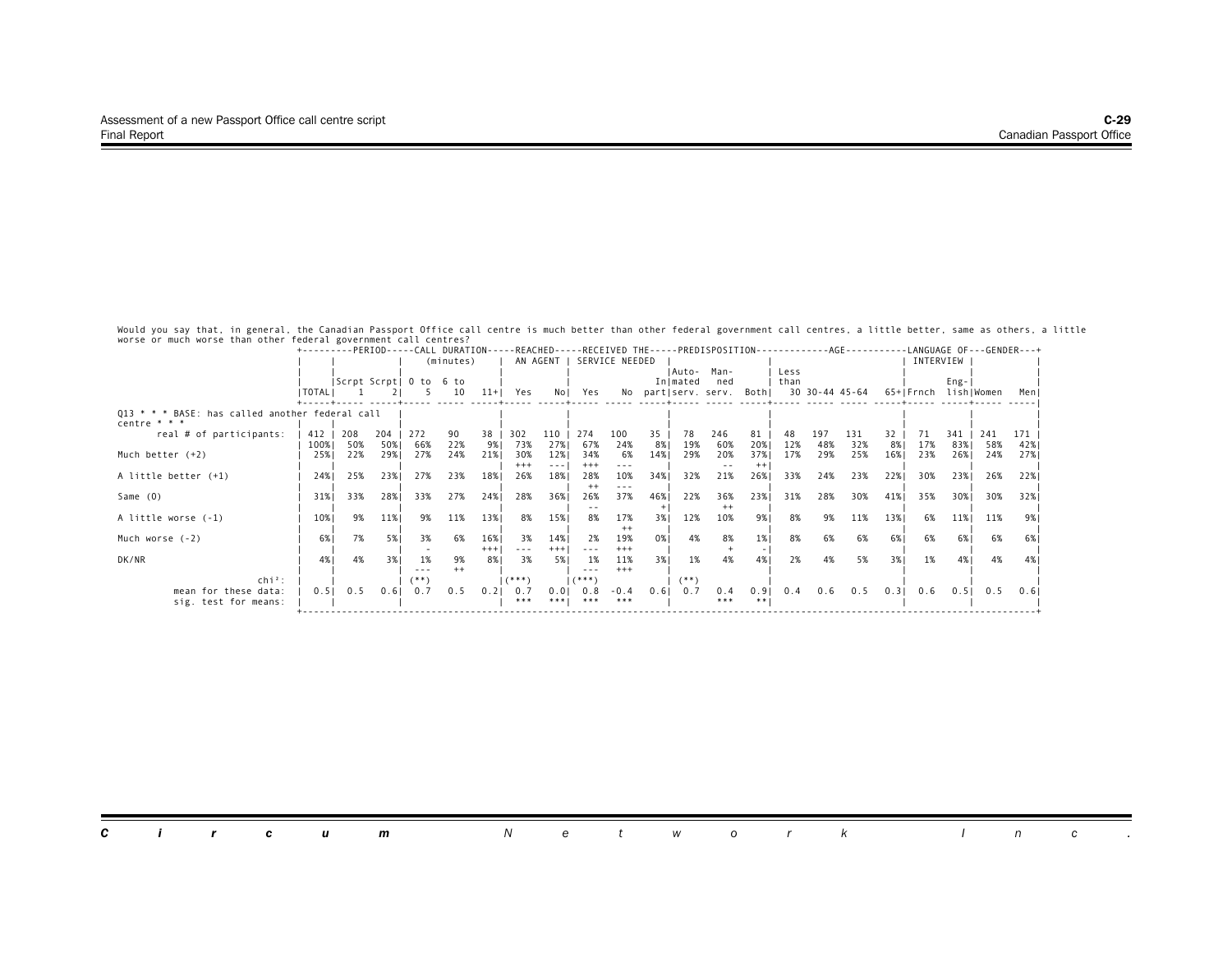| Have you ever called a private company call centre? | +---------PERIOD-----CALL DURATION-----REACHED-----RECEIVED THE-----PREDISPOSITION-----------AGE---------LANGUAGE OF---GENDER---+ |                        |                |     |           |       |                |              |                  |                      |     |          |                                  |     |      |                |     |     |                      |        |       |      |
|-----------------------------------------------------|-----------------------------------------------------------------------------------------------------------------------------------|------------------------|----------------|-----|-----------|-------|----------------|--------------|------------------|----------------------|-----|----------|----------------------------------|-----|------|----------------|-----|-----|----------------------|--------|-------|------|
|                                                     |                                                                                                                                   |                        |                |     | (minutes) |       |                | AN AGENT     |                  | SERVICE NEEDED       |     |          |                                  |     |      |                |     |     | INTERVIEW            |        |       |      |
|                                                     |                                                                                                                                   |                        |                |     |           |       |                |              |                  |                      |     | lAuto-   | Man-                             |     | Less |                |     |     |                      |        |       |      |
|                                                     | I TOTAL I                                                                                                                         | Scrpt Scrpt  0 to 6 to |                |     | 10        | $11+$ | Yes            | Nol          | Yes              |                      |     | Inlmated | ned<br>No partiserv. serv. Bothi |     | than | 30 30-44 45-64 |     |     | 65+ Frnch lish Women | $Eng-$ |       | Menl |
|                                                     |                                                                                                                                   |                        |                |     |           |       |                |              |                  |                      |     |          |                                  |     |      |                |     |     |                      |        |       |      |
| Q14<br>real # of participants:                      | 811                                                                                                                               | 404                    | 407            | 523 | 173       | 88    | 593            | 217          | 526              | 201                  | 73  | 159      | 449                              | 187 | 94   | 353            | 289 | 54  | 126                  | 685    | 456   | 355  |
|                                                     | 100%                                                                                                                              | 50%                    | 50%            | 64% | 21%       | 11%   | 73%            | 27%          | 65%              | 25%                  | 9%  | 20%      | 55%                              | 23% | 12%  | 44%            | 36% | 7%  | 16%                  | 84%    | - 56% | 44%  |
| Yes                                                 | 68%                                                                                                                               | 63%                    | 72%            | 68% | 71%       | 67% 1 | 71%            | 61%          | 73%              | 57%                  | 67% | 75%      | 64%                              | 71% | 77%  | 69%            | 69% | 61% | 70%                  | 68%1   | 68%   | 68%  |
| No                                                  | 29%                                                                                                                               | $ -$<br>35%            | $^{++}$<br>22% | 28% | 27%       | 32%   | $^{++}$<br>26% | $- -$<br>35% | $^{+++}$<br>25%  | $\frac{1}{2}$<br>38% | 27% | 23%      | 32%                              | 26% | 23%  | 27%            | 28% | 37% | 25%                  | 29%    | 29%   | 28%  |
|                                                     |                                                                                                                                   | $^{+++}$               | $- - -$        |     |           |       |                |              | $- -$            | $^{+++}$             |     |          |                                  |     |      |                |     |     |                      |        |       |      |
| DK/NR                                               | 3%                                                                                                                                | 2%                     | 5%1<br>$^{++}$ | 4%  | 2%        | 1%    | 3%             | 5%           | 2%               | 5%                   | 5%  | 1%       | 4%                               | 4%  | 0%   | 3%             | 3%  | 2%  | 5%                   | 3%1    | 4%    | 3%   |
| $chi^2$ :                                           |                                                                                                                                   | $- -$<br>***           |                |     |           |       |                |              | $ -$<br>$(***")$ |                      |     |          |                                  |     |      |                |     |     |                      |        |       |      |
|                                                     |                                                                                                                                   |                        |                |     |           |       |                |              |                  |                      |     |          |                                  |     |      |                |     |     |                      |        |       |      |

|  |  |  |  |  |  | <b>Circum</b> Network Inc. |  |  |  |  |  |  |  |  |  |  |  |
|--|--|--|--|--|--|----------------------------|--|--|--|--|--|--|--|--|--|--|--|
|--|--|--|--|--|--|----------------------------|--|--|--|--|--|--|--|--|--|--|--|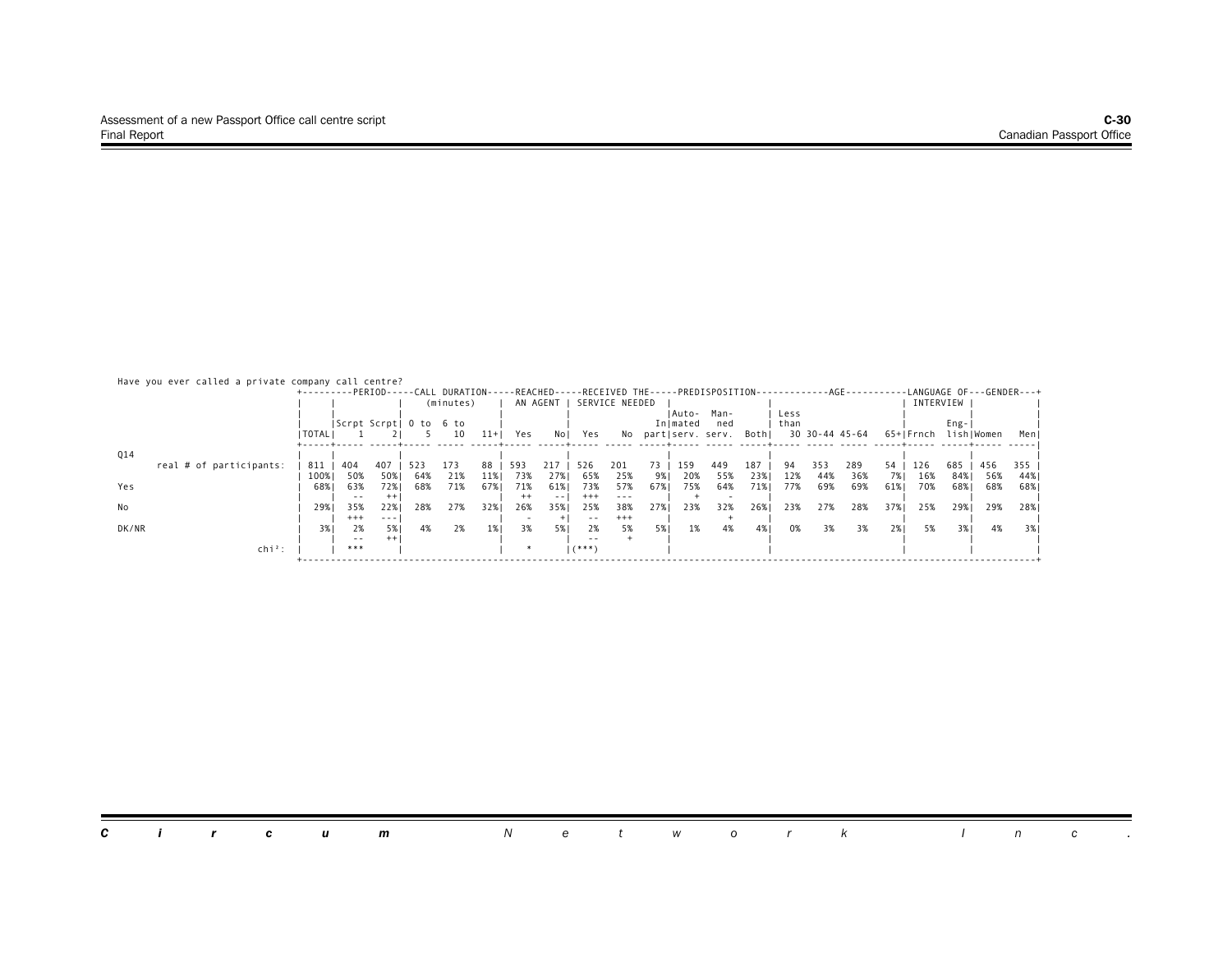Would you say that, in general, the Canadian Passport Office call centre is much better than private company call centres, a little better, same as others, a little worse or<br>much worse than private company call centres?<br>+-

|                                                                       |           |       |                        |           |     |         |          | +---------PERIOD-----CALL DURATION-----REACHED-----RECEIVED THE-----PREDISPOSITION------------AGE---------LANGUAGE OF---GENDER---+ |                |          |      |          |                          |      |      |                |     |      |           |           |                      |      |
|-----------------------------------------------------------------------|-----------|-------|------------------------|-----------|-----|---------|----------|------------------------------------------------------------------------------------------------------------------------------------|----------------|----------|------|----------|--------------------------|------|------|----------------|-----|------|-----------|-----------|----------------------|------|
|                                                                       |           |       |                        | (minutes) |     |         | AN AGENT |                                                                                                                                    | SERVICE NEEDED |          |      |          |                          |      |      |                |     |      | INTERVIEW |           |                      |      |
|                                                                       |           |       |                        |           |     |         |          |                                                                                                                                    |                |          |      | IAuto-   | Man-                     |      | Less |                |     |      |           |           |                      |      |
|                                                                       |           |       | Scrpt Scrpt  0 to 6 to |           |     |         |          |                                                                                                                                    |                |          |      | In mated | ned                      |      | than |                |     |      |           | $Eng -  $ |                      |      |
|                                                                       | I TOTAL I |       |                        |           | 10  | $11+$   | Yes      | Nol                                                                                                                                | Yes            |          |      |          | No part serv. serv. Both |      |      | 30 30-44 45-64 |     |      |           |           | 65+ Frnch lish Women | Meni |
|                                                                       |           |       |                        |           |     |         |          |                                                                                                                                    |                |          |      |          |                          |      |      |                |     |      |           |           |                      |      |
| Q15 $* * *$ BASE: has called a private company call<br>centre $* * *$ |           |       |                        |           |     |         |          |                                                                                                                                    |                |          |      |          |                          |      |      |                |     |      |           |           |                      |      |
| real # of participants:                                               | 551       | 256   | 295   356              |           | 123 |         | 59   419 | $132$                                                                                                                              | 383            | 114      | 49   | 120      | 289                      | 132  | 72   | 245            | 198 | 33   | 88        | 463       | 309                  | 242  |
|                                                                       | 100%      | 46%   | 54%                    | 65%       | 22% | 11%     | 76%      | 24%                                                                                                                                | 70%            | 21%      | 9%   | 22%      | 52%                      | 24%  | 13%  | 44%            | 36% | 6%   | 16%       | 84%       | 56%                  | 44%  |
| Much better $(+2)$                                                    | 17%       | 11%   | 22%                    | 18%       | 18% | 8% I    | 21%      | 5% 1                                                                                                                               | 21%            | 4%       | 12%  | 17%      | 16%                      | 21%  | 14%  | 16%            | 19% | 21%  | 11%       | 18%       | 19%                  | 14%  |
|                                                                       |           |       | $^{+++}$               |           |     |         | $***$    |                                                                                                                                    | $^{+++}$       |          |      |          |                          |      |      |                |     |      |           |           |                      |      |
| A little better (+1)                                                  | 25%       | 27%   | 22%1                   | 27%       | 22% | 22%     | 25%      | 23%                                                                                                                                | 30%            | 12%      | 18%  | 28%      | 23%                      | 25%  | 29%  | 25%            | 25% | 12%  | 26%       | 24% I     | 24%                  | 26%  |
|                                                                       |           |       |                        |           |     |         |          |                                                                                                                                    | $***$          | ---      |      |          |                          |      |      |                |     |      |           |           |                      |      |
| Same (0)                                                              | 35%       | 38%   | 32%                    | 36%       | 37% | 29%     | 35%      | 34%                                                                                                                                | 34%            | 29%      | 55%  | 28%      | 36%                      | 40%  | 31%  | 38%            | 32% | 39%  | 41%       | 34%1      | 36%                  | 34%  |
|                                                                       |           |       |                        |           |     |         |          |                                                                                                                                    |                |          | $++$ |          |                          |      |      |                |     |      |           |           |                      |      |
| A little worse (-1)                                                   | 14%       | 14%   | 14%                    | 12%       | 15% | 22%     | 12%      | 19%                                                                                                                                | 10%            | 27%      | 10%  | 18%      | 15%                      | 8%   | 18%  | 13%            | 14% | 15%  | 14%       | 14%       | 13%                  | 16%  |
|                                                                       |           |       |                        |           |     |         |          |                                                                                                                                    |                | $***$    |      |          |                          |      |      |                |     |      |           |           |                      |      |
| Much worse (-2)                                                       | 8%        | 8%    | 8% I                   | 6%        | 7%  | 19%     | - 5%     | 17%                                                                                                                                | 4%             | 25%      | 4% I | 8%       | 10%                      | 5% 1 | 7%   | 8%             | 9%  | 12%  | 7%        | 9%1       | 8%                   | 9% I |
|                                                                       |           |       |                        |           |     | $+++$   |          | $+++$                                                                                                                              |                | $^{+++}$ |      |          |                          |      |      |                |     |      |           |           |                      |      |
| DK/NR                                                                 | 1%        | 1%    | 1%                     | 1%        | 1%  | 0% I    | 1%       | 2%1                                                                                                                                | 1%             | 3%       | 0%   | 1%       | 1%                       | 1%   | 1%   | 1%             | 1%  | 0%   | 1%        | $1\%$     | 1%                   | 2%   |
|                                                                       |           |       |                        |           |     |         |          |                                                                                                                                    |                |          |      |          |                          |      |      |                |     |      |           |           |                      |      |
| $\mathsf{chi}^2$ :                                                    |           | $(*)$ |                        | $^{(*)}$  |     |         | (***)    |                                                                                                                                    | 1 (***         |          |      |          |                          |      |      |                |     |      |           |           |                      |      |
| mean for these data:                                                  | 0.31      | 0.2   | 0.41                   | 0.4       | 0.3 | $-0.21$ | 0.4      | $-0.2$                                                                                                                             | 0.5            | $-0.6$   | 0.21 | 0.3      | 0.2                      | 0.5  | 0.3  | 0.3            | 0.3 | 0.21 | 0.2       | 0.31      | 0.3                  | 0.21 |
| sig. test for means:                                                  |           |       |                        |           |     | **!     | ***      | ****                                                                                                                               | ***            | ***      |      |          |                          |      |      |                |     |      |           |           |                      |      |
|                                                                       |           |       |                        |           |     |         |          |                                                                                                                                    |                |          |      |          |                          |      |      |                |     |      |           |           |                      |      |

| <b>Circum</b> Network Inc. |
|----------------------------|
|----------------------------|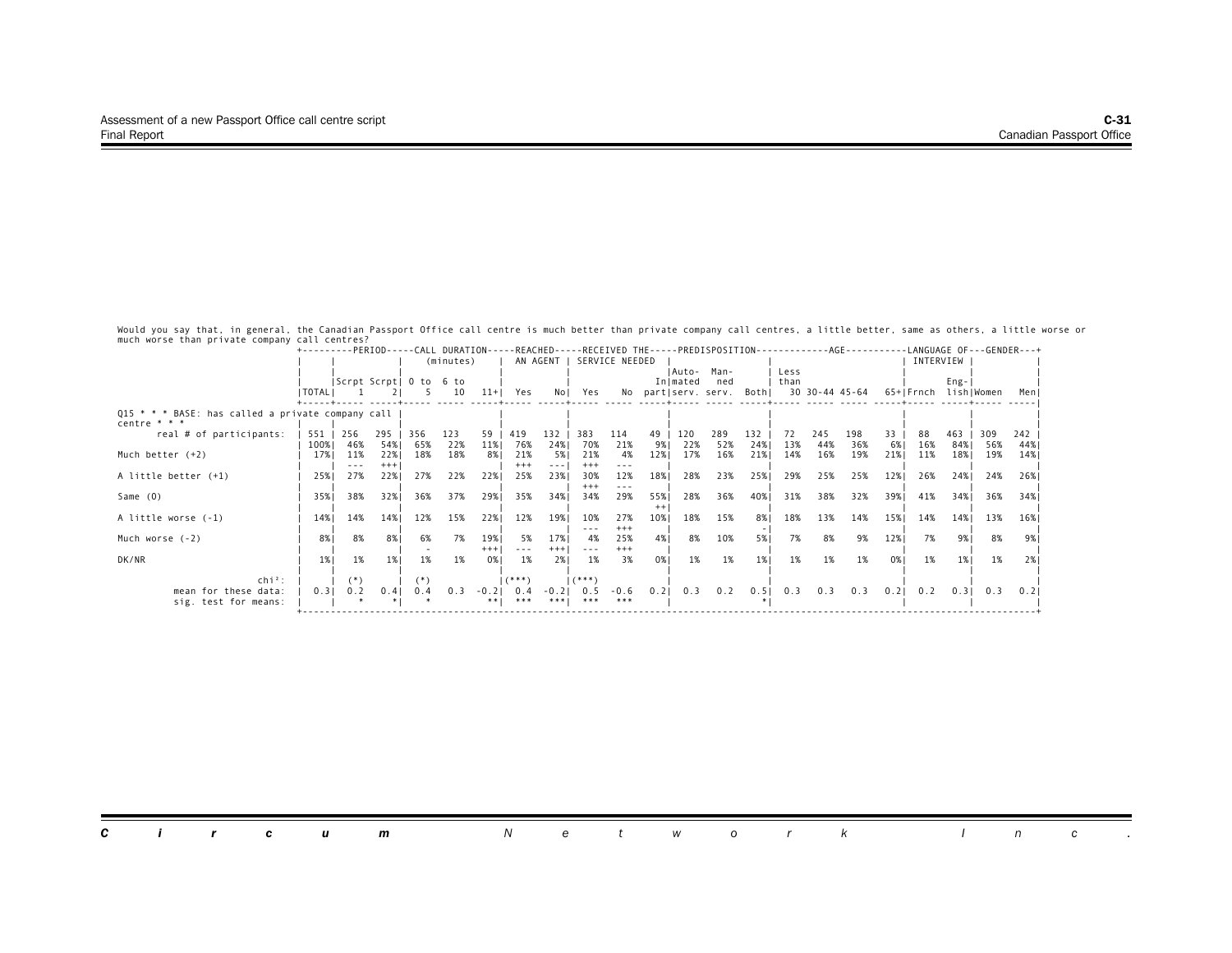| In your view, is it better for government to offer the less expensive automated telephone services or to offer the more expensive telephone services with real people?<br>+---------PERIOD-----CALL DURATION-----REACHED-----RECEIVED THE-----PREDISPOSITION-----------AGE---------LANGUAGE OF---GENDER---+ |        |     |     |                        |           |         |     |                                 |                |                |             |              |                         |               |      |     |                |      |           |           |            |     |
|-------------------------------------------------------------------------------------------------------------------------------------------------------------------------------------------------------------------------------------------------------------------------------------------------------------|--------|-----|-----|------------------------|-----------|---------|-----|---------------------------------|----------------|----------------|-------------|--------------|-------------------------|---------------|------|-----|----------------|------|-----------|-----------|------------|-----|
|                                                                                                                                                                                                                                                                                                             |        |     |     |                        | (minutes) |         |     | AN AGENT                        |                | SERVICE NEEDED |             |              |                         |               |      |     |                |      | INTERVIEW |           |            |     |
|                                                                                                                                                                                                                                                                                                             |        |     |     |                        |           |         |     |                                 |                |                |             | Auto-        | Man-                    |               | Less |     |                |      |           |           |            |     |
|                                                                                                                                                                                                                                                                                                             | TOTALI |     |     | Scrpt Scrpt  0 to 6 to | 10        | $11+$   | Yes | Nol                             | Yes            | No             |             | Inlmated     | ned<br>part serv. serv. | Bothl         | than |     | 30 30-44 45-64 |      | 65+lFrnch | $Eng -  $ | lishIWomen | Men |
|                                                                                                                                                                                                                                                                                                             |        |     |     |                        |           |         |     |                                 |                |                |             |              |                         |               |      |     |                |      |           |           |            |     |
| Q16                                                                                                                                                                                                                                                                                                         |        |     |     |                        |           |         |     |                                 |                |                |             |              |                         |               |      |     |                |      |           |           |            |     |
| real # of participants:                                                                                                                                                                                                                                                                                     | 811    | 404 | 407 | 523                    | 173       | 88      | 593 | 217                             | 526            | 201            | 73          | 159          | 449                     | 187           | 94   | 353 | 289            | 54   | 126       | 685       | 456        | 355 |
|                                                                                                                                                                                                                                                                                                             | 100%   | 50% | 50% | 64%<br>13%             | 21%       | 11%     | 73% | 27%                             | 65%            | 25%            | 9%  <br>12% | 20%          | 55%                     | 23%           | 12%  | 44% | 36%            | 7% I | 16%       | 84% I     | 56%        | 44% |
| Automated services                                                                                                                                                                                                                                                                                          | 11%    | 13% | 10% |                        | 11%       | 7%      | 11% | 12%                             | 13%            | 7%             |             | 57%<br>$***$ | 0%<br>$- - -$           | 0%<br>---     | 10%  | 14% | 9%             | 7%1  | 11%       | 11%       | 9%         | 14% |
| Manned services                                                                                                                                                                                                                                                                                             | 55%    | 52% | 59% | 54%                    | 58%       | 51%     | 54% | 58%                             | 52%            | 65%            | 53%         | 0%           | 100%                    | 0%            | 64%  | 53% | 54%            | 65%  | 63%       | 54%       | 58%        | 52% |
|                                                                                                                                                                                                                                                                                                             |        |     |     |                        |           |         |     |                                 | $- -$          | $++$           |             |              | $+++$                   | ---           |      |     |                |      |           |           |            |     |
| Quick automated services                                                                                                                                                                                                                                                                                    | 9%     | 8%  | 9%  | 7%                     | 7%        | 16%     | 8%  | 10%                             | 8%             | 9%             | 8%          | 43%          | 0%                      | 0%            | 9%   | 8%  | 9%             | 11%  | 6%        | 9%1       | 9%         | 8%  |
|                                                                                                                                                                                                                                                                                                             |        |     |     |                        |           | $^{++}$ |     |                                 |                |                |             | $+++$        | $- - -$                 | ---           |      |     |                |      | 17%       |           |            |     |
| Both                                                                                                                                                                                                                                                                                                        | 23%    | 25% | 21% | 24%                    | 21%       | 24%     | 25% | 18%<br>$\overline{\phantom{0}}$ | 26%<br>$^{++}$ | 15%<br>$- -$   | 22%         | 0%           | 0%<br>---               | 100%<br>$+++$ | 16%  | 23% | 27%            | 13%  |           | 24%1      | 23%        | 23% |
| DK/NR                                                                                                                                                                                                                                                                                                       | 2%     | 2%  | 2%  | 1%                     | 3%        | 2%      | 2%  | 2%1                             | 1%             | 3%             | 4%          | 0%           | 0%                      | 0%            | 2%   | 1%  | 1%             | 4%   | 2%        | 2%1       | 1%         | 3%  |
|                                                                                                                                                                                                                                                                                                             |        |     |     |                        |           |         |     |                                 |                |                |             |              |                         |               |      |     |                |      |           |           |            |     |
| $\mathsf{chi}^2$ :                                                                                                                                                                                                                                                                                          |        |     |     |                        |           |         |     |                                 | $(***)$        |                |             | ***          |                         |               |      |     |                |      |           |           |            |     |
|                                                                                                                                                                                                                                                                                                             |        |     |     |                        |           |         |     |                                 |                |                |             |              |                         |               |      |     |                |      |           |           |            |     |